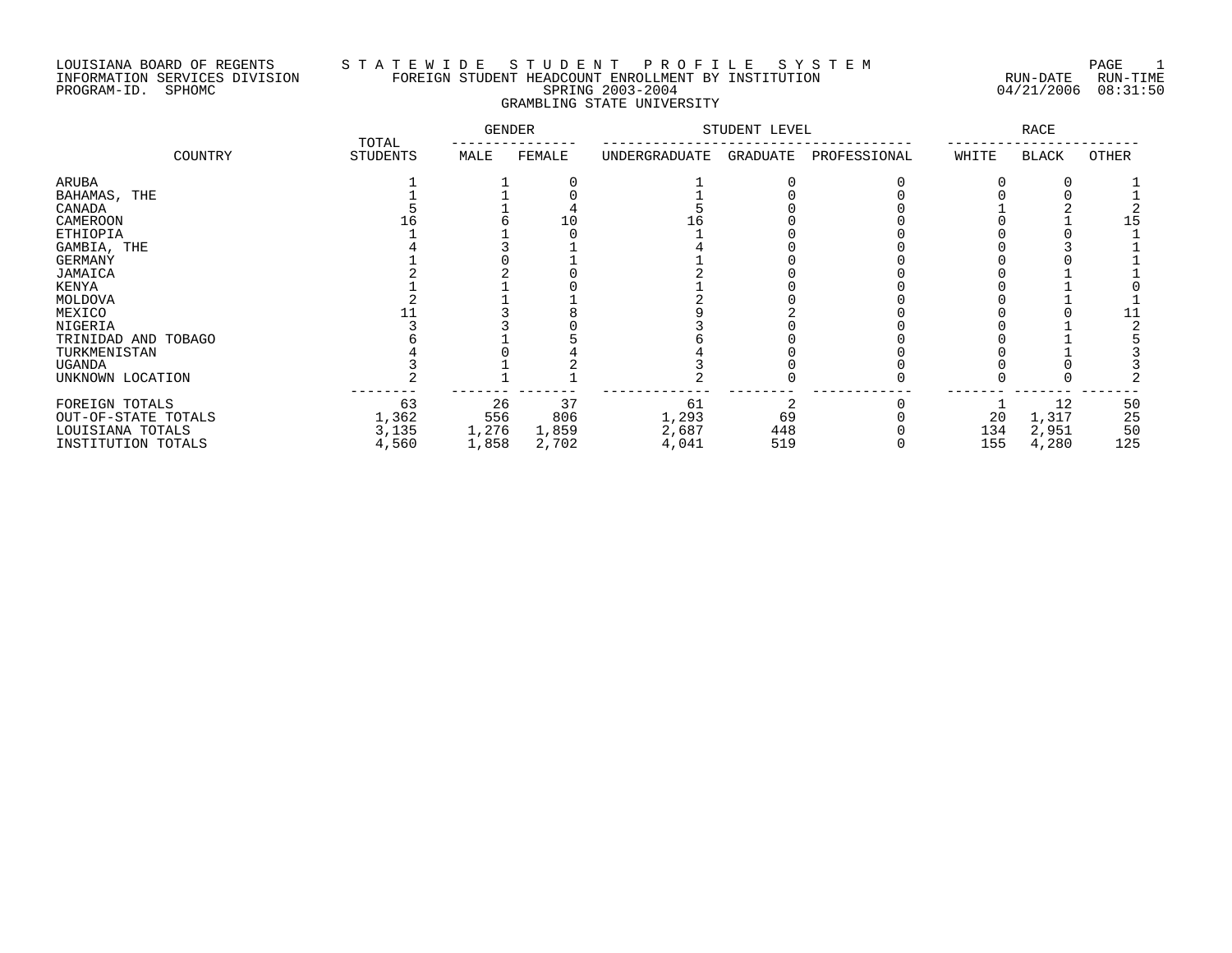### LOUISIANA BOARD OF REGENTS S T A T E W I D E S T U D E N T P R O F I L E S Y S T E M PAGE 2 INFORMATION SERVICES DIVISION FOREIGN STUDENT HEADCOUNT ENROLLMENT BY INSTITUTION RUN-DATE RUN-TIME PROGRAM-ID. SPHOMC SPRING 2003-2004 04/21/2006 08:31:50 LOUISIANA TECH UNIVERSITY

|                           |         |                          | <b>GENDER</b>  |                            |                | STUDENT LEVEL              |                       |                         | <b>RACE</b>          |                |
|---------------------------|---------|--------------------------|----------------|----------------------------|----------------|----------------------------|-----------------------|-------------------------|----------------------|----------------|
|                           | COUNTRY | TOTAL<br><b>STUDENTS</b> | MALE           | FEMALE                     | UNDERGRADUATE  |                            | GRADUATE PROFESSIONAL | $- - - -$<br>WHITE      | <b>BLACK</b>         | <b>OTHER</b>   |
| ARUBA                     |         | $\overline{2}$           | 1              | 1                          | $\overline{2}$ | $\mathbf 0$                | $\mathbf 0$           | $\mathbf 0$             | $\mathbf 0$          | $\overline{c}$ |
| AZERBAIJAN                |         | $\mathbf{1}$             | $\mathbf 1$    | $\mathbf 0$                | 1              | $\mathbf 0$                | $\mathbf 0$           | 0                       | 0                    | 1              |
| BAHAMAS, THE              |         | 5                        | 5              | 0                          |                | $\mathbf 1$                | $\mathbf 0$           | $\Omega$                | 1                    |                |
| <b>BANGLADESH</b>         |         | 9                        | 7              | $\overline{2}$             |                | 5                          | $\Omega$              | $\Omega$                | $\Omega$             | 9              |
| <b>BOLIVIA</b>            |         | $\overline{c}$           | $\mathbf{1}$   | $\mathbf{1}$               |                | $\mathbf{1}$               | $\Omega$              | $\Omega$                | $\Omega$             |                |
| <b>BRAZIL</b>             |         | ζ                        | $\mathbf{1}$   | $\overline{2}$             | 3              | $\mathbf 0$                | $\Omega$              | $\Omega$                | $\Omega$             |                |
| CANADA                    |         | 5                        | 1              | 4                          | 3              | $\overline{2}$             | $\Omega$              | $\Omega$                | $\Omega$             | 5              |
| SRI LANKA                 |         | $\mathbf{1}$             | $\mathbf{1}$   | $\mathbf 0$                | ∩              | $\mathbf{1}$               | $\Omega$              | $\Omega$                | $\mathbf 0$          |                |
| CHINA                     |         | 116                      | 62             | 54                         | 7              | 109                        | $\Omega$              | 1                       | $\mathbf 0$          | 115            |
| CAMEROON                  |         | $\overline{2}$           | 2              | $\mathbf 0$                | 2              | $\mathbf 0$                | $\Omega$              | $\Omega$                | $\Omega$             | $\mathcal{D}$  |
| COLOMBIA                  |         |                          | 0              | $\mathbf{1}$               | $\Omega$       | $\mathbf{1}$               | $\Omega$              | $\Omega$                | $\Omega$             |                |
| COSTA RICA                |         |                          | 0              | 1                          |                | $\Omega$                   | $\Omega$              | $\Omega$                | $\Omega$             |                |
| CYPRUS                    |         |                          | $\mathbf{1}$   | $\mathbf{1}$               |                |                            | $\Omega$              | $\Omega$                | $\Omega$             |                |
| <b>ECUADOR</b>            |         |                          | 1              | $\mathbf 0$                |                | $\Omega$                   | $\Omega$              | $\Omega$                | $\cap$               |                |
| EL SALVADOR               |         |                          | 2              |                            |                | $\Omega$                   | $\cap$                | $\Omega$                | $\Omega$             |                |
| ETHIOPIA                  |         | $\overline{2}$           | $\overline{a}$ | 0                          | 2              | $\Omega$                   | $\Omega$              | $\Omega$                | $\Omega$             |                |
| FRANCE                    |         | 3                        | 2              |                            |                | 2                          | $\cap$                | $\Omega$                | $\cap$               |                |
| <b>GERMANY</b>            |         | 3                        | $\overline{2}$ | $\mathbf{1}$               | 2              | $\mathbf{1}$               | $\Omega$              | 1                       | $\Omega$             |                |
| <b>GUATEMALA</b>          |         |                          | 1              | $\mathbf 0$                |                | $\Omega$                   | $\Omega$              | $\Omega$                | $\Omega$             |                |
| <b>GUINEA</b>             |         |                          | $\mathbf{1}$   | $\Omega$                   | $\Omega$       |                            | $\Omega$              | $\Omega$                | $\Omega$             |                |
| HONG KONG                 |         | 3                        | $\mathbf 1$    | $\overline{2}$             | $\overline{2}$ | $\mathbf 1$                | $\Omega$              | $\Omega$                | $\Omega$             |                |
| HONDURAS                  |         | 6                        | 2              | 4                          | 6              | $\mathbf 0$                | $\Omega$              | $\Omega$                | $\Omega$             |                |
|                           |         | $\mathbf{1}$             | $\mathbf 1$    | $\mathbf 0$                |                | $\overline{0}$             | $\Omega$              | $\Omega$                | $\Omega$             |                |
| HUNGARY<br><b>ICELAND</b> |         | 2                        | 2              | $\mathbf 0$                |                | $\mathbf 1$                | $\Omega$              | $\Omega$                | $\Omega$             |                |
|                           |         | $\mathbf{1}$             | $\mathbf{1}$   | $\Omega$                   | $\mathbf{1}$   | $\Omega$                   | $\Omega$              | $\Omega$                | $\Omega$             |                |
| INDONESIA                 |         | 403                      |                |                            |                | 383                        | $\Omega$              | $\mathbf{1}$            | $\mathbf 0$          | 402            |
| INDIA                     |         | $\mathbf{1}$             | 320            | 83                         | 20             |                            | $\Omega$              | $\mathbf 0$             | $\mathbf 0$          |                |
| IRAN                      |         | $\mathbf{1}$             | 1              | 0                          | 0              | 1                          |                       |                         |                      |                |
| <b>ISRAEL</b>             |         | 3                        | 1              | $\mathbf 0$                |                | $\overline{0}$<br>$\Omega$ | $\Omega$<br>$\Omega$  | $\Omega$                | $\Omega$             |                |
| <b>JAPAN</b>              |         | q                        | 3              | $\mathbf 0$                | 3              |                            | $\Omega$              | $\mathbf 0$<br>$\Omega$ | $\Omega$<br>$\Omega$ | q              |
| JAMAICA                   |         | 3                        | 4              | 5                          | 8              |                            | $\Omega$              |                         | $\Omega$             |                |
| <b>KENYA</b>              |         |                          | 2              |                            | 2              | $\mathbf{1}$               | $\Omega$              | $\Omega$<br>$\Omega$    | $\Omega$             |                |
| KOREA, REPUBLIC OF        |         | 8                        | 3              |                            | 2<br>8         | $\overline{2}$<br>$\Omega$ | $\Omega$              | $\Omega$                | $\Omega$             |                |
| KUWAIT                    |         |                          | 6<br>6         | $\overline{2}$<br>$\Omega$ |                | $\Omega$                   | $\Omega$              | $\Omega$                | $\cap$               |                |
| LEBANON                   |         | 6                        | $\mathbf{1}$   | $\cap$                     | 6              | $\Omega$                   | $\Omega$              | $\Omega$                | $\Omega$             |                |
| MALI                      |         | $\mathbf{1}$             |                | $\Omega$                   | $\Omega$       |                            | O                     | $\Omega$                | $\Omega$             | $\mathbf{1}$   |
| MOROCCO                   |         | 5                        | $\mathbf 1$    |                            | 5              | $\Omega$                   | U                     | $\Omega$                | $\Omega$             | 5              |
| MEXICO                    |         | 3                        | 1              | 4                          |                |                            | U                     | $\Omega$                | $\Omega$             |                |
| MALAYSIA                  |         |                          | $\mathbf{1}$   | 2                          | 2              |                            | $\cap$                | $\Omega$                |                      | 3              |
| NIGERIA                   |         | 32                       | 24             | 8                          | 28             | 4                          |                       |                         | $\Omega$             | 32             |
| NETHERLANDS               |         | $\mathbf{1}$             | 1              | $\Omega$                   | $\mathbf{1}$   | $\Omega$                   | $\Omega$              | $\Omega$                | $\Omega$             | $\mathbf{1}$   |
| NEPAL                     |         | $10$                     | 5              | 5                          | 10             | $\Omega$                   | $\Omega$              | $\Omega$                | $\Omega$             | 10             |
| PAKISTAN                  |         | 3                        | 0              | 3                          | 3              | $\Omega$                   | $\Omega$              | $\Omega$                | $\Omega$             | 3              |
| PANAMA                    |         | $\overline{c}$           | 0              | $\overline{2}$             |                |                            | $\Omega$              | $\Omega$                | $\mathbf 1$          |                |
| ROMANIA                   |         | 1                        | $\Omega$       | $\mathbf 1$                |                |                            | $\Omega$              | $\Omega$                | $\Omega$             | $\mathbf{1}$   |
| RUSSIA                    |         | $\mathcal{D}$            | $\Omega$       | $\overline{c}$             |                |                            | $\Omega$              | $\Omega$                | $\Omega$             |                |
| SAUDI ARABIA              |         |                          | 1              | $\Omega$                   |                | $\Omega$                   | $\Omega$              | $\Omega$                | $\Omega$             |                |
| SOUTH AFRICA              |         |                          | $\mathbf{1}$   | 0                          |                | $\Omega$                   | $\Omega$              | $\Omega$                | $\Omega$             |                |
| SINGAPORE                 |         |                          | 1              | $\Omega$                   |                | $\sqrt{ }$                 | U                     |                         | $\cap$               | ∩              |
| SERBIA                    |         | 2                        | 1              | $\mathbf 1$                |                | 1                          | $\Omega$              | $\Omega$                | $\Omega$             | 2              |
| <b>SWEDEN</b>             |         | $\overline{2}$           | 2              | $\Omega$                   | $\overline{2}$ | $\Omega$                   | $\Omega$              | $\Omega$                | $\Omega$             | $\overline{2}$ |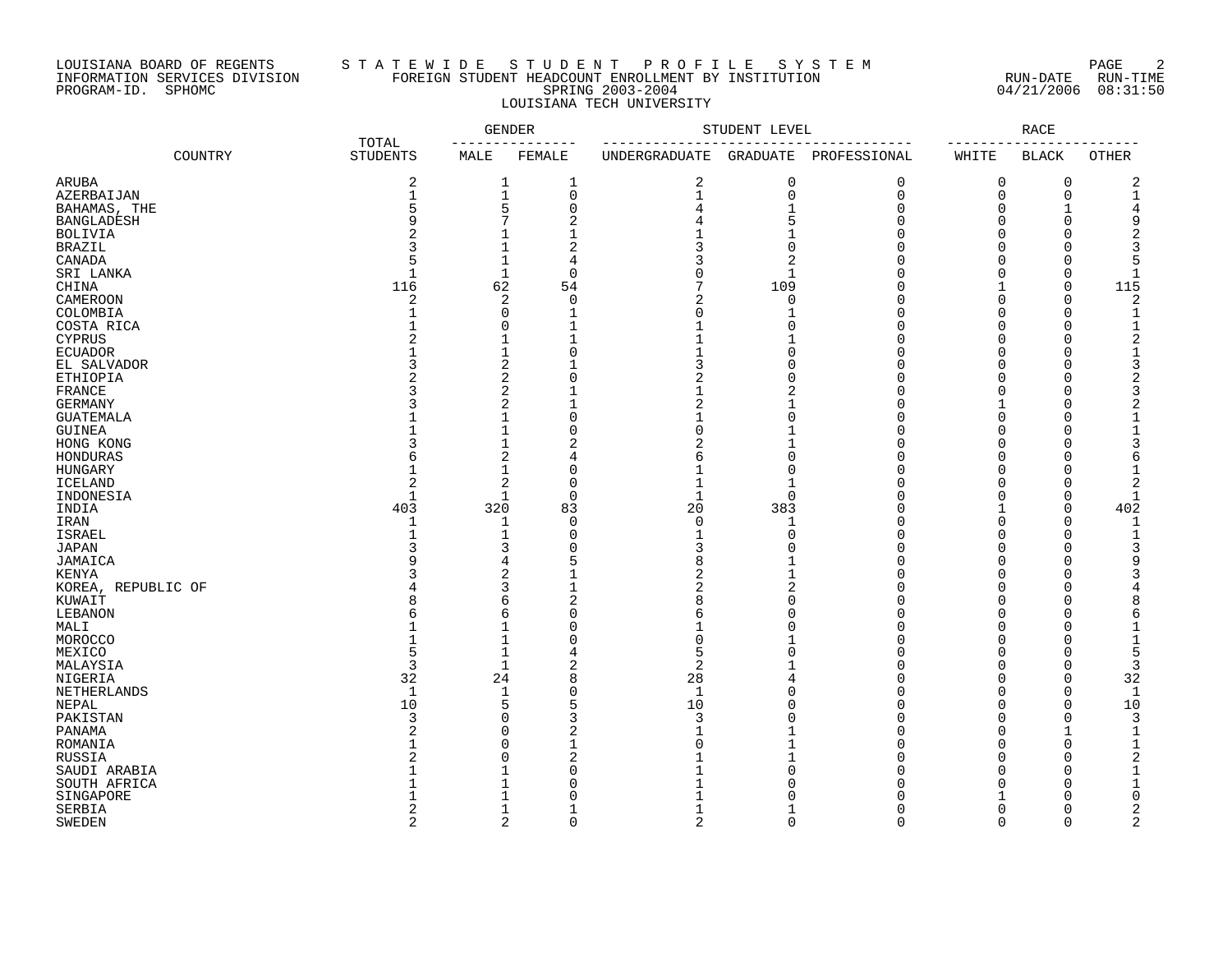### LOUISIANA BOARD OF REGENTS S T A T E W I D E S T U D E N T P R O F I L E S Y S T E M PAGE 3 INFORMATION SERVICES DIVISION FOREIGN STUDENT HEADCOUNT ENROLLMENT BY INSTITUTION RUN-DATE RUN-TIME PROGRAM-ID. SPHOMC SPRING 2003-2004 04/21/2006 08:31:50 LOUISIANA TECH UNIVERSITY

|                     | TOTAL    | <b>GENDER</b> |        | STUDENT LEVEL |          | <b>RACE</b>  |       |              |       |
|---------------------|----------|---------------|--------|---------------|----------|--------------|-------|--------------|-------|
| COUNTRY             | STUDENTS | MALE          | FEMALE | UNDERGRADUATE | GRADUATE | PROFESSIONAL | WHITE | <b>BLACK</b> | OTHER |
| TRINIDAD AND TOBAGO |          |               |        |               |          |              |       |              |       |
| TAIWAN              |          |               |        |               |          |              |       |              |       |
| TANZANIA            |          |               |        |               |          |              |       |              |       |
| <b>UGANDA</b>       |          |               |        |               |          |              |       |              |       |
| UNITED KINGDOM      |          |               |        |               |          |              |       |              |       |
| UKRAINE             |          |               |        |               |          |              |       |              |       |
| VENEZUELA           |          |               |        |               |          |              |       |              |       |
| VIETNAM             |          |               |        |               |          |              |       |              |       |
| YEMEN               |          |               |        |               |          |              |       |              |       |
| ZAMBIA              |          |               |        |               |          |              |       |              |       |
| FOREIGN TOTALS      | 708      | 499           | 209    | 179           | 529      |              |       |              | 699   |
| OUT-OF-STATE TOTALS | 1,299    | 748           | 551    | 1,155         | 144      |              | 877   | 255          | 167   |
| LOUISIANA TOTALS    | 8,381    | 3,903         | 4,478  | 7,320         | 1,061    |              | 6,342 | 1,438        | 601   |
| INSTITUTION TOTALS  | 10,388   | 5,150         | 5,238  | 8,654         | 1,734    |              | 7,225 | 1,696        | 1,467 |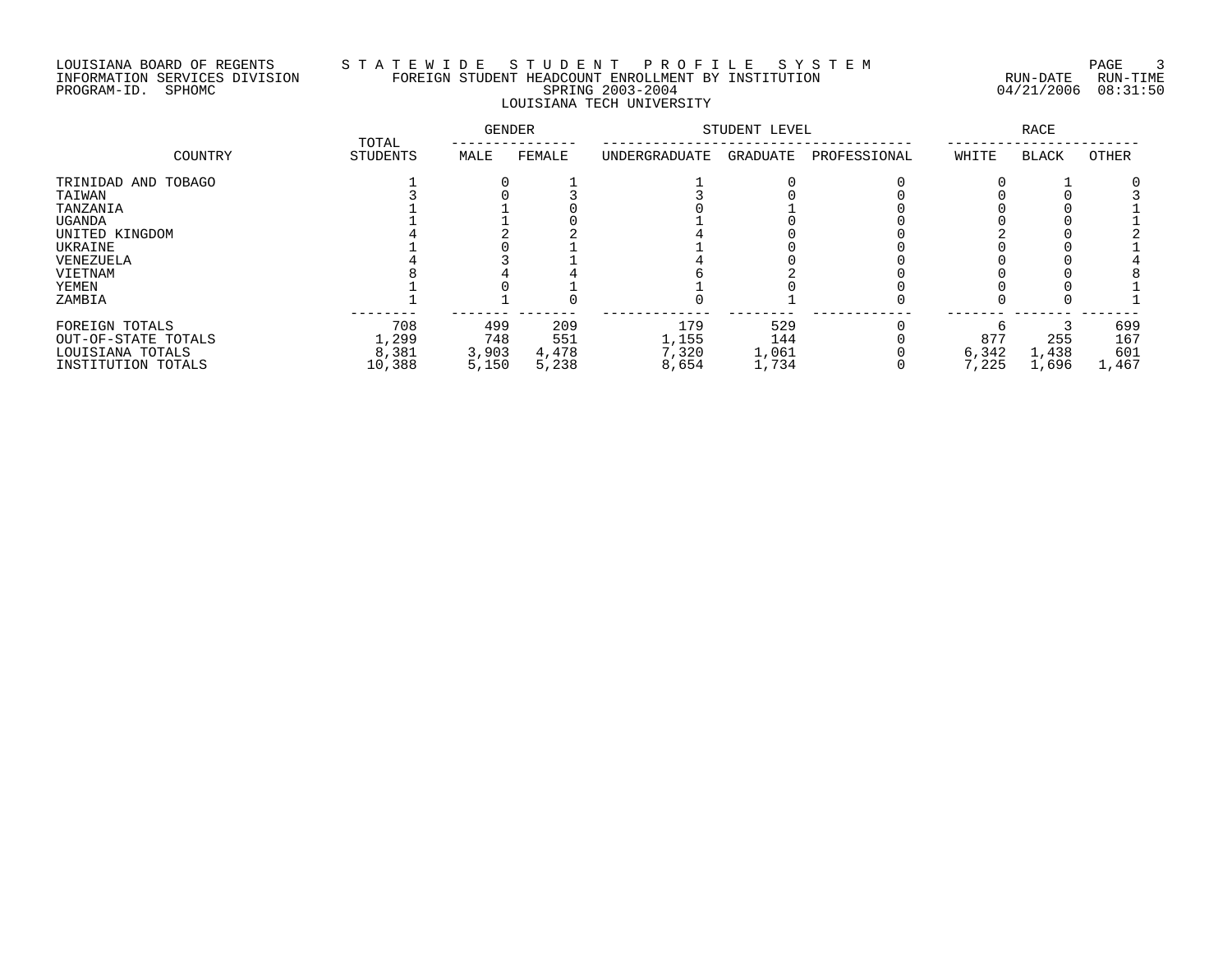### LOUISIANA BOARD OF REGENTS S T A T E W I D E S T U D E N T P R O F I L E S Y S T E M PAGE 4 INFORMATION SERVICES DIVISION FOREIGN STUDENT HEADCOUNT ENROLLMENT BY INSTITUTION RUN-DATE RUN-TIME PROGRAM-ID. SPHOMC SPRING 2003-2004 04/21/2006 08:31:50 MCNEESE STATE UNIVERSITY

|                       |         |                          |                | <b>GENDER</b>  |                | STUDENT LEVEL   |              |          | <b>RACE</b>  |                |
|-----------------------|---------|--------------------------|----------------|----------------|----------------|-----------------|--------------|----------|--------------|----------------|
|                       | COUNTRY | TOTAL<br><b>STUDENTS</b> | MALE           | FEMALE         | UNDERGRADUATE  | <b>GRADUATE</b> | PROFESSIONAL | WHITE    | <b>BLACK</b> | <b>OTHER</b>   |
| AZERBAIJAN            |         | 3                        | 2              | 1              | 1              | 2               | 0            | 0        | 0            | 3              |
| ARGENTINA             |         | 4                        | $\mathbf{1}$   | 3              | 4              | $\overline{0}$  | $\Omega$     | 0        | $\mathbf 0$  | 4              |
| AUSTRALIA             |         | 1                        | 0              | 1              | 0              | 1               | $\Omega$     | 0        | $\Omega$     | 1              |
| <b>BELGIUM</b>        |         | $\mathcal{D}$            | 0              | 2              | 0              | $\overline{2}$  | ∩            | 2        | $\Omega$     | O              |
| <b>BANGLADESH</b>     |         | 3                        | 3              | $\Omega$       | $\overline{2}$ |                 | ∩            | $\Omega$ | $\Omega$     | 3              |
| <b>BOLIVIA</b>        |         |                          | $\overline{2}$ |                | 3              |                 | ∩            | 0        | O            |                |
| <b>BURMA</b>          |         |                          | $\Omega$       |                | 0              |                 | ∩            | 0        | O            | 1              |
| CANADA                |         | 6                        | $\mathbf{1}$   | 5              | 6              | ∩               |              | $\Omega$ | ∩            | 6              |
|                       |         |                          | $\mathbf 1$    | O              | 0              |                 | O            | 0        | O            | 1              |
| SRI LANKA             |         |                          |                |                |                |                 |              |          |              |                |
| CHINA                 |         | 5                        | $\overline{2}$ |                | 4              |                 |              | O        | $\Omega$     | 5              |
| COLOMBIA              |         | 17                       | 11             | 6              | 8              | 9               | ∩            | O        | $\Omega$     | 17             |
| <b>ECUADOR</b>        |         | 4                        | 3              | 1              | 3              |                 | ∩            | O        | $\Omega$     |                |
| IRELAND               |         | 2                        | 2              | $\Omega$       | 2              | $\Omega$        | O            | 0        | $\Omega$     | 2              |
| <b>ESTONIA</b>        |         |                          | 1              | $\Omega$       | $\overline{1}$ | ∩               | ∩            | O        | $\Omega$     | $\mathbf{1}$   |
| EL SALVADOR           |         |                          | $\mathbf{1}$   | $\Omega$       | 1              | $\Omega$        | ∩            | O        | $\Omega$     | 1              |
| FRANCE                |         | 2                        | $\mathbf{1}$   | 1              | 2              | ∩               | ∩            | 0        | ∩            | 2              |
| GAMBIA, THE           |         |                          | $\mathbf{1}$   | $\Omega$       | 1              | ∩               | ∩            | O        | ∩            | $\mathbf{1}$   |
| HONDURAS              |         | 2                        | $\mathbf 0$    | 2              | 2              | O               |              | 0        | O            | 2              |
| CROATIA               |         | 7                        | 2              | 5              | 4              | 3               | ∩            | 0        | $\Omega$     | 7              |
| <b>ICELAND</b>        |         |                          | $\mathbf{1}$   | $\Omega$       |                | $\Omega$        | ∩            | $\Omega$ | ∩            | $\mathbf{1}$   |
| INDONESIA             |         | 6                        | 4              | 2              | 3              | 3               | O            | 0        | $\Omega$     | 6              |
|                       |         | 52                       | 39             | 13             | 0              | 52              | ∩            | 0        | $\Omega$     | 52             |
| INDIA                 |         |                          |                |                |                |                 |              |          |              |                |
| KENYA                 |         | $\mathbf{1}$             | $\mathbf 1$    | $\Omega$       | $\mathbf{1}$   | $\Omega$        | ∩            | $\Omega$ | $\Omega$     | $\mathbf{1}$   |
| KOREA, REPUBLIC OF    |         | 13                       | 7              | 6              | 10             | 3               | ∩            | 0        | O            | 13             |
| KUWAIT                |         | $\mathbf{1}$             | $\mathbf{1}$   | $\Omega$       |                | ∩               | ∩            | O        | ∩            | $\mathbf{1}$   |
| LEBANON               |         | 1                        | $\mathbf{1}$   | $\Omega$       | 1              | ∩               | ∩            | 0        | $\Omega$     | $\mathbf{1}$   |
| MEXICO                |         | $\overline{2}$           | $\mathbf{1}$   | 1              | 0              | 2               | ∩            | 0        | $\Omega$     | $\overline{2}$ |
| MALAYSIA              |         |                          | $\Omega$       | 3              | U              | 3               | ∩            | 0        | O            | 3              |
| NIGER                 |         |                          | $\Omega$       | $\mathbf{1}$   |                | ∩               | ∩            | $\Omega$ | ∩            | $\mathbf{1}$   |
| NIGERIA               |         |                          | 1              | $\Omega$       |                | O               | ∩            | 0        | O            | 1              |
| NEPAL                 |         |                          | 2              | U              | 2              | ∩               | ∩            | O        | ∩            | 2              |
| NEW ZEALAND           |         | Я                        | $\Omega$       | 8              | 8              | ∩               | ∩            | 0        | $\Omega$     | 8              |
| PERU                  |         |                          | $\Omega$       | $\mathbf{1}$   |                | ∩               | ∩            | $\Omega$ | O            |                |
| PAKISTAN              |         |                          | 3              | $\overline{2}$ | 2              |                 | ∩            | 0        | O            | 5              |
| POLAND                |         |                          | 1              | $\Omega$       |                |                 | ∩            | O        | ∩            |                |
|                       |         |                          | $\mathbf{1}$   | $\Omega$       |                | O               | ∩            | 0        | O            | $\mathbf{1}$   |
| QATAR<br>SOUTH AFRICA |         | 3                        | $\mathbf{1}$   | 2              | 3              | ∩               | ∩            | O        | $\Omega$     | 3              |
|                       |         |                          | $\Omega$       | $\mathbf{1}$   |                | ∩               | ∩            |          |              |                |
| SLOVENIA              |         |                          |                |                |                |                 |              | O        | $\Omega$     | 1              |
| SINGAPORE             |         |                          | $\mathbf{1}$   | $\Omega$       |                | ∩               | ∩            | $\Omega$ | $\Omega$     | $\mathbf{1}$   |
| SERBIA                |         |                          | $\mathbf{1}$   |                | 0              |                 | ∩            | O        | $\Omega$     | 1              |
| <b>SWEDEN</b>         |         | २                        | $\Omega$       | 3              | 3              | ∩               | ∩            | U        | ∩            | 3              |
| THAILAND              |         | 8                        | 3              | 5              | 0              |                 | $\Omega$     | 0        | $\Omega$     | 8              |
| TUNISIA               |         | 1                        | $\mathbf 0$    |                | $\Omega$       |                 | ∩            | O        | $\Omega$     | $\mathbf{1}$   |
| TURKEY                |         | 8                        | 6              | 2              | 5              |                 | ∩            | O        | $\Omega$     | 8              |
| TAIWAN                |         | $2\sqrt{2}$              | 15             | 7              | 15             |                 | ∩            | 0        | $\Omega$     | 22             |
| TURKMENISTAN          |         | 2                        | 2              | $\Omega$       | 2              | $\Omega$        | $\Omega$     | $\Omega$ | $\Omega$     | 2              |
| UNITED KINGDOM        |         | 10                       | 7              | 3              | 10             | ∩               | ∩            | O        | $\Omega$     | 10             |
| UKRAINE               |         | $\mathbf{1}$             | $\mathbf{1}$   | 0              | $\mathbf{1}$   | $\Omega$        | ∩            | 0        | $\Omega$     | $\mathbf{1}$   |
| VENEZUELA             |         | 7                        | 5              | 2              | 4              | 3               | ∩            | $\Omega$ | O            | 7              |
| VIETNAM               |         | $\mathbf{1}$             | $\mathbf{1}$   | $\Omega$       | $\mathbf{1}$   | $\Omega$        | $\Omega$     | $\Omega$ | $\Omega$     | $\mathbf{1}$   |
|                       |         |                          |                |                |                |                 |              |          |              |                |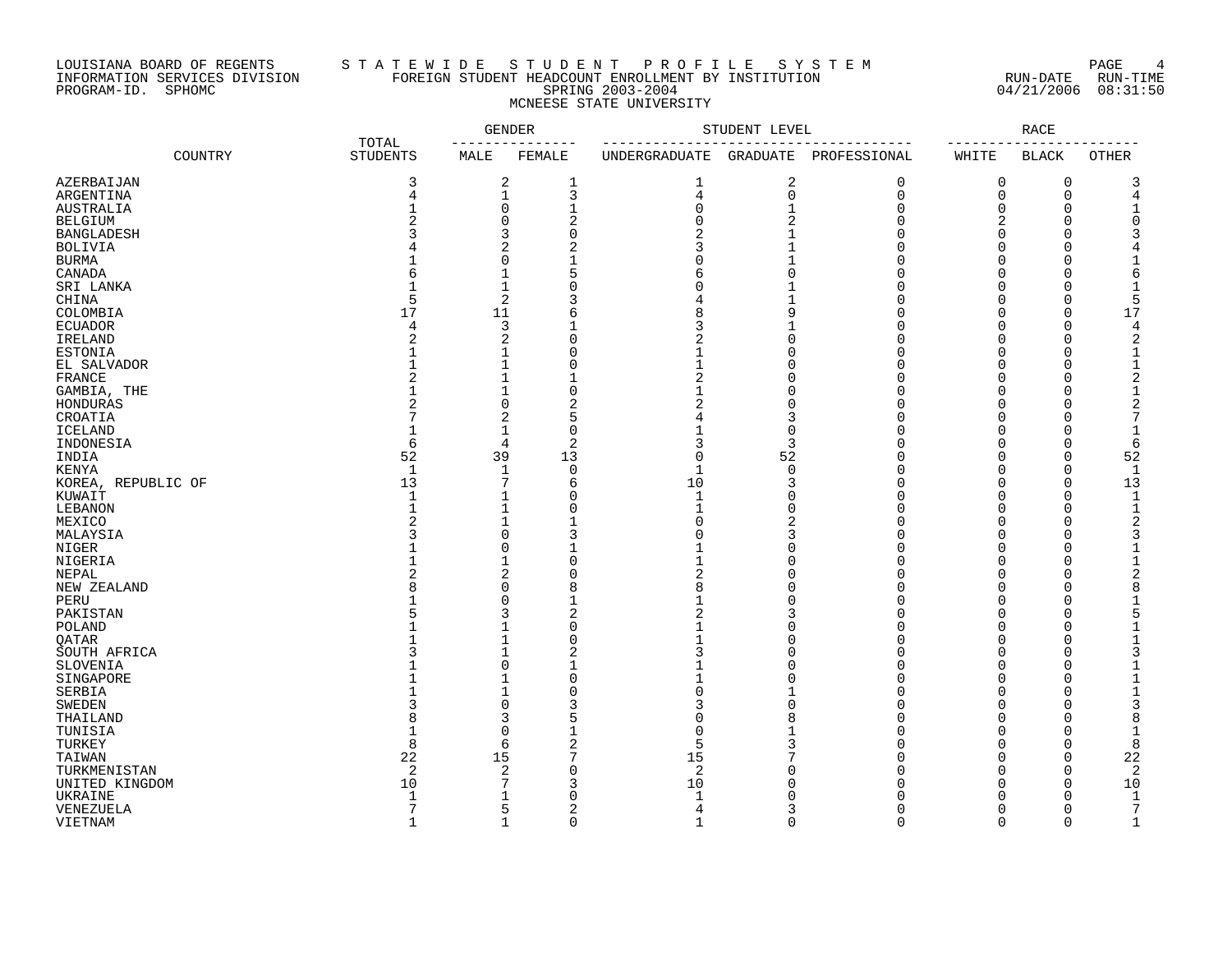# LOUISIANA BOARD OF REGENTS S T A T E W I D E S T U D E N T P R O F I L E S Y S T E M PAGE 5 INFORMATION SERVICES DIVISION FOREIGN STUDENT HEADCOUNT ENROLLMENT BY INSTITUTION RUN-DATE RUN-TIME PROGRAM-ID. SPHOMC SPRING 2003-2004 04/21/2006 08:31:50 MCNEESE STATE UNIVERSITY

|                     | TOTAL           | <b>GENDER</b> |        |               | STUDENT LEVEL | RACE         |       |               |       |
|---------------------|-----------------|---------------|--------|---------------|---------------|--------------|-------|---------------|-------|
| COUNTRY             | <b>STUDENTS</b> | MALE          | FEMALE | UNDERGRADUATE | GRADUATE      | PROFESSIONAL | WHITE | <b>BLACK</b>  | OTHER |
|                     |                 |               |        |               |               |              |       |               |       |
| FOREIGN TOTALS      | 236             | 140           | 96     | 124           | 112           |              |       |               | 234   |
| OUT-OF-STATE TOTALS | 458             | 206           | 252    | 411           | 47            |              | 326   | 96            | 36    |
| LOUISIANA TOTALS    | ,186            | 2,801         | 4,385  | 6,342         | 844           |              | 5,518 | 458           | 210   |
| INSTITUTION TOTALS  | 7,880           | 3,147         | 4,733  | 6,877         | $\pm$ ,003    |              | 5,846 | $\perp$ , 554 | 480   |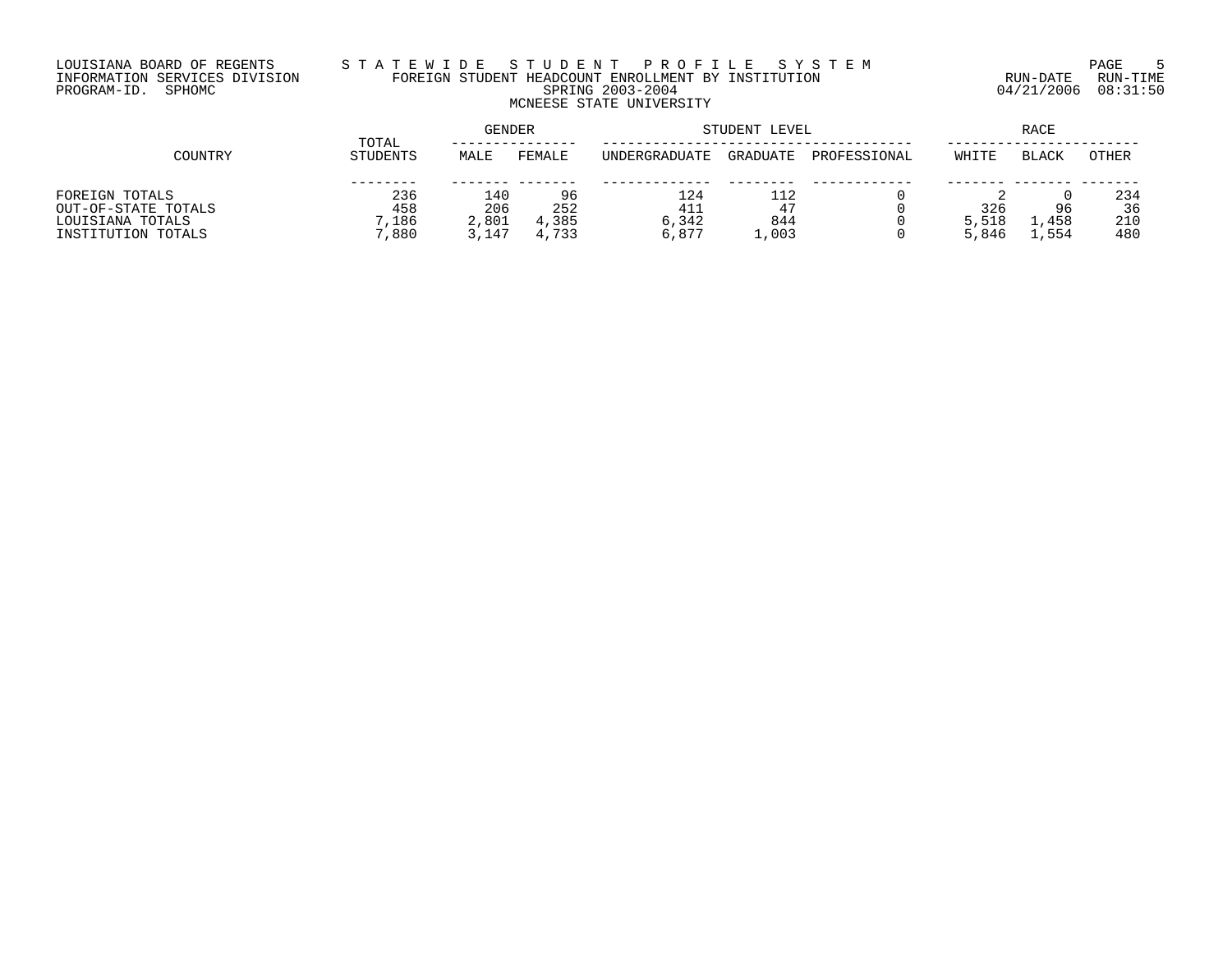### LOUISIANA BOARD OF REGENTS S T A T E W I D E S T U D E N T P R O F I L E S Y S T E M PAGE 6 INFORMATION SERVICES DIVISION FOREIGN STUDENT HEADCOUNT ENROLLMENT BY INSTITUTION RUN-DATE RUN-TIME PROGRAM-ID. SPHOMC SPRING 2003-2004 04/21/2006 08:31:50 NICHOLLS STATE UNIVERSITY

|                     |                          | <b>GENDER</b> |        |               | STUDENT LEVEL |              |       | <b>RACE</b>  |       |
|---------------------|--------------------------|---------------|--------|---------------|---------------|--------------|-------|--------------|-------|
| COUNTRY             | TOTAL<br><b>STUDENTS</b> | MALE          | FEMALE | UNDERGRADUATE | GRADUATE      | PROFESSIONAL | WHITE | <b>BLACK</b> | OTHER |
| <b>AUSTRALIA</b>    |                          | 2             |        |               |               |              |       | -0           |       |
| BAHAMAS, THE        |                          |               |        |               |               |              |       |              |       |
| <b>BOLIVIA</b>      |                          |               |        |               |               |              |       |              |       |
| <b>BRAZIL</b>       |                          |               |        |               |               |              |       |              |       |
| CANADA              | 11                       |               |        |               |               |              |       |              |       |
| CHINA               |                          |               |        |               |               |              |       |              |       |
| FRANCE              |                          |               |        |               |               |              |       |              |       |
| <b>GABON</b>        |                          |               |        |               |               |              |       |              |       |
| <b>GERMANY</b>      |                          |               |        |               |               |              |       |              |       |
| <b>HUNGARY</b>      |                          |               |        |               |               |              |       |              |       |
| INDIA               |                          |               |        |               |               |              |       |              |       |
| <b>JAPAN</b>        |                          |               |        |               |               |              |       |              |       |
| MOROCCO             |                          |               |        |               |               |              |       |              |       |
| MEXICO              |                          |               |        |               |               |              |       |              |       |
| NICARAGUA           |                          |               |        |               |               |              |       |              |       |
| PAKISTAN            |                          |               |        |               |               |              |       |              |       |
| POLAND              |                          |               |        |               |               |              |       |              |       |
| ROMANIA             |                          |               |        |               |               |              |       |              |       |
| <b>SWEDEN</b>       |                          |               |        |               |               |              |       |              |       |
| TRINIDAD AND TOBAGO |                          |               |        |               |               |              |       |              |       |
| TURKEY              |                          |               |        |               |               |              |       |              |       |
| UNITED KINGDOM      |                          |               |        |               |               |              |       |              |       |
| VENEZUELA           |                          |               |        |               |               |              |       |              |       |
| VIETNAM             |                          |               |        |               |               |              |       |              |       |
| FOREIGN TOTALS      | 65                       | 35            | 30     | 45            | 20            |              | 0     | 0            | 65    |
| OUT-OF-STATE TOTALS | 179                      | 96            | 83     | 175           |               |              | 104   | 44           | 31    |
| LOUISIANA TOTALS    | 6,467                    | 2,259         | 4,208  | 5,782         | 685           |              | 4,953 | 1,135        | 379   |
| INSTITUTION TOTALS  | 6,711                    | 2,390         | 4,321  | 6,002         | 709           | O            | 5,057 | 1,179        | 475   |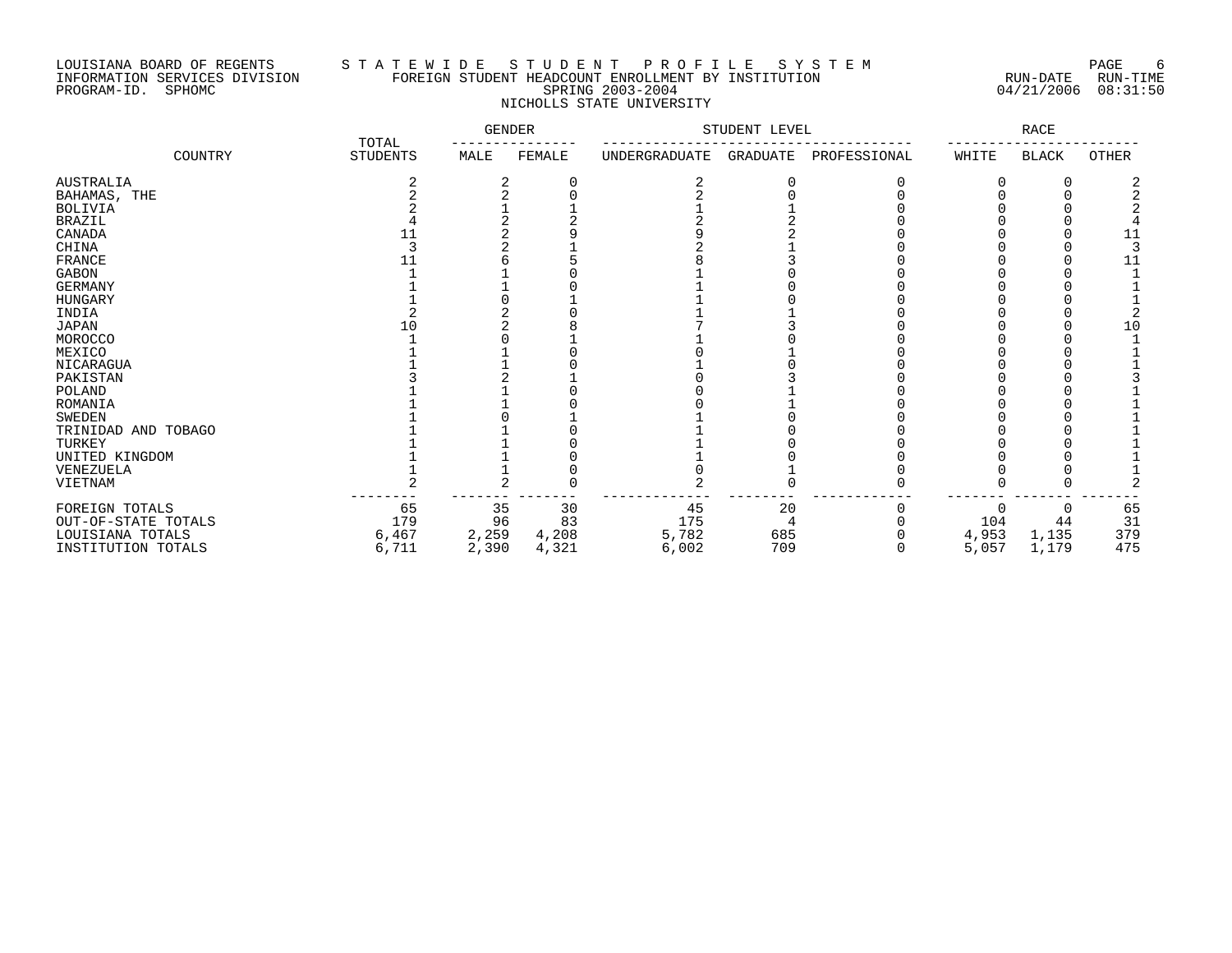### LOUISIANA BOARD OF REGENTS S T A T E W I D E S T U D E N T P R O F I L E S Y S T E M PAGE 7 INFORMATION SERVICES DIVISION FOREIGN STUDENT HEADCOUNT ENROLLMENT BY INSTITUTION RUN-DATE RUN-TIME PROGRAM-ID. SPHOMC SPRING 2003-2004 04/21/2006 08:31:50 UNIVERSITY OF LA. AT MONROE

|                          |                          |                | <b>GENDER</b>  |               | STUDENT LEVEL |                       |              | <b>RACE</b>        |              |
|--------------------------|--------------------------|----------------|----------------|---------------|---------------|-----------------------|--------------|--------------------|--------------|
| COUNTRY                  | TOTAL<br><b>STUDENTS</b> | MALE           | FEMALE         | UNDERGRADUATE |               | GRADUATE PROFESSIONAL | WHITE        | <b>BLACK</b>       | <b>OTHER</b> |
| ANTIGUA AND BARBUDA      | 1                        | 0              | 1              | 1             | 0             | 0                     | 0            | 0                  |              |
| ARGENTINA                | 3                        | 0              | 3              | 3             | $\mathbf 0$   | $\mathbf 0$           | $\mathbf 0$  | $\mathbf 0$        | 3            |
| AUSTRALIA                |                          |                |                |               | $\Omega$      | $\Omega$              | $\Omega$     | $\Omega$           |              |
| ANGUILLA                 |                          |                |                |               |               |                       | $\Omega$     | $\cap$             |              |
| <b>BARBADOS</b>          |                          | O              |                |               |               |                       |              |                    |              |
| BOSNIA AND HERZEGOVINA   |                          | U              |                |               |               |                       |              |                    |              |
| <b>BOLIVIA</b>           |                          | N              |                |               |               |                       |              |                    |              |
| <b>BRAZIL</b>            |                          |                |                |               |               |                       |              |                    |              |
| <b>BULGARIA</b>          |                          |                |                |               |               |                       |              |                    |              |
| CANADA                   |                          | 6              |                |               |               |                       |              |                    |              |
| CHAD                     |                          | O              |                |               |               |                       |              |                    |              |
| SRI LANKA                |                          | O              |                |               |               |                       |              |                    |              |
| CHINA                    | 24                       | 7              | 17             |               | 24            |                       |              |                    | 24           |
| CAMEROON                 | 3                        | 1              | $\overline{2}$ |               | $\Omega$      |                       |              |                    |              |
| COLOMBIA                 | 3                        | 1              | $\overline{2}$ | 3             |               |                       |              |                    | 3            |
| <b>CYPRUS</b>            | 20                       | 10             | 10             | 17            |               |                       |              |                    | 20           |
| DOMINICAN REPUBLIC       |                          | $\Omega$       | $\mathbf{1}$   | $\mathbf{1}$  |               |                       |              |                    |              |
| <b>ECUADOR</b>           |                          | 1              | $\mathbf{1}$   |               |               |                       |              |                    |              |
| FINLAND                  |                          | 1              | C              |               |               |                       | ∩            |                    |              |
| FRANCE                   |                          | $\mathbf{1}$   | 2              |               |               |                       |              |                    |              |
| GAMBIA, THE              |                          | $\mathbf{1}$   | $\Omega$       |               |               |                       |              |                    |              |
| <b>GHANA</b>             |                          | 2              | C              |               | 2             |                       |              |                    |              |
| HUNGARY                  |                          | $\Omega$       | $\mathbf{1}$   |               | $\Omega$      |                       |              | $\Omega$           |              |
|                          | 57                       | 35             | 22             |               | 55            |                       |              | $\Omega$           | 57           |
| INDIA                    |                          |                |                |               |               |                       |              |                    |              |
| <b>ITALY</b>             | $\overline{c}$           | 2              | 0              |               | $\Omega$      |                       |              | $\Omega$<br>$\cap$ |              |
| KOREA, REPUBLIC OF       |                          | 1              | C              |               |               |                       | $\Omega$     | $\Omega$           |              |
| MALAYSIA                 |                          | $\mathbf{1}$   | C              |               |               |                       | $\Omega$     |                    |              |
| NIGERIA                  |                          | $\Omega$       |                |               |               |                       | <sup>0</sup> | $\cap$             |              |
| NEPAL                    |                          |                | $\bigcap$      |               |               |                       | $\Omega$     |                    |              |
| PAKISTAN                 |                          |                |                |               |               |                       |              |                    |              |
| POLAND                   |                          |                |                |               |               |                       |              | $\cap$             |              |
| ROMANIA                  |                          |                |                |               |               |                       |              |                    |              |
| PHILIPPINES              |                          | O              |                |               |               |                       |              |                    |              |
| RUSSIA                   |                          |                |                |               |               |                       |              |                    |              |
| SOUTH AFRICA             |                          |                |                |               |               |                       |              |                    |              |
| SERBIA                   |                          |                |                |               | $\sqrt{ }$    |                       |              |                    |              |
| <b>SWEDEN</b>            |                          | $\overline{2}$ |                |               | $\Omega$      |                       |              |                    |              |
| SWITZERLAND              | 11                       | б              |                |               | 10            |                       |              |                    | 11           |
| TURKS AND CAICOS ISLANDS | $\mathbf{1}$             | O              |                |               | $\Omega$      |                       |              |                    | $\mathbf{1}$ |
| TURKEY                   |                          | 2              |                |               |               |                       |              |                    | 2            |
| UNITED KINGDOM           | 3                        | 2              |                | 2             |               |                       |              |                    |              |
| UKRAINE                  | $\overline{2}$           | 0              | $\overline{2}$ |               | 0             |                       | $\cap$       |                    |              |
| URUGUAY                  | $\mathbf{1}$             | 1              | $\mathbf 0$    | $\mathbf{1}$  | $\mathbf 0$   | $\Omega$              | $\Omega$     | $\Omega$           | $\mathbf{1}$ |
| FOREIGN TOTALS           | 180                      | 94             | 86             | 77            | 101           | $\overline{a}$        | 0            | $\mathbf 0$        | 180          |
| OUT-OF-STATE TOTALS      | 602                      | 233            | 369            | 464           | 115           | 23                    | 435          | 129                | 38           |
| LOUISIANA TOTALS         | 7,213                    | 2,411          | 4,802          | 6,137         | 714           | 362                   | 4,997        | 1,974              | 242          |
| INSTITUTION TOTALS       | 7,995                    | 2,738          | 5,257          | 6,678         | 930           | 387                   | 5,432        | 2,103              | 460          |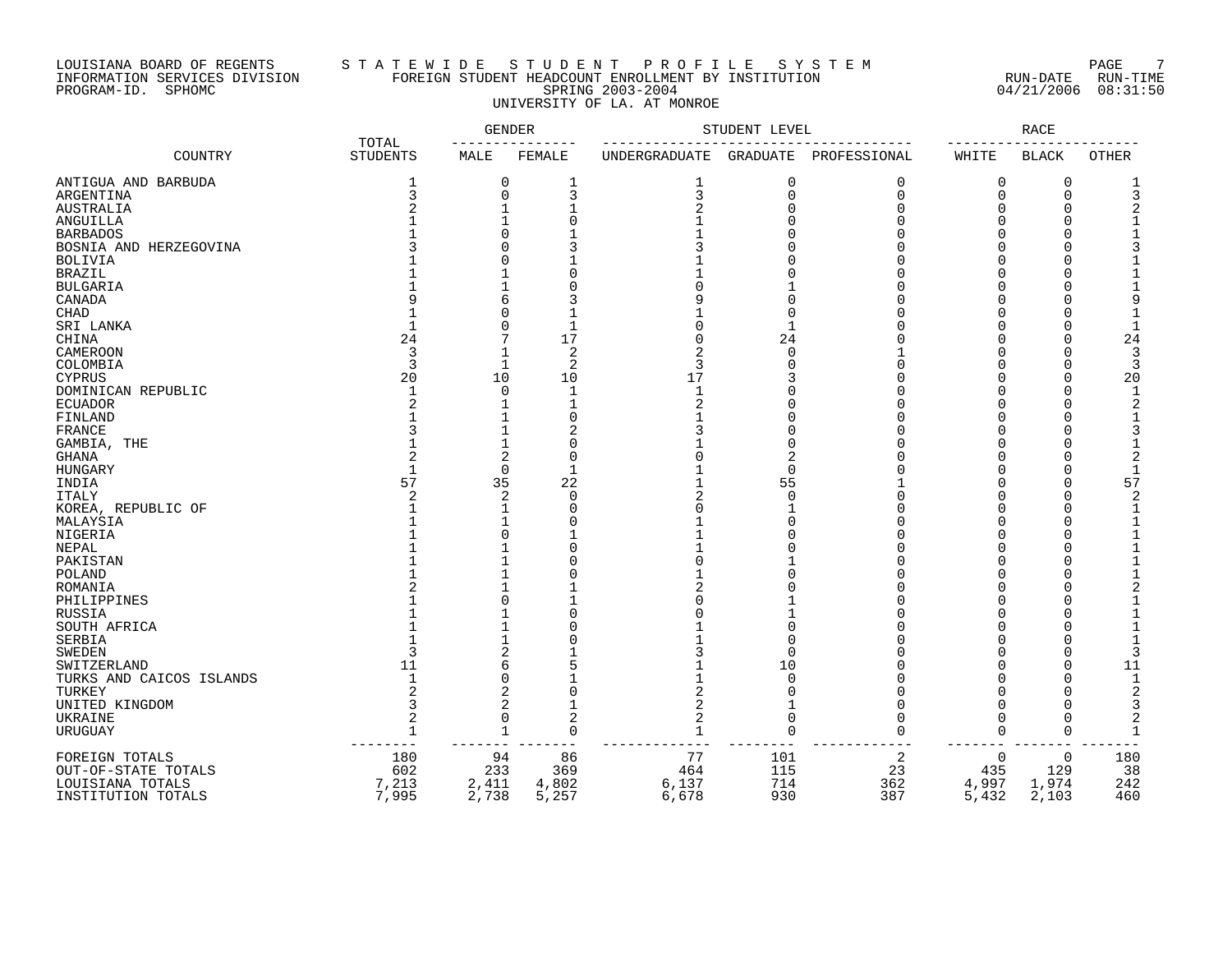### LOUISIANA BOARD OF REGENTS S T A T E W I D E S T U D E N T P R O F I L E S Y S T E M PAGE 8 INFORMATION SERVICES DIVISION FOREIGN STUDENT HEADCOUNT ENROLLMENT BY INSTITUTION RUN-DATE RUN-TIME PROGRAM-ID. SPHOMC SPRING 2003-2004 04/21/2006 08:31:50 NORTHWESTERN STATE UNIVERSITY

|                     |                          |       | <b>GENDER</b> | STUDENT LEVEL |          |              | $\texttt{RACE}$ |              |       |  |
|---------------------|--------------------------|-------|---------------|---------------|----------|--------------|-----------------|--------------|-------|--|
| COUNTRY             | TOTAL<br><b>STUDENTS</b> | MALE  | FEMALE        | UNDERGRADUATE | GRADUATE | PROFESSIONAL | WHITE           | <b>BLACK</b> | OTHER |  |
| ARGENTINA           |                          |       |               |               |          |              |                 |              |       |  |
| <b>AUSTRALIA</b>    |                          |       |               |               |          |              |                 |              |       |  |
| <b>AUSTRIA</b>      |                          |       |               |               |          |              |                 |              |       |  |
| BELGIUM             |                          |       |               |               |          |              |                 |              |       |  |
| <b>BRAZIL</b>       |                          |       |               |               |          |              |                 |              |       |  |
| CANADA              |                          |       |               |               |          |              |                 |              |       |  |
| CHINA               |                          |       |               |               |          |              |                 |              |       |  |
| COLOMBIA            |                          |       |               |               |          |              |                 |              |       |  |
| CZECH REPUBLIC      |                          |       |               |               |          |              |                 |              |       |  |
| GHANA               |                          |       |               |               |          |              |                 |              |       |  |
| GERMANY             |                          |       |               |               |          |              |                 |              |       |  |
| INDIA               |                          |       |               |               |          |              |                 |              |       |  |
| KENYA               |                          |       |               |               |          |              |                 |              |       |  |
| KOREA, REPUBLIC OF  |                          |       |               |               |          |              |                 |              |       |  |
| LATVIA              |                          |       |               |               |          |              |                 |              |       |  |
| SLOVAKIA            |                          |       |               |               |          |              |                 |              |       |  |
| MOLDOVA             |                          |       |               |               |          |              |                 |              |       |  |
| MEXICO              |                          |       |               |               |          |              |                 |              |       |  |
| SOUTH AFRICA        |                          |       |               |               |          |              |                 |              |       |  |
| SPAIN               |                          |       |               |               |          |              |                 |              |       |  |
| SERBIA              |                          |       |               |               |          |              |                 |              |       |  |
| UNITED KINGDOM      |                          |       |               |               |          |              |                 |              |       |  |
| VENEZUELA           |                          |       |               |               |          |              |                 |              |       |  |
| FOREIGN TOTALS      | 43                       | 21    | 22            | 36            |          |              |                 |              | 42    |  |
| OUT-OF-STATE TOTALS | 568                      | 247   | 321           | 498           | 70       |              | 379             | 122          | 67    |  |
| LOUISIANA TOTALS    | 9,270                    | 2,932 | 6,338         | 8,134         | 1,136    |              | 5,630           | 2,895        | 745   |  |
| INSTITUTION TOTALS  | 9,881                    | 3,200 | 6,681         | 8,668         | 1,213    |              | 6,010           | 3,017        | 854   |  |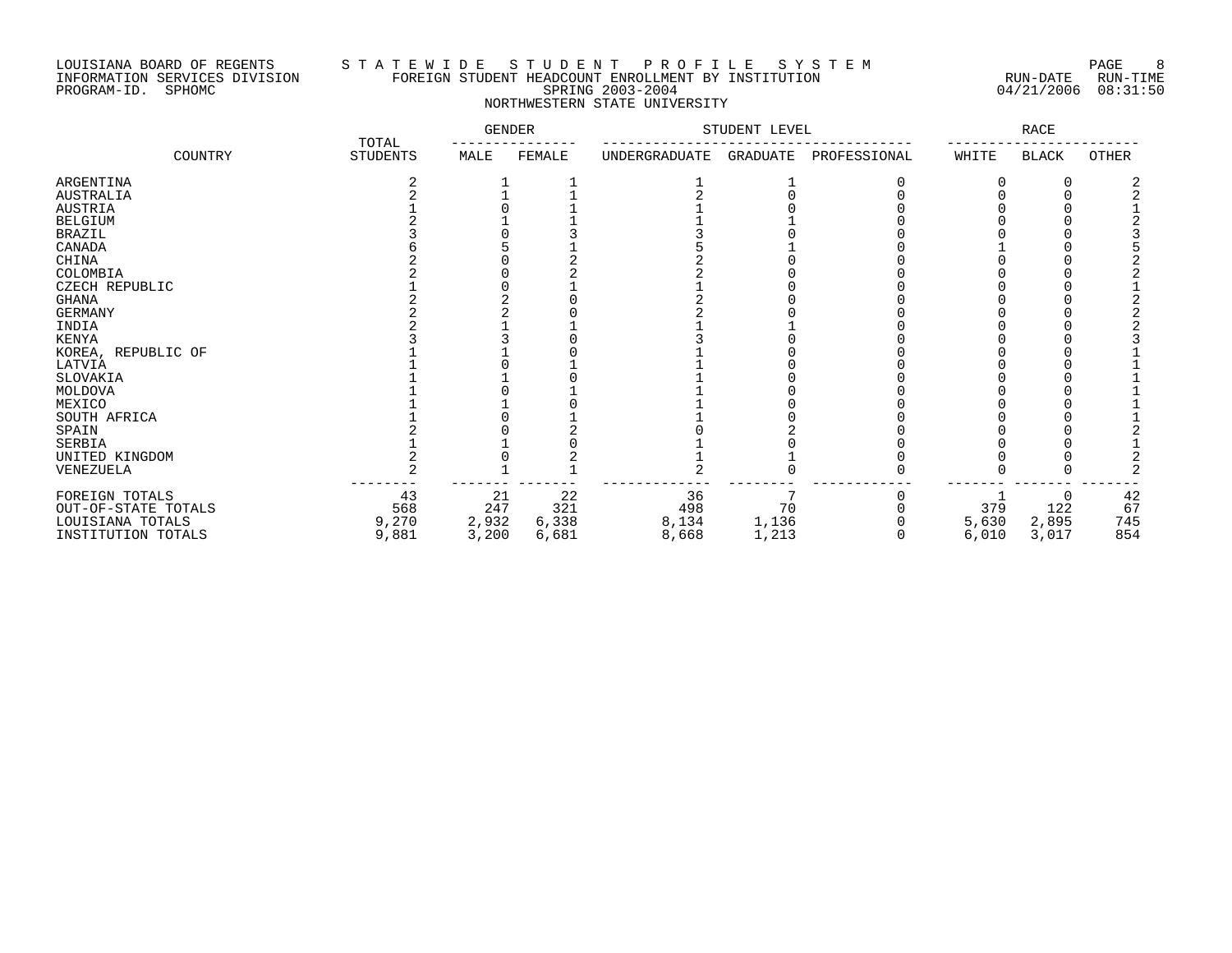### LOUISIANA BOARD OF REGENTS S T A T E W I D E S T U D E N T P R O F I L E S Y S T E M PAGE 9 INFORMATION SERVICES DIVISION FOREIGN STUDENT HEADCOUNT ENROLLMENT BY INSTITUTION RUN-DATE RUN-TIME PROGRAM-ID. SPHOMC SPRING 2003-2004 04/21/2006 08:31:50 SOUTHEASTERN LA. UNIVERSITY

|                        |                          |                | <b>GENDER</b> |               | STUDENT LEVEL |              |          | <b>RACE</b>  |                |
|------------------------|--------------------------|----------------|---------------|---------------|---------------|--------------|----------|--------------|----------------|
| COUNTRY                | TOTAL<br><b>STUDENTS</b> | MALE           | FEMALE        | UNDERGRADUATE | GRADUATE      | PROFESSIONAL | WHITE    | <b>BLACK</b> | OTHER          |
| <b>AUSTRALIA</b>       | 4                        | 3              | 1             | 4             | 0             | $\mathbf 0$  | 0        | $\mathbf 0$  | 4              |
| <b>AUSTRIA</b>         | $\overline{2}$           | 0              | $\sqrt{2}$    | $\mathbf 0$   | 2             | $\Omega$     | $\Omega$ | $\Omega$     | $\overline{2}$ |
| BAHAMAS, THE           | 7                        | $\mathbf{1}$   | 6             | 6             | $\mathbf{1}$  | $\Omega$     | 0        | $\Omega$     |                |
| BOSNIA AND HERZEGOVINA |                          | 6              |               | 3             |               | U            | O        | O            |                |
| <b>BRAZIL</b>          | 6                        | $\overline{c}$ | 4             | 3             |               |              | O        | $\Omega$     | 6              |
| <b>BULGARIA</b>        |                          | $\overline{a}$ | 2             |               |               |              | O        | O            |                |
| CANADA                 |                          | 2              |               | 8             |               |              |          | ∩            | 9              |
| SRI LANKA              |                          | $\mathbf{1}$   | $\Omega$      |               | $\Omega$      |              | U        | $\Omega$     | 1              |
| CHINA                  | κ                        | 2              |               | 2             |               |              | ∩        | ∩            | 3              |
| CHILE                  |                          | $\mathbf 1$    | $\Omega$      | $\mathbf{1}$  | $\Omega$      |              | O        | $\Omega$     | $\mathbf{1}$   |
| COLOMBIA               | 2                        | 2              | $\Omega$      |               |               |              | U        | O            | 2              |
| <b>ECUADOR</b>         | 2                        | $\mathbf{1}$   |               | 2             |               |              |          | $\Omega$     | 2              |
|                        |                          | 0              |               | O             | 1             |              | O        | $\Omega$     | 1              |
| EGYPT<br>IRELAND       |                          | 2              | $\Omega$      | 2             | $\Omega$      |              |          | ∩            | 2              |
|                        |                          | $\overline{2}$ | 3             |               |               |              |          |              |                |
| EL SALVADOR            |                          |                |               | 3             |               |              |          | $\Omega$     |                |
| CZECH REPUBLIC         | 2                        | $\Omega$       |               |               |               |              |          | ∩            |                |
| FRANCE                 | 6                        | 5              |               | 5             |               |              |          | O            | б              |
| GEORGIA                |                          | $\mathbf{1}$   |               | 2             | U             |              |          | O            |                |
| GHANA                  |                          | $\mathbf{1}$   | $\Omega$      | O             |               |              | U        | $\Omega$     | 1              |
| GERMANY                |                          | 2              |               | 3             |               |              |          | $\Omega$     | 3              |
| <b>GUATEMALA</b>       |                          | 2              |               | 2             |               |              | U        | $\Omega$     | 3              |
| HAITI                  |                          | 1              | $\Omega$      | U             |               |              | U        | $\Omega$     | 1              |
| HONDURAS               |                          | 3              | 4             | 5             | 2             |              | O        | ∩            | 7              |
| INDONESIA              |                          | 1              |               |               | 2             |              | N        | 0            | 2              |
| INDIA                  |                          | 4              |               |               |               |              | O        | $\Omega$     | 7              |
| <b>JAPAN</b>           | 2                        | $\mathbf{1}$   |               |               |               |              | O        | $\Omega$     |                |
| JAMAICA                |                          | $\Omega$       |               | O             | $\mathbf{1}$  |              | O        | ∩            | 1              |
| <b>JORDAN</b>          |                          | $\mathbf{1}$   | $\Omega$      | U             | $\mathbf{1}$  |              | O        | ∩            | 1              |
| KENYA                  | 2                        | 2              | $\Omega$      | 2             | $\Omega$      | U            | $\Omega$ | $\Omega$     | 2              |
| KOREA, REPUBLIC OF     |                          | 0              |               | O             |               |              | O        | $\Omega$     | 1              |
| LEBANON                | 3                        | 2              |               | 2             | 1             | U            | O        | $\Omega$     |                |
| LITHUANIA              |                          | $\Omega$       |               | U             | 1             |              | O        | O            | 1              |
| LIBERIA                |                          | 0              |               |               | $\Omega$      | U            | O        | $\Omega$     | 1              |
| MOLDOVA                |                          | 3              | 3             |               |               | U            | $\Omega$ | ∩            | 6              |
| MEXICO                 | 2                        | 1              |               | 2             |               |              | O        | $\Omega$     | 2              |
| MALAYSIA               |                          | $\mathbf{1}$   | $\Omega$      | O             | $\mathbf{1}$  | U            | $\Omega$ | $\Omega$     | $\mathbf{1}$   |
| NIGERIA                |                          | 1              | $\Omega$      | U             | $\mathbf{1}$  | U            | O        | $\Omega$     | 1              |
| NORWAY                 |                          | $\mathbf{1}$   |               | 2             | $\Omega$      |              | 0        | $\Omega$     | 2              |
| PERU                   |                          | $\mathbf{1}$   | $\Omega$      |               |               | U            | O        | $\Omega$     | 1              |
| PAKISTAN               |                          | $\Omega$       |               |               |               |              | U        | $\Omega$     | 1              |
| PANAMA                 |                          | 1              | $\Omega$      |               |               |              | U        | ∩            |                |
| ROMANIA                |                          | 1              | 4             |               | 5             |              | U        | $\Omega$     |                |
|                        |                          | $\mathbf{1}$   |               |               |               |              | O        | ∩            | 2              |
| PHILIPPINES            |                          | 1              | 0             |               |               |              | O        | $\Omega$     | 1              |
| RUSSIA                 |                          |                |               |               |               |              |          |              |                |
| SOUTH AFRICA           |                          | 1              | 2             |               |               |              |          | O            | 3              |
| SLOVENIA               |                          | 1              | $\sqrt{ }$    |               |               |              | O        | ∩            |                |
| SPAIN                  |                          | 1              | ſ             |               |               |              | U        | ∩            |                |
| <b>SWEDEN</b>          |                          | 2              |               |               |               |              |          |              |                |
| SWITZERLAND            |                          | $\mathbf{1}$   | $\Omega$      |               | O             |              | $\Omega$ | ∩            | 1              |
| THATI, AND             |                          | $\Omega$       | C             | U             | ∩             | ∩            | $\cap$   | ∩            | 2              |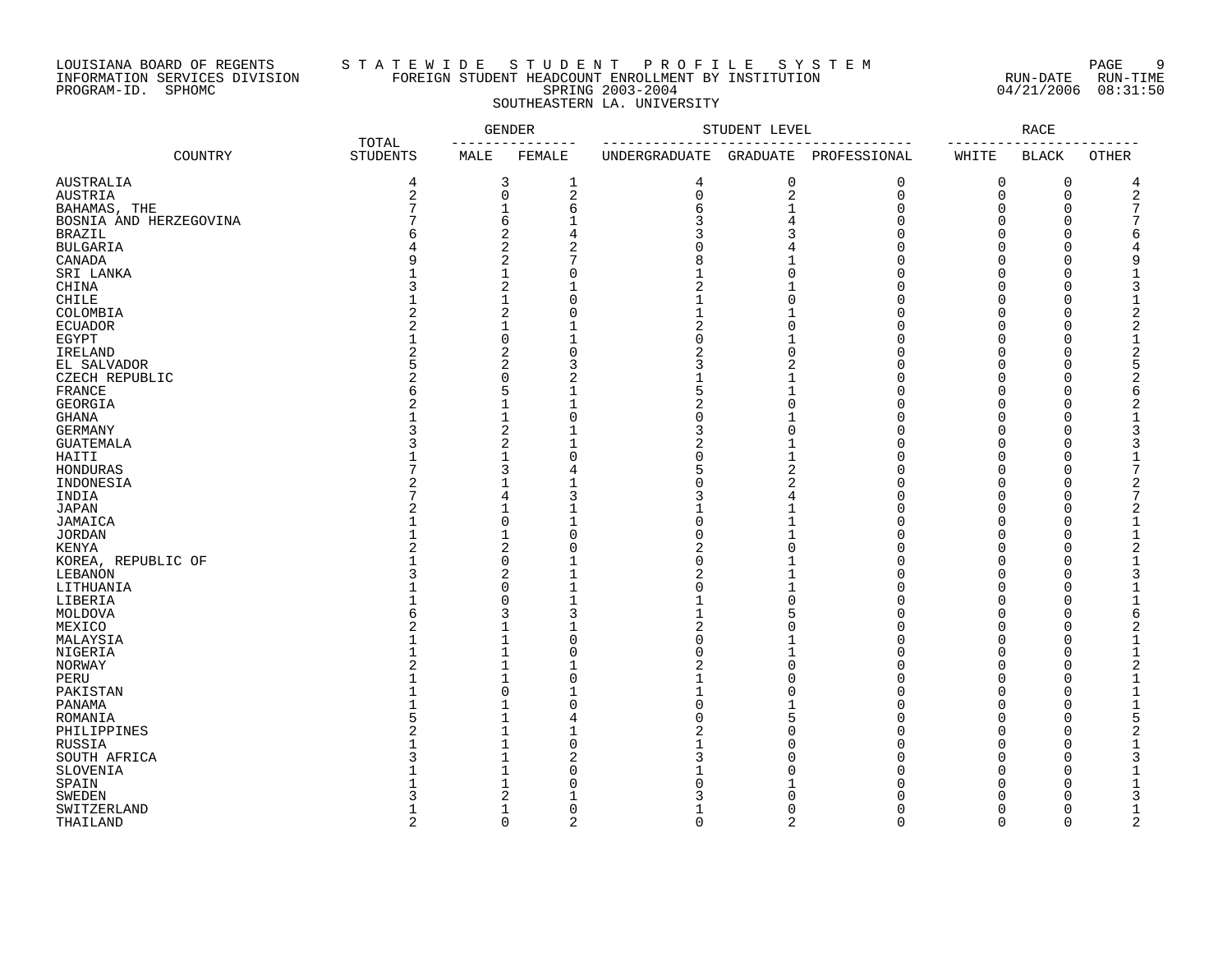### LOUISIANA BOARD OF REGENTS S T A T E W I D E S T U D E N T P R O F I L E S Y S T E M PAGE 10 INFORMATION SERVICES DIVISION FOREIGN STUDENT HEADCOUNT ENROLLMENT BY INSTITUTION RUN-DATE RUN-TIME PROGRAM-ID. SPHOMC SPRING 2003-2004 04/21/2006 08:31:50 SOUTHEASTERN LA. UNIVERSITY

|                     | TOTAL           | GENDER |        | STUDENT LEVEL |          | RACE         |        |              |       |
|---------------------|-----------------|--------|--------|---------------|----------|--------------|--------|--------------|-------|
| COUNTRY             | <b>STUDENTS</b> | MALE   | FEMALE | UNDERGRADUATE | GRADUATE | PROFESSIONAL | WHITE  | <b>BLACK</b> | OTHER |
| TURKEY              |                 |        |        |               |          |              |        |              |       |
| TAIWAN              |                 |        |        |               |          |              |        |              |       |
| UGANDA              |                 |        |        |               |          |              |        |              |       |
| UNITED KINGDOM      |                 |        |        |               |          |              |        |              |       |
| <b>UZBEKISTAN</b>   |                 |        |        |               |          |              |        |              |       |
| VENEZUELA           |                 |        |        |               |          |              |        |              |       |
| VIETNAM             |                 |        |        |               |          |              |        |              |       |
| YUGOSLAVIA          |                 |        |        |               |          |              |        |              |       |
| UNKNOWN LOCATION    |                 |        |        |               |          |              |        |              |       |
| FOREIGN TOTALS      | 157             | 85     | 72     | 92            | 65       |              |        |              | 157   |
| OUT-OF-STATE TOTALS | 385             | 162    | 223    | 306           | 79       |              | 276    | 86           | 23    |
| LOUISIANA TOTALS    | 14,219          | 5,040  | 9,179  | 12,256        | 1,963    |              | 11,491 | 2,194        | 534   |
| INSTITUTION TOTALS  | 14,761          | 5,287  | 9,474  | 12,654        | 2,107    |              | 11,767 | 2,280        | 714   |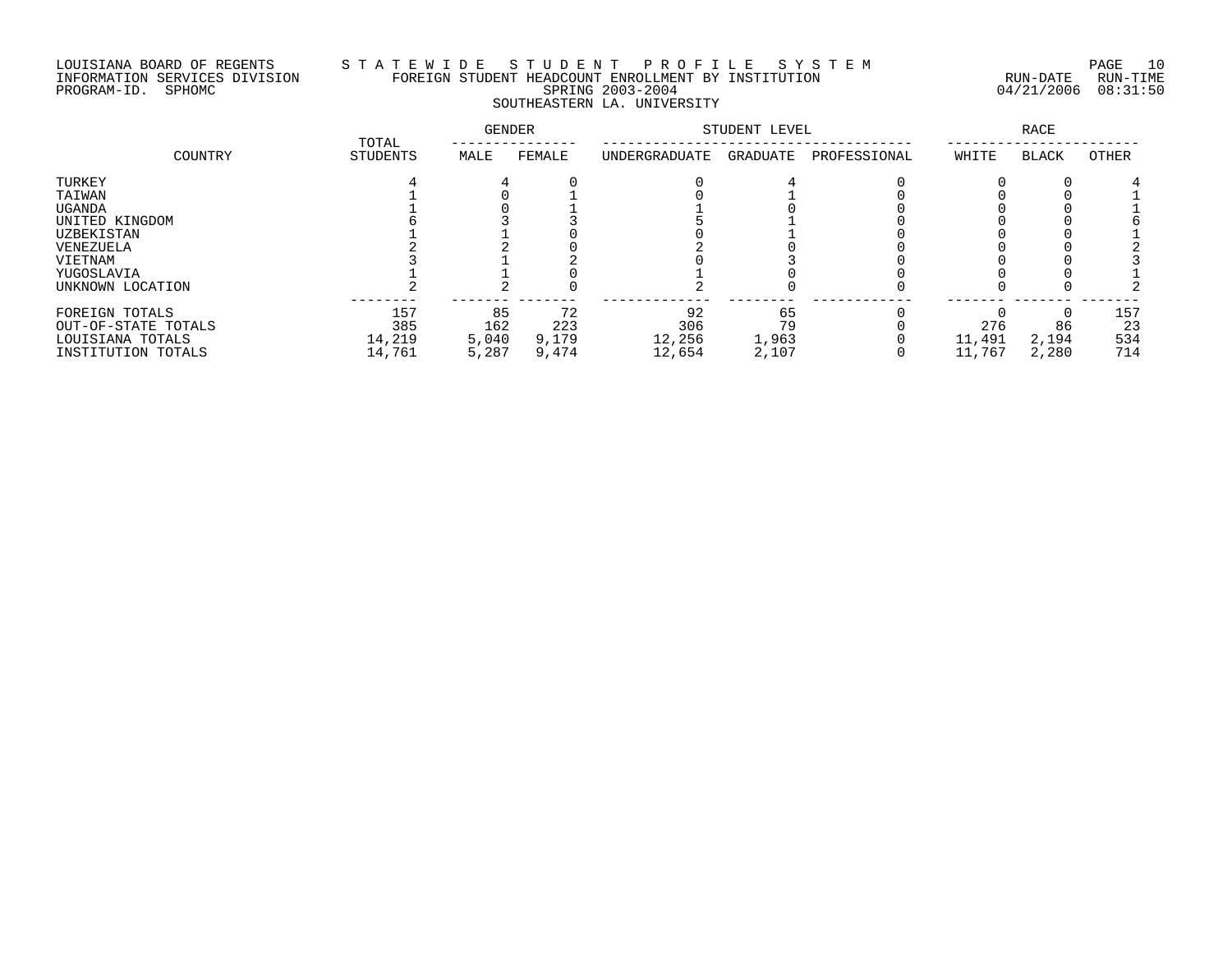### LOUISIANA BOARD OF REGENTS S T A T E W I D E S T U D E N T P R O F I L E S Y S T E M PAGE 11 INFORMATION SERVICES DIVISION FOREIGN STUDENT HEADCOUNT ENROLLMENT BY INSTITUTION RUN-DATE RUN-TIME PROGRAM-ID. SPHOMC SPRING 2003-2004 04/21/2006 08:31:50 UNIVERSITY OF LA. IN LAFAYETTE

|                                     |                              |                | <b>GENDER</b>               |               | STUDENT LEVEL  |                       |                      | <b>RACE</b>          |              |
|-------------------------------------|------------------------------|----------------|-----------------------------|---------------|----------------|-----------------------|----------------------|----------------------|--------------|
| COUNTRY                             | TOTAL<br><b>STUDENTS</b>     | MALE           | FEMALE                      | UNDERGRADUATE |                | GRADUATE PROFESSIONAL | WHITE                | <b>BLACK</b>         | <b>OTHER</b> |
| AZERBAIJAN                          | 1                            | 1              | 0                           | 0             | 1              | $\mathbf 0$           | 0                    | 0                    |              |
| ARMENIA                             | $\mathbf{1}$                 | $\mathbf 1$    | 0                           | 0             | $\mathbf{1}$   | $\mathbf 0$           | 0                    | 0                    | 1            |
| ARGENTINA                           | $\overline{2}$               | $\mathbf{1}$   | 1                           | ∩             | $\sqrt{2}$     | $\Omega$              | $\Omega$             | $\Omega$             |              |
| AUSTRALIA                           |                              | 2              | $\overline{2}$              |               | $\Omega$       | $\cap$                | $\Omega$             | $\cap$               |              |
| <b>AUSTRIA</b>                      |                              | $\mathbf{1}$   | $\cap$                      |               |                | U                     | $\Omega$             | $\Omega$             |              |
| <b>BAHRAIN</b>                      |                              | 4              |                             |               |                |                       | $\Omega$             | ∩                    |              |
| <b>BELGIUM</b>                      |                              | 2              |                             |               |                |                       | $\Omega$             |                      |              |
| BAHAMAS, THE                        |                              | 2              |                             |               | ſ              |                       |                      |                      |              |
| <b>BANGLADESH</b>                   |                              | 3              |                             |               |                |                       | $\cap$               |                      |              |
| <b>BELIZE</b>                       |                              | 0              |                             |               |                |                       | $\Omega$             |                      |              |
| <b>BELARUS</b>                      |                              | $\Omega$       |                             |               |                |                       |                      |                      |              |
| <b>BRAZIL</b>                       | .5                           | $\overline{2}$ | 3                           | 5             | $\Omega$       |                       |                      | ∩                    | 5            |
| CANADA                              | 16                           | 7              | 9                           | 10            | 6              |                       | $\cap$               | $\Omega$             | 16           |
| SRI LANKA                           | 3                            | 2              | $\overline{1}$              | $\mathbf{1}$  | $\overline{c}$ | U                     | $\Omega$             | $\Omega$             |              |
| CHINA                               | 57                           | 31             | 26                          | 6             | 51             |                       | $\Omega$             | $\Omega$             | 57           |
| CHILE                               | 3                            | 1              | $\overline{2}$              |               | $\overline{2}$ | U                     | $\Omega$             | $\Omega$             |              |
| COLOMBIA                            |                              | 5              | 3                           |               | 4              | $\cap$                | $\cap$               | $\cap$               |              |
| CENTRAL AFRICAN REPUBLIC            |                              | $\Omega$       | $\mathbf{1}$                |               | $\Omega$       | U                     | $\Omega$             | $\Omega$             |              |
| <b>CUBA</b>                         |                              | 1              | $\mathbf 0$                 |               | C              | $\Omega$              | $\Omega$             | $\Omega$             |              |
| <b>CYPRUS</b>                       |                              | 3              | O                           |               | ſ              | U                     | $\Omega$             |                      |              |
| DENMARK                             |                              | 0              |                             |               | $\cap$         | $\cap$                | $\cap$               | $\cap$               |              |
| DOMINICAN REPUBLIC                  |                              | $\mathbf{1}$   | C                           |               | $\cap$         | U                     | $\Omega$             | $\cap$               |              |
| <b>ECUADOR</b>                      | $\mathbf{1}$                 | 0              |                             |               | ſ              | U                     | $\Omega$             | $\Omega$             |              |
|                                     | 10                           | 10             | $\mathbf 0$                 |               |                | U                     | $\Omega$             | $\Omega$             | 10           |
| $_{\tt EGYPT}$                      |                              |                |                             |               | ſ              | U                     |                      |                      |              |
| EL SALVADOR                         | $\mathbf{1}$<br>$\mathbf{1}$ | 1              | C                           |               |                |                       | $\Omega$<br>$\Omega$ | $\Omega$<br>$\Omega$ |              |
| ETHIOPIA                            | $\mathbf{1}$                 | 1              | $\mathbf 0$<br>$\mathbf{1}$ |               |                | n<br>U                |                      | $\Omega$             | 1            |
| FINLAND                             |                              | 0              |                             |               | $\Omega$       |                       | $\Omega$             |                      |              |
| FRANCE                              | 13                           | 3              | 10                          |               | 9              |                       | $\Omega$             | $\Omega$             | 13           |
| GAMBIA, THE                         | $\mathbf{1}$                 | 1              | $\mathbf 0$                 |               | ſ              | U                     | $\Omega$             | $\Omega$             |              |
| GEORGIA                             |                              | 0              |                             |               |                |                       | ∩                    | ∩                    |              |
| $\operatorname{GHANA}$              |                              | 2              |                             |               |                |                       | $\cap$               |                      |              |
| GERMANY                             |                              | 1              |                             |               |                |                       | $\cap$               | ∩                    |              |
| <b>GREECE</b>                       |                              | 1              | O                           |               | C              |                       |                      |                      |              |
| <b>GUATEMALA</b>                    | $\overline{2}$               | $\mathbf{1}$   |                             |               |                |                       | ∩                    |                      |              |
| GUINEA                              | $\mathbf{1}$                 | 1              | $\Omega$                    | ∩             |                |                       | $\cap$               | $\cap$               |              |
| HAITI                               | 13                           | $\overline{2}$ | 11                          | 12            |                |                       | $\Omega$             | $\Omega$             | 13           |
| HONG KONG                           | $\mathbf{1}$                 | 1              | $\mathbf 0$                 | $\mathbf{1}$  | $\overline{0}$ |                       | $\Omega$             | $\Omega$             | -1           |
| HONDURAS                            | 8                            | 5              | 3                           | 8             | $\Omega$       |                       | $\Omega$             | $\cap$               | 8            |
| <b>ICELAND</b>                      | 3                            | 2              | 1                           | 3             | $\Omega$       | U                     | $\cap$               | $\cap$               |              |
| INDONESIA                           | 3                            | 3              | $\Omega$                    | 2             | $\mathbf{1}$   | U                     | $\cap$               | $\Omega$             |              |
| INDIA                               | 215                          | 160            | 55                          | 9             | 206            | U                     | $\Omega$             | $\Omega$             | 215          |
| IRAN                                | $\overline{2}$               | 1              | 1                           |               | 1              | U                     | $\Omega$             | 0                    | 2            |
| <b>JAPAN</b>                        |                              | 3              |                             |               | 2              | $\cap$                | $\Omega$             | $\cap$               |              |
| JAMAICA                             |                              | $\mathbf{1}$   | C                           |               | U              | U                     | $\Omega$             | $\cap$               |              |
| <b>JORDAN</b>                       |                              | 1              | C                           |               |                | U                     | $\Omega$             | $\cap$               |              |
| KENYA                               |                              | 1              |                             |               |                |                       | $\Omega$             | $\Omega$             |              |
| KYRGYZSTAN                          |                              | 0              |                             |               |                |                       | <sup>0</sup>         | O                    |              |
| KOREA, DEMOCRATIC PEOPLE'S REPUBLIC | 2                            | 1              |                             |               |                |                       | O                    | $\Omega$             | 2            |
| KOREA, REPUBLIC OF                  | 11                           | 7              | 4                           | 7             | 4              | U                     | $\Omega$             | $\Omega$             | 11           |
| KUWAIT                              | 28                           | 25             | 3                           | 27            | $\mathbf{1}$   | $\Omega$              | $\Omega$             | $\Omega$             | 28           |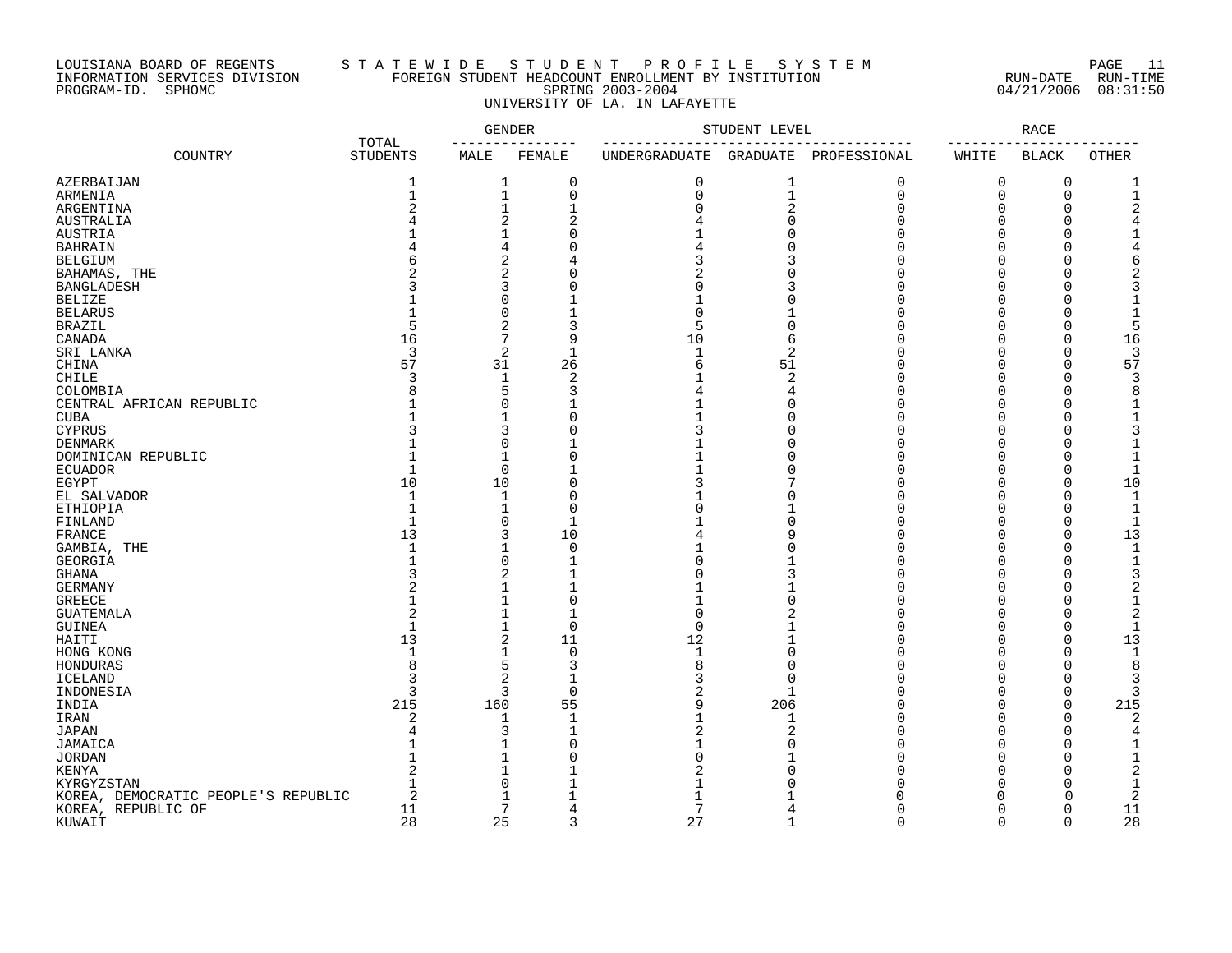### LOUISIANA BOARD OF REGENTS S T A T E W I D E S T U D E N T P R O F I L E S Y S T E M PAGE 12 INFORMATION SERVICES DIVISION FOREIGN STUDENT HEADCOUNT ENROLLMENT BY INSTITUTION RUN-DATE RUN-TIME PROGRAM-ID. SPHOMC SPRING 2003-2004 04/21/2006 08:31:50 UNIVERSITY OF LA. IN LAFAYETTE

|                       | TOTAL           |          | GENDER       |                      | STUDENT LEVEL   |              |        | RACE         |                |
|-----------------------|-----------------|----------|--------------|----------------------|-----------------|--------------|--------|--------------|----------------|
| COUNTRY               | <b>STUDENTS</b> | MALE     | FEMALE       | <b>UNDERGRADUATE</b> | <b>GRADUATE</b> | PROFESSIONAL | WHITE  | <b>BLACK</b> | <b>OTHER</b>   |
| KAZAKHSTAN            | 5               | 5        | 0            | 2                    | 3               | $\Omega$     | 0      | 0            | 5              |
| LEBANON               | 7               | 7        | $\mathbf 0$  |                      | 3               | $\Omega$     | 0      | $\mathbf 0$  | 7              |
| LIBYA                 |                 |          | 0            |                      |                 | ∩            | O      | O            |                |
| MOLDOVA               |                 |          |              |                      |                 | ∩            | O      | O            |                |
| MONGOLIA              |                 |          |              |                      |                 |              | U      | O            |                |
| MOROCCO               |                 |          |              |                      |                 |              |        |              |                |
| OMAN                  |                 | 2        |              |                      |                 |              |        |              |                |
| MEXICO                |                 | 2        |              |                      |                 |              |        |              | 5              |
| MALAYSIA              | 11              | 8        |              |                      |                 |              |        | $\Omega$     | 11             |
| NIGERIA               | 18              | 12       |              | 16                   | 2               |              |        | $\Omega$     | 18             |
| NETHERLANDS           | 2               |          |              | $\Omega$             | 2               |              |        | $\Omega$     | $\overline{2}$ |
| NORWAY                |                 |          |              |                      |                 |              |        |              | 2              |
| NEPAL                 |                 | 2        |              |                      | 2               |              |        |              | 2              |
| NEW ZEALAND           |                 |          |              |                      | ∩               |              |        | U            |                |
|                       |                 |          | $\Omega$     |                      |                 |              |        | $\Omega$     | $\mathbf{1}$   |
| PERU<br>PAKISTAN      |                 | 2        | $\Omega$     |                      |                 |              | U      | $\Omega$     | $\overline{2}$ |
|                       |                 |          | O            |                      |                 |              | O      | $\Omega$     | $\mathbf{1}$   |
| POLAND                |                 |          |              |                      |                 |              |        |              |                |
| PANAMA                |                 |          |              |                      |                 | ∩            | U      | $\Omega$     |                |
| <b>QATAR</b>          |                 |          | $\Omega$     |                      | ∩               | ∩            | O      | $\Omega$     |                |
| ROMANIA               |                 |          |              |                      |                 | ∩            | ∩      | $\Omega$     |                |
| RUSSIA                |                 |          |              |                      |                 | ∩            | O      | 0            | 3              |
| RWANDA                |                 | $\Omega$ |              |                      |                 | ∩            | O      | 0            |                |
| SAUDI ARABIA          | 16              | 16       | $\Omega$     | 16                   |                 | $\Omega$     | 0      | $\Omega$     | 16             |
| ST. KITTS AND NEVIS   | $\mathbf{1}$    | ∩        |              |                      |                 | ∩            | O      | $\Omega$     | -1             |
| SOUTH AFRICA          |                 |          | $\Omega$     |                      |                 |              | U      | $\Omega$     | 4              |
| SENEGAL               |                 |          | O            |                      |                 | ∩            | U      | $\Omega$     |                |
| SINGAPORE             |                 |          |              |                      |                 |              |        | ∩            |                |
| <b>SWEDEN</b>         |                 |          |              |                      |                 |              |        |              |                |
| SYRIA                 |                 |          |              |                      |                 |              |        |              |                |
| UNITED ARAB EMIRATES  |                 |          |              |                      |                 |              |        |              |                |
| TRINIDAD AND TOBAGO   |                 |          |              |                      |                 |              |        |              |                |
| THAILAND              |                 |          |              |                      |                 |              |        |              | 6              |
| <b>TOGO</b>           |                 |          |              |                      |                 |              |        |              |                |
| SAO TOME AND PRINCIPE |                 |          |              |                      |                 |              |        |              |                |
| TUNISIA               |                 |          | O            |                      |                 |              |        | U            | $\mathbf 1$    |
| TURKEY                |                 |          |              |                      |                 |              |        | O            | $\mathbf 1$    |
| TAIWAN                | 12              |          |              |                      |                 |              | O      | O            | 12             |
| TURKMENISTAN          | $\mathbf{1}$    |          |              |                      |                 |              |        | O            | $\mathbf{1}$   |
| UNITED KINGDOM        |                 |          |              |                      |                 |              |        | U            | 5              |
| UKRAINE               |                 |          |              |                      | $\Omega$        |              |        | $\Omega$     |                |
| <b>VENEZUELA</b>      | 14              |          | 5            | 13                   |                 | $\Omega$     | O      | $\Omega$     | 14             |
| VIETNAM               | 5               | 4        | $\mathbf{1}$ | 3                    | $\overline{2}$  | $\Omega$     | 0      | $\Omega$     | 5              |
|                       |                 |          |              |                      |                 |              |        |              |                |
| FOREIGN TOTALS        | 614             | 413      | 201          | 245                  | 369             | 0            | 0      | $\mathbf 0$  | 614            |
| OUT-OF-STATE TOTALS   | 633             | 325      | 308          | 491                  | 142             | 0            | 421    | 116          | 96             |
| LOUISIANA TOTALS      | 14,096          | 5,783    | 8,313        | 13,074               | 1,022           | $\Omega$     | 10,842 | 2,558        | 696            |
| INSTITUTION TOTALS    | 15,343          | 6,521    | 8,822        | 13,810               | 1,533           | $\Omega$     | 11,263 | 2,674        | 1,406          |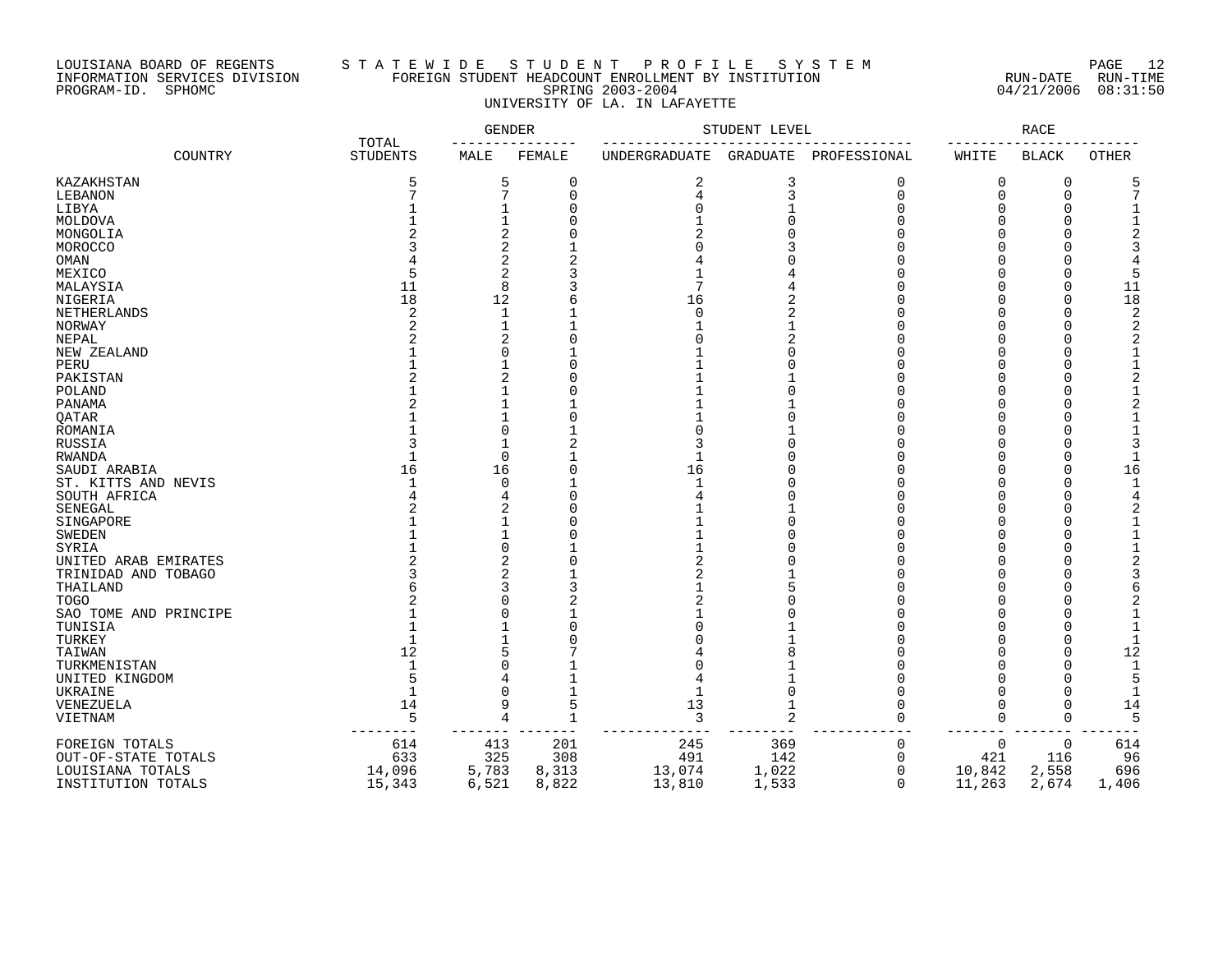# LOUISIANA BOARD OF REGENTS S T A T E W I D E S T U D E N T P R O F I L E S Y S T E M PAGE 13 INFORMATION SERVICES DIVISION FOREIGN STUDENT HEADCOUNT ENROLLMENT BY INSTITUTION RUN-DATE RUN-TIME PROGRAM-ID. SPHOMC SPRING 2003-2004 04/21/2006 08:31:50 L.S.U. AT ALEXANDRIA

|                     |                   | <b>GENDER</b> |        | STUDENT LEVEL |          | RACE         |       |              |       |
|---------------------|-------------------|---------------|--------|---------------|----------|--------------|-------|--------------|-------|
| COUNTRY             | TOTAL<br>STUDENTS | MALE          | FEMALE | UNDERGRADUATE | GRADUATE | PROFESSIONAL | WHITE | <b>BLACK</b> | OTHER |
| ANTIGUA AND BARBUDA |                   |               |        |               |          |              |       |              |       |
| AFGHANISTAN         |                   |               |        |               |          |              |       |              |       |
| <b>BELIZE</b>       |                   |               |        |               |          |              |       |              |       |
| CANADA              |                   |               |        |               |          |              |       |              |       |
| CAMEROON            |                   |               |        |               |          |              |       |              |       |
| <b>ECUADOR</b>      |                   |               |        |               |          |              |       |              |       |
| GAMBIA, THE         |                   |               |        |               |          |              |       |              |       |
| GERMANY             |                   |               |        |               |          |              |       |              |       |
| GUATEMALA           |                   |               |        |               |          |              |       |              |       |
| INDIA               |                   |               |        |               |          |              |       |              |       |
| <b>JORDAN</b>       |                   |               |        |               |          |              |       |              |       |
| MEXICO              |                   |               |        |               |          |              |       |              |       |
| POLAND              |                   |               |        |               |          |              |       |              |       |
| SYRIA               |                   |               |        |               |          |              |       |              |       |
| VIETNAM             |                   |               |        |               |          |              |       |              |       |
| UNKNOWN LOCATION    |                   |               |        |               |          |              |       |              |       |
| FOREIGN TOTALS      | 23                |               | 16     | 23            |          |              |       |              | 10    |
| OUT-OF-STATE TOTALS | 20                |               | 14     | 20            |          |              |       |              |       |
| LOUISIANA TOTALS    | 3,006             | 759           | 2,247  | 3,006         |          |              | 2,270 | 591          | 145   |
| INSTITUTION TOTALS  | 3,049             | 772           | 2,277  | 3,049         |          |              | 2,293 | 600          | 156   |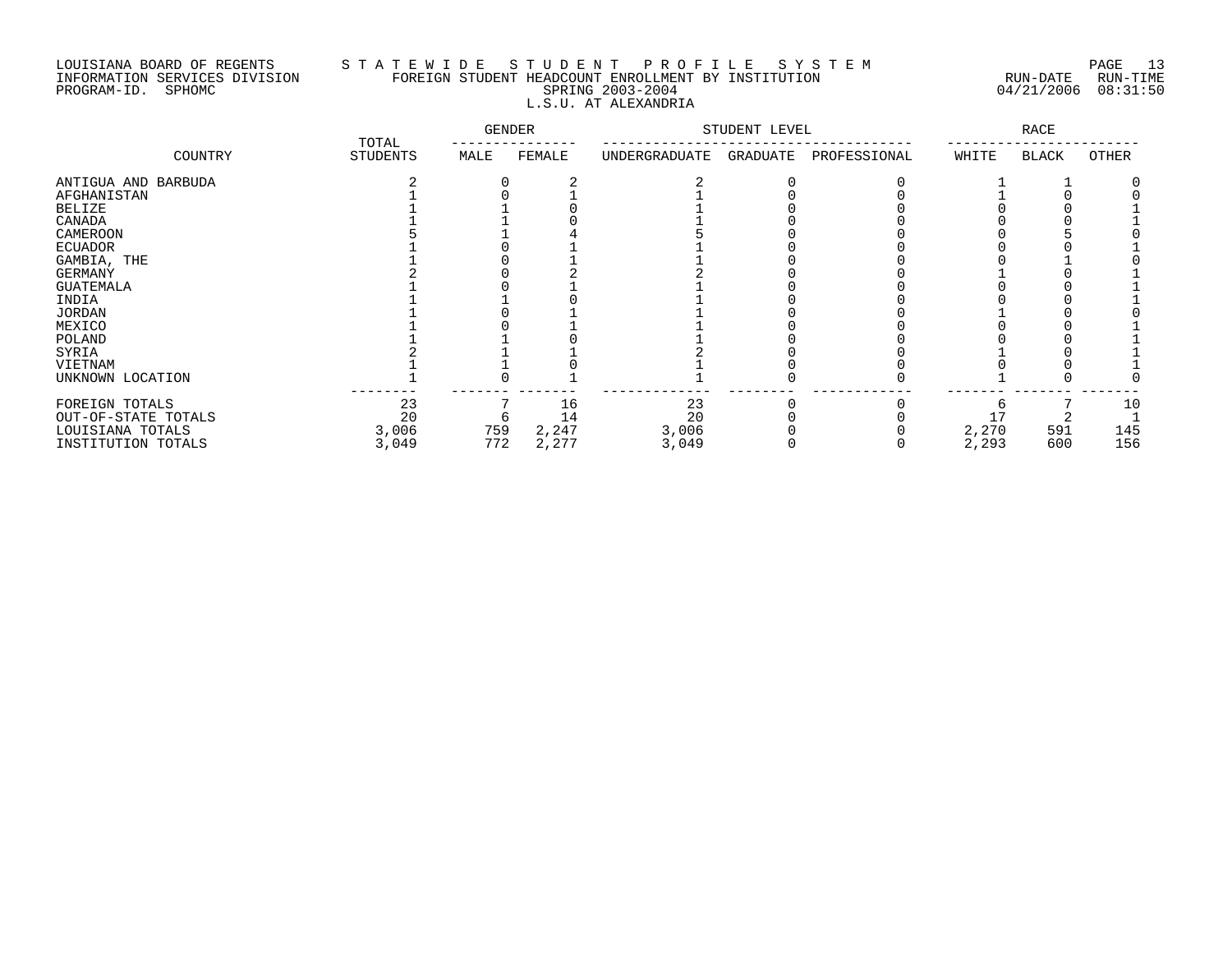# LOUISIANA BOARD OF REGENTS S T A T E W I D E S T U D E N T P R O F I L E S Y S T E M PAGE 14 INFORMATION SERVICES DIVISION FOREIGN STUDENT HEADCOUNT ENROLLMENT BY INSTITUTION RUN-DATE RUN-TIME PROGRAM-ID. SPHOMC SPRING 2003-2004 04/21/2006 08:31:50 L.S.U. AT BATON ROUGE

|                           |                          |                       | <b>GENDER</b>  |                  | STUDENT LEVEL    |              |                      | RACE         |                   |
|---------------------------|--------------------------|-----------------------|----------------|------------------|------------------|--------------|----------------------|--------------|-------------------|
| COUNTRY                   | TOTAL<br><b>STUDENTS</b> | $- - - - - -$<br>MALE | FEMALE         | UNDERGRADUATE    | GRADUATE         | PROFESSIONAL | WHITE                | <b>BLACK</b> | OTHER             |
| ALBANIA                   | 4                        | 2                     | 2              | 2                | 2                | 0            | $\mathbf 0$          | $\mathbf 0$  | 4                 |
| ARMENIA                   | 5                        | 4                     | $\mathbf{1}$   | $\mathbf 1$      | 4                | $\Omega$     | $\overline{0}$       | $\mathbf 0$  | 5                 |
| ANGOLA                    | 4                        | 2                     | 2              | 4                | $\mathbf 0$      | O            | 0                    | 0            | 4                 |
| ARGENTINA                 | 10                       | 4                     | 6              |                  | 9                | O            | $\Omega$             | 0            | 10                |
| AUSTRALIA                 | 4                        | 3                     |                |                  | 2                |              | $\Omega$             | $\mathbf 0$  | 4                 |
| AUSTRIA                   |                          | 1                     | $\mathbf 0$    |                  | $\Omega$         | U            | $\Omega$             | $\Omega$     |                   |
| <b>BELGIUM</b>            | $\overline{4}$           | $\mathbf{1}$          | 3              | 2                | $\overline{2}$   | U            | $\Omega$             | $\Omega$     | 4                 |
| BAHAMAS, THE              | 10                       | $\Omega$              | 10             | 9                | $\mathbf{1}$     | Λ            | $\Omega$             | $\Omega$     | 10                |
| <b>BANGLADESH</b>         | 17                       | 13                    | $\overline{4}$ | б                | 11               | Ω            | $\Omega$             | $\mathbf 0$  | 17                |
| BOSNIA AND HERZEGOVINA    | 6                        | 2                     | 4              | 2                | 4                |              | $\Omega$             | C            | 6                 |
| <b>BOLIVIA</b>            | 2                        | 0                     | 2              |                  | -1               | Λ            | $\Omega$             | $\Omega$     | 2                 |
| <b>BENIN</b>              |                          | 2                     | $\Omega$       | $\Omega$         | 2                |              | $\Omega$             | C            | 2                 |
| <b>BELARUS</b>            | 2                        | $\overline{2}$        | $\overline{0}$ | $\mathbf{1}$     | $\mathbf{1}$     |              | $\Omega$             | $\bigcap$    | $\overline{2}$    |
| <b>BRAZIL</b>             | 26                       | 15                    | 11             | 10               | 15               |              | $\Omega$             | $\mathbf 0$  | 26                |
| <b>BULGARIA</b>           | 32                       | 17                    | 15             | 17               | 15               |              | $\Omega$             | O            | 32                |
| CANADA                    | 39                       | 22                    | 17             | 21               | 18               | U            | $\Omega$             | 0            | 39                |
| <b>CHAD</b>               | 1                        | $\mathbf 1$           | 0              | $\Omega$         | 1                | U            | $\Omega$             | C            | 1                 |
| SRI LANKA                 | 8                        | 6                     | $\overline{c}$ | 4                | 4                |              | $\Omega$             | C            | 8                 |
| ZAIRE                     | $\mathbf{1}$             | $\mathbf{1}$          | $\Omega$       | 1                | $\Omega$         |              | $\Omega$             | $\bigcap$    | 1                 |
| CHINA                     | 274                      | 161                   | 113            | 24               | 250              | Λ            | $\Omega$             | $\Omega$     | 274               |
| <b>CHILE</b>              | 3                        | 3                     | 0              | $\Omega$         | 3                |              | $\Omega$             | $\Omega$     | 3                 |
| COLOMBIA                  | 30                       | 15                    | 15             | 18               | 12               | U            | $\Omega$             | $\Omega$     | 30                |
| COSTA RICA                | 16                       | 8                     | 8              | 9                | 7                |              | $\Omega$             | $\Omega$     | 16                |
| CENTRAL AFRICAN REPUBLIC  | $\mathbf{1}$             | $\mathbf 1$           | $\mathbf 0$    | $\mathbf{1}$     | $\Omega$         | Λ            | $\Omega$             | $\mathbf 0$  | 1                 |
| <b>CYPRUS</b>             | 22                       | 13                    | 9              | 15               | 7                | Λ            | $\Omega$             | $\bigcap$    | 22                |
| <b>DENMARK</b>            | 2                        | $\mathbf{1}$          | $\mathbf{1}$   | $\mathbf{1}$     | -1               | Λ            | $\Omega$             | $\bigcap$    | 2                 |
| DOMINICA                  | 2                        | 0                     | $\overline{2}$ | 2                | $\Omega$         | Λ            | $\Omega$             | O            | 2                 |
| DOMINICAN REPUBLIC        | 9                        | 3                     | б              |                  |                  |              | $\Omega$             | $\Omega$     | 9                 |
| <b>ECUADOR</b>            | 11                       | 8                     | 3              |                  | 7                | U            | $\Omega$             | $\mathbf 0$  | 11                |
| EGYPT                     | 5                        | 5                     | $\Omega$       |                  | 4                | Ω            | $\Omega$             | $\Omega$     | 5                 |
| IRELAND                   | $\mathbf 1$              | $\mathbf{1}$          | $\Omega$       | $\mathbf{1}$     | $\Omega$         | Λ            | $\Omega$             | $\bigcap$    | $\mathbf{1}$      |
| EOUATORIAL GUINEA         | $\mathbf{1}$             | $\Omega$              |                | $\mathbf{1}$     | $\Omega$         | U            | $\Omega$             | $\bigcap$    | $\mathbf{1}$      |
| ERITREA                   | $\mathbf{1}$             | $\mathbf{1}$          | $\Omega$       | $\Omega$         |                  | Ω            | $\Omega$             | O            | 1                 |
| EL SALVADOR               | 11<br>9                  | 4<br>5                | 7              | 10               | 1                | Λ<br>U       | $\Omega$<br>$\Omega$ | $\mathbf 0$  | 11                |
| <b>ETHIOPIA</b>           | $\mathbf{1}$             | $\mathbf{1}$          | 4<br>$\Omega$  | 3<br>$\mathbf 0$ | 6<br>$\mathbf 1$ | Λ            | $\Omega$             | C<br>C       | 9<br>$\mathbf{1}$ |
| CZECH REPUBLIC<br>FINLAND | $\overline{a}$           | $\mathbf 0$           | $\overline{2}$ | $\mathbf{1}$     | $\mathbf{1}$     |              | $\Omega$             | $\bigcap$    | $\overline{2}$    |
| FRANCE                    | 21                       | 8                     | 13             | 10               | 11               | Λ            | $\Omega$             | $\bigcap$    | 21                |
| GEORGIA                   | 4                        | $\overline{a}$        | 2              | $\Omega$         | 4                | U            | $\Omega$             | 0            | 4                 |
| <b>GHANA</b>              | 12                       | 7                     | 5              |                  | 5                | U            | $\Omega$             | 0            | 12                |
| <b>GRENADA</b>            | 2                        | $\mathbf 0$           | $\overline{2}$ | 2                | $\Omega$         |              | $\Omega$             | $\Omega$     | 2                 |
| <b>GERMANY</b>            | 20                       | 10                    | 10             | 9                | 11               | U            | $\Omega$             | $\mathbf 0$  | 20                |
| <b>GUATEMALA</b>          | 8                        | 6                     | $\overline{2}$ |                  | 7                | U            | $\Omega$             | $\Omega$     | 8                 |
| GUYANA                    |                          | $\Omega$              | $\mathbf{1}$   | 1                | $\Omega$         | U            | $\Omega$             | $\bigcap$    | $\mathbf{1}$      |
| HAITI                     | 2                        | 2                     | $\overline{0}$ | 2                | $\Omega$         | O            | $\Omega$             | O            | 2                 |
| HONG KONG                 | 2                        | 1                     | -1             | 2                | $\Omega$         |              | $\Omega$             | O            | 2                 |
| HONDURAS                  | 36                       | 21                    | 15             | 23               | 13               | U            | $\Omega$             | 0            | 36                |
| CROATIA                   | д                        | 2                     | 3              |                  | 4                |              | $\cap$               | $\Omega$     |                   |
| <b>HUNGARY</b>            | $\mathbf{1}$             | 1                     | $\Omega$       | $\Omega$         | 1                | U            | $\Omega$             | $\Omega$     | 1                 |
| <b>ICELAND</b>            | $\mathbf{1}$             | $\mathbf{1}$          | $\Omega$       | $\cap$           | $\mathbf{1}$     | $\Omega$     | $\Omega$             | $\Omega$     | $\mathbf{1}$      |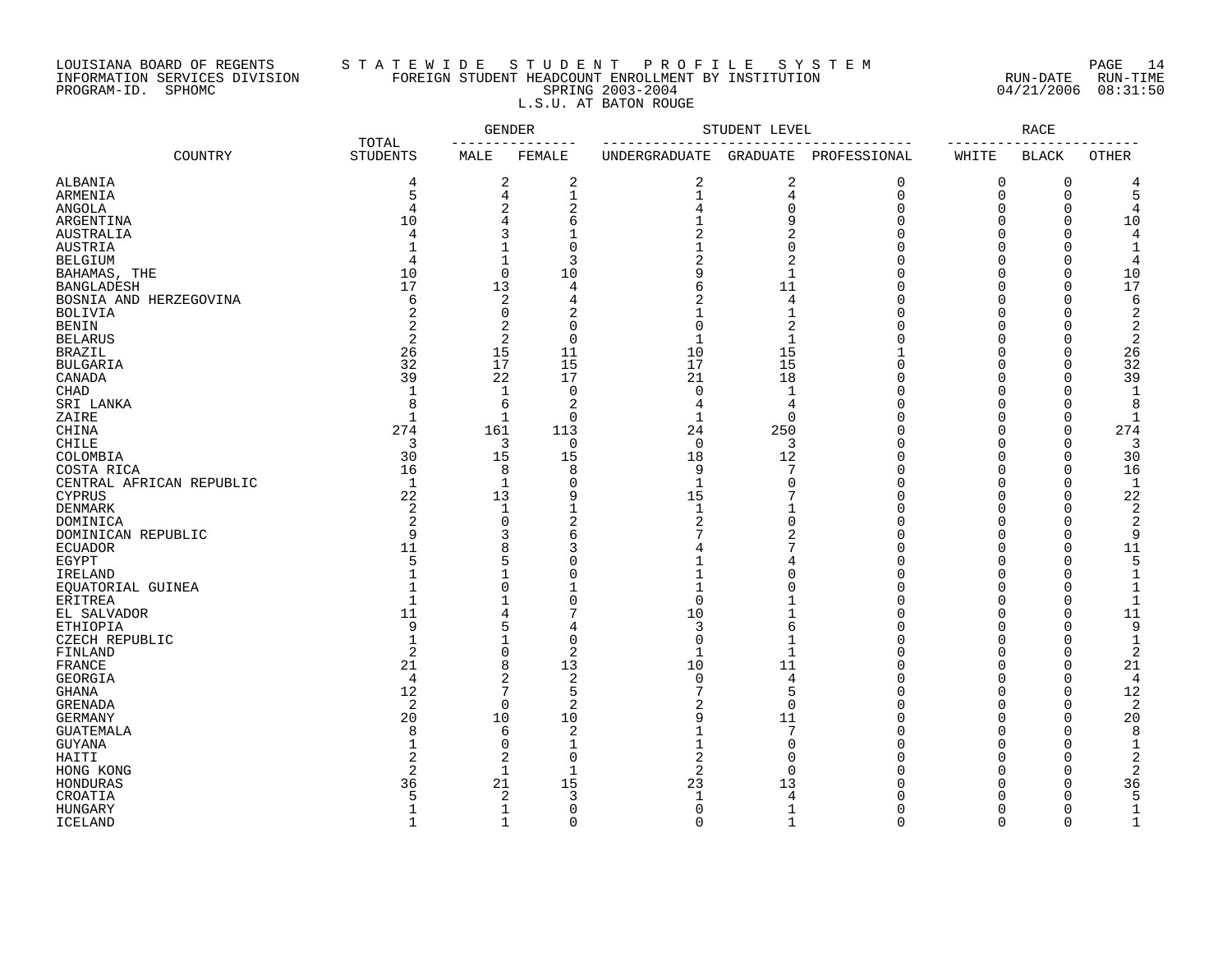# LOUISIANA BOARD OF REGENTS S T A T E W I D E S T U D E N T P R O F I L E S Y S T E M PAGE 15 INFORMATION SERVICES DIVISION FOREIGN STUDENT HEADCOUNT ENROLLMENT BY INSTITUTION RUN-DATE RUN-TIME PROGRAM-ID. SPHOMC SPRING 2003-2004 04/21/2006 08:31:50 L.S.U. AT BATON ROUGE

| TOTAL                       |                 | GENDER       |                | STUDENT LEVEL  |                | RACE         |          |              |              |
|-----------------------------|-----------------|--------------|----------------|----------------|----------------|--------------|----------|--------------|--------------|
| COUNTRY                     | <b>STUDENTS</b> | MALE         | FEMALE         | UNDERGRADUATE  | GRADUATE       | PROFESSIONAL | WHITE    | <b>BLACK</b> | OTHER        |
| INDONESIA                   | 21              | 13           | 8              | 8              | 13             | 0            | 0        | 0            | 21           |
| INDIA                       | 406             | 308          | 98             | 30             | 376            | $\mathbf 0$  | $\Omega$ | $\mathbf 0$  | 406          |
| IRAN                        | 6               | 4            | $\overline{2}$ | $\mathbf{1}$   | 5              | $\Omega$     | $\Omega$ | $\Omega$     | 6            |
| <b>ISRAEL</b>               |                 | 1            | $\Omega$       |                | $\Omega$       | $\Omega$     | $\Omega$ | $\Omega$     |              |
| <b>ITALY</b>                |                 | 3            |                |                |                | U            | $\Omega$ | $\cap$       |              |
| COTE D'IVOIRE (IVORY COAST) | $\mathbf{1}$    | 1            | $\mathbf 0$    | ∩              | 1              | n            | $\Omega$ | $\cap$       |              |
| IRAQ                        | $\mathbf{1}$    | 1            | $\mathbf 0$    | $\mathbf{1}$   | $\Omega$       | $\cap$       | $\Omega$ | $\Omega$     | $\mathbf{1}$ |
|                             |                 |              |                | 11             | 12             |              | $\Omega$ | $\Omega$     | 23           |
| <b>JAPAN</b>                | 23<br>17        | 10           | 13             | 9              | 8              | $\Omega$     | $\Omega$ | $\Omega$     | 17           |
| JAMAICA                     |                 | 11           | 6              |                |                |              |          |              |              |
| <b>JORDAN</b>               | 12              | 10           | $\overline{2}$ | 3              | 9              | U            | $\Omega$ | $\Omega$     | 12           |
| <b>KENYA</b>                | 27              | 18           | 9              | 3              | 24             | $\cap$       | $\Omega$ | $\Omega$     | 27           |
| KYRGYZSTAN                  | 2               | $\mathbf 0$  | $\overline{2}$ | $\mathbf 0$    | 2              | $\Omega$     | $\Omega$ | $\mathbf 0$  | 2            |
| KOREA, REPUBLIC OF          | 74              | 51           | 23             | 17             | 57             | $\Omega$     | $\Omega$ | $\Omega$     | 74           |
| KUWAIT                      | 2               | 2            | $\mathbf 0$    | 2              | $\mathbf 0$    | $\Omega$     | $\Omega$ | $\Omega$     | 2            |
| KAZAKHSTAN                  |                 | 1            | $\mathbf 0$    | $\Omega$       | 1              | $\Omega$     | $\Omega$ | $\cap$       |              |
| LEBANON                     | 5               | 3            | 2              | 3              | 2              | $\cap$       | $\Omega$ | $\Omega$     |              |
| LIBERIA                     |                 | 0            | 1              | ∩              | 1              | $\Omega$     | $\Omega$ | $\Omega$     |              |
| SLOVAKIA                    |                 | $\Omega$     |                | ∩              | 1              | $\Omega$     | $\Omega$ | $\Omega$     |              |
| MACEDONIA                   | $\overline{c}$  | $\mathbf{1}$ |                | $\overline{c}$ | $\Omega$       | $\Omega$     | $\Omega$ | $\Omega$     |              |
| MALI                        | 3               | 2            |                |                | $\Omega$       | $\Omega$     | $\Omega$ | $\Omega$     |              |
| MOROCCO                     | 4               | 3            |                | 3              | 1              | $\Omega$     | $\Omega$ | 0            | 4            |
| MAURITIUS                   | 11              | 4            | 7              | 9              | $\overline{2}$ | $\Omega$     | $\Omega$ | $\mathbf 0$  | 11           |
| MAURITANIA                  | 3               | 2            |                |                | $\overline{2}$ | $\cap$       | $\Omega$ | $\Omega$     | 3            |
| OMAN                        | $\overline{2}$  | 2            | 0              | $\Omega$       | 2              | $\cap$       | $\Omega$ | $\Omega$     | 2            |
|                             |                 |              |                |                |                | $\cap$       | $\Omega$ | $\Omega$     |              |
| MEXICO                      | 16              | 8            | 8              | 5              | 11             |              |          |              | 16           |
| MALAYSIA                    | 27              | 23           | 4              | 16             | 11             | $\cap$       | $\Omega$ | $\Omega$     | 27           |
| NIGERIA                     | 34              | 25           | 9              | 25             | 9              | $\Omega$     | $\Omega$ | $\Omega$     | 34           |
| NETHERLANDS                 | 3               | 0            |                | 3              | $\Omega$       | U            | $\Omega$ | $\Omega$     | 3            |
| NORWAY                      | $\mathbf{1}$    | 0            |                | ∩              |                | $\Omega$     | $\Omega$ | $\Omega$     | $\mathbf{1}$ |
| NEPAL                       | 14              | 11           | 3              | 5              | 9              | $\cap$       | $\Omega$ | $\Omega$     | 14           |
| SURINAME                    | 2               | 1            |                | $\Omega$       | 2              | U            | $\Omega$ | $\Omega$     | 2            |
| NICARAGUA                   | 12              | 7            | 5              | 12             | $\Omega$       | U            | $\Omega$ | $\Omega$     | 12           |
| PERU                        | 9               | 3            | 6              | 3              | 6              | U            | $\Omega$ | $\Omega$     | 9            |
| PAKISTAN                    | 21              | 19           | $\overline{2}$ | 16             | 5              | $\cap$       | $\Omega$ | $\Omega$     | 21           |
| POLAND                      | 5               | 3            | $\overline{2}$ | 2              | 3              | O            | $\Omega$ | $\Omega$     | 5            |
| PANAMA                      | 4               | 3            | 1              | 3              |                |              | $\Omega$ | ∩            | 4            |
| PORTUGAL                    | $\mathbf{1}$    | 1            | $\mathbf 0$    |                | $\mathbf{1}$   | U            | $\Omega$ | ∩            |              |
| GUINEA-BISSAU               | $\mathbf{1}$    | 0            | $\mathbf 1$    |                | 1              | $\cap$       | $\Omega$ | $\Omega$     |              |
| ROMANIA                     | 37              | 18           | 19             | q              | 28             | $\cap$       | $\Omega$ | $\Omega$     | 37           |
| PHILIPPINES                 | 11              | 7            | 4              |                | 10             | $\Omega$     | $\Omega$ | $\Omega$     | 11           |
| RUSSIA                      | 11              | 6            | 5              |                | 7              | $\Omega$     | $\Omega$ | $\Omega$     | 11           |
| SAUDI ARABIA                | 10              | 10           | $\Omega$       |                | 3              | $\Omega$     | $\Omega$ | $\Omega$     | 10           |
|                             | $\mathsf{R}$    |              |                |                |                | $\Omega$     | $\Omega$ | $\Omega$     |              |
| SOUTH AFRICA                |                 | 2            | 6<br>C         |                |                | $\Omega$     | $\Omega$ | $\Omega$     | 8<br>-1      |
| SENEGAL                     |                 | 1            |                |                |                |              |          |              |              |
| SIERRA LEONE                |                 | 3            |                |                | 4              | $\Omega$     | $\Omega$ | $\Omega$     |              |
| SINGAPORE                   |                 | $\Omega$     |                |                | $\Omega$       | $\cap$       | $\Omega$ | $\Omega$     |              |
| SPAIN                       |                 | 2            |                |                |                | $\cap$       | $\cap$   | $\Omega$     |              |
| ST. LUCIA                   |                 |              | $\bigcap$      |                |                |              | $\cap$   | ∩            |              |
| SUDAN                       |                 | 1            | $\Omega$       | ∩              | 1              | $\cap$       | $\Omega$ | $\Omega$     | 1            |
| <b>SWEDEN</b>               | 6               | 4            | $\overline{c}$ | 3              | 3              | $\Omega$     | $\Omega$ | $\Omega$     | 6            |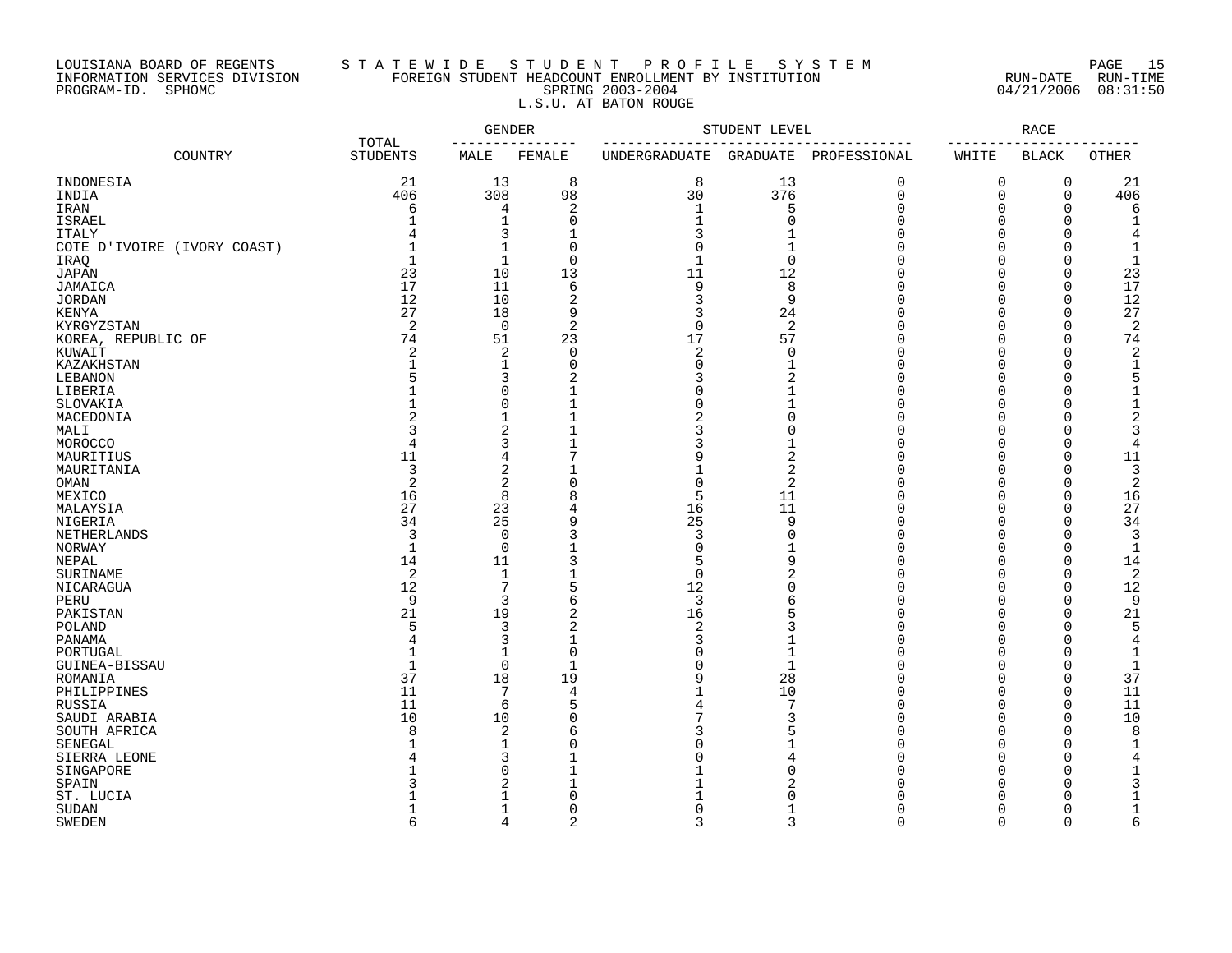# LOUISIANA BOARD OF REGENTS S T A T E W I D E S T U D E N T P R O F I L E S Y S T E M PAGE 16 INFORMATION SERVICES DIVISION FOREIGN STUDENT HEADCOUNT ENROLLMENT BY INSTITUTION RUN-DATE RUN-TIME PROGRAM-ID. SPHOMC SPRING 2003-2004 04/21/2006 08:31:50 L.S.U. AT BATON ROUGE

|                      |                   | <b>GENDER</b> |        | STUDENT LEVEL |          | <b>RACE</b>  |        |       |       |
|----------------------|-------------------|---------------|--------|---------------|----------|--------------|--------|-------|-------|
| COUNTRY              | TOTAL<br>STUDENTS | MALE          | FEMALE | UNDERGRADUATE | GRADUATE | PROFESSIONAL | WHITE  | BLACK | OTHER |
| SYRIA                |                   |               |        |               |          |              |        |       |       |
| SWITZERLAND          |                   |               |        |               |          |              |        |       |       |
| UNITED ARAB EMIRATES |                   |               |        | 16            |          |              |        |       | 18    |
| TRINIDAD AND TOBAGO  |                   |               |        |               |          |              |        |       |       |
| THAILAND             |                   |               |        |               |          |              |        |       |       |
| TUNISIA              |                   |               |        |               |          |              |        |       |       |
| TURKEY               | 36                | 22            | 14     |               | 32       |              |        |       | 36    |
| TAIWAN               | 22                | 10            | 12     |               | 16       |              |        |       | 22    |
| TANZANIA             |                   |               |        |               |          |              |        |       |       |
| <b>UGANDA</b>        |                   |               |        |               |          |              |        |       |       |
| UNITED KINGDOM       | 24                |               |        | 16            |          |              |        |       | 24    |
| UKRAINE              |                   |               |        |               |          |              |        |       |       |
| <b>BURKINA</b>       |                   |               |        |               |          |              |        |       |       |
| URUGUAY              |                   |               |        |               |          |              |        |       |       |
| UZBEKISTAN           |                   |               |        |               |          |              |        |       |       |
| VENEZUELA            |                   | 20            |        | 29            |          |              |        |       | 43    |
| VIETNAM              |                   |               |        |               |          |              |        |       |       |
| WEST BANK            |                   |               |        |               |          |              |        |       |       |
| YUGOSLAVIA           |                   |               |        |               |          |              |        |       |       |
| ZAMBIA               |                   |               |        |               |          |              |        |       |       |
| ZIMBABWE             |                   |               |        |               |          |              |        |       |       |
| FOREIGN TOTALS       | 1,761             | 1,107         | 654    | 558           | 1,202    |              |        |       | 1,761 |
| OUT-OF-STATE TOTALS  | 3,281             | 1,469         | 1,812  | 2,396         | 777      | 108          | 2,669  | 300   | 312   |
| LOUISIANA TOTALS     | 24,082            | 11,245        | 12,837 | 21,179        | 2,669    | 234          | 19,629 | 2,369 | 2,084 |
| INSTITUTION TOTALS   | 29,124            | 13,821        | 15,303 | 24,133        | 4,648    | 343          | 22,298 | 2,669 | 4,157 |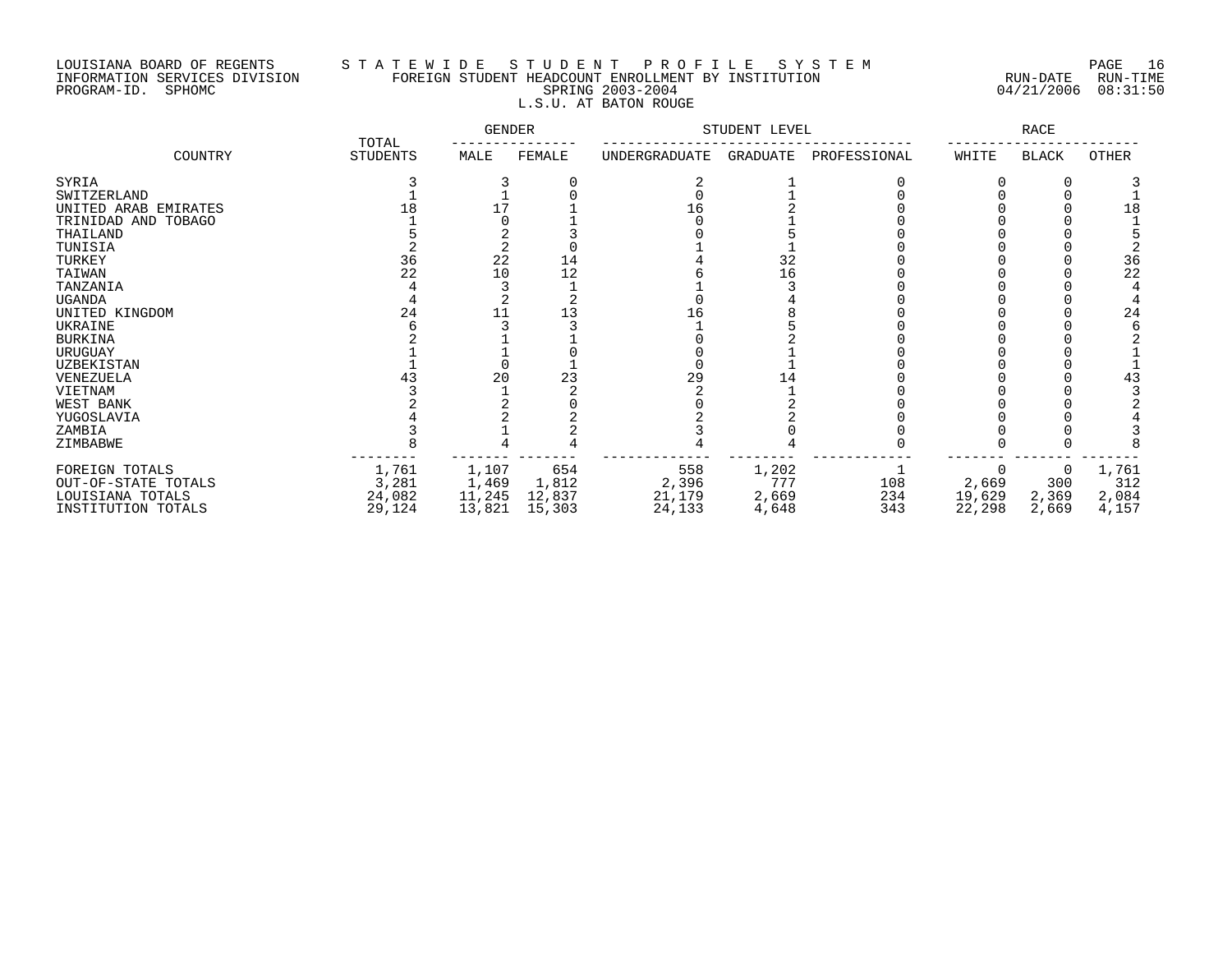# LOUISIANA BOARD OF REGENTS S T A T E W I D E S T U D E N T P R O F I L E S Y S T E M PAGE 17 INFORMATION SERVICES DIVISION FOREIGN STUDENT HEADCOUNT ENROLLMENT BY INSTITUTION RUN-DATE RUN-TIME PROGRAM-ID. SPHOMC SPRING 2003-2004 04/21/2006 08:31:50 L.S.U. AT EUNICE

|                                                                                 |                      | GENDER     |                | STUDENT LEVEL        | RACE     |              |                |              |              |
|---------------------------------------------------------------------------------|----------------------|------------|----------------|----------------------|----------|--------------|----------------|--------------|--------------|
| COUNTRY                                                                         | TOTAL<br>STUDENTS    | MALE       | FEMALE         | <b>UNDERGRADUATE</b> | GRADUATE | PROFESSIONAL | WHITE          | <b>BLACK</b> | <b>OTHER</b> |
| PUERTO RICO                                                                     |                      |            |                |                      |          |              |                |              |              |
| FOREIGN TOTALS<br>OUT-OF-STATE TOTALS<br>LOUISIANA TOTALS<br>INSTITUTION TOTALS | 27<br>3,096<br>3,123 | 930<br>945 | 2,166<br>2,178 | 3,096<br>3,123       |          |              | 2,181<br>2,197 | 837<br>844   | 78<br>82     |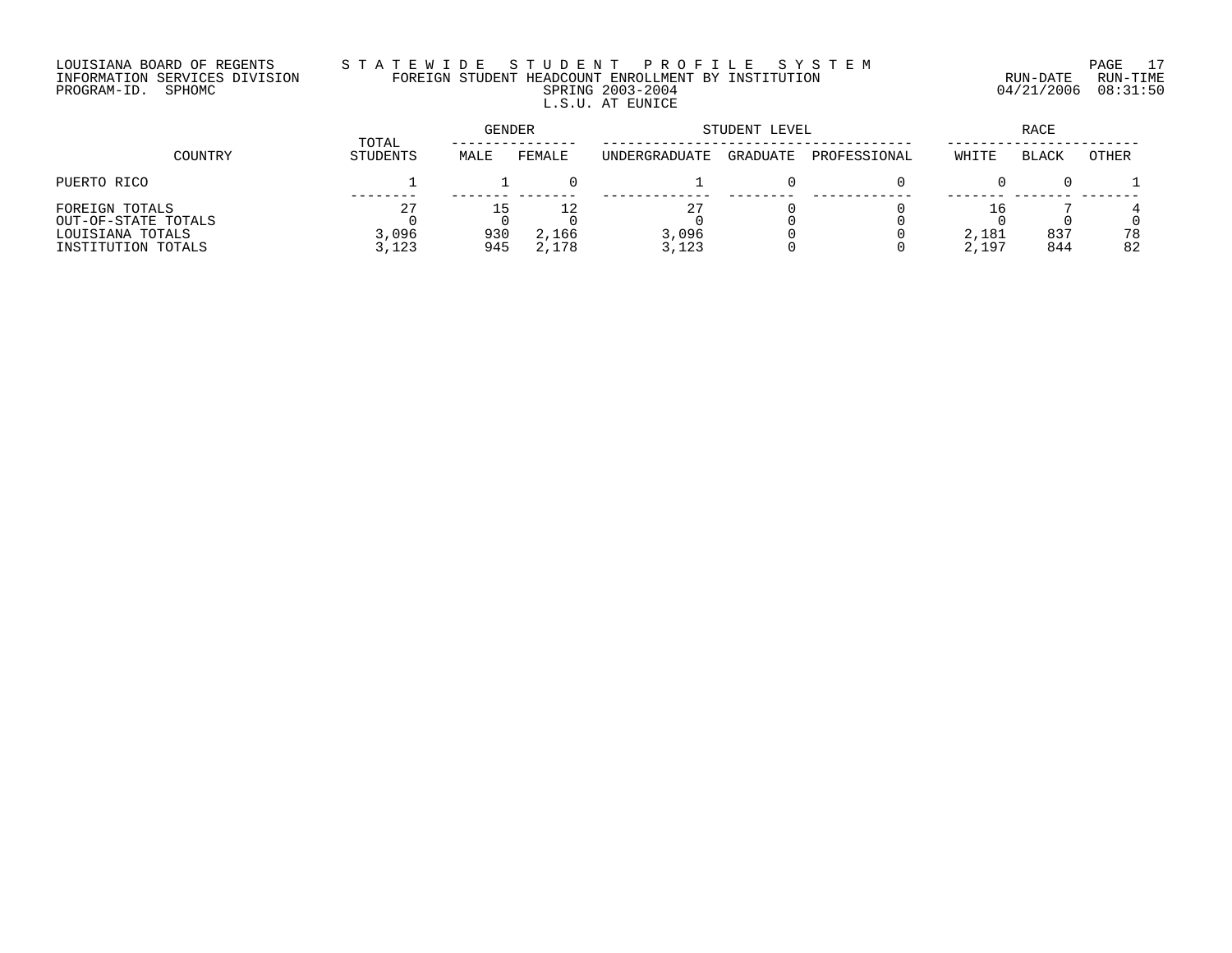# LOUISIANA BOARD OF REGENTS S T A T E W I D E S T U D E N T P R O F I L E S Y S T E M PAGE 18 INFORMATION SERVICES DIVISION FOREIGN STUDENT HEADCOUNT ENROLLMENT BY INSTITUTION RUN-DATE RUN-TIME PROGRAM-ID. SPHOMC SPRING 2003-2004 04/21/2006 08:31:50 L.S.U. AT SHREVEPORT

|                        | TOTAL    | <b>GENDER</b> |        | STUDENT LEVEL |          | RACE         |       |              |       |
|------------------------|----------|---------------|--------|---------------|----------|--------------|-------|--------------|-------|
| COUNTRY                | STUDENTS | MALE          | FEMALE | UNDERGRADUATE | GRADUATE | PROFESSIONAL | WHITE | <b>BLACK</b> | OTHER |
| BOSNIA AND HERZEGOVINA |          |               |        |               |          |              |       |              |       |
| CANADA                 |          |               |        |               |          |              |       |              |       |
| GERMANY                |          |               |        |               |          |              |       |              |       |
| NIGER                  |          |               |        |               |          |              |       |              |       |
| ROMANIA                |          |               |        |               |          |              |       |              |       |
| SWEDEN                 |          |               |        |               |          |              |       |              |       |
| TURKMENISTAN           |          |               |        |               |          |              |       |              |       |
| UNKNOWN LOCATION       |          |               |        |               |          |              |       |              |       |
| FOREIGN TOTALS         | 21       |               |        | 17            |          |              |       |              | 21    |
| OUT-OF-STATE TOTALS    | 159      | 60            | 99     | 135           | 24       |              | 107   | 23           | 29    |
| LOUISIANA TOTALS       | 4,031    | 1,460         | 2,571  | 3,291         | 740      |              | 2,649 | 872          | 510   |
| INSTITUTION TOTALS     | 4,211    | 1,535         | 2,676  | 3,443         | 768      |              | 2,756 | 895          | 560   |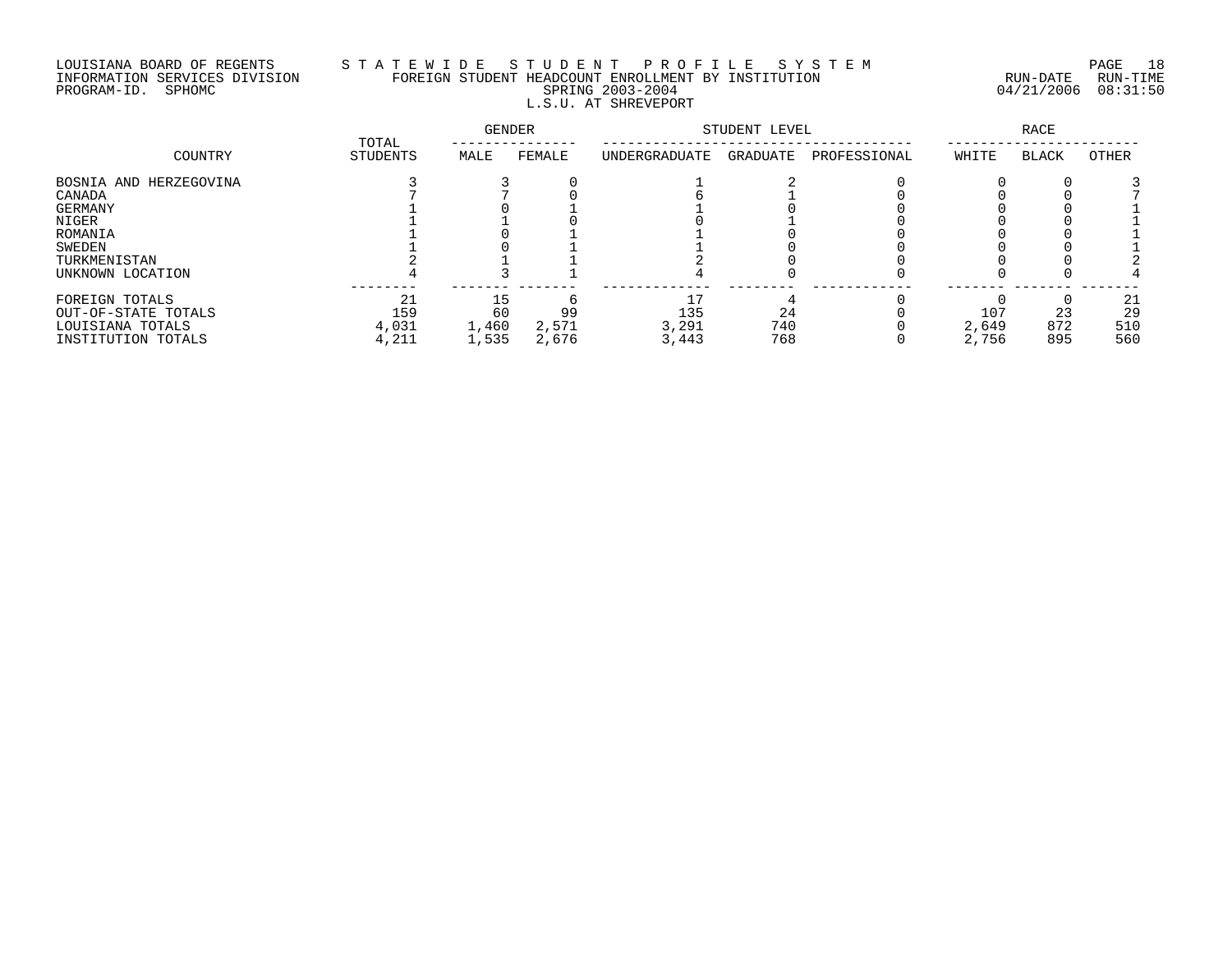# LOUISIANA BOARD OF REGENTS S T A T E W I D E S T U D E N T P R O F I L E S Y S T E M PAGE 19 INFORMATION SERVICES DIVISION FOREIGN STUDENT HEADCOUNT ENROLLMENT BY INSTITUTION RUN-DATE RUN-TIME PROGRAM-ID. SPHOMC SPRING 2003-2004 04/21/2006 08:31:50 UNIVERSITY OF NEW ORLEANS

|                          |                          |                         | <b>GENDER</b>  |                      | STUDENT LEVEL   |              |             | <b>RACE</b>  |              |
|--------------------------|--------------------------|-------------------------|----------------|----------------------|-----------------|--------------|-------------|--------------|--------------|
| COUNTRY                  | TOTAL<br><b>STUDENTS</b> | MALE                    | FEMALE         | <b>UNDERGRADUATE</b> | <b>GRADUATE</b> | PROFESSIONAL | WHITE       | <b>BLACK</b> | <b>OTHER</b> |
| AZERBAIJAN               | 1                        | 0                       | 1              | 0                    | 1               | 0            | 0           | 0            |              |
| ALBANIA                  | 4                        | 2                       | $\overline{2}$ | 2                    | 2               | $\Omega$     | 2           | $\mathbf{1}$ |              |
| ARGENTINA                | 3                        | $\mathbf{1}$            | 2              | 2                    |                 | ∩            | 3           | 0            | O            |
| <b>BELGIUM</b>           |                          | $\Omega$                |                | $\Omega$             |                 | ∩            | 0           | $\Omega$     |              |
| <b>BANGLADESH</b>        |                          |                         | ∩              |                      |                 |              | O           | O            |              |
| <b>BOLIVIA</b>           |                          |                         |                |                      |                 |              | Ω           | U            |              |
|                          | q                        | 6                       | 3              | 5                    |                 |              | 8           | 1            | $\Omega$     |
| CANADA                   |                          |                         |                |                      |                 |              |             |              |              |
| CHINA                    | 10                       | 5                       | 5              |                      | q               |              |             | $\Omega$     | 10           |
| CAMEROON                 |                          |                         |                | 0                    |                 |              | O           | $\Omega$     |              |
| COLOMBIA                 | 2                        | $\Omega$                |                |                      |                 |              |             | $\Omega$     |              |
| CENTRAL AFRICAN REPUBLIC |                          |                         |                |                      |                 |              |             | O            | 0            |
| CZECH REPUBLIC           |                          | C                       |                |                      |                 |              |             | Ω            |              |
| <b>FRANCE</b>            |                          | 3                       |                | 2                    | 2               |              | Ω           | U            |              |
| GAMBIA, THE              |                          | $\Omega$                |                |                      |                 |              |             | U            | O            |
| <b>GERMANY</b>           |                          |                         |                | 0                    |                 |              |             | O            |              |
| HONDURAS                 | $\overline{2}$           | $\mathbf{1}$            |                | 1                    |                 |              | O           | U            |              |
| INDONESIA                | $\mathbf{1}$             | $\mathbf{1}$            |                | 1                    | ∩               |              | U           | U            |              |
| INDIA                    | 10                       | 7                       |                | 4                    | 6               |              |             | 0            | 8            |
| <b>ISRAEL</b>            | $\mathbf{1}$             | $\Omega$                |                |                      | $\Omega$        |              | U           | 0            |              |
| JAMAICA                  | 11                       | 4                       |                | U                    | 11              |              | O           | $\Omega$     | 11           |
| KENYA                    | 2                        | $\mathbf{1}$            |                |                      | $\mathbf{1}$    |              | $\Omega$    | $\Omega$     | 2            |
| KOREA, REPUBLIC OF       | $\overline{2}$           | $\Omega$                | 2              |                      |                 |              | 2           | $\Omega$     | 0            |
| MADAGASCAR               |                          | 2                       |                | 2                    |                 |              |             | $\Omega$     |              |
| MALAWI                   |                          |                         |                |                      |                 |              |             | O            | U            |
|                          |                          |                         |                | 2                    |                 |              |             | U            |              |
| MONACO                   |                          |                         |                |                      |                 |              |             |              |              |
| MALTA                    |                          | $\Omega$                |                |                      |                 |              |             | O            | O            |
| OMAN                     |                          |                         |                |                      |                 |              |             | U            |              |
| MALAYSIA                 |                          |                         |                | ∩                    |                 |              |             | U            |              |
| NEW CALEDONIA            |                          | $\Omega$                |                | U                    |                 |              |             | O            |              |
| NIGERIA                  |                          | $\overline{c}$          | 2              | 3                    |                 |              | O           | O            |              |
| PARAGUAY                 |                          | $\Omega$                |                |                      |                 |              |             | U            |              |
| PERU                     |                          | $\Omega$                | $\overline{c}$ | 2                    | ∩               |              | Ω           | O            |              |
| PAKISTAN                 |                          |                         |                | 1                    |                 |              | Ω           | O            |              |
| POLAND                   |                          | $\Omega$                |                | 0                    |                 |              | O           | $\Omega$     |              |
| ROMANIA                  |                          |                         |                | 0                    | 2               |              | O           | O            |              |
| SAUDI ARABIA             |                          | 1                       |                |                      |                 |              | O           | 0            |              |
| ST. KITTS AND NEVIS      |                          | $\Omega$                |                | 1                    |                 |              | -1          | O            |              |
| SPAIN                    |                          |                         |                |                      |                 |              | O           | U            |              |
| UNITED ARAB EMIRATES     |                          |                         |                | ζ                    |                 |              | O           | U            |              |
| TURKEY                   |                          |                         |                | 0                    |                 |              |             | 0            |              |
| TURKMENISTAN             | 12                       |                         |                |                      |                 |              | 6           |              | 5            |
| UNITED KINGDOM           | 2                        | C                       |                |                      |                 |              | U           | $\Omega$     |              |
| VENEZUELA                |                          |                         |                | 0                    |                 |              | U           | U            |              |
|                          | 2                        | 1                       |                |                      |                 |              |             | O            | 2            |
| VIETNAM                  |                          |                         | $\Omega$       | 1                    | $\Omega$        |              | O           | O            |              |
| NAMIBIA                  | $\mathbf{1}$             | $\mathbf 1$<br>$\Omega$ |                |                      | ∩               | ∩            |             |              |              |
| WESTERN SAHARA           |                          |                         | $\mathbf{1}$   | $\mathbf{1}$         |                 |              | $\mathbf 1$ | $\Omega$     | $\Omega$     |
| UNKNOWN LOCATION         | 36                       | 17                      | 19             | 23                   | 13              | $\Omega$     | 24          | 5            | 7            |
| FOREIGN TOTALS           | 156                      | 80                      | 76             | 82                   | 74              | $\mathbf 0$  | 60          | 8            | 88           |
| OUT-OF-STATE TOTALS      | 1,460                    | 796                     | 664            | 766                  | 694             | $\mathbf 0$  | 463         | 125          | 872          |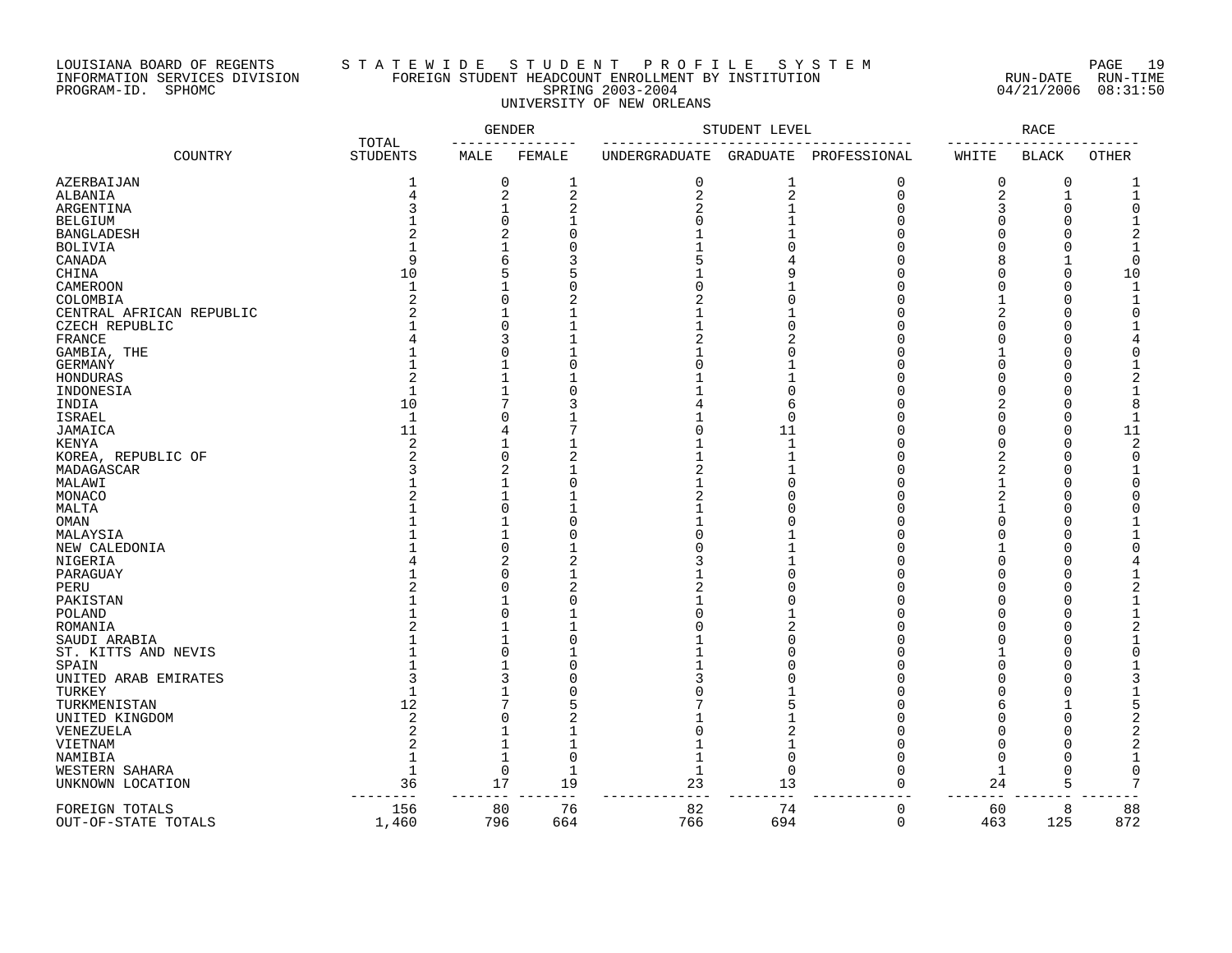# LOUISIANA BOARD OF REGENTS S T A T E W I D E S T U D E N T P R O F I L E S Y S T E M PAGE 20 INFORMATION SERVICES DIVISION FOREIGN STUDENT HEADCOUNT ENROLLMENT BY INSTITUTION RUN-DATE RUN-TIME PROGRAM-ID. SPHOMC SPRING 2003-2004 04/21/2006 08:31:50 UNIVERSITY OF NEW ORLEANS

|                                        | TOTAL            | GENDER         |                |                  | STUDENT LEVEL   |              |                |                | <b>RACE</b>    |  |  |  |
|----------------------------------------|------------------|----------------|----------------|------------------|-----------------|--------------|----------------|----------------|----------------|--|--|--|
| COUNTRY                                | STUDENTS         | MALE           | FEMALE         | UNDERGRADUATE    | GRADUATE        | PROFESSIONAL | WHITE          | BLACK          | <b>OTHER</b>   |  |  |  |
| LOUISIANA TOTALS<br>INSTITUTION TOTALS | 15,061<br>16,677 | 6,343<br>7,219 | 8,718<br>9,458 | 11,917<br>12,765 | 144ء ر<br>3,912 |              | 8,535<br>9,058 | 3,810<br>3,943 | 2,716<br>3,676 |  |  |  |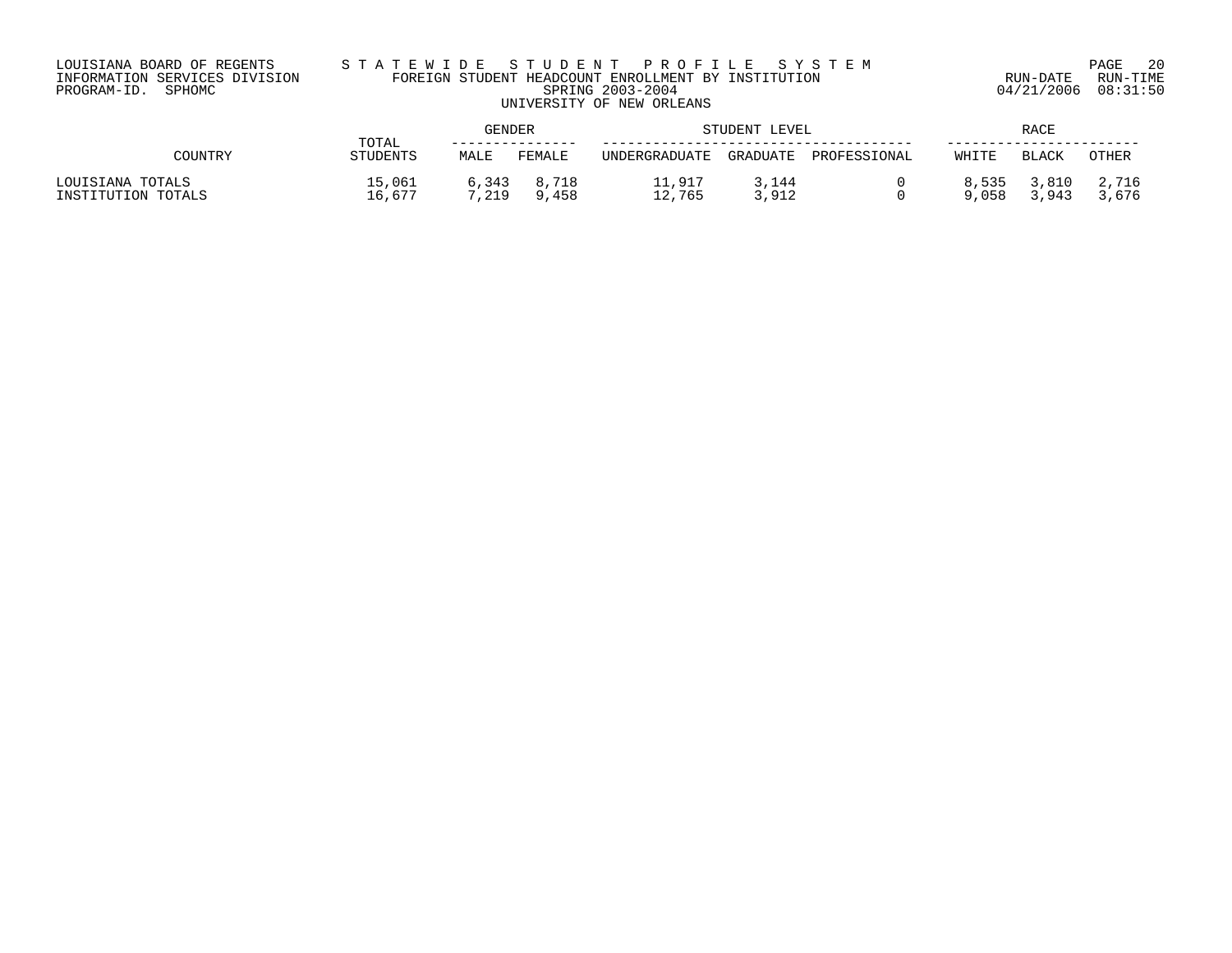# LOUISIANA BOARD OF REGENTS S T A T E W I D E S T U D E N T P R O F I L E S Y S T E M PAGE 21 INFORMATION SERVICES DIVISION FOREIGN STUDENT HEADCOUNT ENROLLMENT BY INSTITUTION RUN-DATE RUN-TIME PROGRAM-ID. SPHOMC SPRING 2003-2004 04/21/2006 08:31:50 L.S.U. LAW CENTER

| COUNTRY             | TOTAL    | <b>GENDER</b> |        | STUDENT LEVEL | <b>RACE</b> |              |       |              |       |
|---------------------|----------|---------------|--------|---------------|-------------|--------------|-------|--------------|-------|
|                     | STUDENTS | MALE          | FEMALE | UNDERGRADUATE | GRADUATE    | PROFESSIONAL | WHITE | <b>BLACK</b> | OTHER |
| ARGENTINA           |          |               |        |               |             |              |       |              |       |
| BELGIUM             |          |               |        |               |             |              |       |              |       |
| COLOMBIA            |          |               |        |               |             |              |       |              |       |
| COSTA RICA          |          |               |        |               |             |              |       |              |       |
| FRANCE              |          |               |        |               |             |              |       |              |       |
| INDIA               |          |               |        |               |             |              |       |              |       |
| ITALY               |          |               |        |               |             |              |       |              |       |
| ROMANIA             |          |               |        |               |             |              |       |              |       |
| FOREIGN TOTALS      | 15       |               |        |               |             | 15           |       |              | 15    |
| OUT-OF-STATE TOTALS | 75       | 44            |        |               |             | 75           | 45    | 20           | 10    |
| LOUISIANA TOTALS    | 621      | 316           | 305    |               |             | 621          | 536   | 51           | 34    |
| INSTITUTION TOTALS  | 711      | 367           | 344    |               |             | 711          | 581   |              | 59    |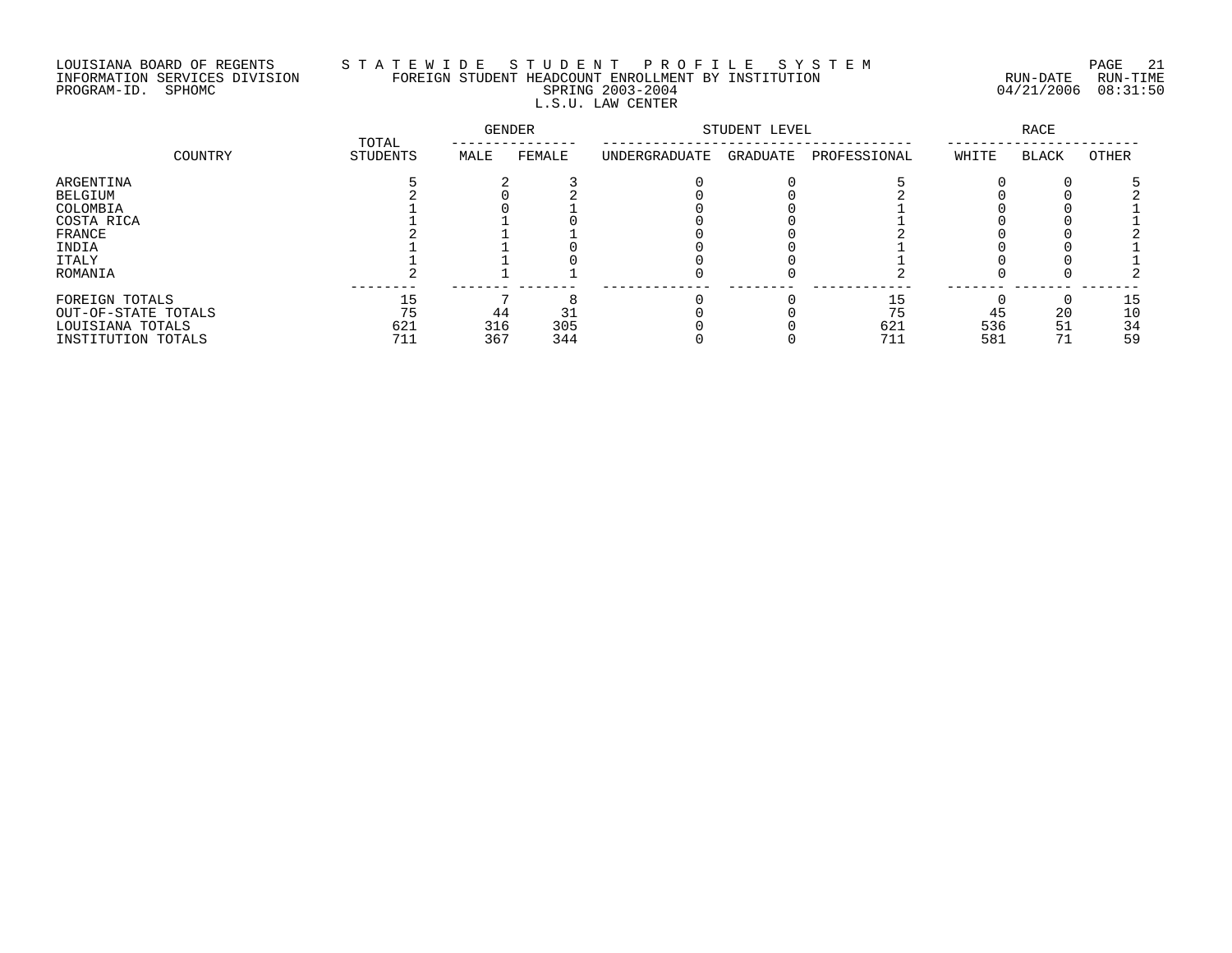### LOUISIANA BOARD OF REGENTS S T A T E W I D E S T U D E N T P R O F I L E S Y S T E M PAGE 22 INFORMATION SERVICES DIVISION FOREIGN STUDENT HEADCOUNT ENROLLMENT BY INSTITUTION RUN-DATE RUN-TIME PROGRAM-ID. SPHOMC SPRING 2003-2004 04/21/2006 08:31:50 SOUTHERN U. AT BATON ROUGE

| COUNTRY<br><b>STUDENTS</b><br>MALE<br>FEMALE<br>UNDERGRADUATE<br>GRADUATE<br>PROFESSIONAL<br>WHITE<br><b>BLACK</b><br>OTHER<br>0<br>1<br>0<br>0<br>0<br>1<br>1<br>0<br>3<br>3<br>3<br>3<br>0<br>$\mathbf 0$<br>$\mathbf 0$<br>0<br>$\overline{2}$<br>$\Omega$<br>1<br>$\mathbf{1}$<br>2<br>O<br>O<br>0<br>3<br>ARGENTINA<br>4<br>4<br>0<br>$\mathbf{1}$<br>0<br>BAHRAIN<br>0<br>$\overline{2}$<br>2<br>$\Omega$<br>$\overline{2}$<br>BARBADOS<br>$\overline{c}$<br>2<br>0<br>0<br>$\Omega$<br><b>BANGLADESH</b><br>7<br>20<br>21<br>18<br>14<br>CANADA<br>11<br>3<br>8<br>2<br>11<br>CHINA<br>0<br>O<br>$\mathbf{1}$<br>$\Omega$<br>$\mathbf{1}$<br>$\mathbf 0$<br>CHILE<br>$\mathbf{1}$<br>$\Omega$<br>O<br>$\overline{\mathcal{L}}$<br>$\mathbf{1}$<br><b>CAMEROON</b><br>2<br>1<br>2<br>$\overline{2}$<br>$\mathbf{1}$<br>COLOMBIA<br>3<br>$\mathbf{1}$<br>C<br>$\Omega$<br>EGYPT<br>0<br>$\mathbf{1}$<br>$\Omega$<br>$\mathbf 0$<br>$\mathbf 0$<br>ERITREA<br>O<br>2<br>$\overline{2}$<br>$\Omega$<br>$\mathbf{1}$<br>$\Omega$<br>ETHIOPIA<br>∩<br>14<br>4<br>10<br>14<br>$\Omega$<br>$\Omega$<br>12<br>2<br>GAMBIA, THE<br>3<br>$\Omega$<br>3<br>$\mathbf 0$<br>$\Omega$<br>3<br>GHANA<br>O<br>$\mathbf{1}$<br>$\mathbf{1}$<br>0<br>$\Omega$<br>$\Omega$<br>HAITI<br>$\mathbf{1}$<br>$\Omega$<br>$\mathbf{1}$<br>$\overline{0}$<br>$\mathbf{1}$<br>$\Omega$<br>$\Omega$<br>$\Omega$<br>$\mathbf{1}$<br>HONDURAS<br>U<br>38<br>44<br>25<br>19<br>3<br>INDIA<br>41<br>2<br>4<br>$\mathbf 1$<br>0<br>$\mathbf{1}$<br>$\Omega$<br><b>ISRAEL</b><br>$\mathbf{1}$<br>Ω<br>O<br>1<br>$\Omega$<br>$\mathbf{1}$<br>JAPAN<br>$\mathbf{1}$<br>Ω<br>1<br>$\Omega$<br>O<br>$\overline{c}$<br>$\mathbf{1}$<br>$\overline{2}$<br>$\overline{2}$<br>$\mathbf{1}$<br>$\Omega$<br>JAMAICA<br>$\Omega$<br>2<br>2<br>0<br><b>JORDAN</b><br>0<br>0<br>2<br>$\mathbf{1}$<br>2<br>2<br>2<br><b>KENYA</b><br>O<br>1<br>KOREA, REPUBLIC OF<br>2<br>$\mathbf{1}$<br>2<br>$\mathbf{1}$<br>1<br>8<br>$\Omega$<br>8<br>$\Omega$<br>KUWAIT<br>8<br>0<br>MADAGASCAR<br>Ω<br>0<br>0<br>MOLDOVA<br>O<br>2<br>$\overline{2}$<br>2<br>$\Omega$<br>MALAWI<br>2<br>$\mathbf{1}$<br>0<br>MALI<br>2<br>2<br>MOROCCO<br>2<br>$\mathbf{1}$<br>$\mathbf{1}$<br>$\Omega$<br>$\Omega$<br>MEXICO<br>$\mathbf{1}$<br>$\Omega$<br>1<br>$\Omega$<br>MALAYSIA<br>0<br>$\mathbf{1}$<br>$\mathbf 0$<br>NIUE<br>$\mathbf{1}$<br>$\mathbf 0$<br>18<br>8<br>10<br>11<br>$\Omega$<br>13<br>NIGERIA<br>$\mathbf{1}$<br>3<br>4<br>4<br>PARAGUAY<br>4<br>$\Omega$<br>$\Omega$<br>1<br>$\Omega$<br>$\Omega$<br>$\Omega$<br>PORTUGAL<br>∩<br>1<br>RUSSIA<br>$\Omega$<br>$\Omega$<br>Ω<br>$\Omega$<br>5<br>SAUDI ARABIA<br>$\Omega$<br>$\Omega$<br>6<br>O<br>2<br>3<br>ST. KITTS AND NEVIS<br>3<br>0<br>$\mathbf{1}$<br>0<br>SLOVENIA<br>Ω<br>∩<br>$\Omega$<br>ST. LUCIA<br>$\Omega$<br>$\Omega$<br>SYRIA<br>1<br>0<br>0<br>2<br>6<br>3<br>3<br>TRINIDAD AND TOBAGO<br>∩<br>3<br>2<br>$\Omega$<br>2<br>TONGA<br>∩<br>3<br>$\mathbf{1}$<br>$\Omega$<br>TURKEY<br>$\Omega$<br>$\Omega$<br>4<br>TURKMENISTAN<br>38<br>16<br>22<br>36<br>33<br>2<br>$\mathbf 0$<br>$\mathbf{1}$<br>$\Omega$<br>$\mathbf{1}$<br>TANZANIA<br>$\mathbf{1}$<br>1<br>$\Omega$<br>5<br>5<br>$\Omega$<br>5<br>$\Omega$<br>$\Omega$<br>$\Omega$<br>$\mathbf{1}$<br>$\overline{4}$ |                     |       | <b>GENDER</b> | STUDENT LEVEL |  |  | <b>RACE</b> |  |  |
|-----------------------------------------------------------------------------------------------------------------------------------------------------------------------------------------------------------------------------------------------------------------------------------------------------------------------------------------------------------------------------------------------------------------------------------------------------------------------------------------------------------------------------------------------------------------------------------------------------------------------------------------------------------------------------------------------------------------------------------------------------------------------------------------------------------------------------------------------------------------------------------------------------------------------------------------------------------------------------------------------------------------------------------------------------------------------------------------------------------------------------------------------------------------------------------------------------------------------------------------------------------------------------------------------------------------------------------------------------------------------------------------------------------------------------------------------------------------------------------------------------------------------------------------------------------------------------------------------------------------------------------------------------------------------------------------------------------------------------------------------------------------------------------------------------------------------------------------------------------------------------------------------------------------------------------------------------------------------------------------------------------------------------------------------------------------------------------------------------------------------------------------------------------------------------------------------------------------------------------------------------------------------------------------------------------------------------------------------------------------------------------------------------------------------------------------------------------------------------------------------------------------------------------------------------------------------------------------------------------------------------------------------------------------------------------------------------------------------------------------------------------------------------------------------------------------------------------------------------------------------------------------------------------------------------------------------------------------------------------------------------------------------------------------------------------------------------------------------------------------------------------------------------------------------------------------------------------------------------------------------------------------------------------------------|---------------------|-------|---------------|---------------|--|--|-------------|--|--|
|                                                                                                                                                                                                                                                                                                                                                                                                                                                                                                                                                                                                                                                                                                                                                                                                                                                                                                                                                                                                                                                                                                                                                                                                                                                                                                                                                                                                                                                                                                                                                                                                                                                                                                                                                                                                                                                                                                                                                                                                                                                                                                                                                                                                                                                                                                                                                                                                                                                                                                                                                                                                                                                                                                                                                                                                                                                                                                                                                                                                                                                                                                                                                                                                                                                                                               |                     | TOTAL |               |               |  |  |             |  |  |
|                                                                                                                                                                                                                                                                                                                                                                                                                                                                                                                                                                                                                                                                                                                                                                                                                                                                                                                                                                                                                                                                                                                                                                                                                                                                                                                                                                                                                                                                                                                                                                                                                                                                                                                                                                                                                                                                                                                                                                                                                                                                                                                                                                                                                                                                                                                                                                                                                                                                                                                                                                                                                                                                                                                                                                                                                                                                                                                                                                                                                                                                                                                                                                                                                                                                                               | ANTIGUA AND BARBUDA |       |               |               |  |  |             |  |  |
|                                                                                                                                                                                                                                                                                                                                                                                                                                                                                                                                                                                                                                                                                                                                                                                                                                                                                                                                                                                                                                                                                                                                                                                                                                                                                                                                                                                                                                                                                                                                                                                                                                                                                                                                                                                                                                                                                                                                                                                                                                                                                                                                                                                                                                                                                                                                                                                                                                                                                                                                                                                                                                                                                                                                                                                                                                                                                                                                                                                                                                                                                                                                                                                                                                                                                               | ALBANIA             |       |               |               |  |  |             |  |  |
|                                                                                                                                                                                                                                                                                                                                                                                                                                                                                                                                                                                                                                                                                                                                                                                                                                                                                                                                                                                                                                                                                                                                                                                                                                                                                                                                                                                                                                                                                                                                                                                                                                                                                                                                                                                                                                                                                                                                                                                                                                                                                                                                                                                                                                                                                                                                                                                                                                                                                                                                                                                                                                                                                                                                                                                                                                                                                                                                                                                                                                                                                                                                                                                                                                                                                               | ANGOLA              |       |               |               |  |  |             |  |  |
|                                                                                                                                                                                                                                                                                                                                                                                                                                                                                                                                                                                                                                                                                                                                                                                                                                                                                                                                                                                                                                                                                                                                                                                                                                                                                                                                                                                                                                                                                                                                                                                                                                                                                                                                                                                                                                                                                                                                                                                                                                                                                                                                                                                                                                                                                                                                                                                                                                                                                                                                                                                                                                                                                                                                                                                                                                                                                                                                                                                                                                                                                                                                                                                                                                                                                               |                     |       |               |               |  |  |             |  |  |
|                                                                                                                                                                                                                                                                                                                                                                                                                                                                                                                                                                                                                                                                                                                                                                                                                                                                                                                                                                                                                                                                                                                                                                                                                                                                                                                                                                                                                                                                                                                                                                                                                                                                                                                                                                                                                                                                                                                                                                                                                                                                                                                                                                                                                                                                                                                                                                                                                                                                                                                                                                                                                                                                                                                                                                                                                                                                                                                                                                                                                                                                                                                                                                                                                                                                                               |                     |       |               |               |  |  |             |  |  |
|                                                                                                                                                                                                                                                                                                                                                                                                                                                                                                                                                                                                                                                                                                                                                                                                                                                                                                                                                                                                                                                                                                                                                                                                                                                                                                                                                                                                                                                                                                                                                                                                                                                                                                                                                                                                                                                                                                                                                                                                                                                                                                                                                                                                                                                                                                                                                                                                                                                                                                                                                                                                                                                                                                                                                                                                                                                                                                                                                                                                                                                                                                                                                                                                                                                                                               |                     |       |               |               |  |  |             |  |  |
|                                                                                                                                                                                                                                                                                                                                                                                                                                                                                                                                                                                                                                                                                                                                                                                                                                                                                                                                                                                                                                                                                                                                                                                                                                                                                                                                                                                                                                                                                                                                                                                                                                                                                                                                                                                                                                                                                                                                                                                                                                                                                                                                                                                                                                                                                                                                                                                                                                                                                                                                                                                                                                                                                                                                                                                                                                                                                                                                                                                                                                                                                                                                                                                                                                                                                               |                     |       |               |               |  |  |             |  |  |
|                                                                                                                                                                                                                                                                                                                                                                                                                                                                                                                                                                                                                                                                                                                                                                                                                                                                                                                                                                                                                                                                                                                                                                                                                                                                                                                                                                                                                                                                                                                                                                                                                                                                                                                                                                                                                                                                                                                                                                                                                                                                                                                                                                                                                                                                                                                                                                                                                                                                                                                                                                                                                                                                                                                                                                                                                                                                                                                                                                                                                                                                                                                                                                                                                                                                                               |                     |       |               |               |  |  |             |  |  |
|                                                                                                                                                                                                                                                                                                                                                                                                                                                                                                                                                                                                                                                                                                                                                                                                                                                                                                                                                                                                                                                                                                                                                                                                                                                                                                                                                                                                                                                                                                                                                                                                                                                                                                                                                                                                                                                                                                                                                                                                                                                                                                                                                                                                                                                                                                                                                                                                                                                                                                                                                                                                                                                                                                                                                                                                                                                                                                                                                                                                                                                                                                                                                                                                                                                                                               |                     |       |               |               |  |  |             |  |  |
|                                                                                                                                                                                                                                                                                                                                                                                                                                                                                                                                                                                                                                                                                                                                                                                                                                                                                                                                                                                                                                                                                                                                                                                                                                                                                                                                                                                                                                                                                                                                                                                                                                                                                                                                                                                                                                                                                                                                                                                                                                                                                                                                                                                                                                                                                                                                                                                                                                                                                                                                                                                                                                                                                                                                                                                                                                                                                                                                                                                                                                                                                                                                                                                                                                                                                               |                     |       |               |               |  |  |             |  |  |
|                                                                                                                                                                                                                                                                                                                                                                                                                                                                                                                                                                                                                                                                                                                                                                                                                                                                                                                                                                                                                                                                                                                                                                                                                                                                                                                                                                                                                                                                                                                                                                                                                                                                                                                                                                                                                                                                                                                                                                                                                                                                                                                                                                                                                                                                                                                                                                                                                                                                                                                                                                                                                                                                                                                                                                                                                                                                                                                                                                                                                                                                                                                                                                                                                                                                                               |                     |       |               |               |  |  |             |  |  |
|                                                                                                                                                                                                                                                                                                                                                                                                                                                                                                                                                                                                                                                                                                                                                                                                                                                                                                                                                                                                                                                                                                                                                                                                                                                                                                                                                                                                                                                                                                                                                                                                                                                                                                                                                                                                                                                                                                                                                                                                                                                                                                                                                                                                                                                                                                                                                                                                                                                                                                                                                                                                                                                                                                                                                                                                                                                                                                                                                                                                                                                                                                                                                                                                                                                                                               |                     |       |               |               |  |  |             |  |  |
|                                                                                                                                                                                                                                                                                                                                                                                                                                                                                                                                                                                                                                                                                                                                                                                                                                                                                                                                                                                                                                                                                                                                                                                                                                                                                                                                                                                                                                                                                                                                                                                                                                                                                                                                                                                                                                                                                                                                                                                                                                                                                                                                                                                                                                                                                                                                                                                                                                                                                                                                                                                                                                                                                                                                                                                                                                                                                                                                                                                                                                                                                                                                                                                                                                                                                               |                     |       |               |               |  |  |             |  |  |
|                                                                                                                                                                                                                                                                                                                                                                                                                                                                                                                                                                                                                                                                                                                                                                                                                                                                                                                                                                                                                                                                                                                                                                                                                                                                                                                                                                                                                                                                                                                                                                                                                                                                                                                                                                                                                                                                                                                                                                                                                                                                                                                                                                                                                                                                                                                                                                                                                                                                                                                                                                                                                                                                                                                                                                                                                                                                                                                                                                                                                                                                                                                                                                                                                                                                                               |                     |       |               |               |  |  |             |  |  |
|                                                                                                                                                                                                                                                                                                                                                                                                                                                                                                                                                                                                                                                                                                                                                                                                                                                                                                                                                                                                                                                                                                                                                                                                                                                                                                                                                                                                                                                                                                                                                                                                                                                                                                                                                                                                                                                                                                                                                                                                                                                                                                                                                                                                                                                                                                                                                                                                                                                                                                                                                                                                                                                                                                                                                                                                                                                                                                                                                                                                                                                                                                                                                                                                                                                                                               |                     |       |               |               |  |  |             |  |  |
|                                                                                                                                                                                                                                                                                                                                                                                                                                                                                                                                                                                                                                                                                                                                                                                                                                                                                                                                                                                                                                                                                                                                                                                                                                                                                                                                                                                                                                                                                                                                                                                                                                                                                                                                                                                                                                                                                                                                                                                                                                                                                                                                                                                                                                                                                                                                                                                                                                                                                                                                                                                                                                                                                                                                                                                                                                                                                                                                                                                                                                                                                                                                                                                                                                                                                               |                     |       |               |               |  |  |             |  |  |
|                                                                                                                                                                                                                                                                                                                                                                                                                                                                                                                                                                                                                                                                                                                                                                                                                                                                                                                                                                                                                                                                                                                                                                                                                                                                                                                                                                                                                                                                                                                                                                                                                                                                                                                                                                                                                                                                                                                                                                                                                                                                                                                                                                                                                                                                                                                                                                                                                                                                                                                                                                                                                                                                                                                                                                                                                                                                                                                                                                                                                                                                                                                                                                                                                                                                                               |                     |       |               |               |  |  |             |  |  |
|                                                                                                                                                                                                                                                                                                                                                                                                                                                                                                                                                                                                                                                                                                                                                                                                                                                                                                                                                                                                                                                                                                                                                                                                                                                                                                                                                                                                                                                                                                                                                                                                                                                                                                                                                                                                                                                                                                                                                                                                                                                                                                                                                                                                                                                                                                                                                                                                                                                                                                                                                                                                                                                                                                                                                                                                                                                                                                                                                                                                                                                                                                                                                                                                                                                                                               |                     |       |               |               |  |  |             |  |  |
|                                                                                                                                                                                                                                                                                                                                                                                                                                                                                                                                                                                                                                                                                                                                                                                                                                                                                                                                                                                                                                                                                                                                                                                                                                                                                                                                                                                                                                                                                                                                                                                                                                                                                                                                                                                                                                                                                                                                                                                                                                                                                                                                                                                                                                                                                                                                                                                                                                                                                                                                                                                                                                                                                                                                                                                                                                                                                                                                                                                                                                                                                                                                                                                                                                                                                               |                     |       |               |               |  |  |             |  |  |
|                                                                                                                                                                                                                                                                                                                                                                                                                                                                                                                                                                                                                                                                                                                                                                                                                                                                                                                                                                                                                                                                                                                                                                                                                                                                                                                                                                                                                                                                                                                                                                                                                                                                                                                                                                                                                                                                                                                                                                                                                                                                                                                                                                                                                                                                                                                                                                                                                                                                                                                                                                                                                                                                                                                                                                                                                                                                                                                                                                                                                                                                                                                                                                                                                                                                                               |                     |       |               |               |  |  |             |  |  |
|                                                                                                                                                                                                                                                                                                                                                                                                                                                                                                                                                                                                                                                                                                                                                                                                                                                                                                                                                                                                                                                                                                                                                                                                                                                                                                                                                                                                                                                                                                                                                                                                                                                                                                                                                                                                                                                                                                                                                                                                                                                                                                                                                                                                                                                                                                                                                                                                                                                                                                                                                                                                                                                                                                                                                                                                                                                                                                                                                                                                                                                                                                                                                                                                                                                                                               |                     |       |               |               |  |  |             |  |  |
|                                                                                                                                                                                                                                                                                                                                                                                                                                                                                                                                                                                                                                                                                                                                                                                                                                                                                                                                                                                                                                                                                                                                                                                                                                                                                                                                                                                                                                                                                                                                                                                                                                                                                                                                                                                                                                                                                                                                                                                                                                                                                                                                                                                                                                                                                                                                                                                                                                                                                                                                                                                                                                                                                                                                                                                                                                                                                                                                                                                                                                                                                                                                                                                                                                                                                               |                     |       |               |               |  |  |             |  |  |
|                                                                                                                                                                                                                                                                                                                                                                                                                                                                                                                                                                                                                                                                                                                                                                                                                                                                                                                                                                                                                                                                                                                                                                                                                                                                                                                                                                                                                                                                                                                                                                                                                                                                                                                                                                                                                                                                                                                                                                                                                                                                                                                                                                                                                                                                                                                                                                                                                                                                                                                                                                                                                                                                                                                                                                                                                                                                                                                                                                                                                                                                                                                                                                                                                                                                                               |                     |       |               |               |  |  |             |  |  |
|                                                                                                                                                                                                                                                                                                                                                                                                                                                                                                                                                                                                                                                                                                                                                                                                                                                                                                                                                                                                                                                                                                                                                                                                                                                                                                                                                                                                                                                                                                                                                                                                                                                                                                                                                                                                                                                                                                                                                                                                                                                                                                                                                                                                                                                                                                                                                                                                                                                                                                                                                                                                                                                                                                                                                                                                                                                                                                                                                                                                                                                                                                                                                                                                                                                                                               |                     |       |               |               |  |  |             |  |  |
|                                                                                                                                                                                                                                                                                                                                                                                                                                                                                                                                                                                                                                                                                                                                                                                                                                                                                                                                                                                                                                                                                                                                                                                                                                                                                                                                                                                                                                                                                                                                                                                                                                                                                                                                                                                                                                                                                                                                                                                                                                                                                                                                                                                                                                                                                                                                                                                                                                                                                                                                                                                                                                                                                                                                                                                                                                                                                                                                                                                                                                                                                                                                                                                                                                                                                               |                     |       |               |               |  |  |             |  |  |
|                                                                                                                                                                                                                                                                                                                                                                                                                                                                                                                                                                                                                                                                                                                                                                                                                                                                                                                                                                                                                                                                                                                                                                                                                                                                                                                                                                                                                                                                                                                                                                                                                                                                                                                                                                                                                                                                                                                                                                                                                                                                                                                                                                                                                                                                                                                                                                                                                                                                                                                                                                                                                                                                                                                                                                                                                                                                                                                                                                                                                                                                                                                                                                                                                                                                                               |                     |       |               |               |  |  |             |  |  |
|                                                                                                                                                                                                                                                                                                                                                                                                                                                                                                                                                                                                                                                                                                                                                                                                                                                                                                                                                                                                                                                                                                                                                                                                                                                                                                                                                                                                                                                                                                                                                                                                                                                                                                                                                                                                                                                                                                                                                                                                                                                                                                                                                                                                                                                                                                                                                                                                                                                                                                                                                                                                                                                                                                                                                                                                                                                                                                                                                                                                                                                                                                                                                                                                                                                                                               |                     |       |               |               |  |  |             |  |  |
|                                                                                                                                                                                                                                                                                                                                                                                                                                                                                                                                                                                                                                                                                                                                                                                                                                                                                                                                                                                                                                                                                                                                                                                                                                                                                                                                                                                                                                                                                                                                                                                                                                                                                                                                                                                                                                                                                                                                                                                                                                                                                                                                                                                                                                                                                                                                                                                                                                                                                                                                                                                                                                                                                                                                                                                                                                                                                                                                                                                                                                                                                                                                                                                                                                                                                               |                     |       |               |               |  |  |             |  |  |
|                                                                                                                                                                                                                                                                                                                                                                                                                                                                                                                                                                                                                                                                                                                                                                                                                                                                                                                                                                                                                                                                                                                                                                                                                                                                                                                                                                                                                                                                                                                                                                                                                                                                                                                                                                                                                                                                                                                                                                                                                                                                                                                                                                                                                                                                                                                                                                                                                                                                                                                                                                                                                                                                                                                                                                                                                                                                                                                                                                                                                                                                                                                                                                                                                                                                                               |                     |       |               |               |  |  |             |  |  |
|                                                                                                                                                                                                                                                                                                                                                                                                                                                                                                                                                                                                                                                                                                                                                                                                                                                                                                                                                                                                                                                                                                                                                                                                                                                                                                                                                                                                                                                                                                                                                                                                                                                                                                                                                                                                                                                                                                                                                                                                                                                                                                                                                                                                                                                                                                                                                                                                                                                                                                                                                                                                                                                                                                                                                                                                                                                                                                                                                                                                                                                                                                                                                                                                                                                                                               |                     |       |               |               |  |  |             |  |  |
|                                                                                                                                                                                                                                                                                                                                                                                                                                                                                                                                                                                                                                                                                                                                                                                                                                                                                                                                                                                                                                                                                                                                                                                                                                                                                                                                                                                                                                                                                                                                                                                                                                                                                                                                                                                                                                                                                                                                                                                                                                                                                                                                                                                                                                                                                                                                                                                                                                                                                                                                                                                                                                                                                                                                                                                                                                                                                                                                                                                                                                                                                                                                                                                                                                                                                               |                     |       |               |               |  |  |             |  |  |
|                                                                                                                                                                                                                                                                                                                                                                                                                                                                                                                                                                                                                                                                                                                                                                                                                                                                                                                                                                                                                                                                                                                                                                                                                                                                                                                                                                                                                                                                                                                                                                                                                                                                                                                                                                                                                                                                                                                                                                                                                                                                                                                                                                                                                                                                                                                                                                                                                                                                                                                                                                                                                                                                                                                                                                                                                                                                                                                                                                                                                                                                                                                                                                                                                                                                                               |                     |       |               |               |  |  |             |  |  |
|                                                                                                                                                                                                                                                                                                                                                                                                                                                                                                                                                                                                                                                                                                                                                                                                                                                                                                                                                                                                                                                                                                                                                                                                                                                                                                                                                                                                                                                                                                                                                                                                                                                                                                                                                                                                                                                                                                                                                                                                                                                                                                                                                                                                                                                                                                                                                                                                                                                                                                                                                                                                                                                                                                                                                                                                                                                                                                                                                                                                                                                                                                                                                                                                                                                                                               |                     |       |               |               |  |  |             |  |  |
|                                                                                                                                                                                                                                                                                                                                                                                                                                                                                                                                                                                                                                                                                                                                                                                                                                                                                                                                                                                                                                                                                                                                                                                                                                                                                                                                                                                                                                                                                                                                                                                                                                                                                                                                                                                                                                                                                                                                                                                                                                                                                                                                                                                                                                                                                                                                                                                                                                                                                                                                                                                                                                                                                                                                                                                                                                                                                                                                                                                                                                                                                                                                                                                                                                                                                               |                     |       |               |               |  |  |             |  |  |
|                                                                                                                                                                                                                                                                                                                                                                                                                                                                                                                                                                                                                                                                                                                                                                                                                                                                                                                                                                                                                                                                                                                                                                                                                                                                                                                                                                                                                                                                                                                                                                                                                                                                                                                                                                                                                                                                                                                                                                                                                                                                                                                                                                                                                                                                                                                                                                                                                                                                                                                                                                                                                                                                                                                                                                                                                                                                                                                                                                                                                                                                                                                                                                                                                                                                                               |                     |       |               |               |  |  |             |  |  |
|                                                                                                                                                                                                                                                                                                                                                                                                                                                                                                                                                                                                                                                                                                                                                                                                                                                                                                                                                                                                                                                                                                                                                                                                                                                                                                                                                                                                                                                                                                                                                                                                                                                                                                                                                                                                                                                                                                                                                                                                                                                                                                                                                                                                                                                                                                                                                                                                                                                                                                                                                                                                                                                                                                                                                                                                                                                                                                                                                                                                                                                                                                                                                                                                                                                                                               |                     |       |               |               |  |  |             |  |  |
|                                                                                                                                                                                                                                                                                                                                                                                                                                                                                                                                                                                                                                                                                                                                                                                                                                                                                                                                                                                                                                                                                                                                                                                                                                                                                                                                                                                                                                                                                                                                                                                                                                                                                                                                                                                                                                                                                                                                                                                                                                                                                                                                                                                                                                                                                                                                                                                                                                                                                                                                                                                                                                                                                                                                                                                                                                                                                                                                                                                                                                                                                                                                                                                                                                                                                               |                     |       |               |               |  |  |             |  |  |
|                                                                                                                                                                                                                                                                                                                                                                                                                                                                                                                                                                                                                                                                                                                                                                                                                                                                                                                                                                                                                                                                                                                                                                                                                                                                                                                                                                                                                                                                                                                                                                                                                                                                                                                                                                                                                                                                                                                                                                                                                                                                                                                                                                                                                                                                                                                                                                                                                                                                                                                                                                                                                                                                                                                                                                                                                                                                                                                                                                                                                                                                                                                                                                                                                                                                                               |                     |       |               |               |  |  |             |  |  |
|                                                                                                                                                                                                                                                                                                                                                                                                                                                                                                                                                                                                                                                                                                                                                                                                                                                                                                                                                                                                                                                                                                                                                                                                                                                                                                                                                                                                                                                                                                                                                                                                                                                                                                                                                                                                                                                                                                                                                                                                                                                                                                                                                                                                                                                                                                                                                                                                                                                                                                                                                                                                                                                                                                                                                                                                                                                                                                                                                                                                                                                                                                                                                                                                                                                                                               |                     |       |               |               |  |  |             |  |  |
|                                                                                                                                                                                                                                                                                                                                                                                                                                                                                                                                                                                                                                                                                                                                                                                                                                                                                                                                                                                                                                                                                                                                                                                                                                                                                                                                                                                                                                                                                                                                                                                                                                                                                                                                                                                                                                                                                                                                                                                                                                                                                                                                                                                                                                                                                                                                                                                                                                                                                                                                                                                                                                                                                                                                                                                                                                                                                                                                                                                                                                                                                                                                                                                                                                                                                               |                     |       |               |               |  |  |             |  |  |
|                                                                                                                                                                                                                                                                                                                                                                                                                                                                                                                                                                                                                                                                                                                                                                                                                                                                                                                                                                                                                                                                                                                                                                                                                                                                                                                                                                                                                                                                                                                                                                                                                                                                                                                                                                                                                                                                                                                                                                                                                                                                                                                                                                                                                                                                                                                                                                                                                                                                                                                                                                                                                                                                                                                                                                                                                                                                                                                                                                                                                                                                                                                                                                                                                                                                                               |                     |       |               |               |  |  |             |  |  |
|                                                                                                                                                                                                                                                                                                                                                                                                                                                                                                                                                                                                                                                                                                                                                                                                                                                                                                                                                                                                                                                                                                                                                                                                                                                                                                                                                                                                                                                                                                                                                                                                                                                                                                                                                                                                                                                                                                                                                                                                                                                                                                                                                                                                                                                                                                                                                                                                                                                                                                                                                                                                                                                                                                                                                                                                                                                                                                                                                                                                                                                                                                                                                                                                                                                                                               |                     |       |               |               |  |  |             |  |  |
|                                                                                                                                                                                                                                                                                                                                                                                                                                                                                                                                                                                                                                                                                                                                                                                                                                                                                                                                                                                                                                                                                                                                                                                                                                                                                                                                                                                                                                                                                                                                                                                                                                                                                                                                                                                                                                                                                                                                                                                                                                                                                                                                                                                                                                                                                                                                                                                                                                                                                                                                                                                                                                                                                                                                                                                                                                                                                                                                                                                                                                                                                                                                                                                                                                                                                               |                     |       |               |               |  |  |             |  |  |
|                                                                                                                                                                                                                                                                                                                                                                                                                                                                                                                                                                                                                                                                                                                                                                                                                                                                                                                                                                                                                                                                                                                                                                                                                                                                                                                                                                                                                                                                                                                                                                                                                                                                                                                                                                                                                                                                                                                                                                                                                                                                                                                                                                                                                                                                                                                                                                                                                                                                                                                                                                                                                                                                                                                                                                                                                                                                                                                                                                                                                                                                                                                                                                                                                                                                                               |                     |       |               |               |  |  |             |  |  |
|                                                                                                                                                                                                                                                                                                                                                                                                                                                                                                                                                                                                                                                                                                                                                                                                                                                                                                                                                                                                                                                                                                                                                                                                                                                                                                                                                                                                                                                                                                                                                                                                                                                                                                                                                                                                                                                                                                                                                                                                                                                                                                                                                                                                                                                                                                                                                                                                                                                                                                                                                                                                                                                                                                                                                                                                                                                                                                                                                                                                                                                                                                                                                                                                                                                                                               |                     |       |               |               |  |  |             |  |  |
|                                                                                                                                                                                                                                                                                                                                                                                                                                                                                                                                                                                                                                                                                                                                                                                                                                                                                                                                                                                                                                                                                                                                                                                                                                                                                                                                                                                                                                                                                                                                                                                                                                                                                                                                                                                                                                                                                                                                                                                                                                                                                                                                                                                                                                                                                                                                                                                                                                                                                                                                                                                                                                                                                                                                                                                                                                                                                                                                                                                                                                                                                                                                                                                                                                                                                               |                     |       |               |               |  |  |             |  |  |
|                                                                                                                                                                                                                                                                                                                                                                                                                                                                                                                                                                                                                                                                                                                                                                                                                                                                                                                                                                                                                                                                                                                                                                                                                                                                                                                                                                                                                                                                                                                                                                                                                                                                                                                                                                                                                                                                                                                                                                                                                                                                                                                                                                                                                                                                                                                                                                                                                                                                                                                                                                                                                                                                                                                                                                                                                                                                                                                                                                                                                                                                                                                                                                                                                                                                                               |                     |       |               |               |  |  |             |  |  |
|                                                                                                                                                                                                                                                                                                                                                                                                                                                                                                                                                                                                                                                                                                                                                                                                                                                                                                                                                                                                                                                                                                                                                                                                                                                                                                                                                                                                                                                                                                                                                                                                                                                                                                                                                                                                                                                                                                                                                                                                                                                                                                                                                                                                                                                                                                                                                                                                                                                                                                                                                                                                                                                                                                                                                                                                                                                                                                                                                                                                                                                                                                                                                                                                                                                                                               |                     |       |               |               |  |  |             |  |  |
|                                                                                                                                                                                                                                                                                                                                                                                                                                                                                                                                                                                                                                                                                                                                                                                                                                                                                                                                                                                                                                                                                                                                                                                                                                                                                                                                                                                                                                                                                                                                                                                                                                                                                                                                                                                                                                                                                                                                                                                                                                                                                                                                                                                                                                                                                                                                                                                                                                                                                                                                                                                                                                                                                                                                                                                                                                                                                                                                                                                                                                                                                                                                                                                                                                                                                               | VENEZUELA           |       |               |               |  |  |             |  |  |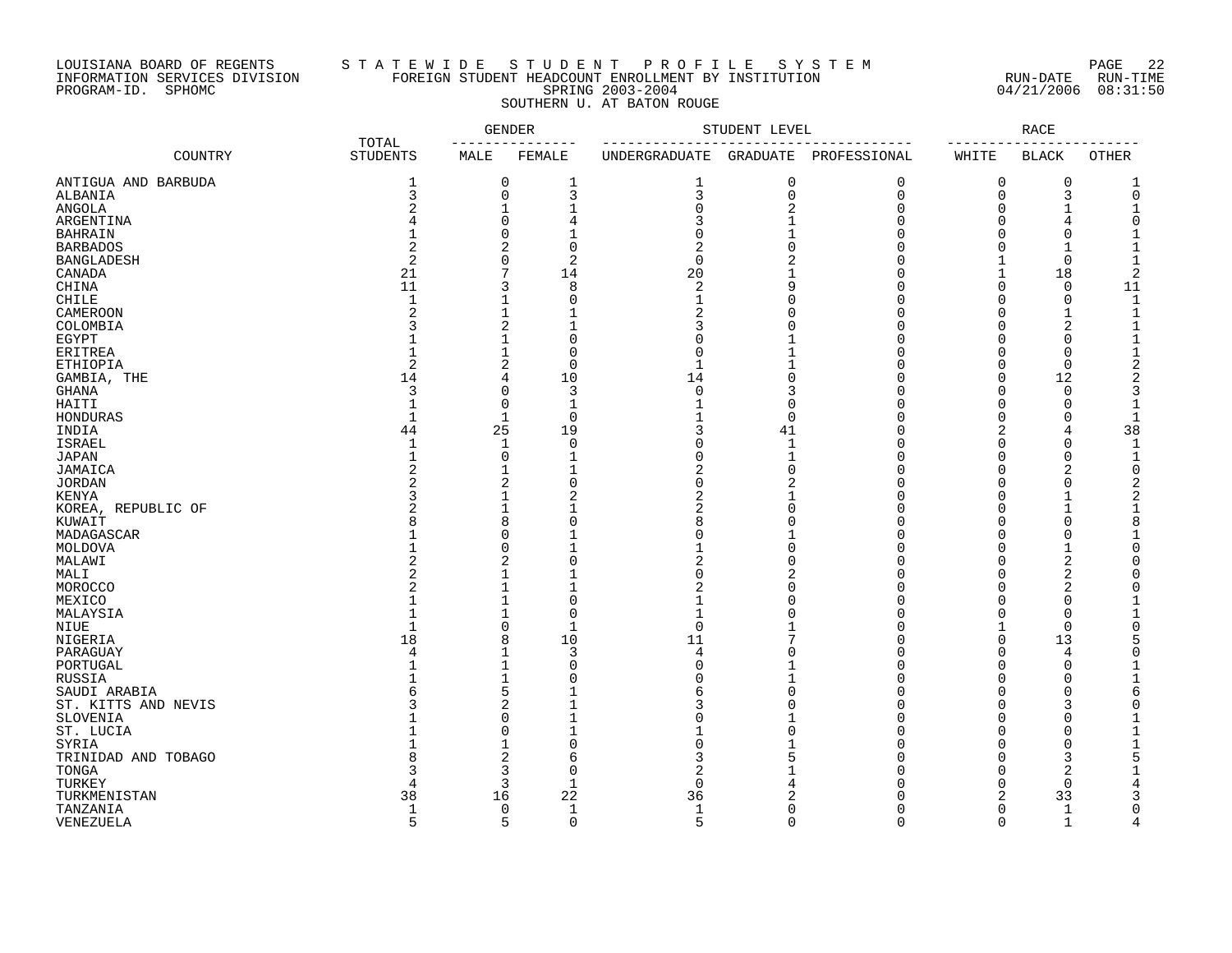# LOUISIANA BOARD OF REGENTS S T A T E W I D E S T U D E N T P R O F I L E S Y S T E M PAGE 23 INFORMATION SERVICES DIVISION FOREIGN STUDENT HEADCOUNT ENROLLMENT BY INSTITUTION RUN-DATE RUN-TIME PROGRAM-ID. SPHOMC SPRING 2003-2004 04/21/2006 08:31:50 SOUTHERN U. AT BATON ROUGE

| COUNTRY             |                   | GENDER |        | STUDENT LEVEL | RACE     |              |       |              |       |
|---------------------|-------------------|--------|--------|---------------|----------|--------------|-------|--------------|-------|
|                     | TOTAL<br>STUDENTS | MALE   | FEMALE | UNDERGRADUATE | GRADUATE | PROFESSIONAL | WHITE | <b>BLACK</b> | OTHER |
| VIETNAM             |                   |        |        |               |          |              |       |              |       |
| NAMIBIA             |                   |        |        |               |          |              |       |              |       |
| WESTERN SAHARA      |                   |        |        |               |          |              |       |              |       |
| ZAMBIA              |                   |        |        |               |          |              |       |              |       |
| ZIMBABWE            |                   |        |        |               |          |              |       |              |       |
| UNKNOWN LOCATION    | 44                | 25     | 19     | 35            |          |              |       | 40           |       |
| FOREIGN TOTALS      | 294               | 147    | 147    | 190           | 104      |              |       | 160          | 124   |
| OUT-OF-STATE TOTALS | 1,131             | 519    | 612    | 1,020         | 111      |              | 19    | ,103         |       |
| LOUISIANA TOTALS    | ,226              | 2,533  | 4,693  | 6,057         | 1,169    |              | 159   | ,014         | 53    |
| INSTITUTION TOTALS  | 8,651             | 3,199  | 5,452  | 7,267         | 1,384    |              | 188   | 8,277        | 186   |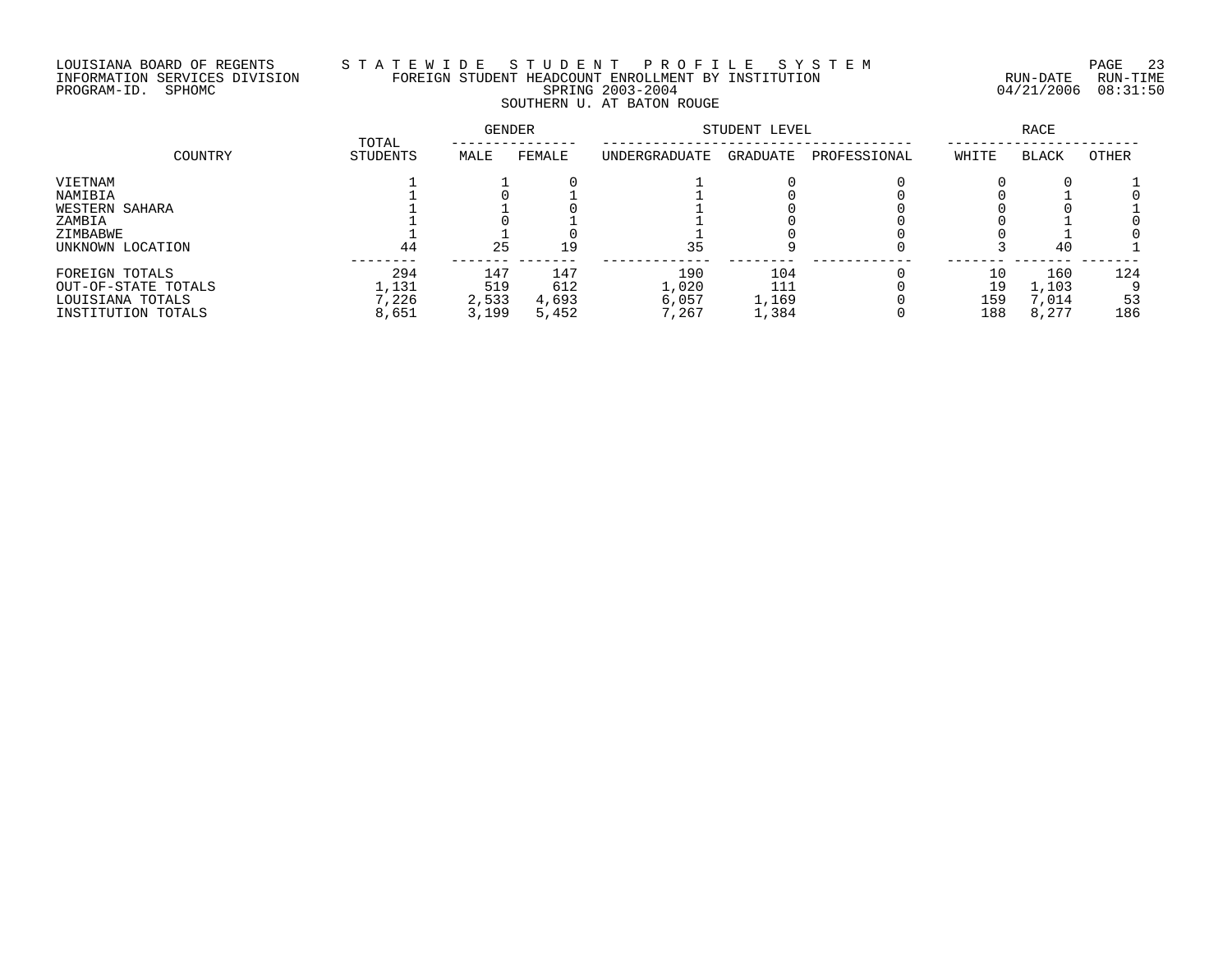## LOUISIANA BOARD OF REGENTS S T A T E W I D E S T U D E N T P R O F I L E S Y S T E M PAGE 24 INFORMATION SERVICES DIVISION FOREIGN STUDENT HEADCOUNT ENROLLMENT BY INSTITUTION RUN-DATE RUN-TIME PROGRAM-ID. SPHOMC SPRING 2003-2004 04/21/2006 08:31:50 SOUTHERN U. AT NEW ORLEANS

|                     | TOTAL    | GENDER |        |               | STUDENT LEVEL | RACE         |       |              |       |
|---------------------|----------|--------|--------|---------------|---------------|--------------|-------|--------------|-------|
| COUNTRY             | STUDENTS | MALE   | FEMALE | UNDERGRADUATE | GRADUATE      | PROFESSIONAL | WHITE | <b>BLACK</b> | OTHER |
|                     |          |        |        |               |               |              |       |              |       |
| FOREIGN TOTALS      |          |        |        |               |               |              |       |              |       |
| OUT-OF-STATE TOTALS | 169      |        | 94     | 131           | 38            |              |       | 98           | 58    |
| LOUISIANA TOTALS    | 3,422    | 967    | 2,455  | 2,653         | 769           |              | 85    | 3,272        | 65    |
| INSTITUTION TOTALS  | 3,591    | 1,042  | 2,549  | 2,784         | 807           |              | 98    | 3,370        | 123   |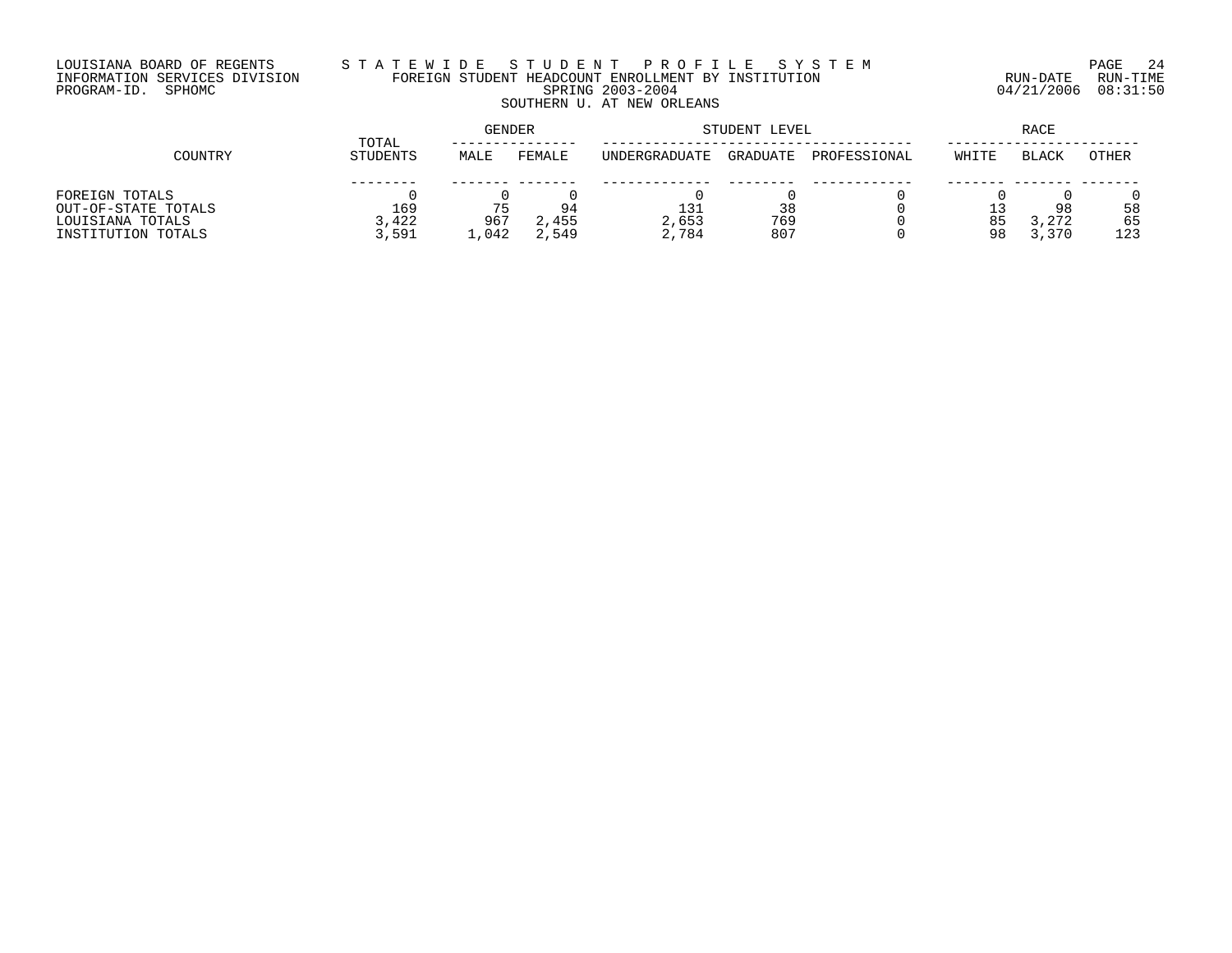# LOUISIANA BOARD OF REGENTS S T A T E W I D E S T U D E N T P R O F I L E S Y S T E M PAGE 25 INFORMATION SERVICES DIVISION FOREIGN STUDENT HEADCOUNT ENROLLMENT BY INSTITUTION RUN-DATE RUN-TIME PROGRAM-ID. SPHOMC SPRING 2003-2004 04/21/2006 08:31:50 SOUTHERN U. AT SHREVEPORT

|                     |          | GENDER<br>TOTAL |        |               | STUDENT LEVEL |              |       |       | RACE  |  |  |
|---------------------|----------|-----------------|--------|---------------|---------------|--------------|-------|-------|-------|--|--|
| COUNTRY             | STUDENTS | MALE            | FEMALE | UNDERGRADUATE | GRADUATE      | PROFESSIONAL | WHITE | BLACK | OTHER |  |  |
|                     |          |                 |        |               |               |              |       |       |       |  |  |
| FOREIGN TOTALS      |          |                 |        |               |               |              |       |       |       |  |  |
| OUT-OF-STATE TOTALS |          |                 |        |               |               |              |       |       |       |  |  |
| LOUISIANA TOTALS    | 2,312    | 551             | 761    | 2,312         |               |              | 231   | 2,058 | 23    |  |  |
| INSTITUTION TOTALS  | 2,321    | 555             | 766    | 2,321         |               |              | 235   | 2,063 | 23    |  |  |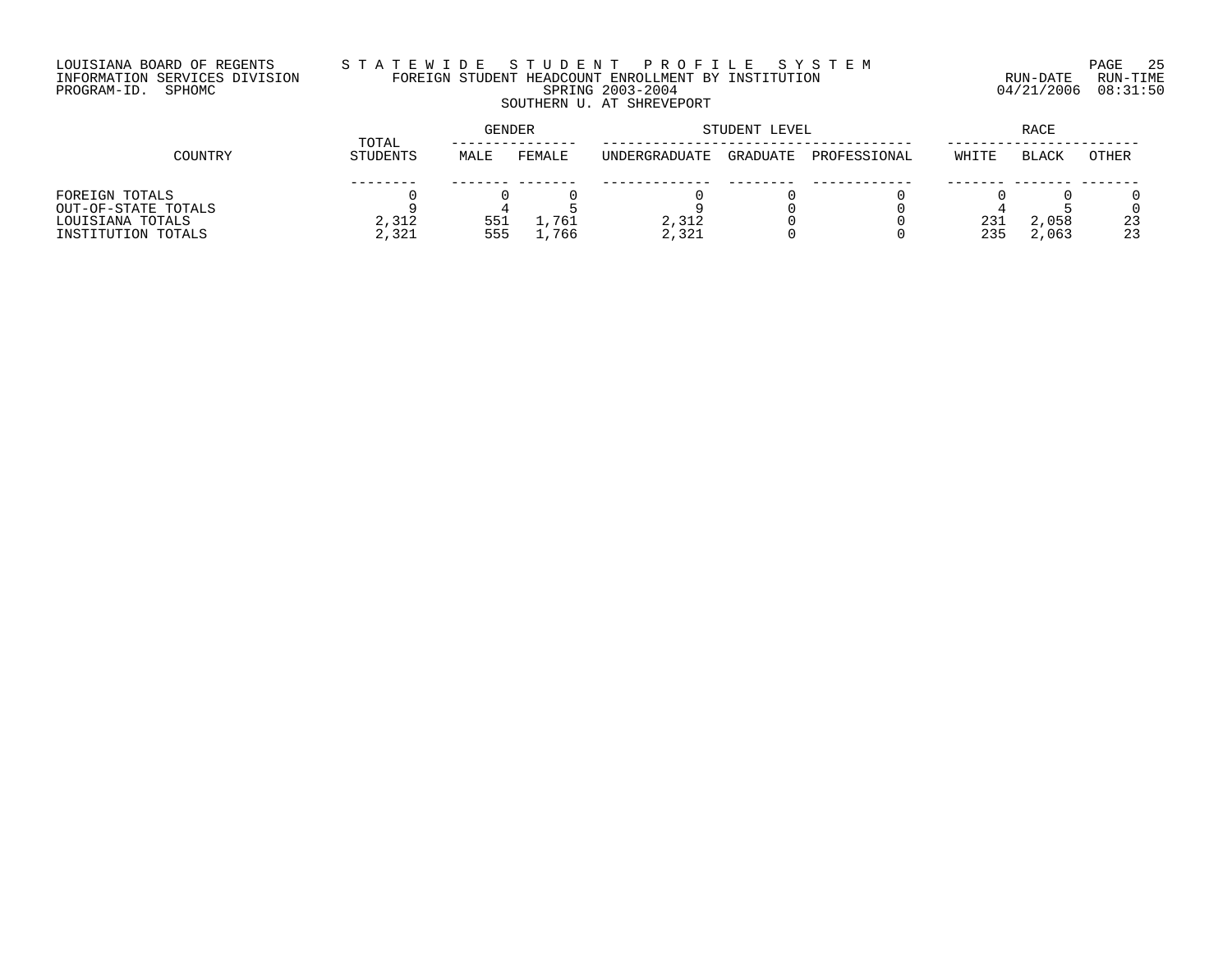# LOUISIANA BOARD OF REGENTS S T A T E W I D E S T U D E N T P R O F I L E S Y S T E M PAGE 26 INFORMATION SERVICES DIVISION FOREIGN STUDENT HEADCOUNT ENROLLMENT BY INSTITUTION RUN-DATE RUN-TIME PROGRAM-ID. SPHOMC SPRING 2003-2004 04/21/2006 08:31:50 SOUTHERN LAW CENTER

|                     |                          | GENDER |        | STUDENT LEVEL | RACE     |              |       |              |       |
|---------------------|--------------------------|--------|--------|---------------|----------|--------------|-------|--------------|-------|
| COUNTRY             | TOTAL<br><b>STUDENTS</b> | MALE   | FEMALE | UNDERGRADUATE | GRADUATE | PROFESSIONAL | WHITE | <b>BLACK</b> | OTHER |
| GAMBIA, THE         |                          |        |        |               |          |              |       |              |       |
| MOLDOVA             |                          |        |        |               |          |              |       |              |       |
| NIGERIA             |                          |        |        |               |          |              |       |              |       |
| TURKMENISTAN        |                          |        |        |               |          |              |       |              |       |
| UNKNOWN LOCATION    |                          |        |        |               |          |              |       |              |       |
| FOREIGN TOTALS      |                          |        |        |               |          |              |       |              |       |
| OUT-OF-STATE TOTALS | 50                       | 25     | 25     |               |          | 50           |       | 49           |       |
| LOUISIANA TOTALS    | 349                      | 186    | 163    |               |          | 349          | 123   | 218          |       |
| INSTITUTION TOTALS  | 409                      | 216    | 193    |               |          | 409          | 124   | 274          |       |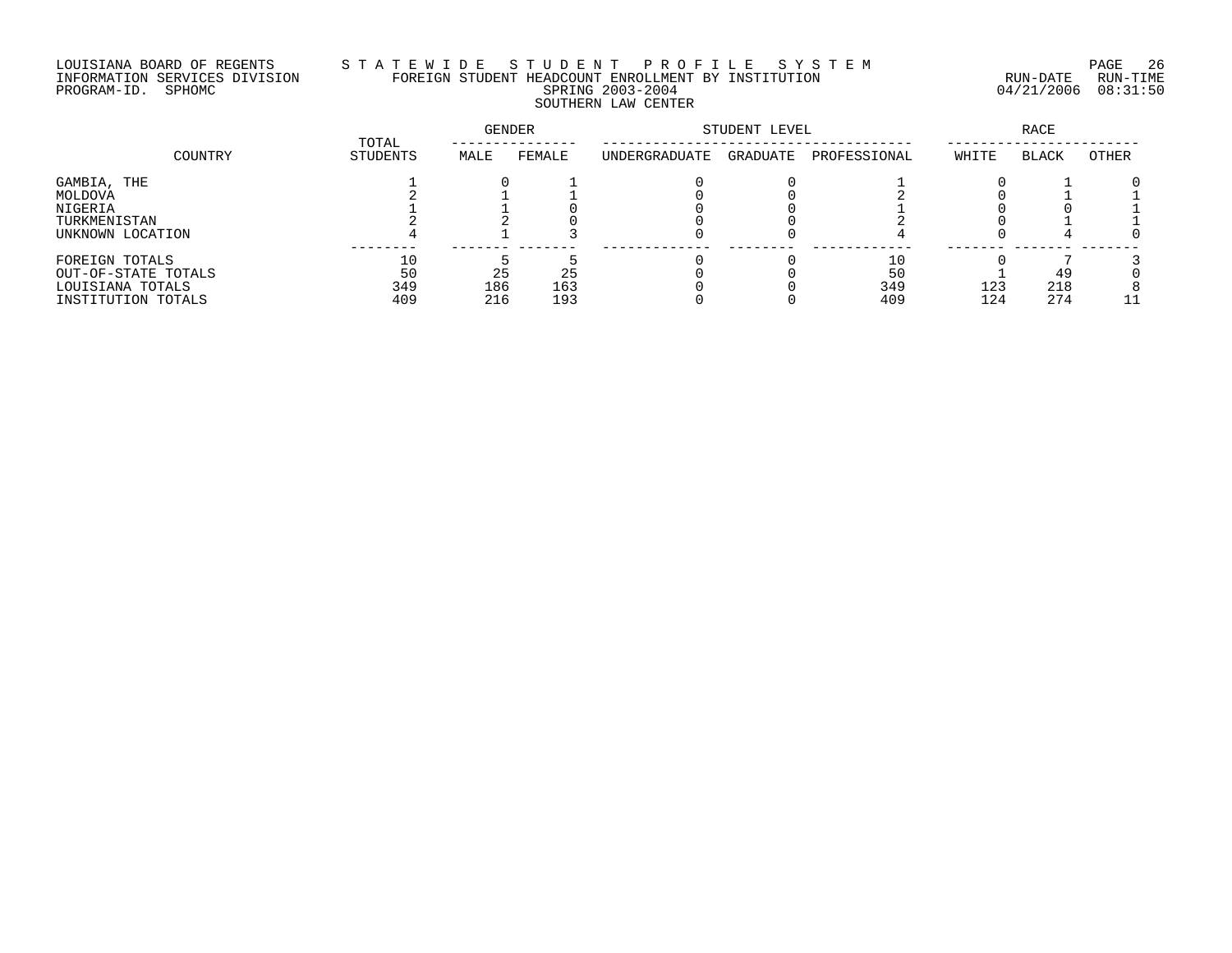### LOUISIANA BOARD OF REGENTS S T A T E W I D E S T U D E N T P R O F I L E S Y S T E M PAGE 27 INFORMATION SERVICES DIVISION FOREIGN STUDENT HEADCOUNT ENROLLMENT BY INSTITUTION RUN-DATE RUN-TIME PROGRAM-ID. SPHOMC SPRING 2003-2004 04/21/2006 08:31:50 BATON ROUGE COMMUNITY COLLEGE

|                                                                                                                                                                                     | TOTAL                      | <b>GENDER</b>        |                      | STUDENT LEVEL              |          |              | RACE           |                |                  |
|-------------------------------------------------------------------------------------------------------------------------------------------------------------------------------------|----------------------------|----------------------|----------------------|----------------------------|----------|--------------|----------------|----------------|------------------|
| COUNTRY                                                                                                                                                                             | STUDENTS                   | MALE                 | FEMALE               | UNDERGRADUATE              | GRADUATE | PROFESSIONAL | WHITE          | <b>BLACK</b>   | <b>OTHER</b>     |
| ANGOLA<br>BAHAMAS, THE<br>CHINA<br>COLOMBIA<br>CZECH REPUBLIC<br>GUATEMALA<br>JAPAN<br>KOREA, REPUBLIC OF<br>LEBANON<br>LATVIA<br>MALI<br>MOROCCO<br>MEXICO<br>VENEZUELA<br>VIETNAM |                            |                      |                      |                            |          |              |                |                |                  |
| FOREIGN TOTALS<br>OUT-OF-STATE TOTALS<br>LOUISIANA TOTALS<br>INSTITUTION TOTALS                                                                                                     | 18<br>26<br>5,124<br>5,168 | 13<br>2,207<br>2,229 | 13<br>2,917<br>2,939 | 18<br>26<br>5,124<br>5,168 |          |              | 2,953<br>2,972 | 1,898<br>1,900 | 18<br>273<br>296 |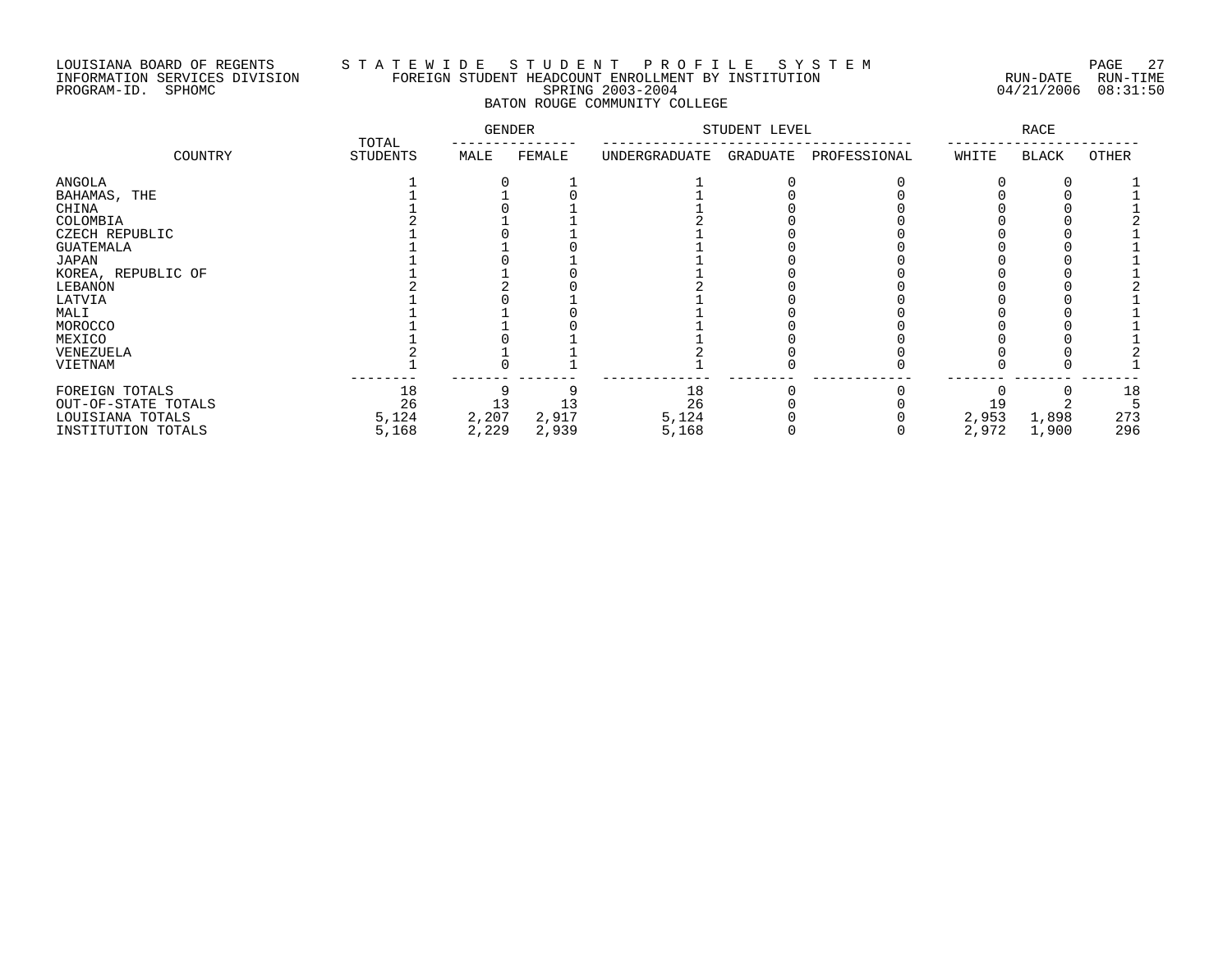# LOUISIANA BOARD OF REGENTS S T A T E W I D E S T U D E N T P R O F I L E S Y S T E M PAGE 28 INFORMATION SERVICES DIVISION FOREIGN STUDENT HEADCOUNT ENROLLMENT BY INSTITUTION RUN-DATE RUN-TIME PROGRAM-ID. SPHOMC SPRING 2003-2004 04/21/2006 08:31:50 BOSSIER PARISH COMMUNITY COLLEGE

|                     | TOTAL           | GENDER |        | STUDENT LEVEL | <b>RACE</b> |              |       |       |       |
|---------------------|-----------------|--------|--------|---------------|-------------|--------------|-------|-------|-------|
| COUNTRY             | <b>STUDENTS</b> | MALE   | FEMALE | UNDERGRADUATE | GRADUATE    | PROFESSIONAL | WHITE | BLACK | OTHER |
| <b>BRAZIL</b>       |                 |        |        |               |             |              |       |       |       |
| CANADA              |                 |        |        |               |             |              |       |       |       |
| INDIA               |                 |        |        |               |             |              |       |       |       |
| ISRAEL              |                 |        |        |               |             |              |       |       |       |
| RUSSIA              |                 |        |        |               |             |              |       |       |       |
| SPAIN               |                 |        |        |               |             |              |       |       |       |
| UNITED KINGDOM      |                 |        |        |               |             |              |       |       |       |
| FOREIGN TOTALS      |                 |        |        |               |             |              |       |       | 11    |
| OUT-OF-STATE TOTALS | 66              | 30     | 36     | 66            |             |              |       |       |       |
| LOUISIANA TOTALS    | 4,257           | 1,390  | 2,867  | 4,257         |             |              | 2,873 | 1,052 | 332   |
| INSTITUTION TOTALS  | 4,334           | 1,427  | 2,907  | 4,334         |             |              | 2,920 | 1,065 | 349   |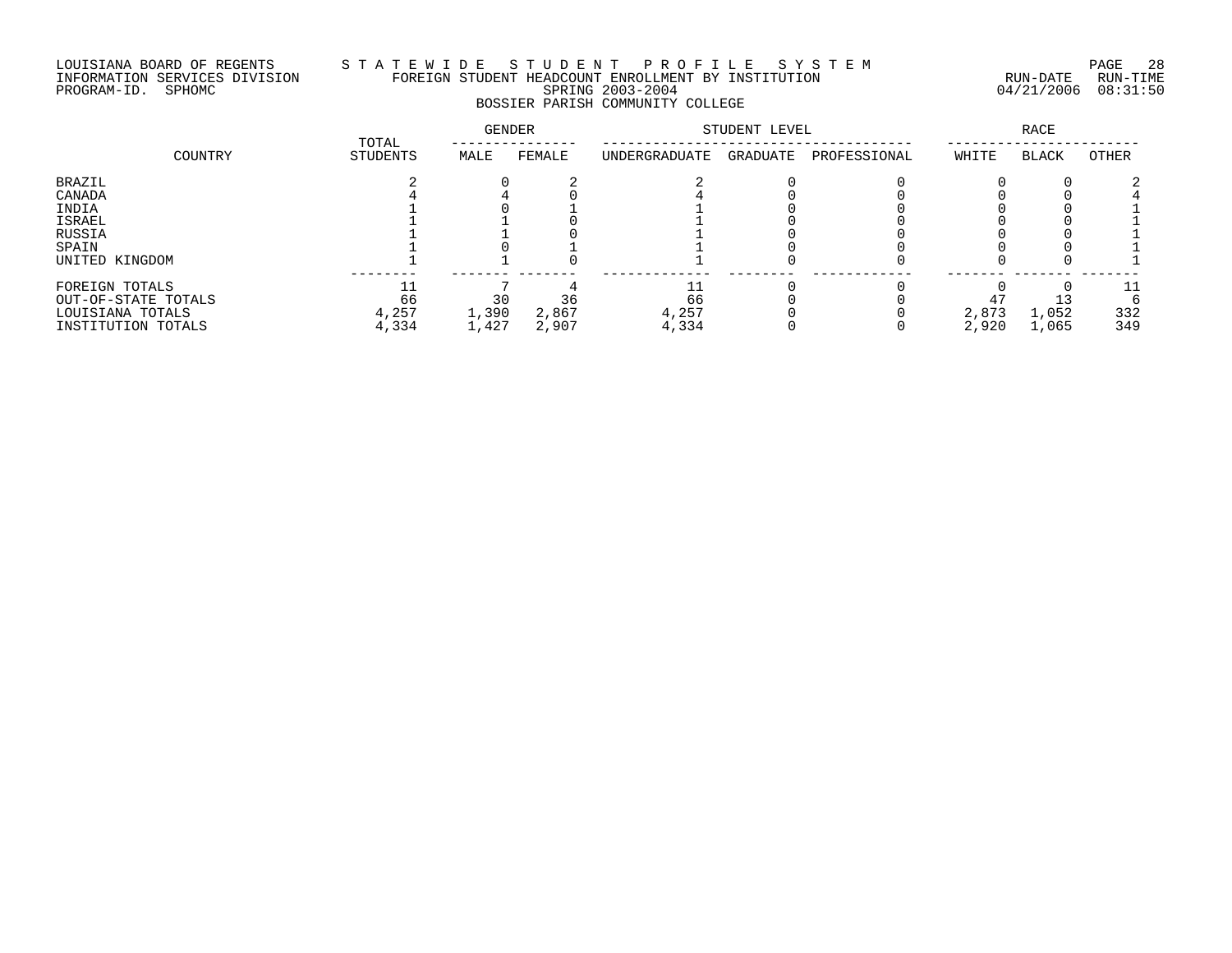### LOUISIANA BOARD OF REGENTS S T A T E W I D E S T U D E N T P R O F I L E S Y S T E M PAGE 29 INFORMATION SERVICES DIVISION FOREIGN STUDENT HEADCOUNT ENROLLMENT BY INSTITUTION RUN-DATE RUN-TIME PROGRAM-ID. SPHOMC SPRING 2003-2004 04/21/2006 08:31:50 DELGADO COMMUNITY COLLEGE

|                                     |                          |                  | <b>GENDER</b>  |                      | STUDENT LEVEL  |              |          | <b>RACE</b>  |                               |
|-------------------------------------|--------------------------|------------------|----------------|----------------------|----------------|--------------|----------|--------------|-------------------------------|
| COUNTRY                             | TOTAL<br><b>STUDENTS</b> | MALE             | FEMALE         | <b>UNDERGRADUATE</b> | GRADUATE       | PROFESSIONAL | WHITE    | <b>BLACK</b> | OTHER                         |
| ALGERIA                             | $\overline{c}$           | 1                | 1              | 2                    | $\mathsf 0$    | 0            | 0        | 0            | $\overline{c}$                |
| ALBANIA                             | $\mathbf{1}$             | $\mathbf 1$      | $\mathbf 0$    | $\mathbf 1$          | $\mathbf 0$    | $\mathbf 0$  | 0        | 0            | $\mathbf 1$                   |
| ARGENTINA                           | 3                        | $\mathbf 0$      | 3              | 3                    | $\overline{0}$ | $\mathbf 0$  | 0        | 0            | 3                             |
| <b>AUSTRALIA</b>                    |                          | $\Omega$         | $\mathbf{1}$   |                      | $\Omega$       | $\Omega$     | $\Omega$ | $\Omega$     | $\mathbf{1}$                  |
| <b>BELIZE</b>                       |                          | 1                | $\mathbf{1}$   |                      | $\Omega$       | $\mathbf 0$  | 0        | 0            | $\overline{2}$                |
| <b>BURMA</b>                        |                          | $\Omega$         | $\mathbf{1}$   |                      | $\Omega$       | $\Omega$     | 0        | $\Omega$     | $\mathbf 1$                   |
| <b>BRAZIL</b>                       |                          | $\Omega$         | 3              | 3                    | ∩              | $\Omega$     | O        | $\Omega$     | 3                             |
| <b>BULGARIA</b>                     |                          | $\Omega$         | 3              |                      | ∩              | $\cap$       | $\Omega$ | $\Omega$     | 3                             |
| CANADA                              |                          | 3                | $\mathbf{1}$   |                      | $\Omega$       | 0            | 1        | $\Omega$     | 3                             |
| SRI LANKA                           |                          | 1                |                |                      | $\Omega$       | $\Omega$     | 0        | $\Omega$     | $\overline{2}$                |
| CHINA                               |                          | $\Omega$         | 4              | 4                    | $\Omega$       | $\Omega$     | 0        | $\Omega$     | $\overline{4}$                |
| CHILE                               |                          | $\mathbf{1}$     | $\Omega$       | 1                    | $\Omega$       | $\Omega$     | $\Omega$ | $\Omega$     | $\mathbf{1}$                  |
|                                     | $\overline{c}$           |                  | $\mathbf{1}$   | $\overline{c}$       | $\Omega$       | $\mathbf 0$  | 0        | 0            | $\overline{c}$                |
| CAMEROON                            | 8                        | $\mathbf 1$<br>4 | $\overline{4}$ | 8                    | $\Omega$       | $\Omega$     | 0        | 0            |                               |
| COLOMBIA                            |                          |                  |                |                      |                |              |          |              | 8                             |
| COSTA RICA                          |                          | $\Omega$         |                |                      | $\Omega$       | $\Omega$     | $\Omega$ | $\Omega$     | $\mathbf 1$                   |
| <b>ECUADOR</b>                      |                          | 2                | $\overline{2}$ | 4                    | $\Omega$       | $\Omega$     | 0        | 0            | $\overline{4}$                |
| IRELAND                             |                          | O                | $\mathbf{1}$   |                      | $\Omega$       | $\Omega$     | $\Omega$ | 0            | $\mathbf{1}$                  |
| <b>ESTONIA</b>                      |                          | $\Omega$         | $\overline{2}$ |                      | $\Omega$       | $\mathbf 0$  | 0        | 0            | $\overline{2}$                |
| EL SALVADOR                         |                          | 1                | 3              |                      | $\Omega$       | $\Omega$     | 0        | 0            | $\overline{4}$                |
| <b>ETHIOPIA</b>                     |                          | $\Omega$         |                |                      | $\Omega$       | $\Omega$     | $\Omega$ | $\Omega$     | $\mathbf{1}$                  |
| CZECH REPUBLIC                      |                          | $\mathbf{1}$     | $\Omega$       |                      | $\Omega$       | $\Omega$     | $\Omega$ | $\Omega$     | $\mathbf{1}$                  |
| FRANCE                              |                          | 2                | 1              | 3                    | $\Omega$       | 0            | 0        | 0            | 3                             |
| <b>GHANA</b>                        |                          | 1                | $\Omega$       |                      | $\Omega$       | $\Omega$     | 0        | 0            | $\mathbf{1}$                  |
| <b>GERMANY</b>                      | 2                        | 2                | $\Omega$       | 2                    | $\Omega$       | $\Omega$     | 1        | 0            | $\mathbf 1$                   |
| <b>GUATEMALA</b>                    | $\overline{4}$           | 3                | $\mathbf{1}$   | 4                    | $\cap$         | $\Omega$     | $\Omega$ | $\Omega$     | $\overline{4}$                |
| HONG KONG                           | $\mathbf{1}$             | $\Omega$         | $\mathbf{1}$   | $\mathbf{1}$         | $\Omega$       | $\Omega$     | 0        | 0            | $\mathbf{1}$                  |
| HONDURAS                            | 17                       | 6                | 11             | 17                   | $\Omega$       | $\Omega$     | 0        | 0            | 17                            |
| CROATIA                             |                          | $\Omega$         | $\mathbf{1}$   | $\mathbf{1}$         | $\Omega$       | $\Omega$     | $\Omega$ | $\Omega$     | $\mathbf 1$                   |
| INDIA                               |                          | 2                | 5              | 7                    | $\Omega$       | $\Omega$     | $\Omega$ | 0            | $\overline{7}$                |
| IRAN                                |                          | 4                | $\Omega$       | 4                    | $\Omega$       | $\Omega$     | $\Omega$ | $\Omega$     | $\overline{4}$                |
| <b>ISRAEL</b>                       |                          | $\Omega$         | 1              | $\mathbf 1$          | $\Omega$       | $\mathbf 0$  | 0        | 0            | $\mathbf 1$                   |
| <b>ITALY</b>                        | $\mathbf{1}$             | 1                | $\mathbf 0$    | $\mathbf{1}$         | $\Omega$       | $\Omega$     | 0        | 0            | $\mathbf 1$                   |
| <b>JAPAN</b>                        | 19                       | 6                | 13             | 19                   | $\Omega$       | $\Omega$     | $\Omega$ | $\Omega$     | 19                            |
| JAMAICA                             | $\mathbf{1}$             | $\Omega$         | $\mathbf{1}$   | $\mathbf{1}$         | $\Omega$       | $\Omega$     | 0        | 0            | $\mathbf{1}$                  |
| <b>KENYA</b>                        | $\overline{c}$           | 1                | $\mathbf{1}$   | 2                    | $\Omega$       | $\Omega$     | 0        | 0            | $\overline{2}$                |
| KOREA, DEMOCRATIC PEOPLE'S REPUBLIC | $\mathbf{1}$             | 0                | $\mathbf{1}$   | 1                    | 0              | $\Omega$     | $\Omega$ | $\Omega$     | 1                             |
| KOREA, REPUBLIC OF                  | 7                        | 4                | 3              | 7                    | $\Omega$       | $\Omega$     | O        | $\Omega$     | $\overline{7}$                |
| LITHUANIA                           | $\mathbf{1}$             | $\Omega$         | $\mathbf{1}$   | $\mathbf 1$          | $\Omega$       | $\Omega$     | 1        | 0            | $\mathbf 0$                   |
| MOROCCO                             | 3                        | 2                | $\mathbf{1}$   | 3                    | $\Omega$       | $\Omega$     | 1        | 0            | 2                             |
| MEXICO                              | 10                       | 5                | 5              | 10                   | $\Omega$       | $\Omega$     | 0        | 0            | 10                            |
| MALAYSIA                            |                          | $\Omega$         |                | $\mathbf{1}$         | $\Omega$       | $\Omega$     | $\Omega$ | $\Omega$     | $\mathbf{1}$                  |
| NIGER                               |                          | $\Omega$         | $\mathbf{1}$   | $\mathbf{1}$         | $\Omega$       | $\Omega$     | $\Omega$ | 0            | $\mathbf{1}$                  |
|                                     |                          |                  | $\Omega$       |                      | $\Omega$       | $\Omega$     | 0        | $\Omega$     |                               |
| NIGERIA                             |                          | 1                | 2              |                      | $\Omega$       | 0            | 0        | 0            | $\mathbf 1$<br>$\overline{3}$ |
| NETHERLANDS                         |                          |                  |                |                      | $\Omega$       | $\Omega$     |          |              |                               |
| NORWAY                              |                          | $\Omega$         | $\mathbf{1}$   |                      |                |              | 0        | 0            | $\mathbf{1}$                  |
| NICARAGUA                           |                          | $\Omega$         |                |                      | $\Omega$       | $\Omega$     | $\Omega$ | $\Omega$     | $\mathbf{1}$                  |
| NEW ZEALAND                         |                          | O                | $\mathbf{1}$   |                      | O              | U            | 0        | 0            | $\mathbf 1$                   |
| PERU                                |                          |                  | $\Omega$       |                      | ∩              | U            | O        | 0            | $\mathbf 1$                   |
| PAKISTAN                            |                          | 4                | $\Omega$       |                      | $\Omega$       | $\Omega$     | 0        | 0            | $\overline{4}$                |
| PANAMA                              | $\overline{2}$           | $\Omega$         | $\overline{2}$ | $\overline{a}$       | $\Omega$       | $\Omega$     | $\Omega$ | $\Omega$     | $\overline{2}$                |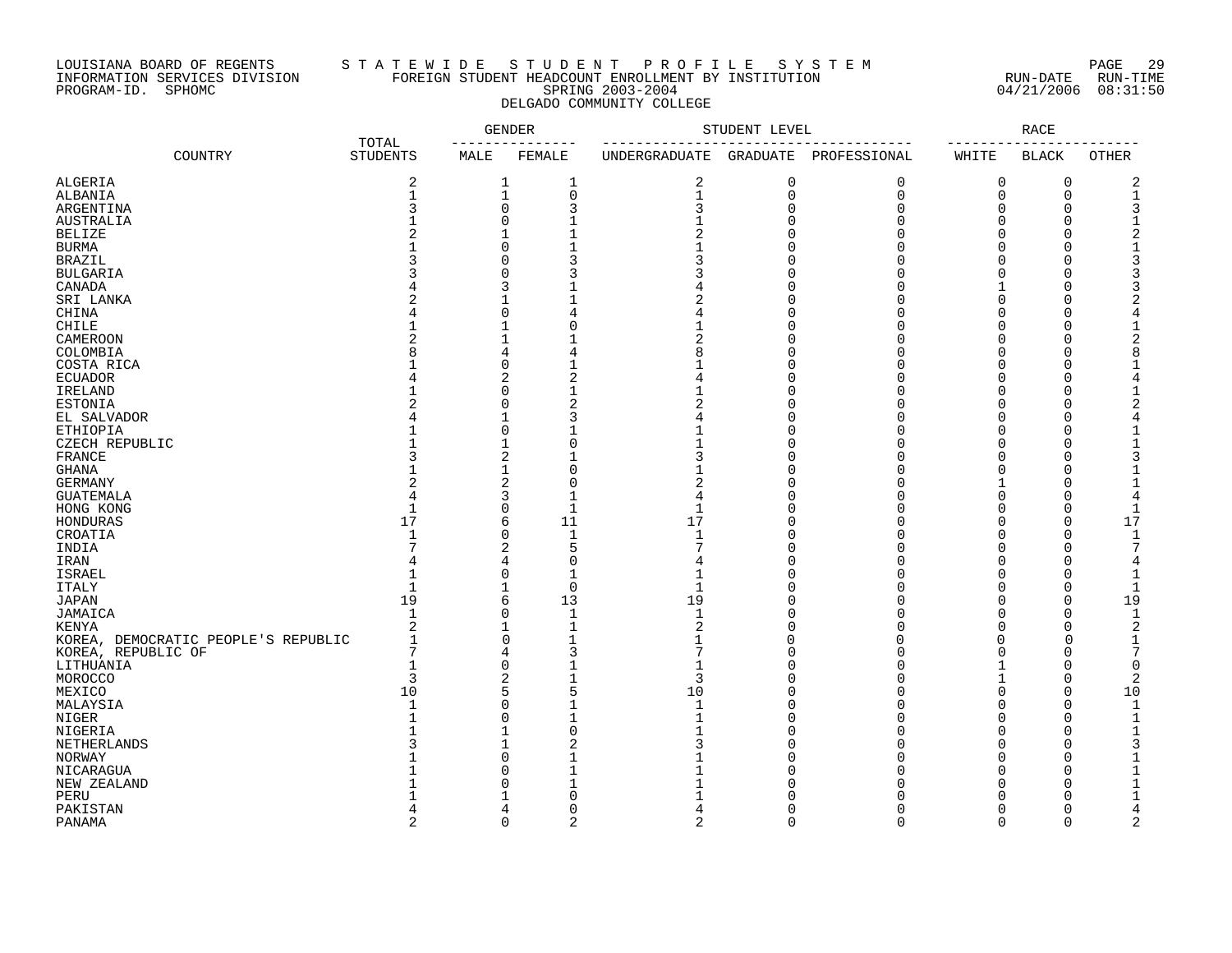### LOUISIANA BOARD OF REGENTS S T A T E W I D E S T U D E N T P R O F I L E S Y S T E M PAGE 30 INFORMATION SERVICES DIVISION FOREIGN STUDENT HEADCOUNT ENROLLMENT BY INSTITUTION RUN-DATE RUN-TIME PROGRAM-ID. SPHOMC SPRING 2003-2004 04/21/2006 08:31:50 DELGADO COMMUNITY COLLEGE

|                     | TOTAL           | <b>GENDER</b> |        |               | STUDENT LEVEL |              | <b>RACE</b> |       |              |
|---------------------|-----------------|---------------|--------|---------------|---------------|--------------|-------------|-------|--------------|
| COUNTRY             | <b>STUDENTS</b> | MALE          | FEMALE | UNDERGRADUATE | GRADUATE      | PROFESSIONAL | WHITE       | BLACK | <b>OTHER</b> |
| ROMANIA             |                 |               |        |               |               |              |             |       |              |
| RUSSIA              |                 |               |        |               |               |              |             |       |              |
| RWANDA              |                 |               |        |               |               |              |             |       |              |
| SPAIN               |                 |               |        |               |               |              |             |       |              |
| SERBIA              |                 |               |        |               |               |              |             |       |              |
| SUDAN               |                 |               |        |               |               |              |             |       |              |
| SYRIA               |                 |               |        |               |               |              |             |       |              |
| THAILAND            |                 |               |        |               |               |              |             |       |              |
| TURKEY              |                 |               |        |               |               |              |             |       |              |
| TAIWAN              |                 |               |        |               |               |              |             |       |              |
| <b>UGANDA</b>       |                 |               |        |               |               |              |             |       |              |
| URUGUAY             |                 |               |        |               |               |              |             |       |              |
| VENEZUELA           |                 |               |        |               |               |              |             |       |              |
| VIETNAM             |                 |               |        |               |               |              |             |       |              |
| ZIMBABWE            |                 |               |        |               |               |              |             |       |              |
| FOREIGN TOTALS      | 191             | 81            | 110    | 191           |               |              |             |       | 187          |
| OUT-OF-STATE TOTALS | 256             | 105           | 151    | 256           |               |              | 135         | 64    | 57           |
| LOUISIANA TOTALS    | 15,995          | 4,751         | 11,244 | 15,995        |               |              | 6,104       | 7,088 | 2,803        |
| INSTITUTION TOTALS  | 16,442          | 4,937         | 11,505 | 16,442        |               |              | 6,243       | 7,152 | 3,047        |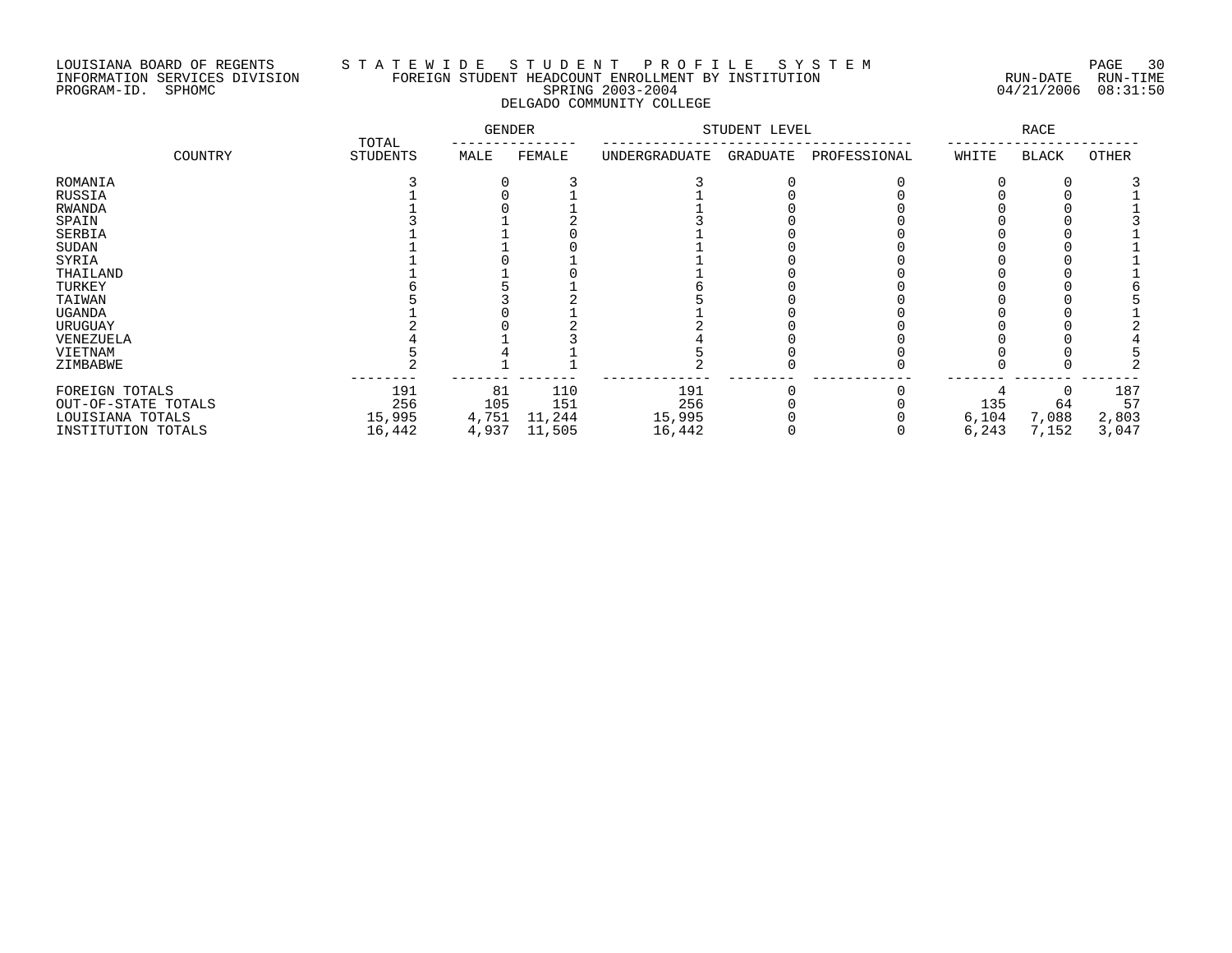### LOUISIANA BOARD OF REGENTS S T A T E W I D E S T U D E N T P R O F I L E S Y S T E M PAGE 31 INFORMATION SERVICES DIVISION FOREIGN STUDENT HEADCOUNT ENROLLMENT BY INSTITUTION RUN-DATE RUN-TIME PROGRAM-ID. SPHOMC SPRING 2003-2004 04/21/2006 08:31:50 ELAINE P. NUNEZ COMMUN. COLLEGE

|                     | TOTAL           | <b>GENDER</b> |        |               | STUDENT LEVEL |              |       |              |       |
|---------------------|-----------------|---------------|--------|---------------|---------------|--------------|-------|--------------|-------|
| COUNTRY             | <b>STUDENTS</b> | MALE          | FEMALE | UNDERGRADUATE | GRADUATE      | PROFESSIONAL | WHITE | <b>BLACK</b> | OTHER |
|                     |                 |               |        |               |               |              |       |              |       |
| FOREIGN TOTALS      |                 |               |        |               |               |              |       |              |       |
| OUT-OF-STATE TOTALS |                 |               |        |               |               |              |       |              |       |
| LOUISIANA TOTALS    | 2,265           | 690           | 1,575  | 2,265         |               |              | 1,409 | 699          | 157   |
| INSTITUTION TOTALS  | 2,265           | 690           | 575,   | 2,265         |               |              | 1,409 | 699          | 157   |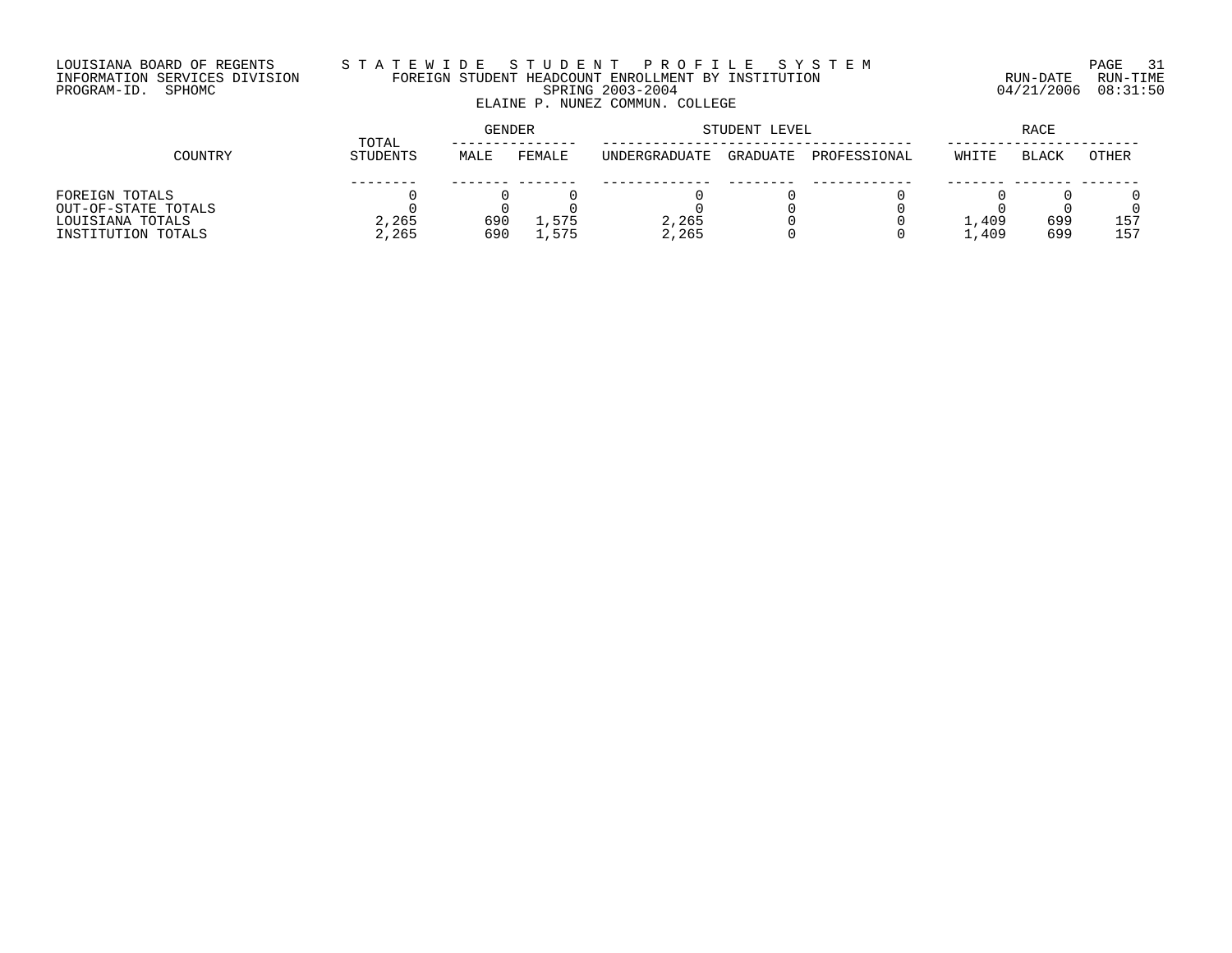# LOUISIANA BOARD OF REGENTS S T A T E W I D E S T U D E N T P R O F I L E S Y S T E M PAGE 32 INFORMATION SERVICES DIVISION FOREIGN STUDENT HEADCOUNT ENROLLMENT BY INSTITUTION RUN-DATE RUN-TIME PROGRAM-ID. SPHOMC SPRING 2003-2004 04/21/2006 08:31:50 RIVER PARISHES COMMUNITY COLLEGE

|                     | TOTAL    | <b>GENDER</b> |        |                      | STUDENT LEVEL |              |       |              |       |
|---------------------|----------|---------------|--------|----------------------|---------------|--------------|-------|--------------|-------|
| COUNTRY             | STUDENTS | MALE          | FEMALE | <b>INDERGRADUATE</b> | GRADUATE      | PROFESSIONAL | WHITE | <b>BLACK</b> | OTHER |
|                     |          |               |        |                      |               |              |       |              |       |
| FOREIGN TOTALS      |          |               |        |                      |               |              |       |              |       |
| OUT-OF-STATE TOTALS |          |               |        |                      |               |              |       |              |       |
| LOUISIANA TOTALS    | 698      | 293           | 405    | 698                  |               |              | 529   | 149          | 20    |
| INSTITUTION TOTALS  | 698      | 293           | 405    | 698                  |               |              | 529   | ⊥49          | 20    |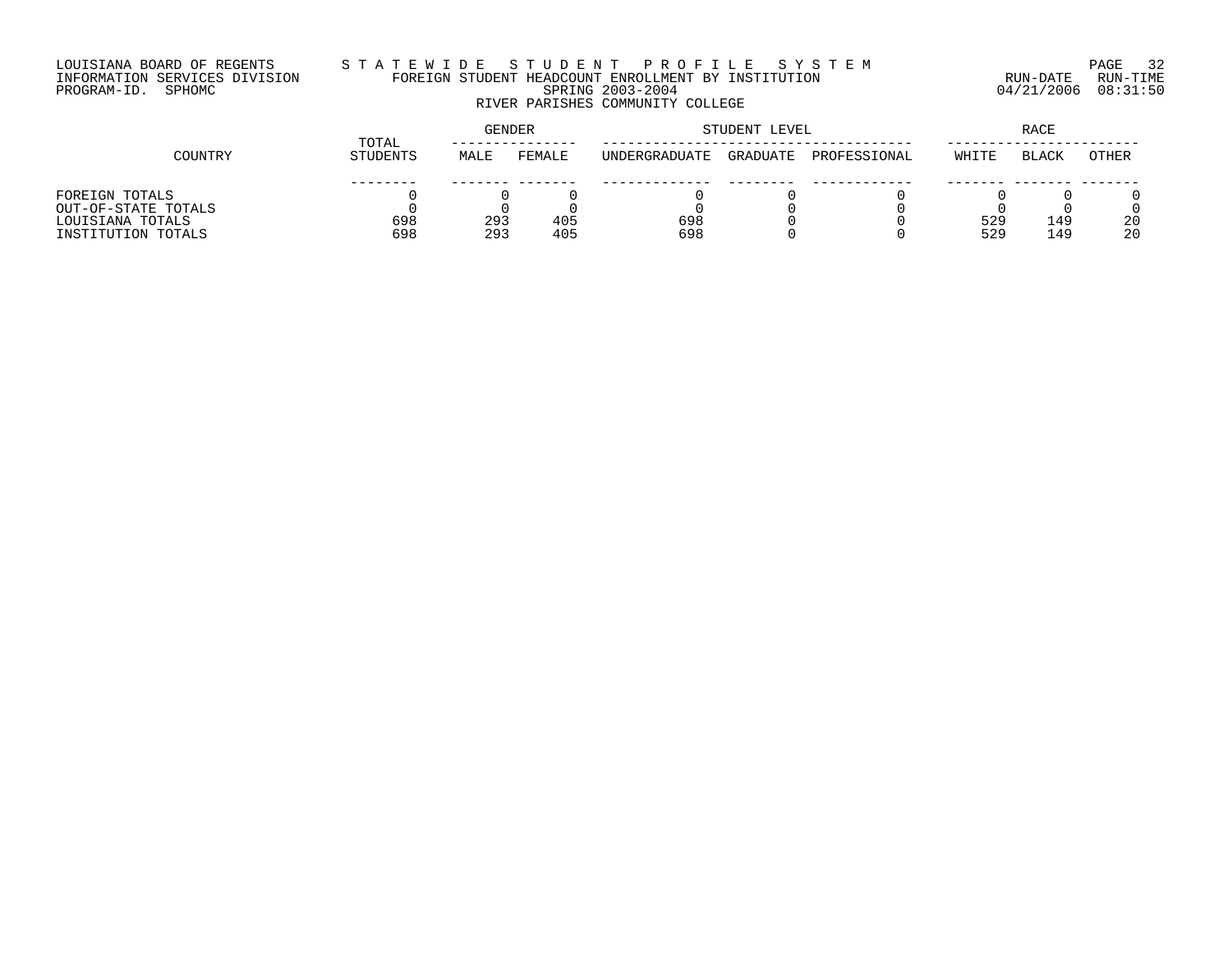# LOUISIANA BOARD OF REGENTS S T A T E W I D E S T U D E N T P R O F I L E S Y S T E M PAGE 33 INFORMATION SERVICES DIVISION FOREIGN STUDENT HEADCOUNT ENROLLMENT BY INSTITUTION RUN-DATE RUN-TIME PROGRAM-ID. SPHOMC SPRING 2003-2004 04/21/2006 08:31:50 SOUTH LA. COMMUNITY COLLEGE

|                     | TOTAL      | GENDER |        | STUDENT LEVEL | RACE     |              |       |              |       |
|---------------------|------------|--------|--------|---------------|----------|--------------|-------|--------------|-------|
| COUNTRY             | STUDENTS   | MALE   | FEMALE | UNDERGRADUATE | GRADUATE | PROFESSIONAL | WHITE | <b>BLACK</b> | OTHER |
| JORDAN              |            |        |        |               |          |              |       |              |       |
| SENEGAL             |            |        |        |               |          |              |       |              |       |
| TURKMENISTAN        |            |        |        |               |          |              |       |              |       |
| VENEZUELA           |            |        |        |               |          |              |       |              |       |
| FOREIGN TOTALS      |            |        |        |               |          |              |       |              |       |
| OUT-OF-STATE TOTALS |            |        |        |               |          |              |       |              |       |
| LOUISIANA TOTALS    | $\pm$ ,836 | 802    | .,034  | 1,836         |          |              | 1,176 | 537          | 123   |
| INSTITUTION TOTALS  | ,848       | 811    | ,037   | 1,848         |          |              | 1,183 | 538          | 127   |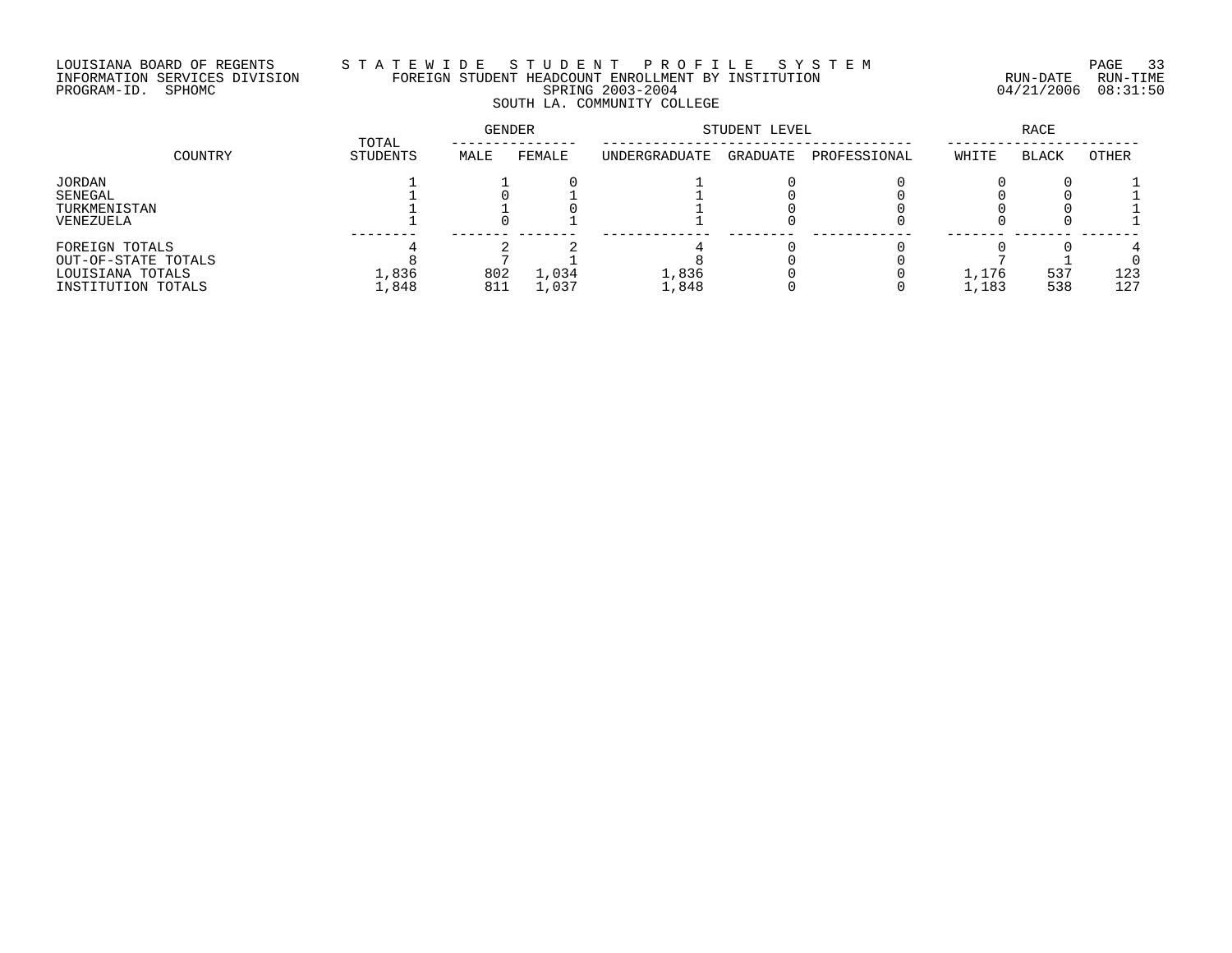# LOUISIANA BOARD OF REGENTS S T A T E W I D E S T U D E N T P R O F I L E S Y S T E M PAGE 34 INFORMATION SERVICES DIVISION FOREIGN STUDENT HEADCOUNT ENROLLMENT BY INSTITUTION RUN-DATE RUN-TIME PROGRAM-ID. SPHOMC SPRING 2003-2004 04/21/2006 08:31:50 LA. DELTA COMMUNITY COLLEGE

|                     | TOTAL    | <b>GENDER</b> |        |               | STUDENT LEVEL | RACE         |       |              |       |
|---------------------|----------|---------------|--------|---------------|---------------|--------------|-------|--------------|-------|
| COUNTRY             | STUDENTS | MALE          | FEMALE | UNDERGRADUATE | GRADUATE      | PROFESSIONAL | WHITE | <b>BLACK</b> | OTHER |
|                     |          |               |        |               |               |              |       |              |       |
| FOREIGN TOTALS      |          |               |        |               |               |              |       |              |       |
| OUT-OF-STATE TOTALS |          |               |        |               |               |              |       |              |       |
| LOUISIANA TOTALS    | 733      | 263           | 470    | 733           |               |              | 473   | 243          | 17    |
| INSTITUTION TOTALS  | 733      | 263           | 470    | 733           |               |              | 473   | 243          |       |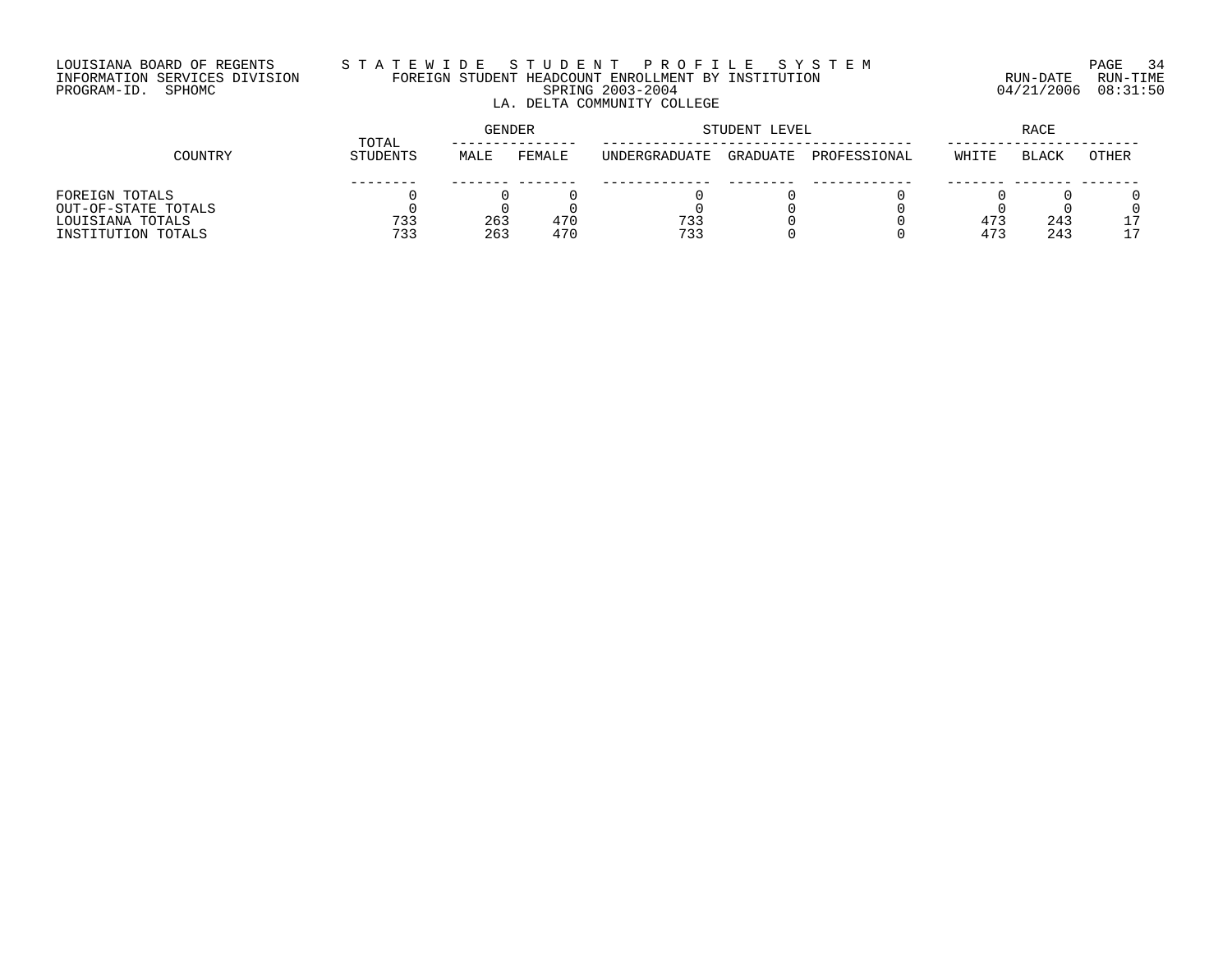# LOUISIANA BOARD OF REGENTS S T A T E W I D E S T U D E N T P R O F I L E S Y S T E M PAGE 35 INFORMATION SERVICES DIVISION FOREIGN STUDENT HEADCOUNT ENROLLMENT BY INSTITUTION RUN-DATE RUN-TIME PROGRAM-ID. SPHOMC SPRING 2003-2004 04/21/2006 08:31:50 L.T.C.-ACADIAN

|                     | TOTAL    | <b>GENDER</b> |        | STUDENT LEVEL |          | RACE         |       |              |       |
|---------------------|----------|---------------|--------|---------------|----------|--------------|-------|--------------|-------|
| COUNTRY             | STUDENTS | MALE          | FEMALE | UNDERGRADUATE | GRADUATE | PROFESSIONAL | WHITE | <b>BLACK</b> | OTHER |
|                     |          |               |        |               |          |              |       |              |       |
| FOREIGN TOTALS      |          |               |        |               |          |              |       |              |       |
| OUT-OF-STATE TOTALS |          |               |        |               |          |              |       |              |       |
| LOUISIANA TOTALS    | 203      | 107           | 96     | 203           |          |              | 159   | 42           |       |
| INSTITUTION TOTALS  | 203      | 107           | 96     | 203           |          |              | 159   | 42           |       |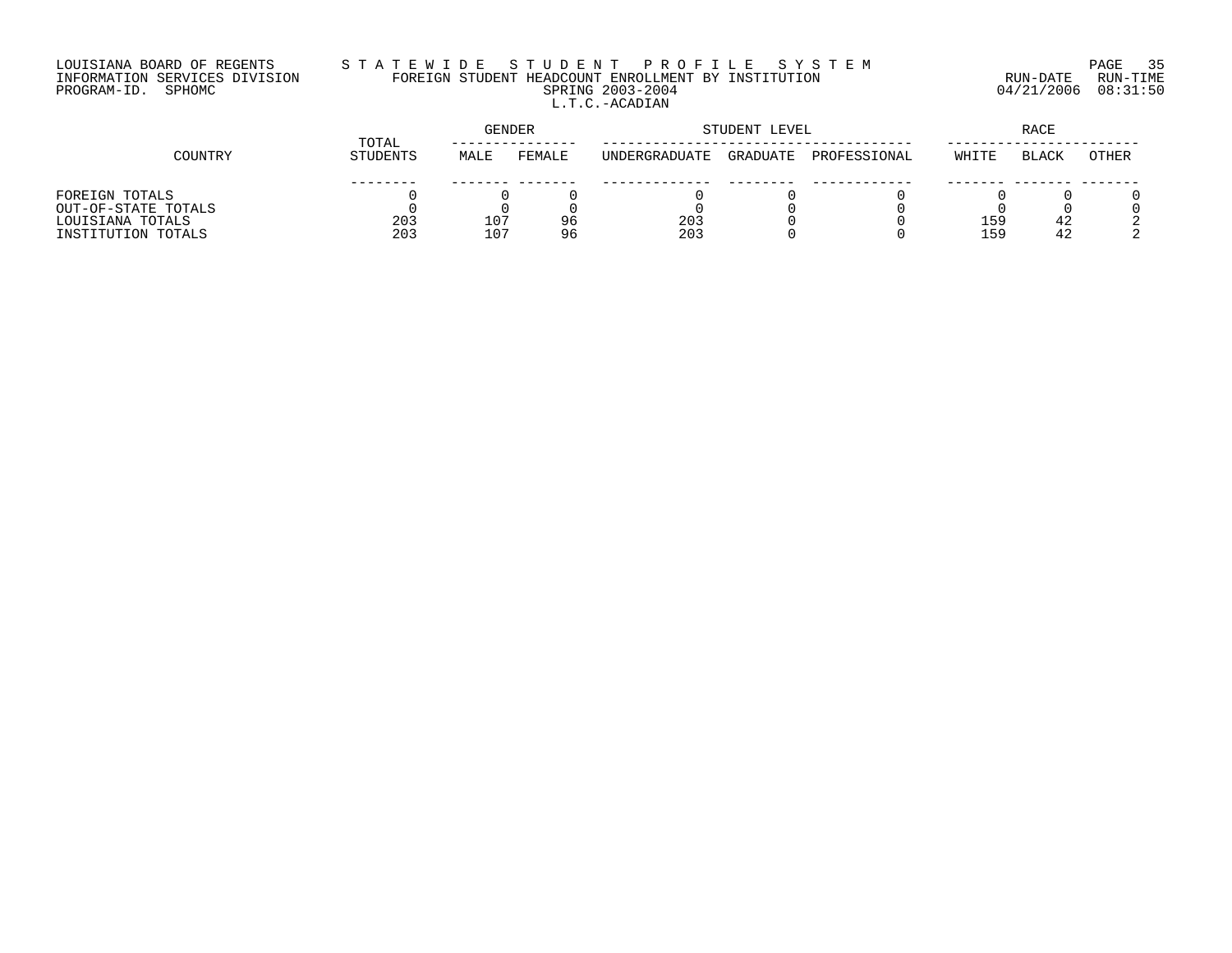# LOUISIANA BOARD OF REGENTS S T A T E W I D E S T U D E N T P R O F I L E S Y S T E M PAGE 36 INFORMATION SERVICES DIVISION FOREIGN STUDENT HEADCOUNT ENROLLMENT BY INSTITUTION RUN-DATE RUN-TIME PROGRAM-ID. SPHOMC SPRING 2003-2004 04/21/2006 08:31:50 L.T.C.-ALEXANDRIA

|                     | TOTAL    | <b>GENDER</b> |        | STUDENT LEVEL |          | RACE         |       |              |       |
|---------------------|----------|---------------|--------|---------------|----------|--------------|-------|--------------|-------|
| COUNTRY             | STUDENTS | MALE          | FEMALE | UNDERGRADUATE | GRADUATE | PROFESSIONAL | WHITE | <b>BLACK</b> | OTHER |
|                     |          |               |        |               |          |              |       |              |       |
| FOREIGN TOTALS      |          |               |        |               |          |              |       |              |       |
| OUT-OF-STATE TOTALS |          |               |        |               |          |              |       |              |       |
| LOUISIANA TOTALS    | 624      | 319           | 305    | 624           |          |              | 247   | 341          | 36    |
| INSTITUTION TOTALS  | 624      | 319           | 305    | 624           |          |              | 247   | 341          | 36    |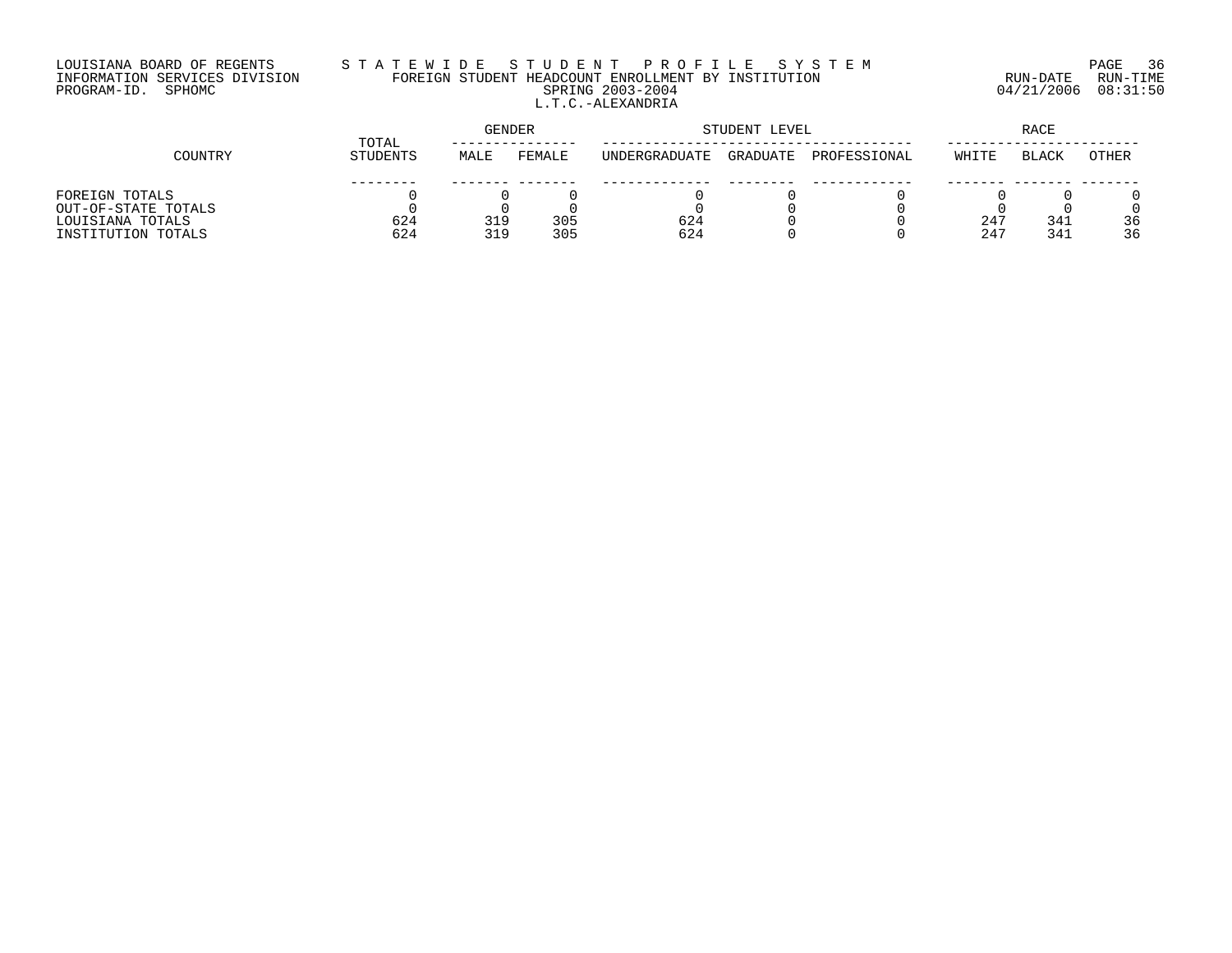# LOUISIANA BOARD OF REGENTS S T A T E W I D E S T U D E N T P R O F I L E S Y S T E M PAGE 37 INFORMATION SERVICES DIVISION FOREIGN STUDENT HEADCOUNT ENROLLMENT BY INSTITUTION RUN-DATE RUN-TIME PROGRAM-ID. SPHOMC SPRING 2003-2004 04/21/2006 08:31:50 L.T.C.-ASCENSION

|                     | TOTAL    | <b>GENDER</b> |        | STUDENT LEVEL | RACE     |              |       |              |       |
|---------------------|----------|---------------|--------|---------------|----------|--------------|-------|--------------|-------|
| COUNTRY             | STUDENTS | MALE          | FEMALE | UNDERGRADUATE | GRADUATE | PROFESSIONAL | WHITE | <b>BLACK</b> | OTHER |
|                     |          |               |        |               |          |              |       |              |       |
| FOREIGN TOTALS      |          |               |        |               |          |              |       |              |       |
| OUT-OF-STATE TOTALS |          |               |        |               |          |              |       |              |       |
| LOUISIANA TOTALS    | 199      | 142           | ו כ    | 199           |          |              | 149   | 47           |       |
| INSTITUTION TOTALS  | 199      | 142           | 57     | 199           |          |              | 149   | 47           |       |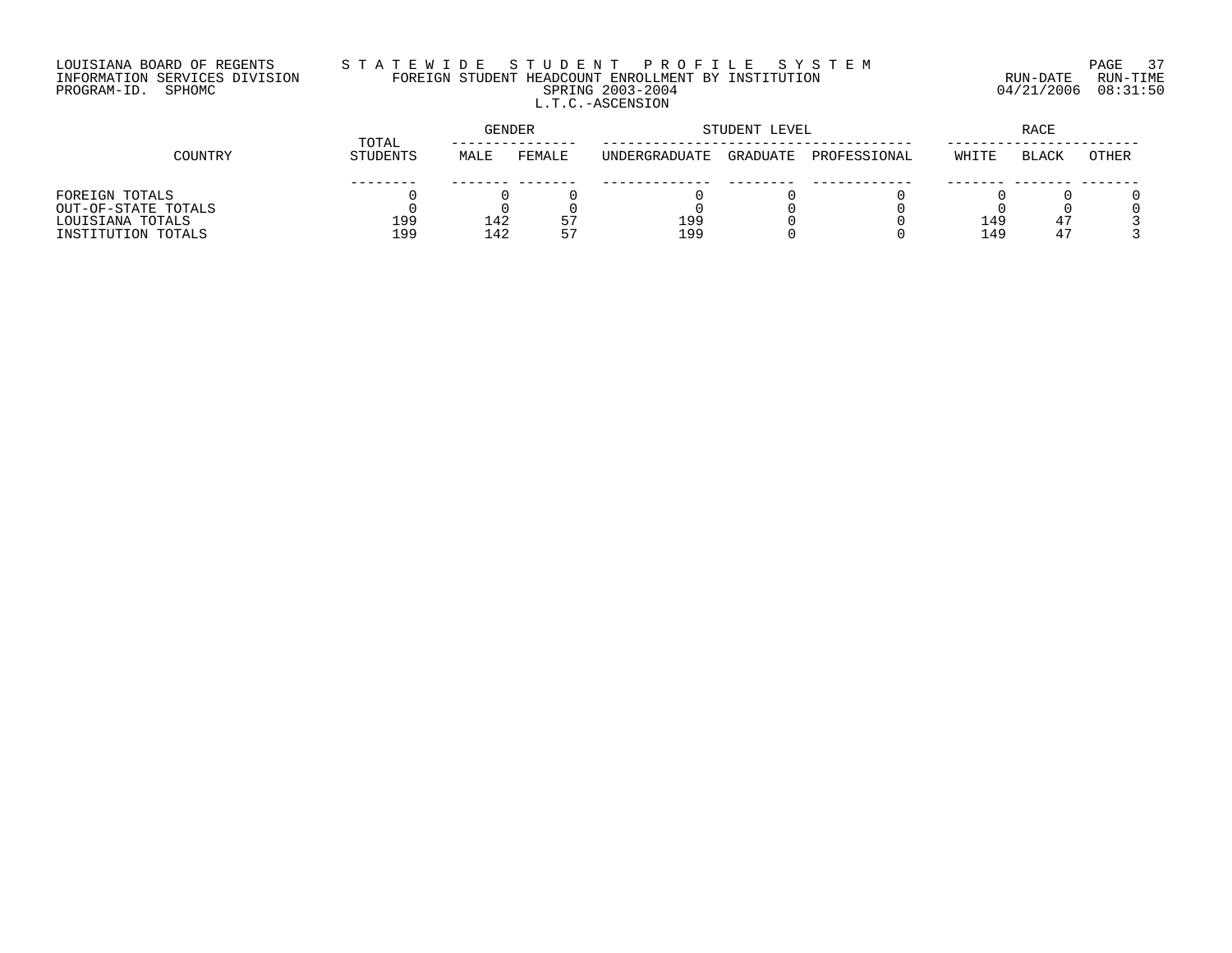# LOUISIANA BOARD OF REGENTS S T A T E W I D E S T U D E N T P R O F I L E S Y S T E M PAGE 38 INFORMATION SERVICES DIVISION FOREIGN STUDENT HEADCOUNT ENROLLMENT BY INSTITUTION RUN-DATE RUN-TIME PROGRAM-ID. SPHOMC SPRING 2003-2004 04/21/2006 08:31:50 L.T.C.-AVOYELLES

|                     | TOTAL    | GENDER |                 |                      | STUDENT LEVEL | RACE         |       |              |       |
|---------------------|----------|--------|-----------------|----------------------|---------------|--------------|-------|--------------|-------|
| COUNTRY             | STUDENTS | MALE   | FEMALE          | <b>INDERGRADUATE</b> | GRADUATE      | PROFESSIONAL | WHITE | <b>BLACK</b> | OTHER |
|                     |          |        |                 |                      |               |              |       |              |       |
| FOREIGN TOTALS      |          |        |                 |                      |               |              |       |              |       |
| OUT-OF-STATE TOTALS |          |        |                 | Tр                   |               |              |       |              |       |
| LOUISIANA TOTALS    | 446      | 289    | 157             | 446                  |               |              | 171   | 268          |       |
| INSTITUTION TOTALS  | 462      | 305    | 15 <sup>7</sup> | 462                  |               |              | 175   | 279          |       |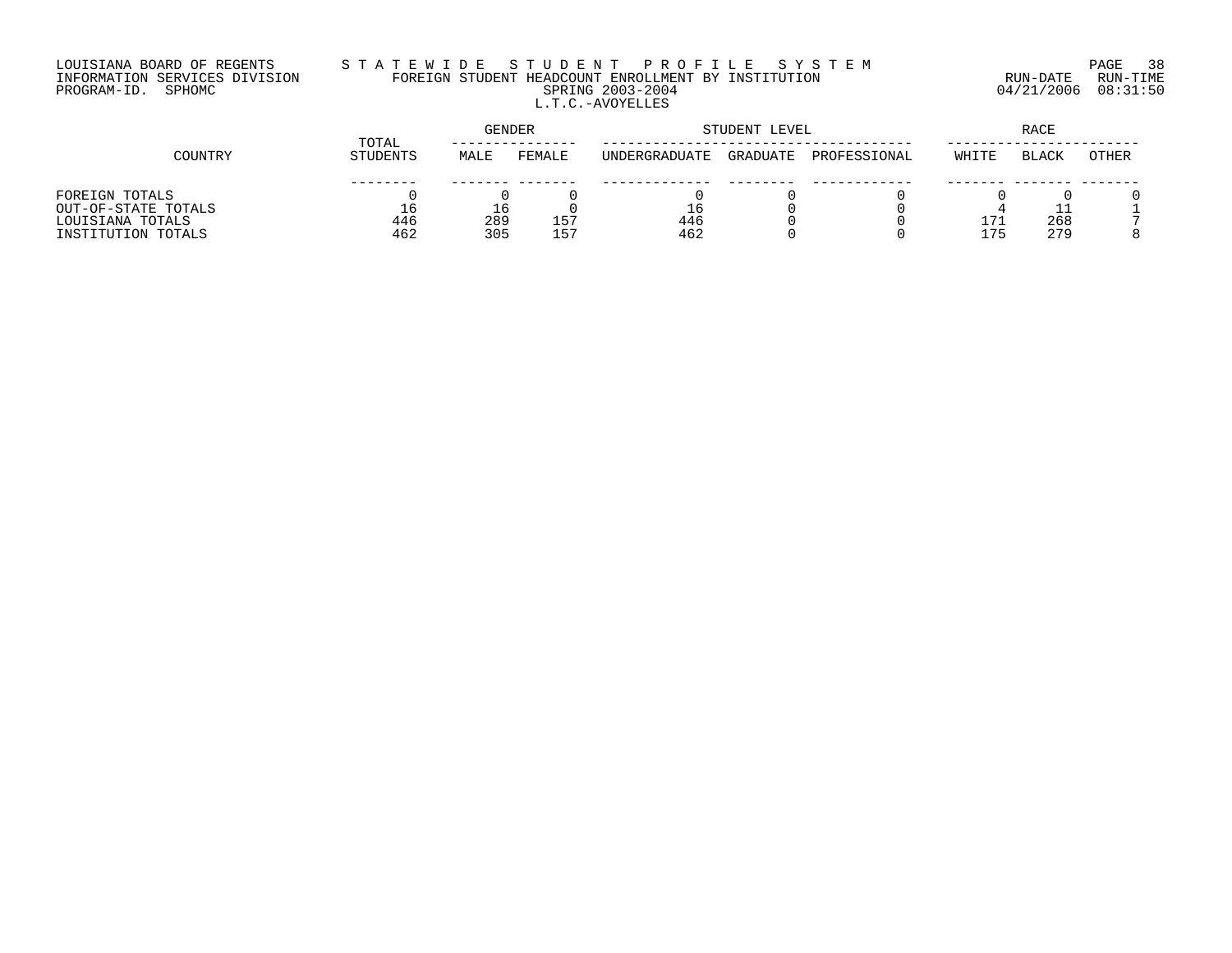# LOUISIANA BOARD OF REGENTS S T A T E W I D E S T U D E N T P R O F I L E S Y S T E M PAGE 39 INFORMATION SERVICES DIVISION FOREIGN STUDENT HEADCOUNT ENROLLMENT BY INSTITUTION RUN-DATE RUN-TIME PROGRAM-ID. SPHOMC SPRING 2003-2004 04/21/2006 08:31:50 L.T.C.-BASTROP

|                     | TOTAL    |      | GENDER |                      | STUDENT LEVEL |              | RACE  |       |       |
|---------------------|----------|------|--------|----------------------|---------------|--------------|-------|-------|-------|
| COUNTRY             | STUDENTS | MALE | FEMALE | <b>INDERGRADUATE</b> | GRADUATE      | PROFESSIONAL | WHITE | BLACK | OTHER |
|                     |          |      |        |                      |               |              |       |       |       |
| FOREIGN TOTALS      |          |      |        |                      |               |              |       |       |       |
| OUT-OF-STATE TOTALS |          |      |        |                      |               |              |       |       |       |
| LOUISIANA TOTALS    | 216      | 85   | ∟31    | 216                  |               |              | 108   | 101   |       |
| INSTITUTION TOTALS  | 217      | 85   | 132    | 217                  |               |              | 109   | 101   |       |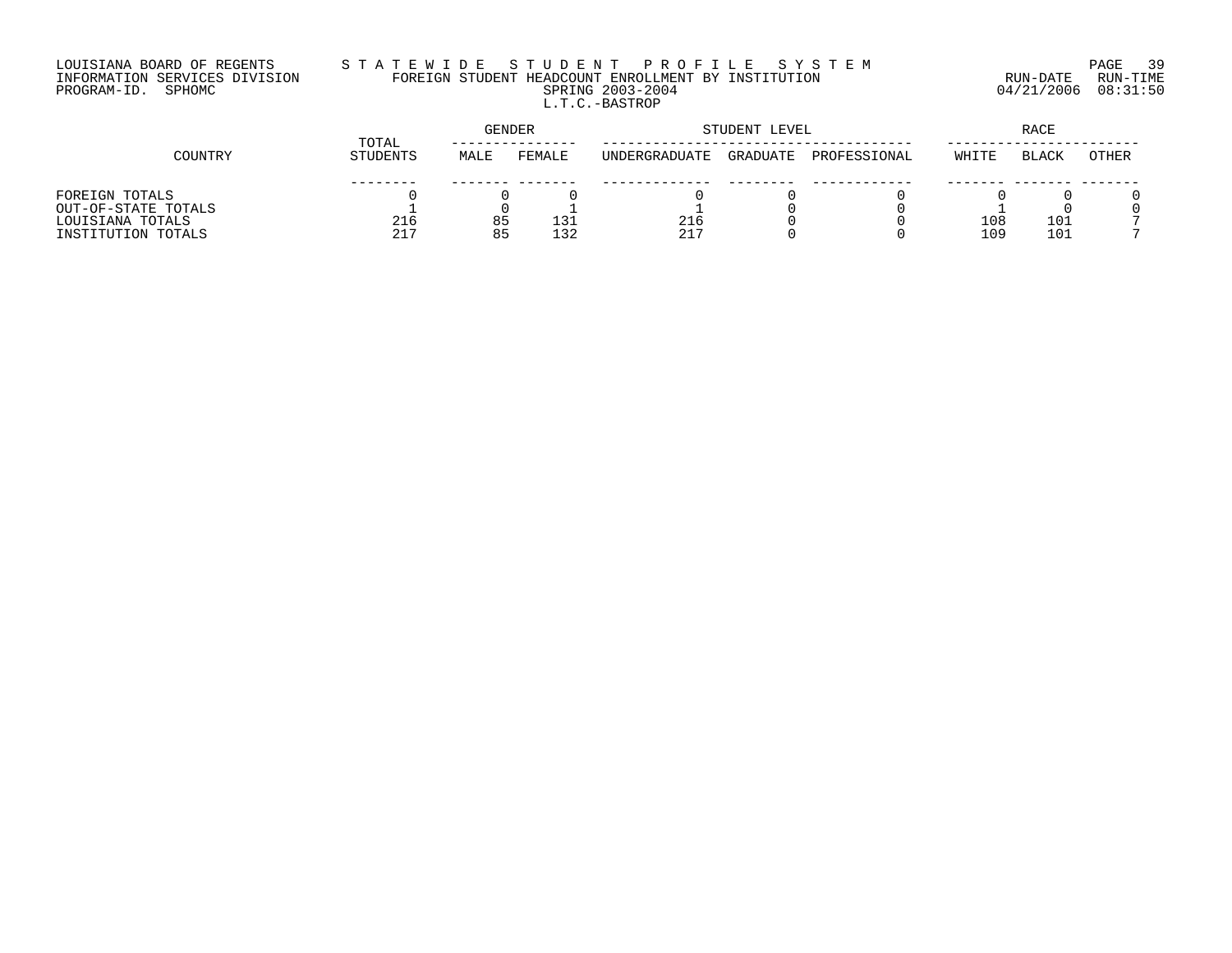# LOUISIANA BOARD OF REGENTS S T A T E W I D E S T U D E N T P R O F I L E S Y S T E M PAGE 40 INFORMATION SERVICES DIVISION FOREIGN STUDENT HEADCOUNT ENROLLMENT BY INSTITUTION RUN-DATE RUN-TIME PROGRAM-ID. SPHOMC SPRING 2003-2004 04/21/2006 08:31:50 L.T.C.-BATON ROUGE

|                     | <b>GENDER</b><br>TOTAL |      |        |               | STUDENT LEVEL |              |       |              |       |
|---------------------|------------------------|------|--------|---------------|---------------|--------------|-------|--------------|-------|
| COUNTRY             | <b>STUDENTS</b>        | MALE | FEMALE | UNDERGRADUATE | GRADUATE      | PROFESSIONAL | WHITE | <b>BLACK</b> | OTHER |
|                     |                        |      |        |               |               |              |       |              |       |
| FOREIGN TOTALS      |                        |      |        |               |               |              |       |              |       |
| OUT-OF-STATE TOTALS |                        |      |        |               |               |              |       |              |       |
| LOUISIANA TOTALS    | 923                    | 400  | 523    | 923           |               |              | 299   | 552          | 72    |
| INSTITUTION TOTALS  | 925                    | 400  | 525    | 925           |               |              | 299   | 554          | 72    |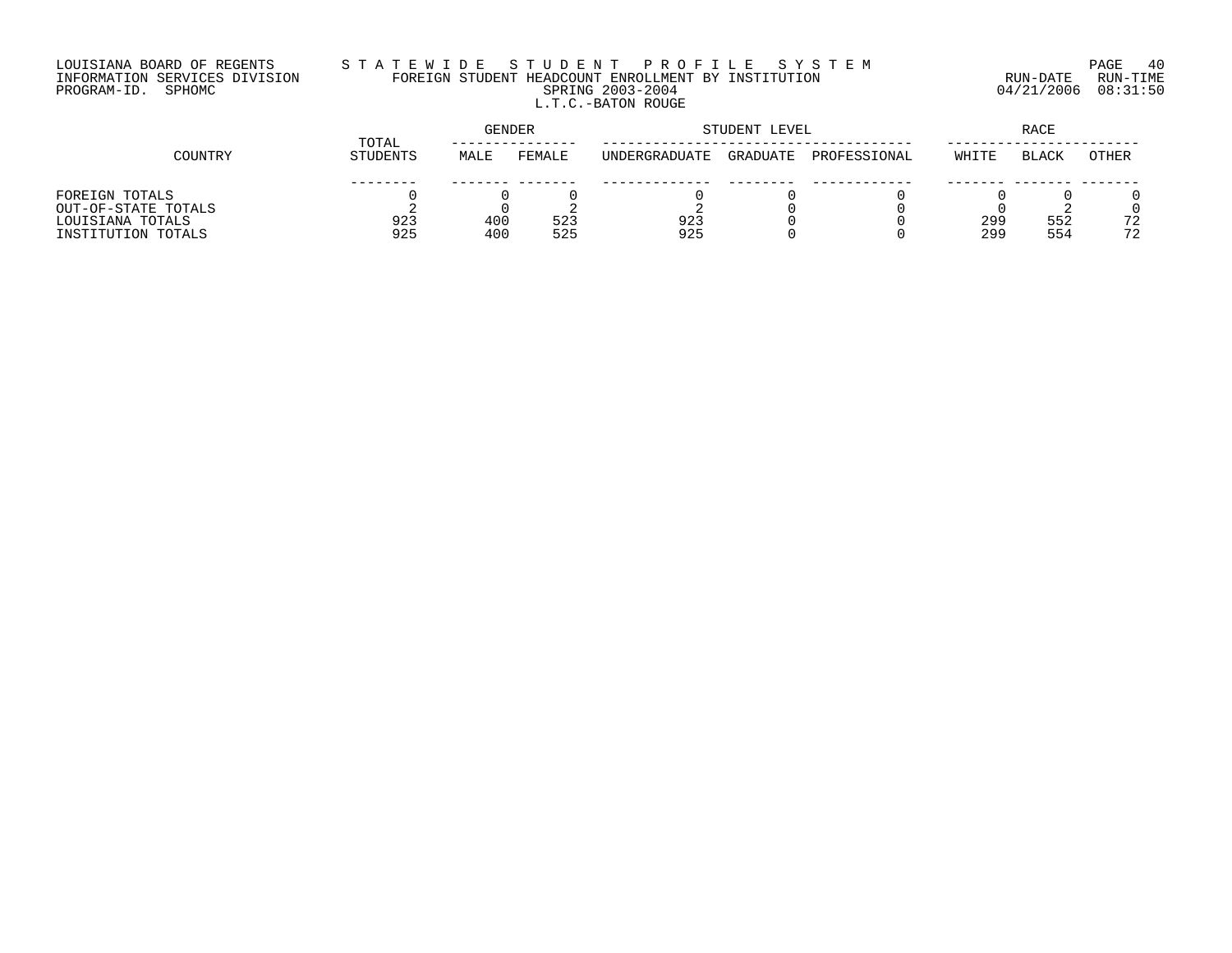#### LOUISIANA BOARD OF REGENTS S T A T E W I D E S T U D E N T P R O F I L E S Y S T E M PAGE 41 INFORMATION SERVICES DIVISION FOREIGN STUDENT HEADCOUNT ENROLLMENT BY INSTITUTION RUN-DATE RUN-TIME PROGRAM-ID. SPHOMC SPRING 2003-2004 04/21/2006 08:31:50 L.T.C.-CHARLES B. COREIL

|                     | TOTAL    | GENDER |        | STUDENT LEVEL | RACE     |              |       |              |              |
|---------------------|----------|--------|--------|---------------|----------|--------------|-------|--------------|--------------|
| COUNTRY             | STUDENTS | MALE   | FEMALE | UNDERGRADUATE | GRADUATE | PROFESSIONAL | WHITE | <b>BLACK</b> | <b>OTHER</b> |
|                     |          |        |        |               |          |              |       |              |              |
| FOREIGN TOTALS      |          |        |        |               |          |              |       |              |              |
| OUT-OF-STATE TOTALS |          |        |        |               |          |              |       |              |              |
| LOUISIANA TOTALS    | 203      | 89     |        | 203           |          |              | 124   | 76           |              |
| INSTITUTION TOTALS  | 203      | 89     |        | 203           |          |              | 124   | 76           |              |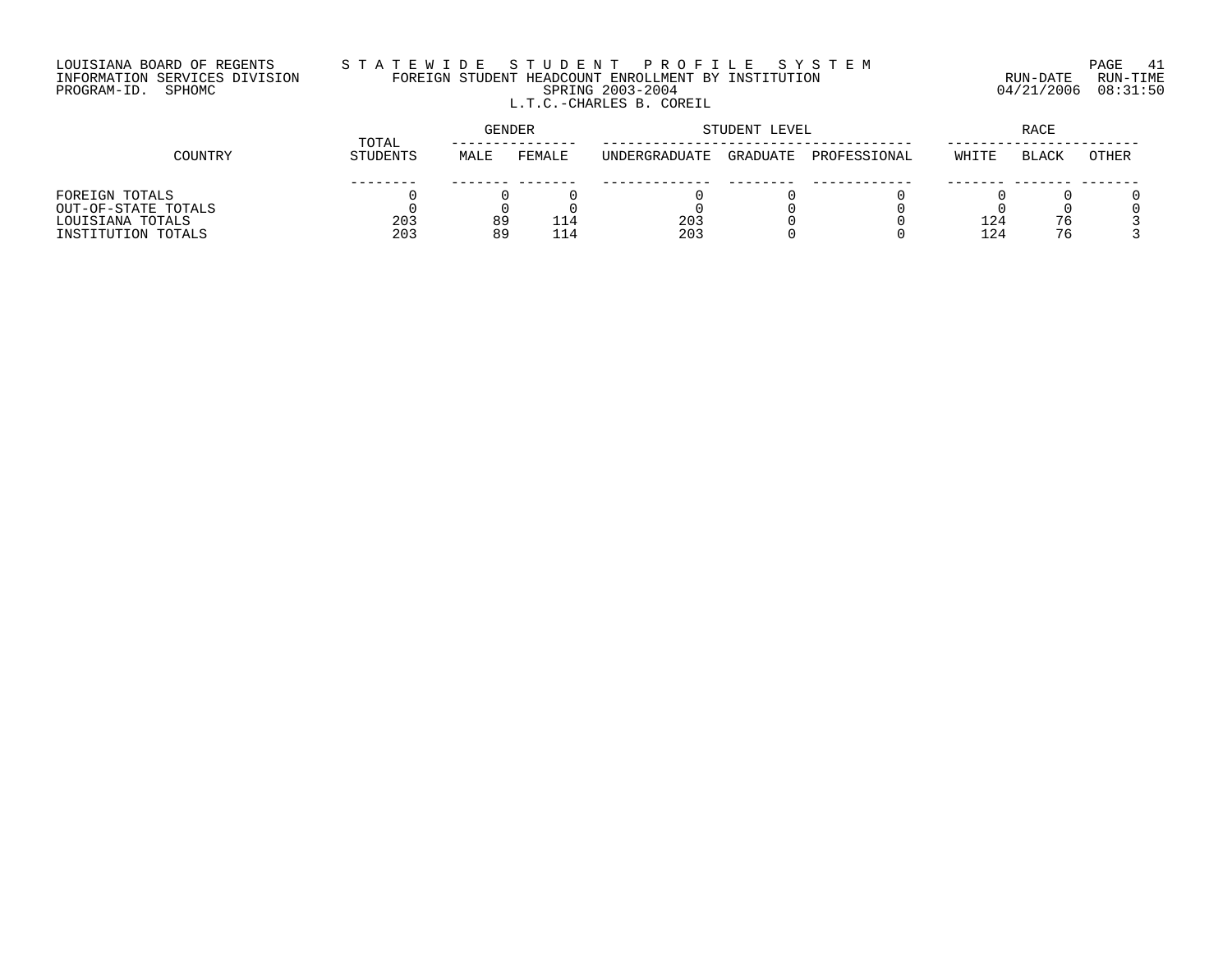## LOUISIANA BOARD OF REGENTS S T A T E W I D E S T U D E N T P R O F I L E S Y S T E M PAGE 42 INFORMATION SERVICES DIVISION FOREIGN STUDENT HEADCOUNT ENROLLMENT BY INSTITUTION RUN-DATE RUN-TIME PROGRAM-ID. SPHOMC SPRING 2003-2004 04/21/2006 08:31:50 L.T.C.-DELTA OUACHITA

|                     |                 | GENDER<br>TOTAL |        |               | STUDENT LEVEL |              |       |              |              |
|---------------------|-----------------|-----------------|--------|---------------|---------------|--------------|-------|--------------|--------------|
| COUNTRY             | <b>STUDENTS</b> | MALE            | FEMALE | UNDERGRADUATE | GRADUATE      | PROFESSIONAL | WHITE | <b>BLACK</b> | <b>OTHER</b> |
|                     |                 |                 |        |               |               |              |       |              |              |
| FOREIGN TOTALS      |                 |                 |        |               |               |              |       |              |              |
| OUT-OF-STATE TOTALS |                 |                 |        |               |               |              |       |              |              |
| LOUISIANA TOTALS    | 481             | 274             | 207    | 481           |               |              | 35C   | 112          | 19           |
| INSTITUTION TOTALS  | 481             | 274             | 207    | 481           |               |              | 35C   | 112          | 19           |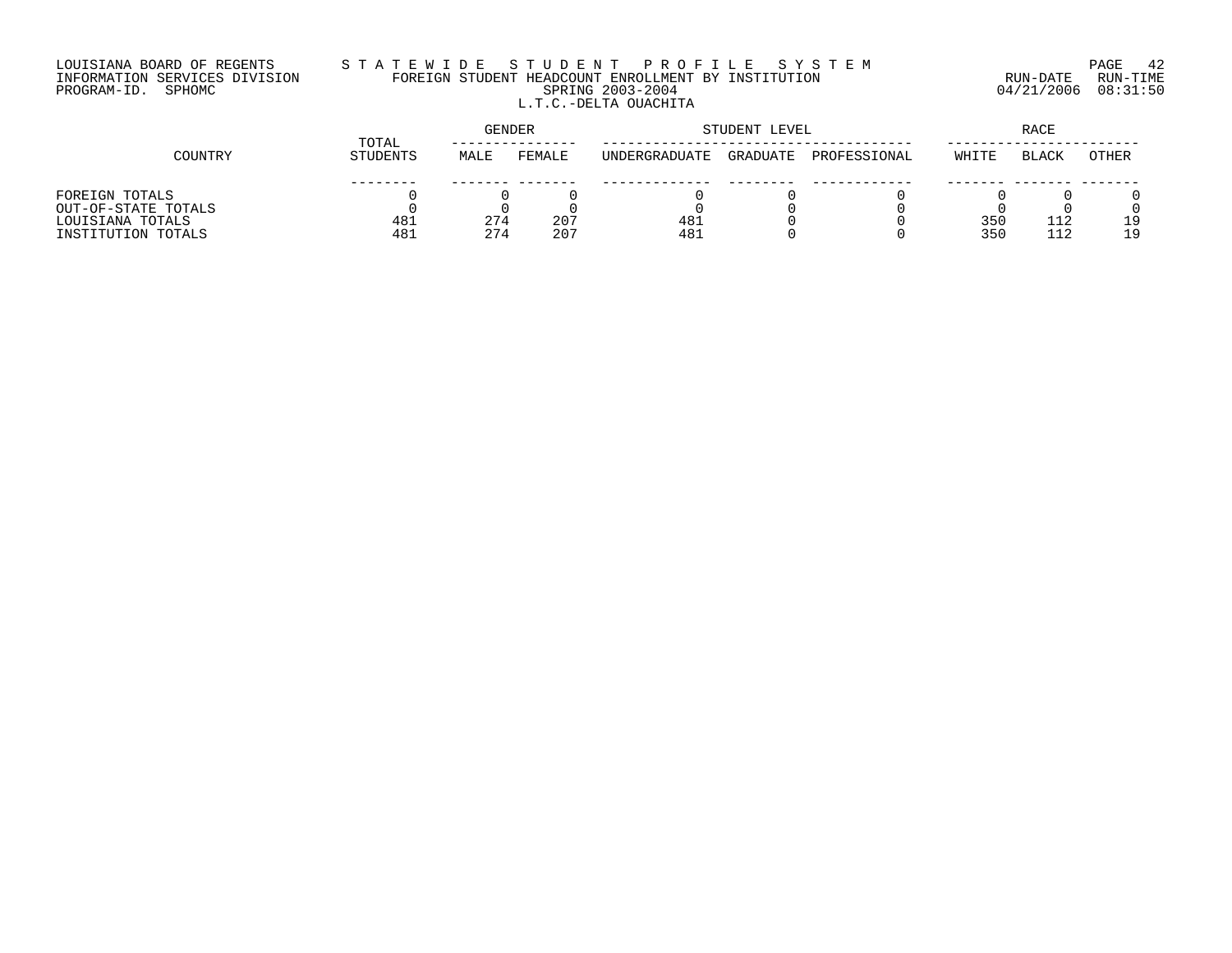## LOUISIANA BOARD OF REGENTS S T A T E W I D E S T U D E N T P R O F I L E S Y S T E M PAGE 43 INFORMATION SERVICES DIVISION FOREIGN STUDENT HEADCOUNT ENROLLMENT BY INSTITUTION RUN-DATE RUN-TIME PROGRAM-ID. SPHOMC SPRING 2003-2004 04/21/2006 08:31:50 L.T.C.-EVANGELINE

|                     | TOTAL    | <b>GENDER</b> |        | STUDENT LEVEL | RACE     |              |       |              |       |
|---------------------|----------|---------------|--------|---------------|----------|--------------|-------|--------------|-------|
| COUNTRY             | STUDENTS | MALE          | FEMALE | UNDERGRADUATE | GRADUATE | PROFESSIONAL | WHITE | <b>BLACK</b> | OTHER |
|                     |          |               |        |               |          |              |       |              |       |
| FOREIGN TOTALS      |          |               |        |               |          |              |       |              |       |
| OUT-OF-STATE TOTALS |          |               |        |               |          |              |       |              |       |
| LOUISIANA TOTALS    | 336      | 194           | 142    | 336           |          |              | 120   | 177          | 39    |
| INSTITUTION TOTALS  | 336      | 194           | 142    | 336           |          |              | 120   | 177          | 39    |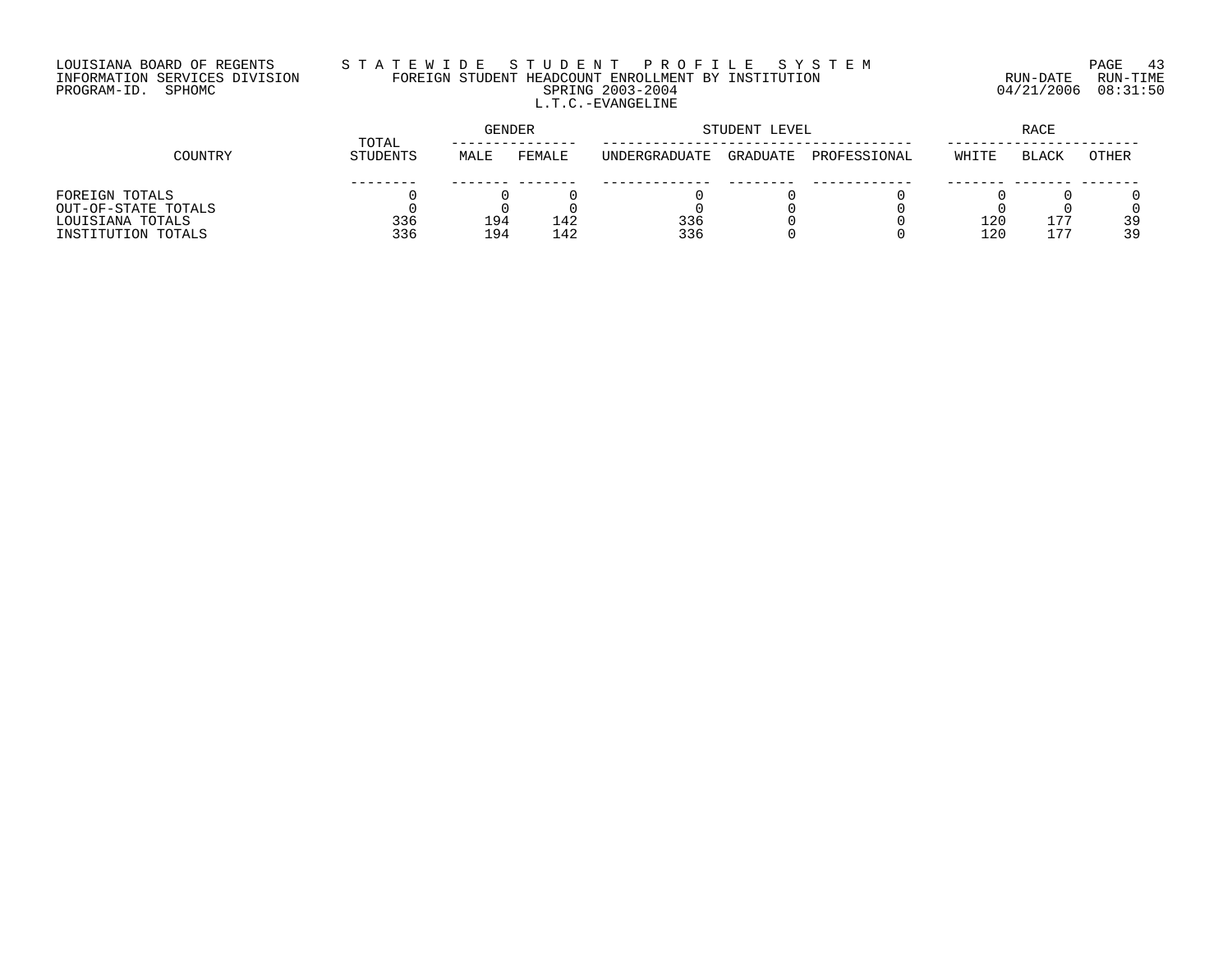#### LOUISIANA BOARD OF REGENTS S T A T E W I D E S T U D E N T P R O F I L E S Y S T E M PAGE 44 INFORMATION SERVICES DIVISION FOREIGN STUDENT HEADCOUNT ENROLLMENT BY INSTITUTION RUN-DATE RUN-TIME PROGRAM-ID. SPHOMC SPRING 2003-2004 04/21/2006 08:31:50 L.T.C.-FLORIDA PARISHES

|                     | TOTAL    | <b>GENDER</b> |        | STUDENT LEVEL | RACE     |              |       |              |       |
|---------------------|----------|---------------|--------|---------------|----------|--------------|-------|--------------|-------|
| COUNTRY             | STUDENTS | MALE          | FEMALE | UNDERGRADUATE | GRADUATE | PROFESSIONAL | WHITE | <b>BLACK</b> | OTHER |
|                     |          |               |        |               |          |              |       |              |       |
| FOREIGN TOTALS      |          |               |        |               |          |              |       |              |       |
| OUT-OF-STATE TOTALS |          |               |        |               |          |              |       |              |       |
| LOUISIANA TOTALS    | 309      | 209           | 100    | 309           |          |              | 184   | 122          |       |
| INSTITUTION TOTALS  | 315      | 211           | 104    | 315           |          |              | 186   | 126          |       |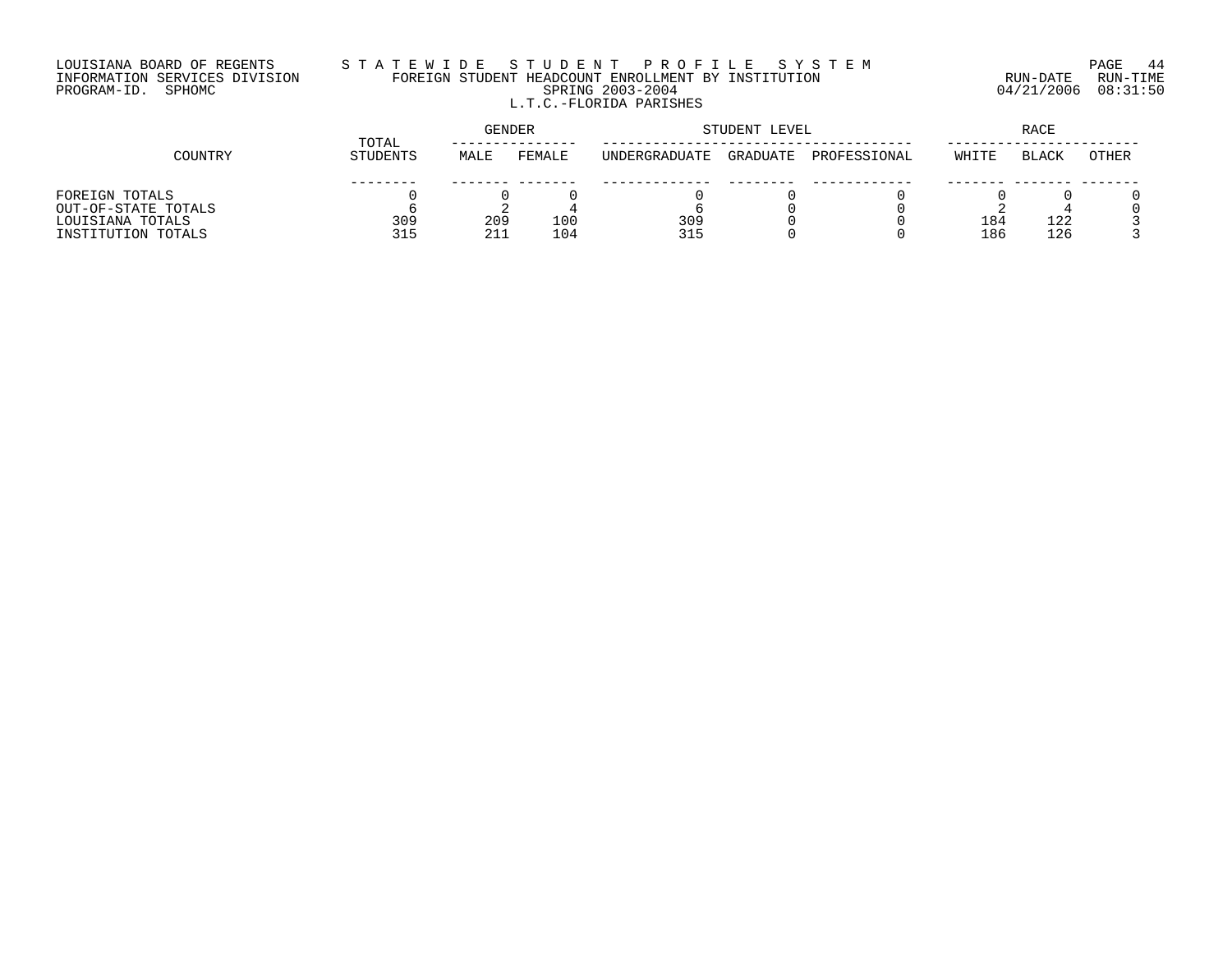## LOUISIANA BOARD OF REGENTS S T A T E W I D E S T U D E N T P R O F I L E S Y S T E M PAGE 45 INFORMATION SERVICES DIVISION FOREIGN STUDENT HEADCOUNT ENROLLMENT BY INSTITUTION RUN-DATE RUN-TIME PROGRAM-ID. SPHOMC SPRING 2003-2004 04/21/2006 08:31:50 L.T.C.-FOLKES

|                     |          | GENDER<br>TOTAL |        |                      | STUDENT LEVEL |              | RACE  |              |       |
|---------------------|----------|-----------------|--------|----------------------|---------------|--------------|-------|--------------|-------|
| COUNTRY             | STUDENTS | MALE            | FEMALE | <b>INDERGRADUATE</b> | GRADUATE      | PROFESSIONAL | WHITE | <b>BLACK</b> | OTHER |
|                     |          |                 |        |                      |               |              |       |              |       |
| FOREIGN TOTALS      |          |                 |        |                      |               |              |       |              |       |
| OUT-OF-STATE TOTALS |          |                 |        |                      |               |              |       |              |       |
| LOUISIANA TOTALS    | 1,290    | 969             | 321    | L,290                |               |              | 292   | 885          |       |
| INSTITUTION TOTALS  | 1,292    | 969             | 323    | .,292                |               |              | 292   | 887          | 113   |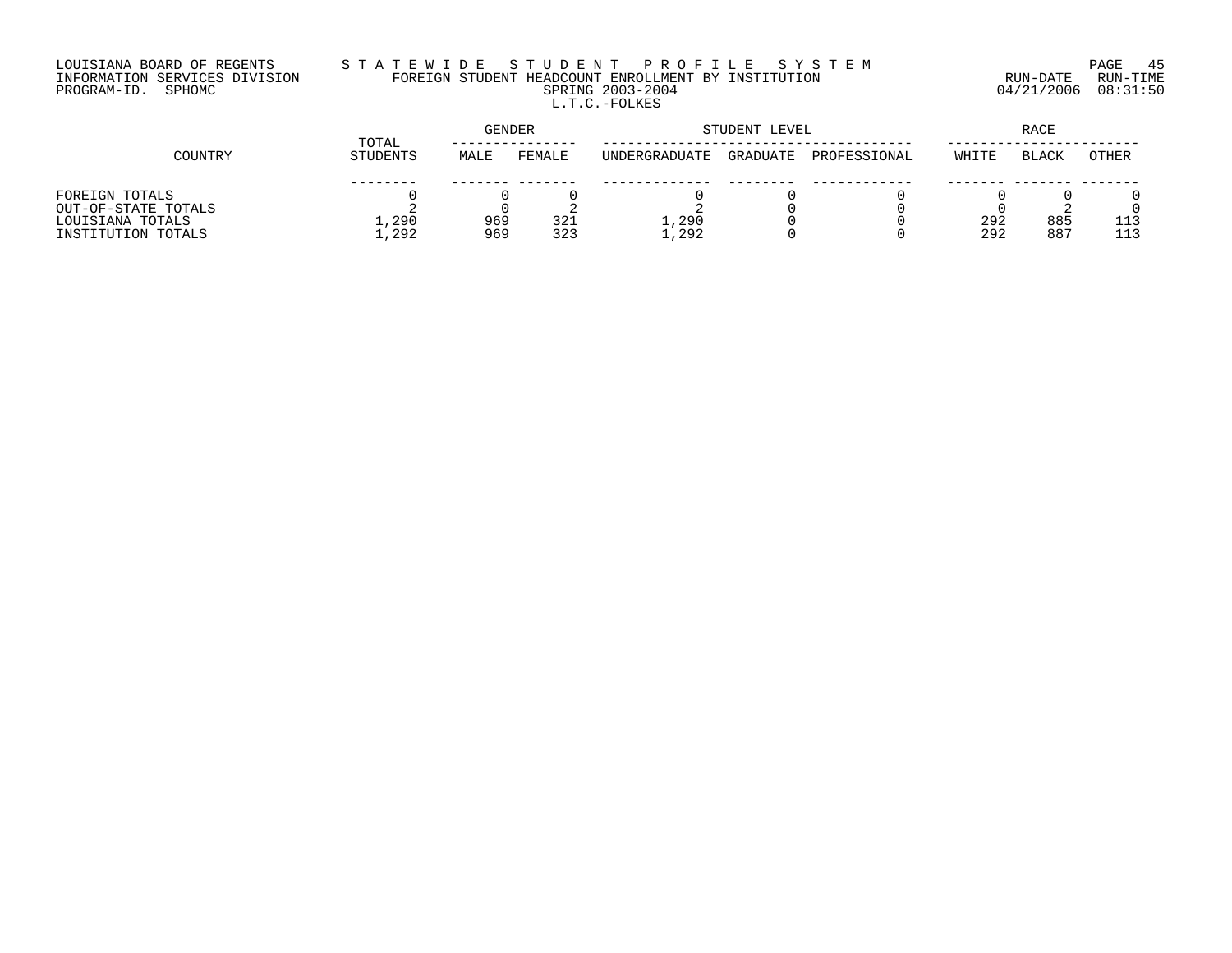## LOUISIANA BOARD OF REGENTS S T A T E W I D E S T U D E N T P R O F I L E S Y S T E M PAGE 46 INFORMATION SERVICES DIVISION FOREIGN STUDENT HEADCOUNT ENROLLMENT BY INSTITUTION RUN-DATE RUN-TIME PROGRAM-ID. SPHOMC SPRING 2003-2004 04/21/2006 08:31:50 L.T.C.-GULF AREA

|                     | TOTAL    | GENDER |        |               | STUDENT LEVEL | RACE         |       |              |       |
|---------------------|----------|--------|--------|---------------|---------------|--------------|-------|--------------|-------|
| COUNTRY             | STUDENTS | MALE   | FEMALE | UNDERGRADUATE | GRADUATE      | PROFESSIONAL | WHITE | <b>BLACK</b> | OTHER |
|                     |          |        |        |               |               |              |       |              |       |
| FOREIGN TOTALS      |          |        |        |               |               |              |       |              |       |
| OUT-OF-STATE TOTALS |          |        |        |               |               |              |       |              |       |
| LOUISIANA TOTALS    | 393      | 163    | 230    | 393           |               |              | 274   | 98           | 21    |
| INSTITUTION TOTALS  | 393      | 163    | 230    | 393           |               |              | 274   | 98           | 21    |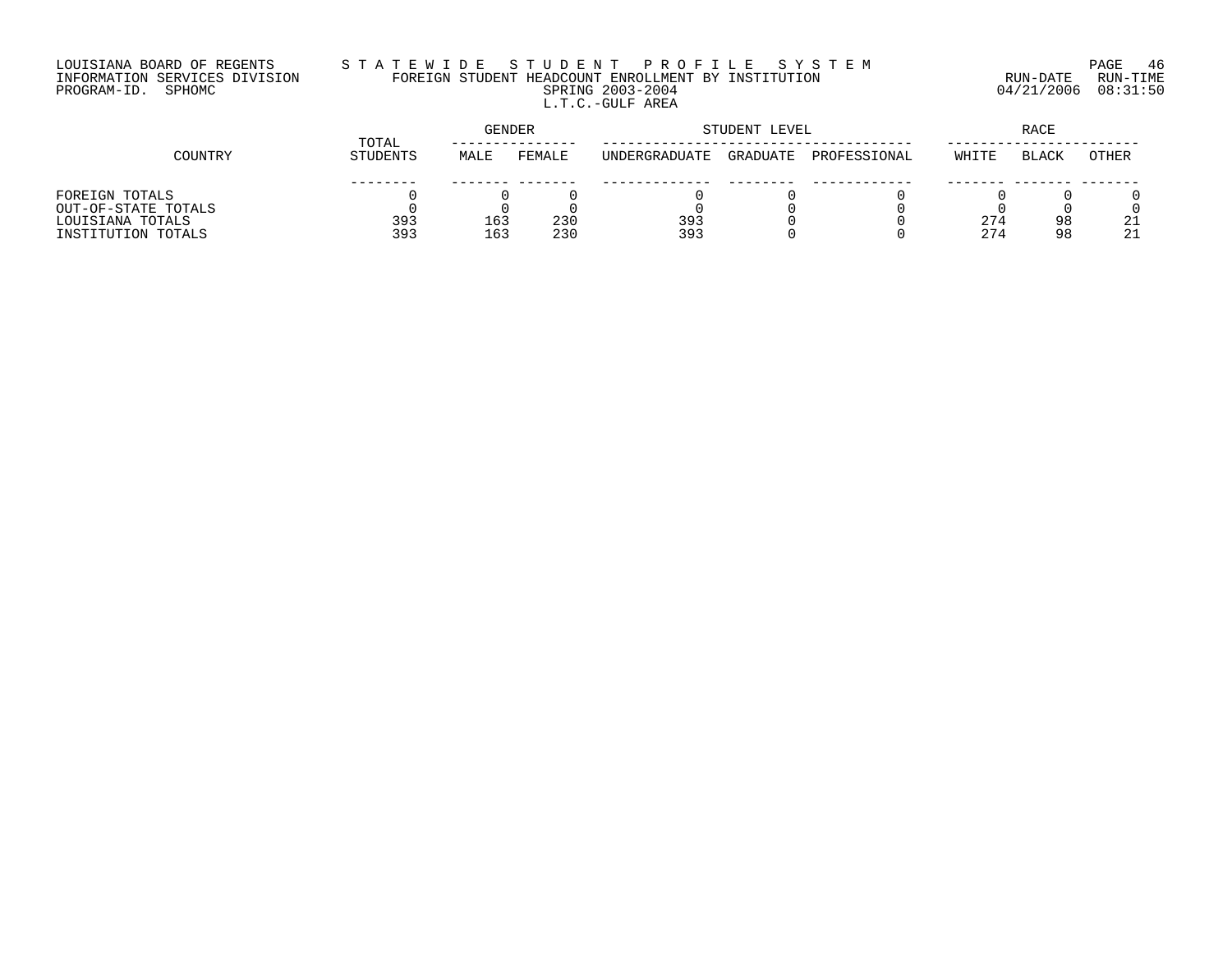# LOUISIANA BOARD OF REGENTS S T A T E W I D E S T U D E N T P R O F I L E S Y S T E M PAGE 47 INFORMATION SERVICES DIVISION FOREIGN STUDENT HEADCOUNT ENROLLMENT BY INSTITUTION RUN-DATE RUN-TIME PROGRAM-ID. SPHOMC SPRING 2003-2004 04/21/2006 08:31:50 L.T.C.-HAMMOND AREA

|                     | TOTAL           | <b>GENDER</b> |        | STUDENT LEVEL | RACE     |              |       |              |       |
|---------------------|-----------------|---------------|--------|---------------|----------|--------------|-------|--------------|-------|
| COUNTRY             | <b>STUDENTS</b> | MALE          | FEMALE | UNDERGRADUATE | GRADUATE | PROFESSIONAL | WHITE | <b>BLACK</b> | OTHER |
|                     |                 |               |        |               |          |              |       |              |       |
| FOREIGN TOTALS      |                 |               |        |               |          |              |       |              |       |
| OUT-OF-STATE TOTALS |                 |               |        |               |          |              |       |              |       |
| LOUISIANA TOTALS    | 264             | 92            | 72     | 264           |          |              | 186   | 75           |       |
| INSTITUTION TOTALS  | 264             | 92            | -72    | 264           |          |              | 186   | 75           |       |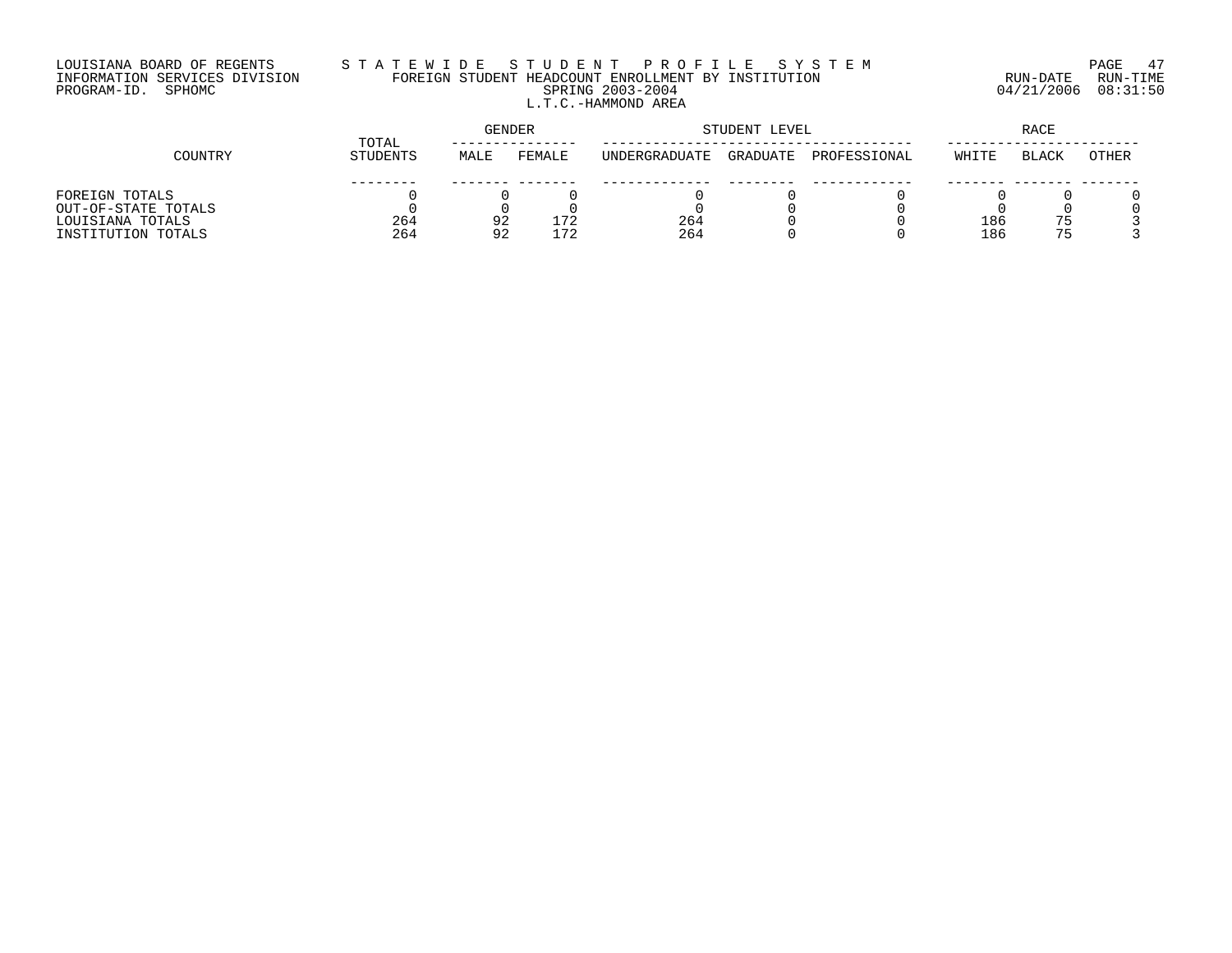## LOUISIANA BOARD OF REGENTS S T A T E W I D E S T U D E N T P R O F I L E S Y S T E M PAGE 48 INFORMATION SERVICES DIVISION FOREIGN STUDENT HEADCOUNT ENROLLMENT BY INSTITUTION RUN-DATE RUN-TIME PROGRAM-ID. SPHOMC SPRING 2003-2004 04/21/2006 08:31:50 L.T.C.-HUEY P. LONG

|                     | TOTAL    | GENDER |        | STUDENT LEVEL | RACE     |              |       |              |       |
|---------------------|----------|--------|--------|---------------|----------|--------------|-------|--------------|-------|
| COUNTRY             | STUDENTS | MALE   | FEMALE | UNDERGRADUATE | GRADUATE | PROFESSIONAL | WHITE | <b>BLACK</b> | OTHER |
|                     |          |        |        |               |          |              |       |              |       |
| FOREIGN TOTALS      |          |        |        |               |          |              |       |              |       |
| OUT-OF-STATE TOTALS |          |        |        |               |          |              |       |              |       |
| LOUISIANA TOTALS    | 226      | 84     | 142    | 226           |          |              | 149   | 72           |       |
| INSTITUTION TOTALS  | 226      | 84     | 142    | 226           |          |              | 149   | 72           |       |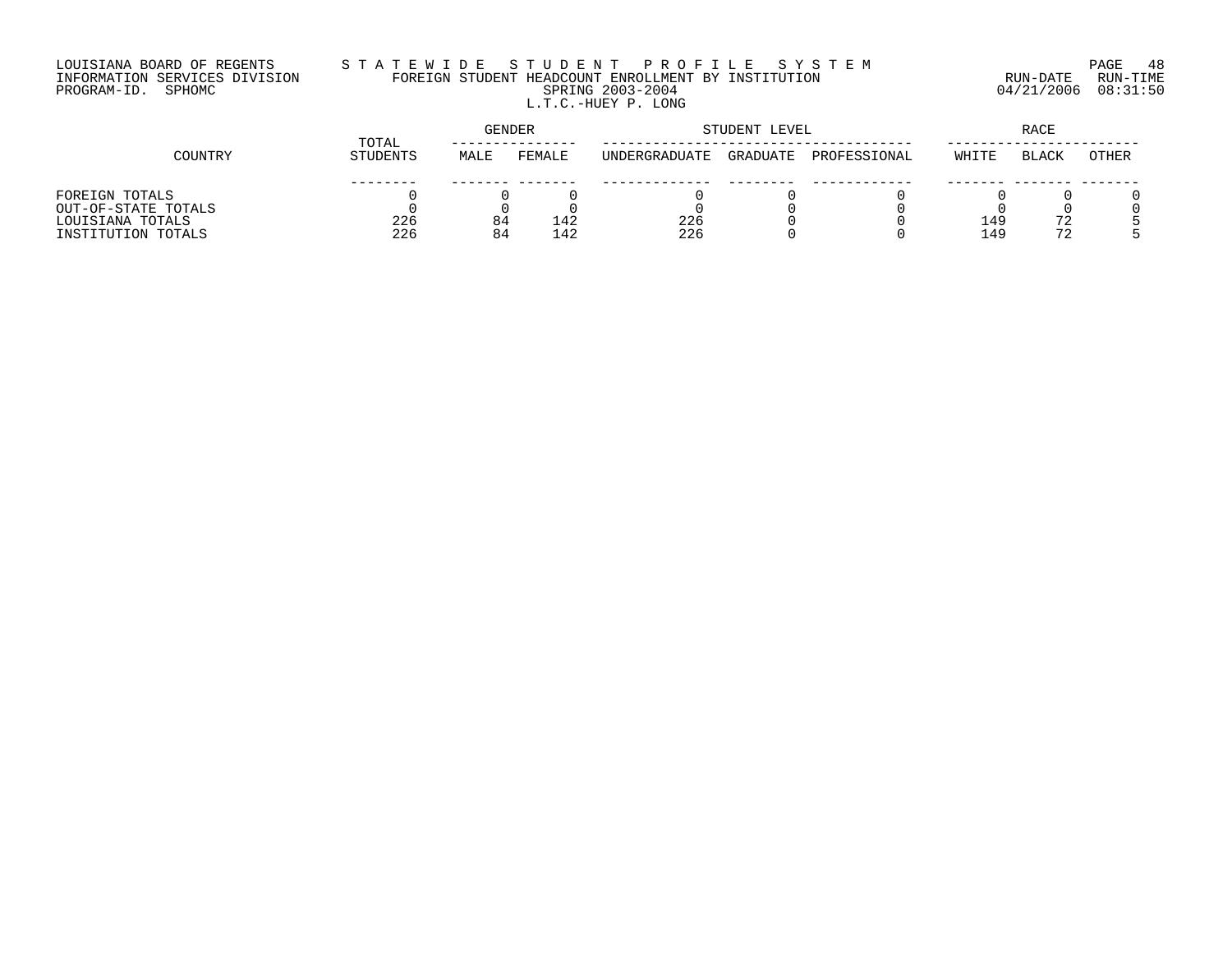## LOUISIANA BOARD OF REGENTS S T A T E W I D E S T U D E N T P R O F I L E S Y S T E M PAGE 49 INFORMATION SERVICES DIVISION FOREIGN STUDENT HEADCOUNT ENROLLMENT BY INSTITUTION RUN-DATE RUN-TIME PROGRAM-ID. SPHOMC SPRING 2003-2004 04/21/2006 08:31:50 L.T.C.-JEFFERSON

|                     | TOTAL           |      | GENDER | STUDENT LEVEL        | RACE     |              |       |              |       |
|---------------------|-----------------|------|--------|----------------------|----------|--------------|-------|--------------|-------|
| COUNTRY             | <b>STUDENTS</b> | MALE | FEMALE | <b>INDERGRADUATE</b> | GRADUATE | PROFESSIONAL | WHITE | <b>BLACK</b> | OTHER |
|                     |                 |      |        |                      |          |              |       |              |       |
| FOREIGN TOTALS      |                 |      |        |                      |          |              |       |              |       |
| OUT-OF-STATE TOTALS |                 |      |        |                      |          |              |       |              |       |
| LOUISIANA TOTALS    | 356             | 159  | 197    | 356                  |          |              | 155   | 129          | 72    |
| INSTITUTION TOTALS  | 358             | 161  | 197    | 358                  |          |              | 155   | 130          | 73    |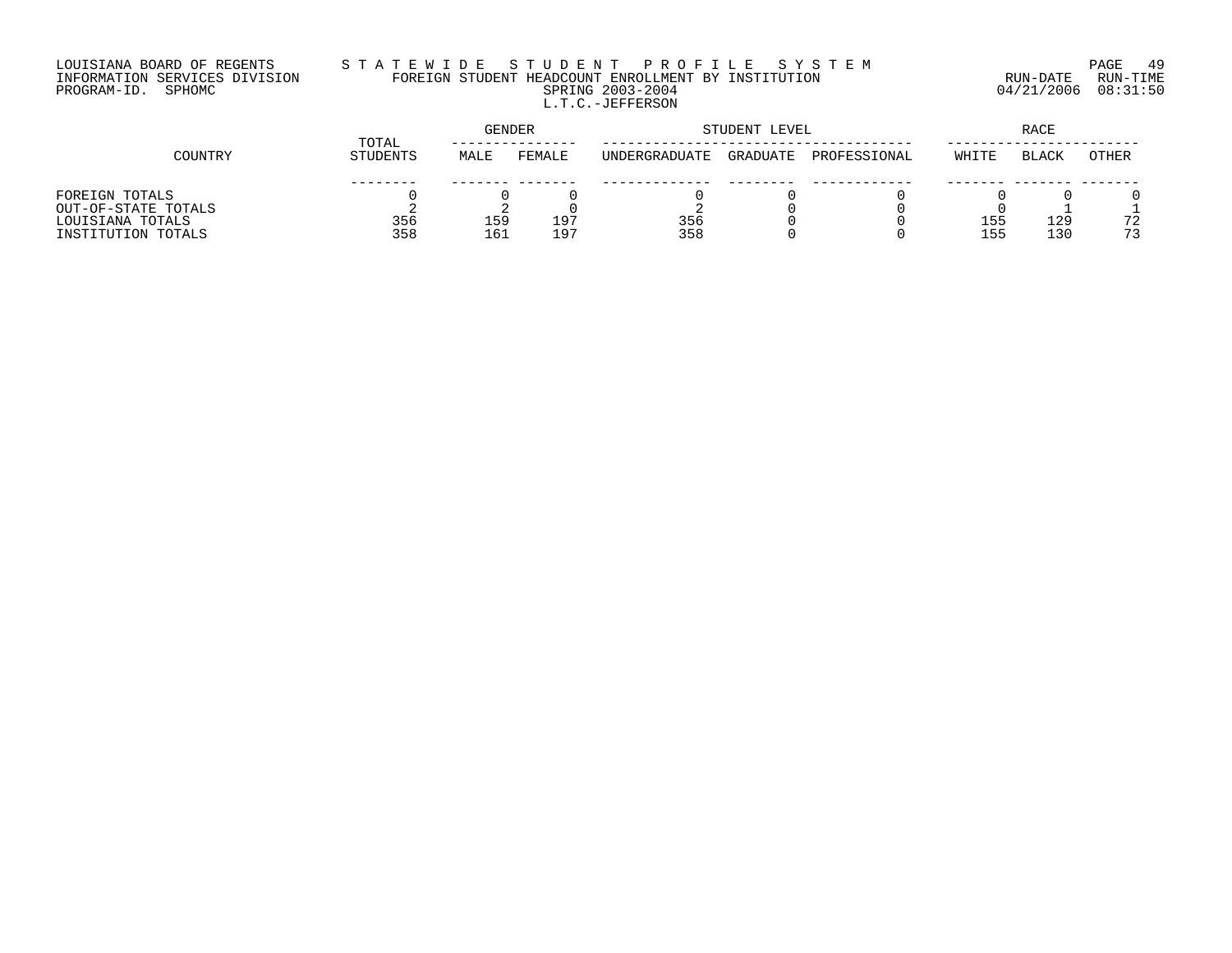# LOUISIANA BOARD OF REGENTS S T A T E W I D E S T U D E N T P R O F I L E S Y S T E M PAGE 50 INFORMATION SERVICES DIVISION FOREIGN STUDENT HEADCOUNT ENROLLMENT BY INSTITUTION RUN-DATE RUN-TIME PROGRAM-ID. SPHOMC SPRING 2003-2004 04/21/2006 08:31:50 L.T.C.-JUMONVILLE

|                     | TOTAL           | <b>GENDER</b>  |        | STUDENT LEVEL | RACE     |              |       |              |       |
|---------------------|-----------------|----------------|--------|---------------|----------|--------------|-------|--------------|-------|
| COUNTRY             | <b>STUDENTS</b> | MALE           | FEMALE | UNDERGRADUATE | GRADUATE | PROFESSIONAL | WHITE | <b>BLACK</b> | OTHER |
|                     |                 |                |        |               |          |              |       |              |       |
| FOREIGN TOTALS      |                 |                |        |               |          |              |       |              |       |
| OUT-OF-STATE TOTALS |                 |                |        |               |          |              |       |              |       |
| LOUISIANA TOTALS    | 119             | 35             | 84     | 119           |          |              |       | 69           |       |
| INSTITUTION TOTALS  | 119             | くト<br><u>.</u> | 84     | 119           |          |              |       | 69           |       |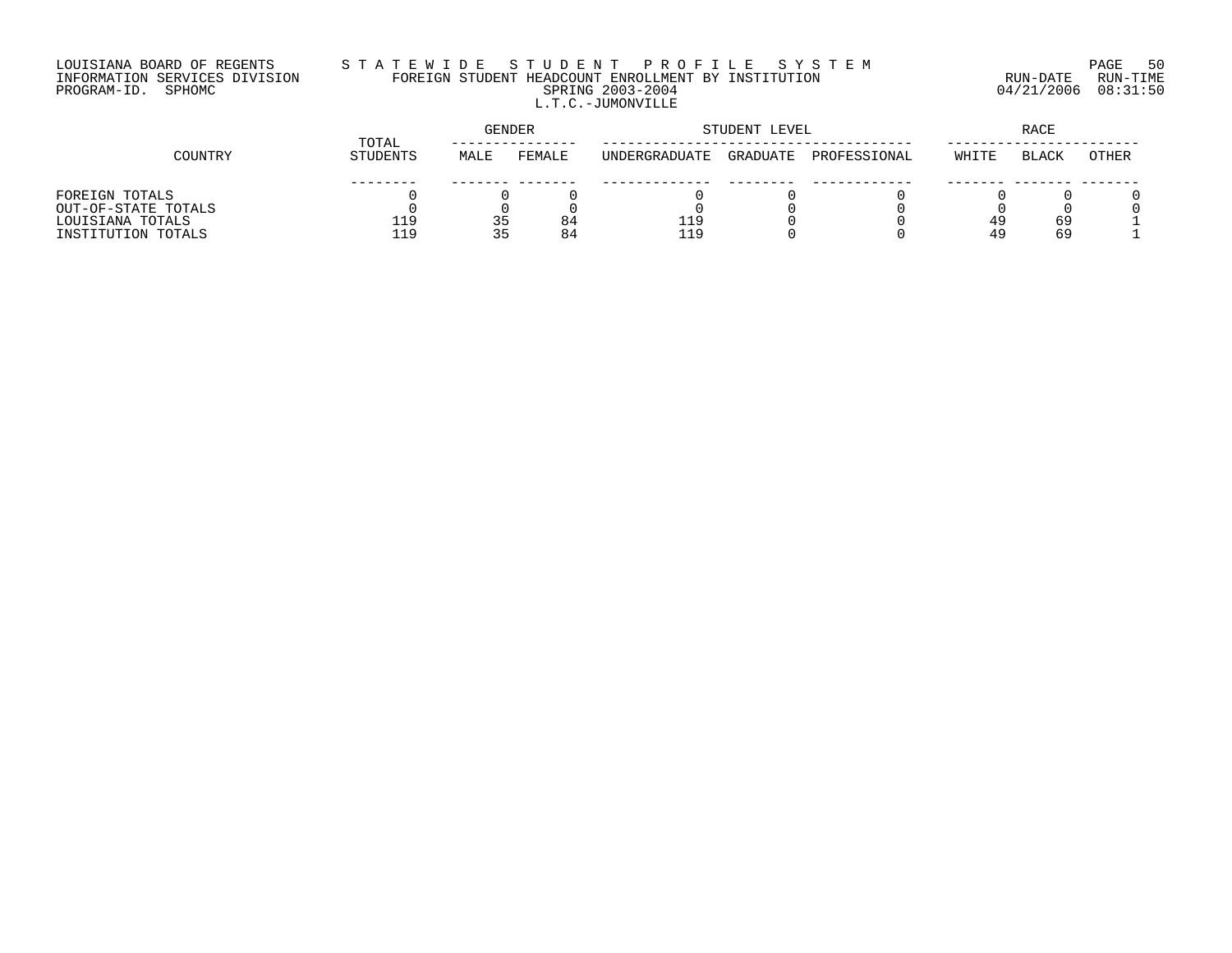## LOUISIANA BOARD OF REGENTS S T A T E W I D E S T U D E N T P R O F I L E S Y S T E M PAGE 51 INFORMATION SERVICES DIVISION FOREIGN STUDENT HEADCOUNT ENROLLMENT BY INSTITUTION RUN-DATE RUN-TIME PROGRAM-ID. SPHOMC SPRING 2003-2004 04/21/2006 08:31:50 L. E. FLETCHER

|                     | TOTAL    | GENDER |        | STUDENT LEVEL         |          | RACE         |       |              |       |
|---------------------|----------|--------|--------|-----------------------|----------|--------------|-------|--------------|-------|
| COUNTRY             | STUDENTS | MALE   | FEMALE | <b>IINDERGRADUATE</b> | GRADUATE | PROFESSIONAL | WHITE | <b>BLACK</b> | OTHER |
|                     |          |        |        |                       |          |              |       |              |       |
| FOREIGN TOTALS      |          |        |        |                       |          |              |       |              |       |
| OUT-OF-STATE TOTALS | 34       |        |        | 34                    |          |              |       |              |       |
| LOUISIANA TOTALS    | 594      | 298    | 296    | 594                   |          |              | 423   | 117          | 54    |
| INSTITUTION TOTALS  | 628      | 331    | 297    | 628                   |          |              | 450   | 123          | 55    |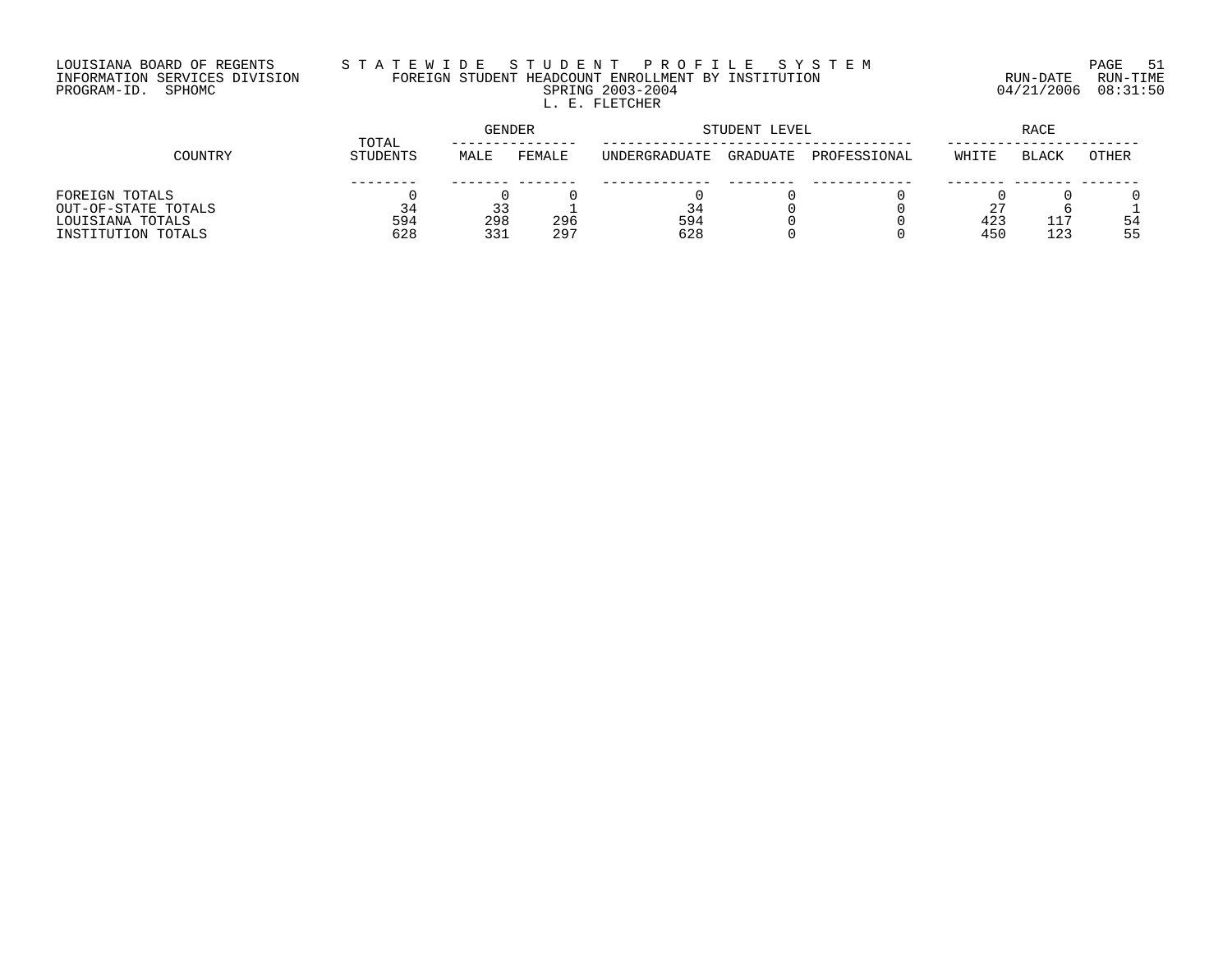## LOUISIANA BOARD OF REGENTS S T A T E W I D E S T U D E N T P R O F I L E S Y S T E M PAGE 52 INFORMATION SERVICES DIVISION FOREIGN STUDENT HEADCOUNT ENROLLMENT BY INSTITUTION RUN-DATE RUN-TIME PROGRAM-ID. SPHOMC SPRING 2003-2004 04/21/2006 08:31:50 L.T.C.-LAFAYETTE

|                     | TOTAL    | GENDER |        | STUDENT LEVEL        | <b>RACE</b> |              |       |              |       |
|---------------------|----------|--------|--------|----------------------|-------------|--------------|-------|--------------|-------|
| COUNTRY             | STUDENTS | MALE   | FEMALE | <b>INDERGRADUATE</b> | GRADUATE    | PROFESSIONAL | WHITE | <b>BLACK</b> | OTHER |
|                     |          |        |        |                      |             |              |       |              |       |
| FOREIGN TOTALS      |          |        |        |                      |             |              |       |              |       |
| OUT-OF-STATE TOTALS |          |        |        |                      |             |              |       |              |       |
| LOUISIANA TOTALS    | 888      | 413    | 475    | 888                  |             |              | 519   | 331          | 38    |
| INSTITUTION TOTALS  | 889      | 414    | 475    | 889                  |             |              | 520   | 331          | 38    |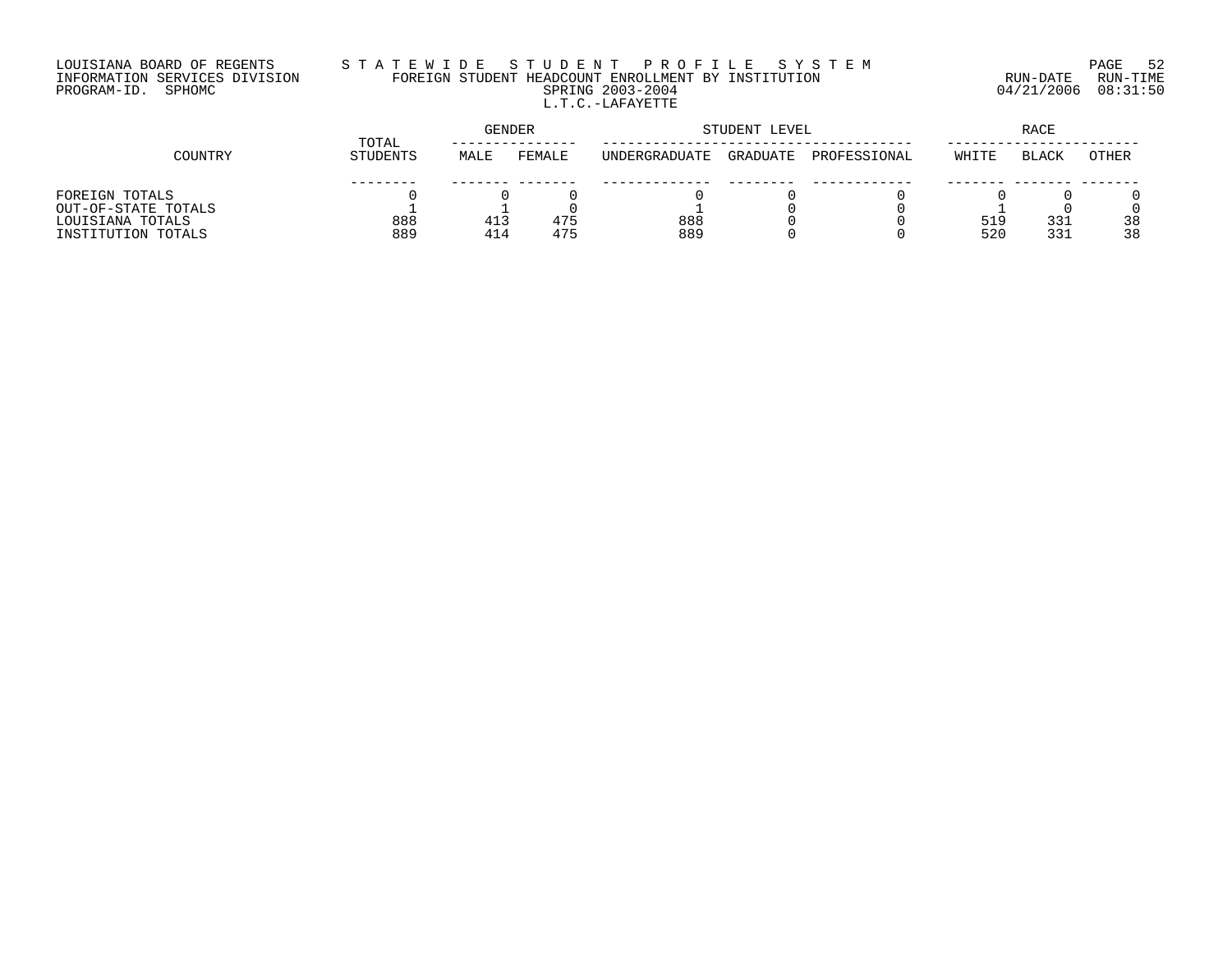## LOUISIANA BOARD OF REGENTS S T A T E W I D E S T U D E N T P R O F I L E S Y S T E M PAGE 53 INFORMATION SERVICES DIVISION FOREIGN STUDENT HEADCOUNT ENROLLMENT BY INSTITUTION RUN-DATE RUN-TIME PROGRAM-ID. SPHOMC SPRING 2003-2004 04/21/2006 08:31:50 L.T.C.-LAFOURCHE

|                     | TOTAL    | <b>GENDER</b> |        | STUDENT LEVEL |          | RACE         |       |              |              |
|---------------------|----------|---------------|--------|---------------|----------|--------------|-------|--------------|--------------|
| COUNTRY             | STUDENTS | MALE          | FEMALE | UNDERGRADUATE | GRADUATE | PROFESSIONAL | WHITE | <b>BLACK</b> | <b>OTHER</b> |
|                     |          |               |        |               |          |              |       |              |              |
| FOREIGN TOTALS      |          |               |        |               |          |              |       |              |              |
| OUT-OF-STATE TOTALS |          |               |        |               |          |              |       |              |              |
| LOUISIANA TOTALS    | 368      | 208           | 160    | 368           |          |              | 269   | 79           | 20           |
| INSTITUTION TOTALS  | 368      | 208           | 160    | 368           |          |              | 269   | 79           | 20           |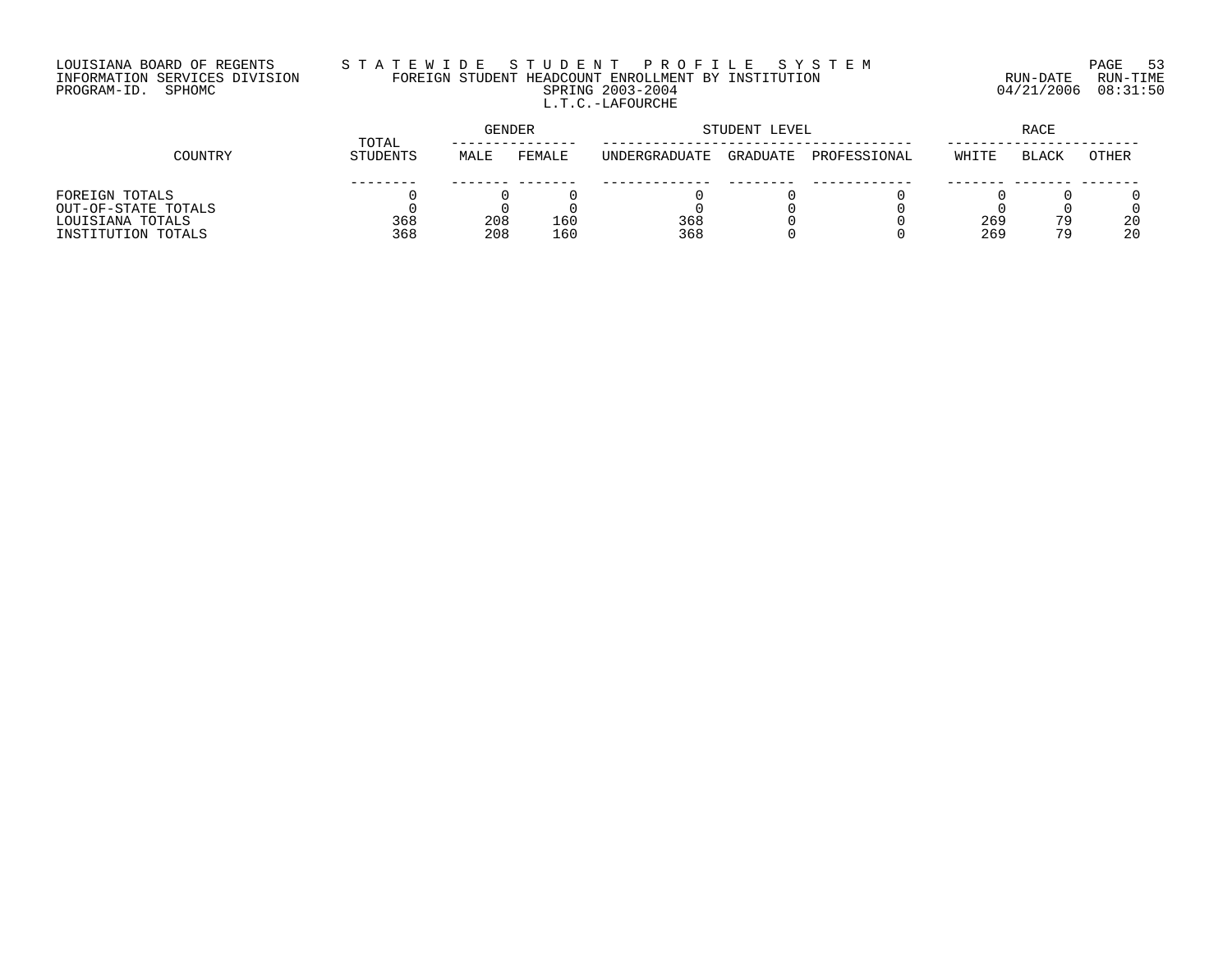## LOUISIANA BOARD OF REGENTS S T A T E W I D E S T U D E N T P R O F I L E S Y S T E M PAGE 54 INFORMATION SERVICES DIVISION FOREIGN STUDENT HEADCOUNT ENROLLMENT BY INSTITUTION RUN-DATE RUN-TIME PROGRAM-ID. SPHOMC SPRING 2003-2004 04/21/2006 08:31:50 L.T.C.-LAMAR SALTER

|                     |                   |      | GENDER | STUDENT LEVEL | <b>RACE</b> |              |                  |       |       |
|---------------------|-------------------|------|--------|---------------|-------------|--------------|------------------|-------|-------|
| COUNTRY             | TOTAL<br>STUDENTS | MALE | FEMALE | UNDERGRADUATE | GRADUATE    | PROFESSIONAL | WHITE            | BLACK | OTHER |
|                     |                   |      |        |               |             |              |                  |       |       |
| FOREIGN TOTALS      |                   |      |        |               |             |              |                  |       |       |
| OUT-OF-STATE TOTALS |                   |      |        |               |             |              |                  |       |       |
| LOUISIANA TOTALS    | 249               | - 9  | 152    | 249           |             |              | 76               | 46    | 27    |
| INSTITUTION TOTALS  | 250               | 97   | 1 5 ว  | 250           |             |              | . <del>. .</del> | 46    | 27    |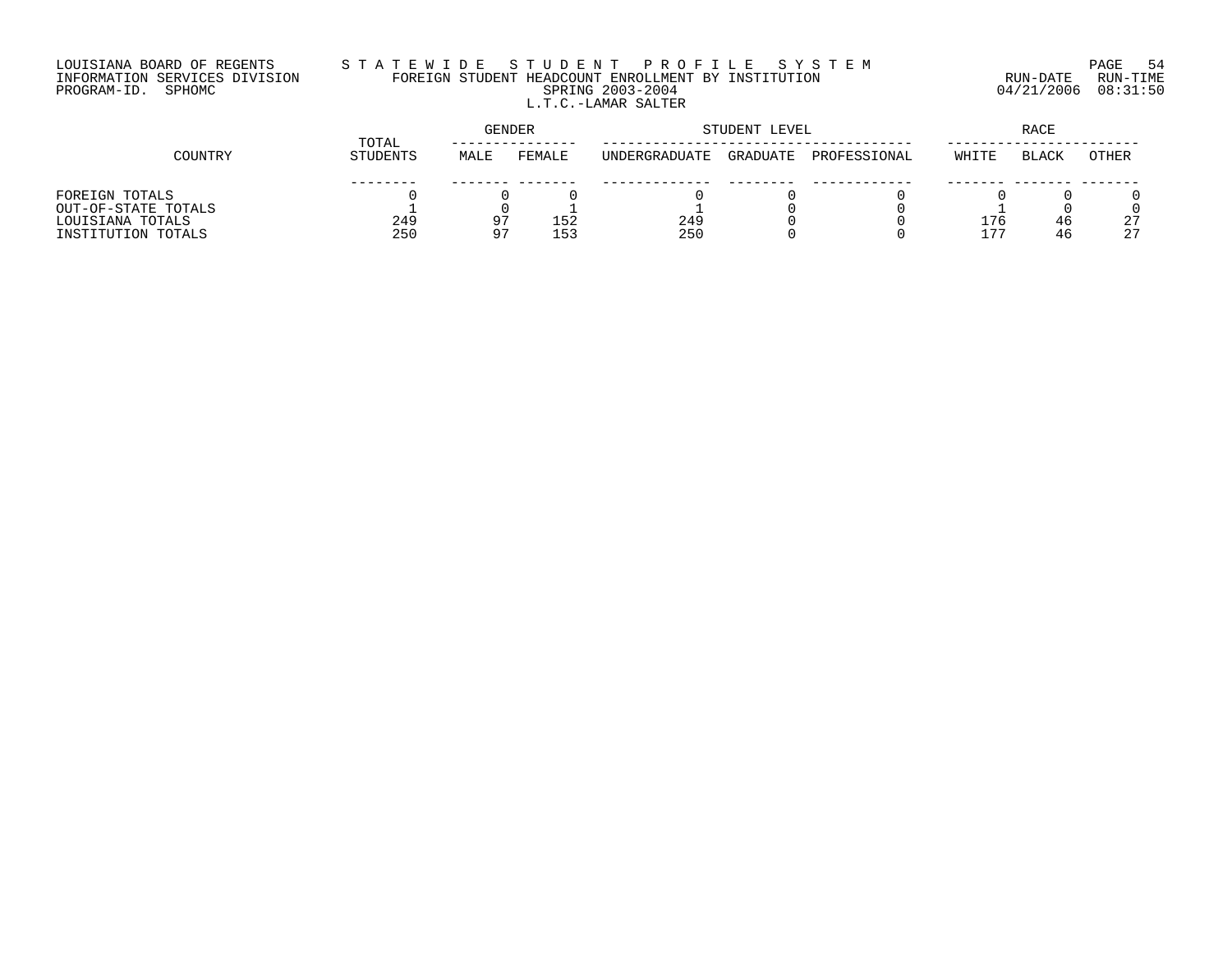## LOUISIANA BOARD OF REGENTS S T A T E W I D E S T U D E N T P R O F I L E S Y S T E M PAGE 55 INFORMATION SERVICES DIVISION FOREIGN STUDENT HEADCOUNT ENROLLMENT BY INSTITUTION RUN-DATE RUN-TIME PROGRAM-ID. SPHOMC SPRING 2003-2004 04/21/2006 08:31:50 L.T.C.-MANSFIELD

|                     | TOTAL           |      | GENDER |                       | STUDENT LEVEL |              | RACE  |       |       |
|---------------------|-----------------|------|--------|-----------------------|---------------|--------------|-------|-------|-------|
| COUNTRY             | <b>STUDENTS</b> | MALE | FEMALE | <b>IINDERGRADUATE</b> | GRADUATE      | PROFESSIONAL | WHITE | BLACK | OTHER |
|                     |                 |      |        |                       |               |              |       |       |       |
| FOREIGN TOTALS      |                 |      |        |                       |               |              |       |       |       |
| OUT-OF-STATE TOTALS |                 |      |        |                       |               |              |       |       |       |
| LOUISIANA TOTALS    | 111             | 31   | 80     | 111                   |               |              |       | 52    |       |
| INSTITUTION TOTALS  | - - -           | 31   | 80     |                       |               |              |       | 52    |       |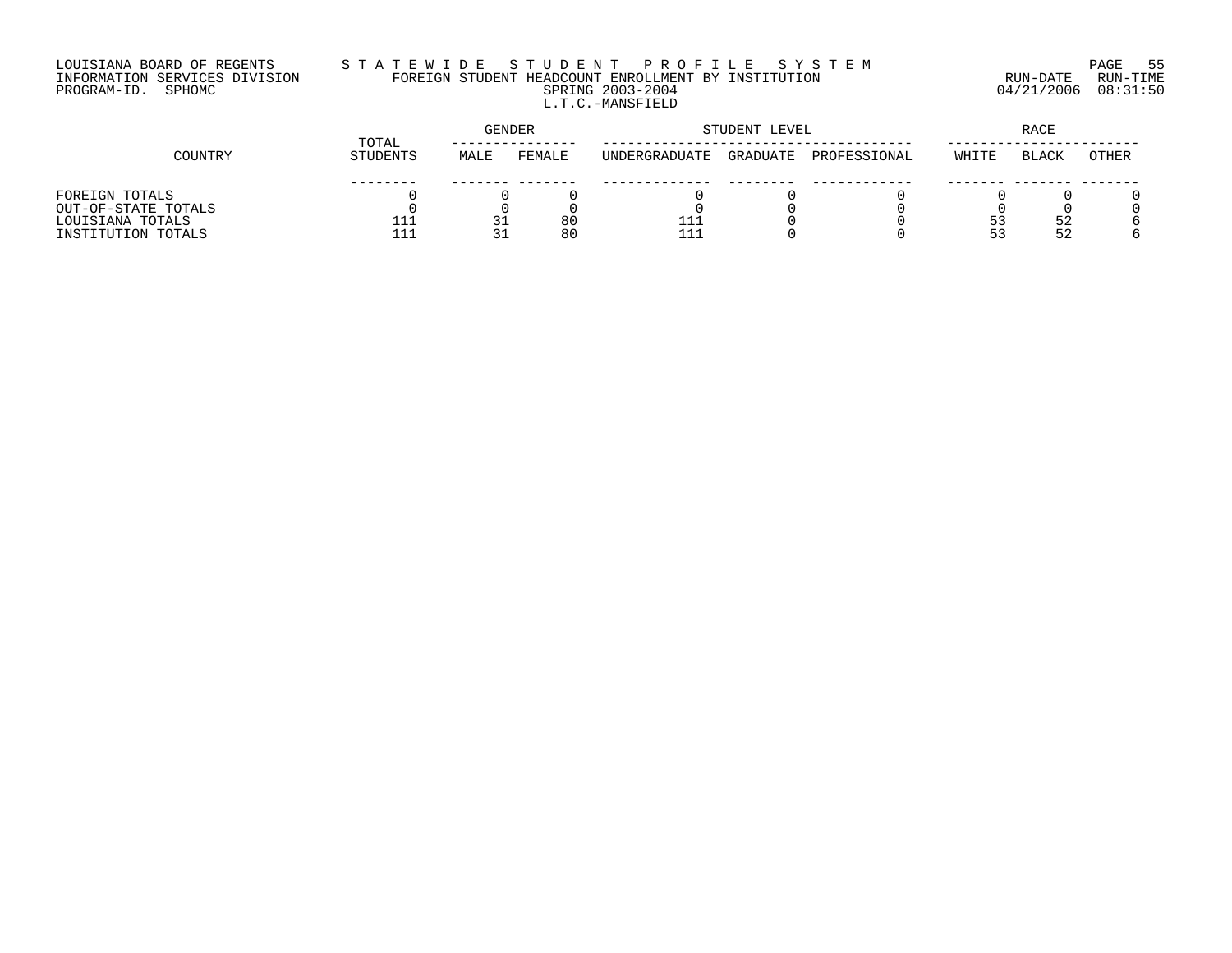# LOUISIANA BOARD OF REGENTS S T A T E W I D E S T U D E N T P R O F I L E S Y S T E M PAGE 56 INFORMATION SERVICES DIVISION FOREIGN STUDENT HEADCOUNT ENROLLMENT BY INSTITUTION RUN-DATE RUN-TIME PROGRAM-ID. SPHOMC SPRING 2003-2004 04/21/2006 08:31:50 L.T.C.-MORGAN SMITH

|                     | TOTAL    |      | <b>GENDER</b> | STUDENT LEVEL | RACE     |              |       |              |       |
|---------------------|----------|------|---------------|---------------|----------|--------------|-------|--------------|-------|
| COUNTRY             | STUDENTS | MALE | FEMALE        | UNDERGRADUATE | GRADUATE | PROFESSIONAL | WHITE | <b>BLACK</b> | OTHER |
|                     |          |      |               |               |          |              |       |              |       |
| FOREIGN TOTALS      |          |      |               |               |          |              |       |              |       |
| OUT-OF-STATE TOTALS |          |      |               |               |          |              |       |              |       |
| LOUISIANA TOTALS    | 151      | 65   | 86            | 151           |          |              | 123   | 28           |       |
| INSTITUTION TOTALS  | 151      | 65   | 86            | 151           |          |              | 123   | 28           |       |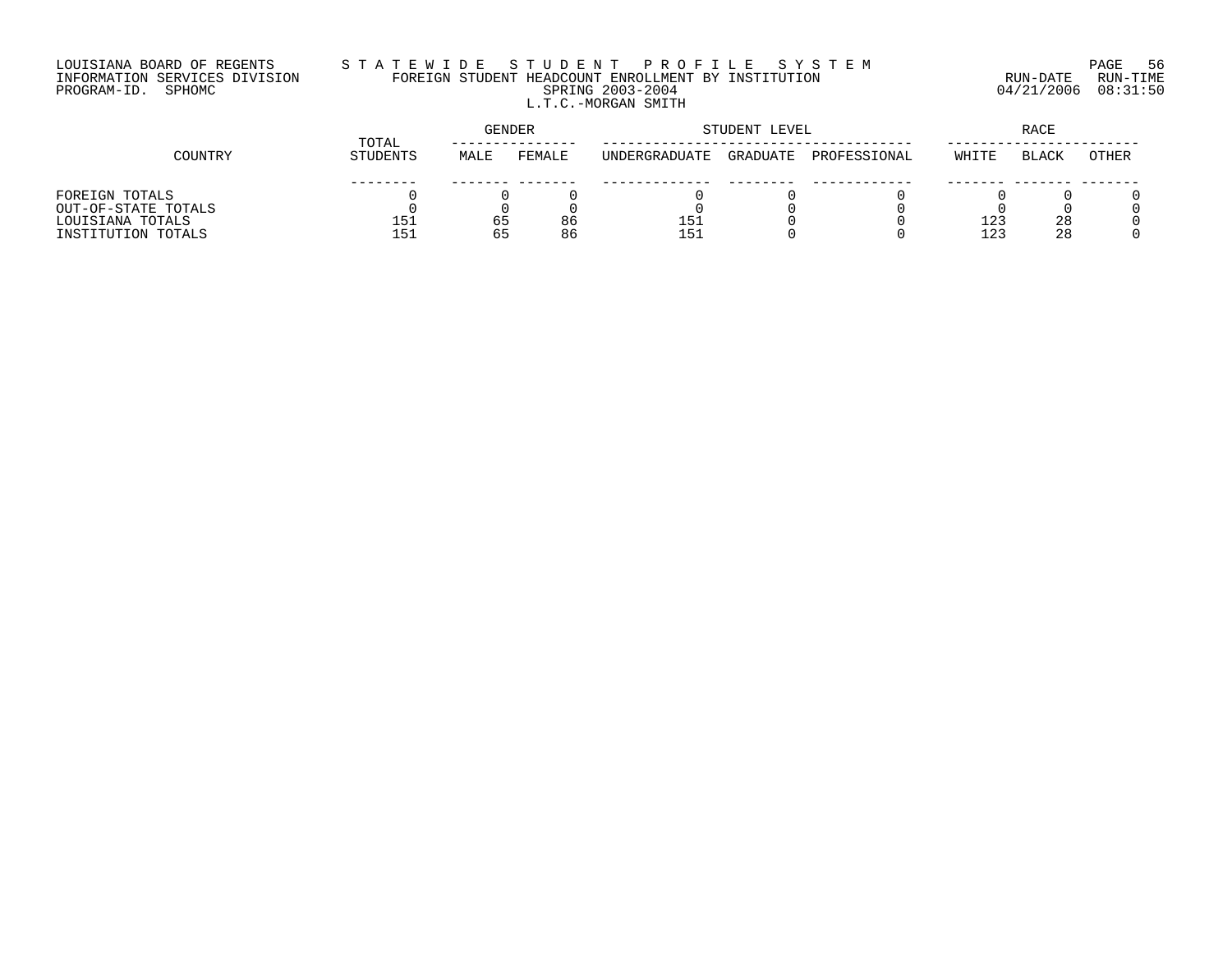### LOUISIANA BOARD OF REGENTS S T A T E W I D E S T U D E N T P R O F I L E S Y S T E M PAGE 57 INFORMATION SERVICES DIVISION FOREIGN STUDENT HEADCOUNT ENROLLMENT BY INSTITUTION RUN-DATE RUN-TIME PROGRAM-ID. SPHOMC SPRING 2003-2004 04/21/2006 08:31:50 L.T.C.-NATCHITOCHES

|                     | TOTAL    |      | <b>GENDER</b> | STUDENT LEVEL | RACE     |              |       |              |       |
|---------------------|----------|------|---------------|---------------|----------|--------------|-------|--------------|-------|
| COUNTRY             | STUDENTS | MALE | FEMALE        | UNDERGRADUATE | GRADUATE | PROFESSIONAL | WHITE | <b>BLACK</b> | OTHER |
|                     |          |      |               |               |          |              |       |              |       |
| FOREIGN TOTALS      |          |      |               |               |          |              |       |              |       |
| OUT-OF-STATE TOTALS |          |      |               |               |          |              |       |              |       |
| LOUISIANA TOTALS    | 398      | 157  | 241           | 398           |          |              | 183   | 186          | 29    |
| INSTITUTION TOTALS  | 398      | 157  | 241           | 398           |          |              | 183   | 186          | 29    |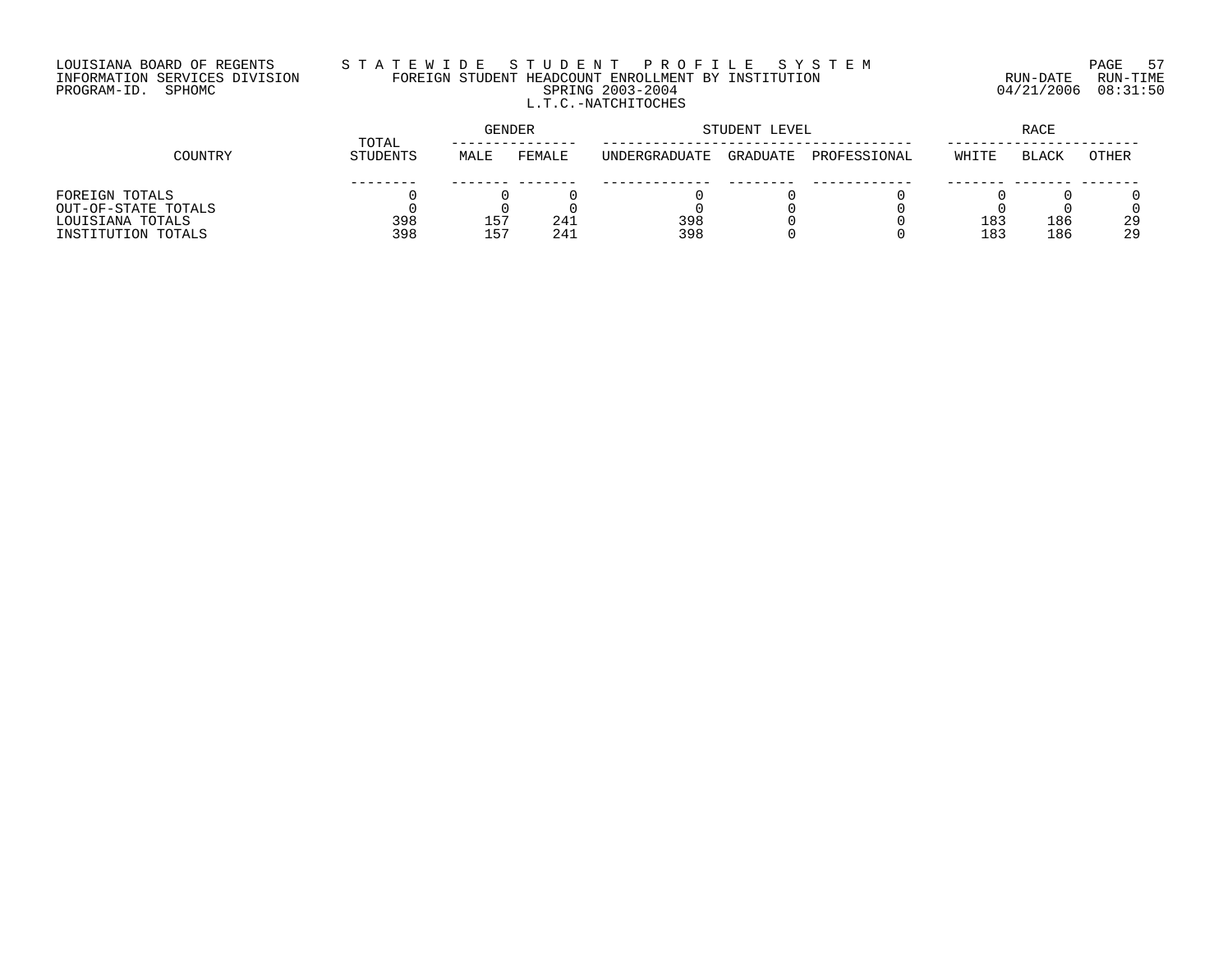## LOUISIANA BOARD OF REGENTS S T A T E W I D E S T U D E N T P R O F I L E S Y S T E M PAGE 58 INFORMATION SERVICES DIVISION FOREIGN STUDENT HEADCOUNT ENROLLMENT BY INSTITUTION RUN-DATE RUN-TIME PROGRAM-ID. SPHOMC SPRING 2003-2004 04/21/2006 08:31:50 L.T.C.-NORTH CENTRAL

|                     | TOTAL    | GENDER |        | STUDENT LEVEL | RACE     |              |       |              |       |
|---------------------|----------|--------|--------|---------------|----------|--------------|-------|--------------|-------|
| COUNTRY             | STUDENTS | MALE   | FEMALE | UNDERGRADUATE | GRADUATE | PROFESSIONAL | WHITE | <b>BLACK</b> | OTHER |
|                     |          |        |        |               |          |              |       |              |       |
| FOREIGN TOTALS      |          |        |        |               |          |              |       |              |       |
| OUT-OF-STATE TOTALS |          |        |        |               |          |              |       |              |       |
| LOUISIANA TOTALS    | 174      | د 4    | 131    | 174           |          |              | 90    | 83           |       |
| INSTITUTION TOTALS  | 174      | -41    | 131    | 174           |          |              | 9 C   | 83           |       |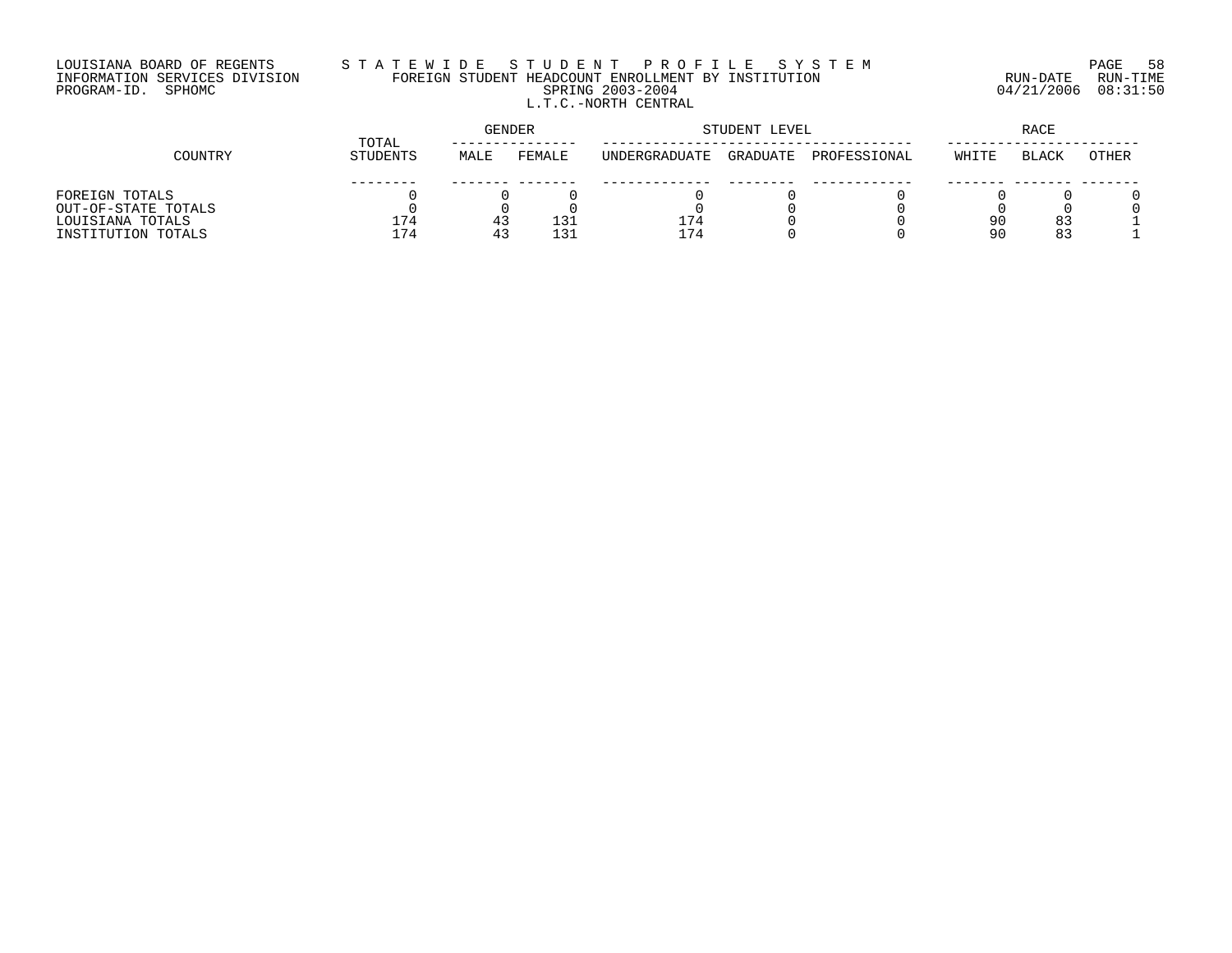# LOUISIANA BOARD OF REGENTS S T A T E W I D E S T U D E N T P R O F I L E S Y S T E M PAGE 59 INFORMATION SERVICES DIVISION FOREIGN STUDENT HEADCOUNT ENROLLMENT BY INSTITUTION RUN-DATE RUN-TIME PROGRAM-ID. SPHOMC SPRING 2003-2004 04/21/2006 08:31:50 L.T.C.-NORTHEAST

|                     | TOTAL    | GENDER |        |                       | STUDENT LEVEL |              |       |       |       |
|---------------------|----------|--------|--------|-----------------------|---------------|--------------|-------|-------|-------|
| COUNTRY             | STUDENTS | MALE   | FEMALE | <b>IINDERGRADUATE</b> | GRADUATE      | PROFESSIONAL | WHITE | BLACK | OTHER |
|                     |          |        |        |                       |               |              |       |       |       |
| FOREIGN TOTALS      |          |        |        |                       |               |              |       |       |       |
| OUT-OF-STATE TOTALS |          |        |        |                       |               |              |       |       |       |
| LOUISIANA TOTALS    | 324      | 126    | 198    | 324                   |               |              | 223   | 100   |       |
| INSTITUTION TOTALS  | 328      | 128    | 200    | 328                   |               |              | 226   | 101   |       |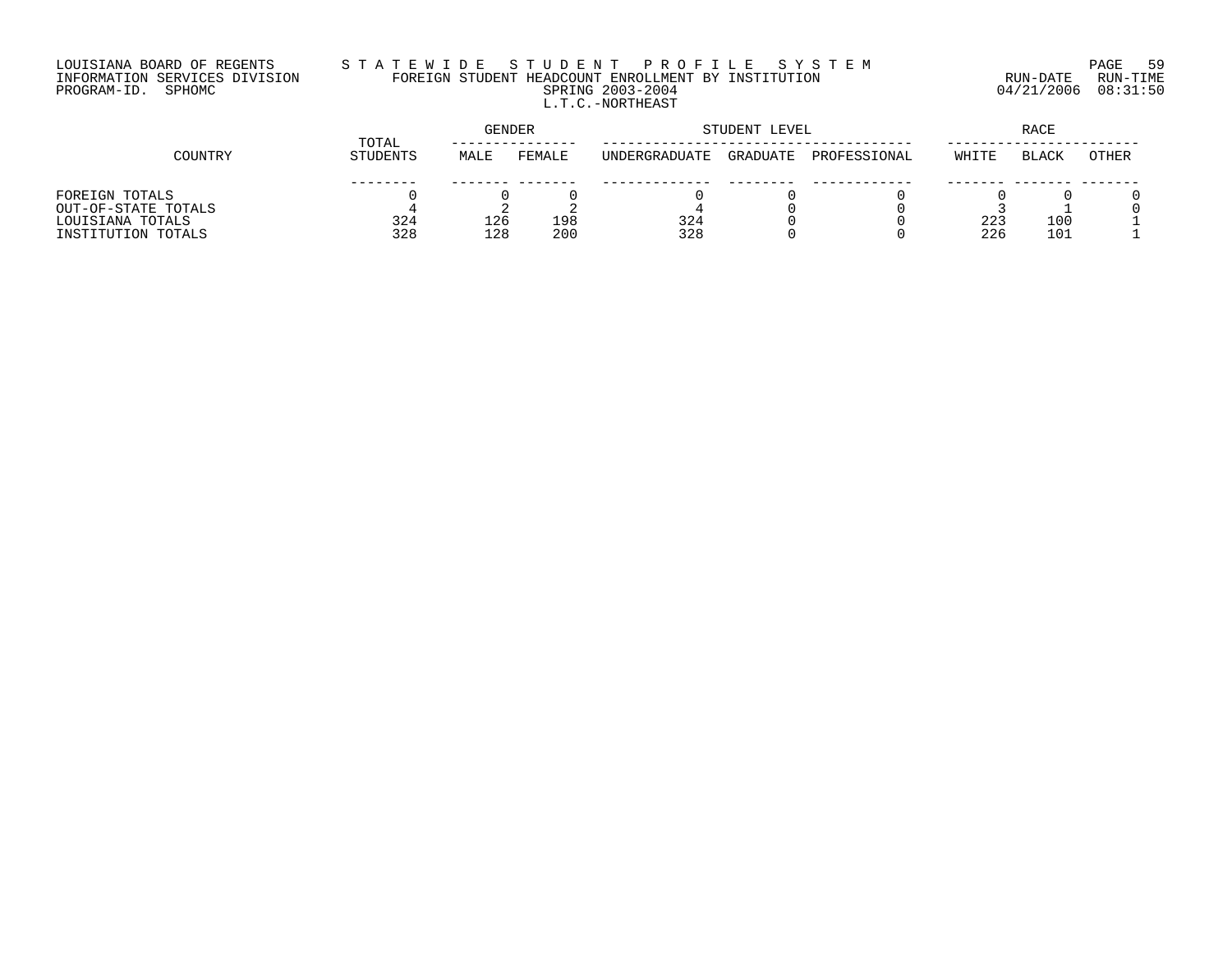## LOUISIANA BOARD OF REGENTS S T A T E W I D E S T U D E N T P R O F I L E S Y S T E M PAGE 60 INFORMATION SERVICES DIVISION FOREIGN STUDENT HEADCOUNT ENROLLMENT BY INSTITUTION RUN-DATE RUN-TIME PROGRAM-ID. SPHOMC SPRING 2003-2004 04/21/2006 08:31:50 L.T.C.-NORTHWEST

|                     | TOTAL    | GENDER |        |               | STUDENT LEVEL | RACE         |       |              |       |
|---------------------|----------|--------|--------|---------------|---------------|--------------|-------|--------------|-------|
| COUNTRY             | STUDENTS | MALE   | FEMALE | UNDERGRADUATE | GRADUATE      | PROFESSIONAL | WHITE | <b>BLACK</b> | OTHER |
|                     |          |        |        |               |               |              |       |              |       |
| FOREIGN TOTALS      |          |        |        |               |               |              |       |              |       |
| OUT-OF-STATE TOTALS | 12       |        |        |               |               |              |       |              |       |
| LOUISIANA TOTALS    | 752      | 392    | 360    | 752           |               |              | 389   | 333          | 30    |
| INSTITUTION TOTALS  | 764      | 402    | 362    | 764           |               |              | 401   | 333          | 30    |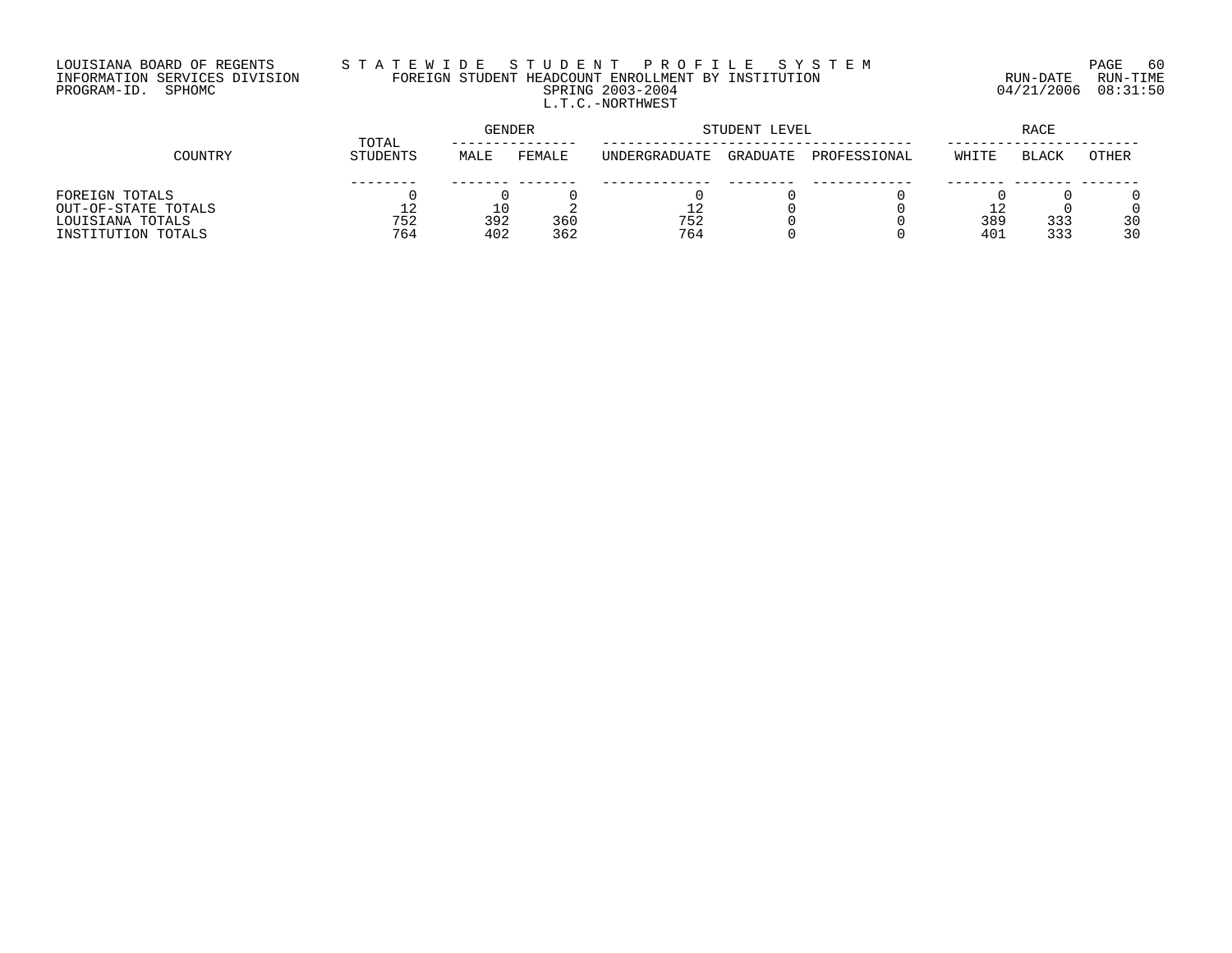# LOUISIANA BOARD OF REGENTS S T A T E W I D E S T U D E N T P R O F I L E S Y S T E M PAGE 61 INFORMATION SERVICES DIVISION FOREIGN STUDENT HEADCOUNT ENROLLMENT BY INSTITUTION RUN-DATE RUN-TIME PROGRAM-ID. SPHOMC SPRING 2003-2004 04/21/2006 08:31:50 L.T.C.-OAKDALE

|                     | TOTAL    | GENDER |        | STUDENT LEVEL         |          | RACE         |                 |              |       |
|---------------------|----------|--------|--------|-----------------------|----------|--------------|-----------------|--------------|-------|
| COUNTRY             | STUDENTS | MALE   | FEMALE | <b>IINDERGRADUATE</b> | GRADUATE | PROFESSIONAL | WHITE           | <b>BLACK</b> | OTHER |
|                     |          |        |        |                       |          |              |                 |              |       |
| FOREIGN TOTALS      |          |        |        |                       |          |              |                 |              |       |
| OUT-OF-STATE TOTALS |          |        |        |                       |          |              |                 |              |       |
| LOUISIANA TOTALS    | 286      | 139    | ⊥4⊺    | 286                   |          |              | 14?             | 106          | 37    |
| INSTITUTION TOTALS  | 286      | 139    | 147    | 286                   |          |              | 14 <sup>2</sup> | 106          | 37    |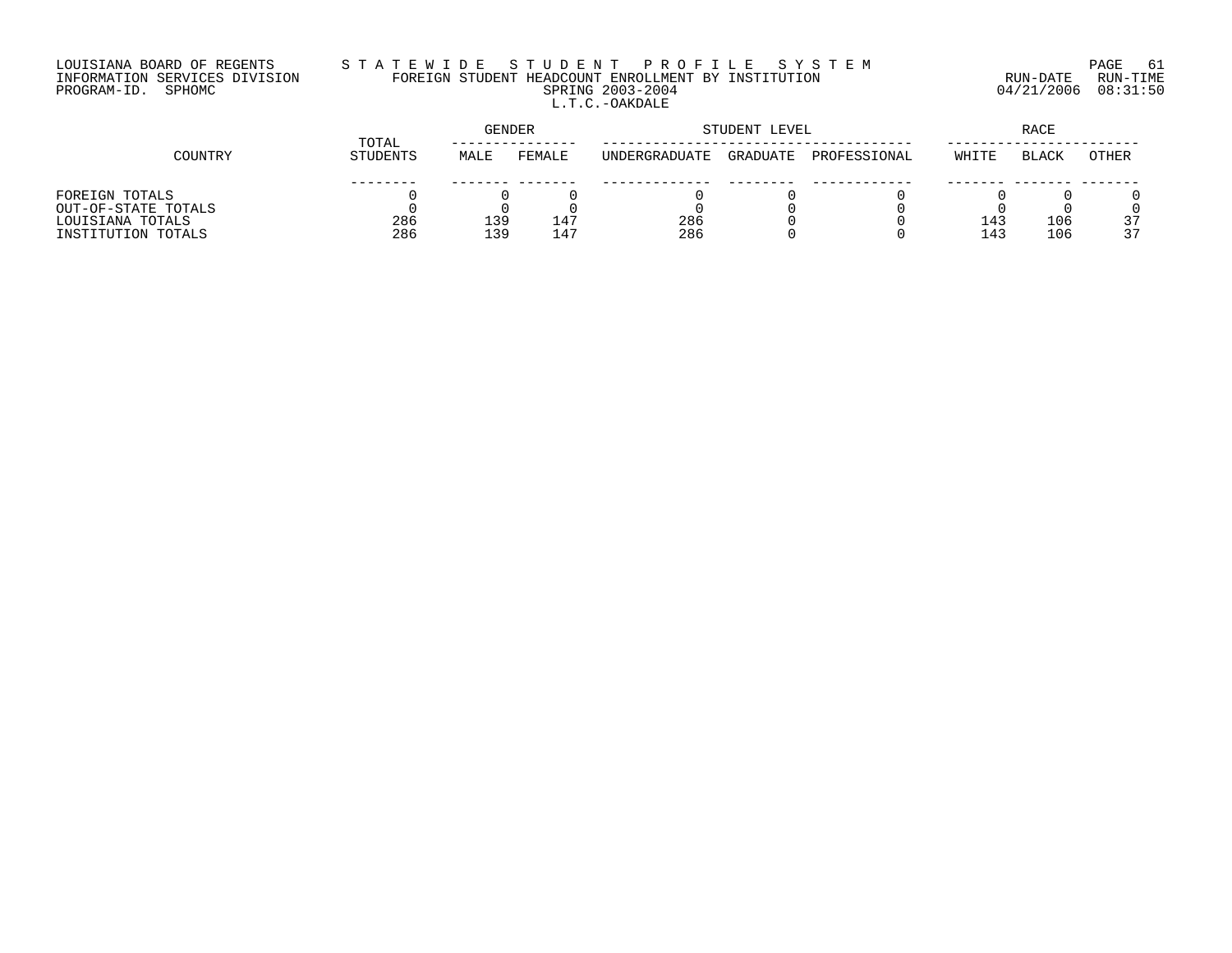## LOUISIANA BOARD OF REGENTS S T A T E W I D E S T U D E N T P R O F I L E S Y S T E M PAGE 62 INFORMATION SERVICES DIVISION FOREIGN STUDENT HEADCOUNT ENROLLMENT BY INSTITUTION RUN-DATE RUN-TIME PROGRAM-ID. SPHOMC SPRING 2003-2004 04/21/2006 08:31:50 L.T.C.-RIVER PARISHES

|                     | TOTAL    | GENDER |        |                      | STUDENT LEVEL | RACE         |       |              |       |
|---------------------|----------|--------|--------|----------------------|---------------|--------------|-------|--------------|-------|
| COUNTRY             | STUDENTS | MALE   | FEMALE | <b>INDERGRADUATE</b> | GRADUATE      | PROFESSIONAL | WHITE | <b>BLACK</b> | OTHER |
|                     |          |        |        |                      |               |              |       |              |       |
| FOREIGN TOTALS      |          |        |        |                      |               |              |       |              |       |
| OUT-OF-STATE TOTALS |          |        |        |                      |               |              |       |              |       |
| LOUISIANA TOTALS    | 310      | 201    | 109    | 310                  |               |              | 202   | 103          |       |
| INSTITUTION TOTALS  | 310      | 201    | 109    | 310                  |               |              | 202   | 103          |       |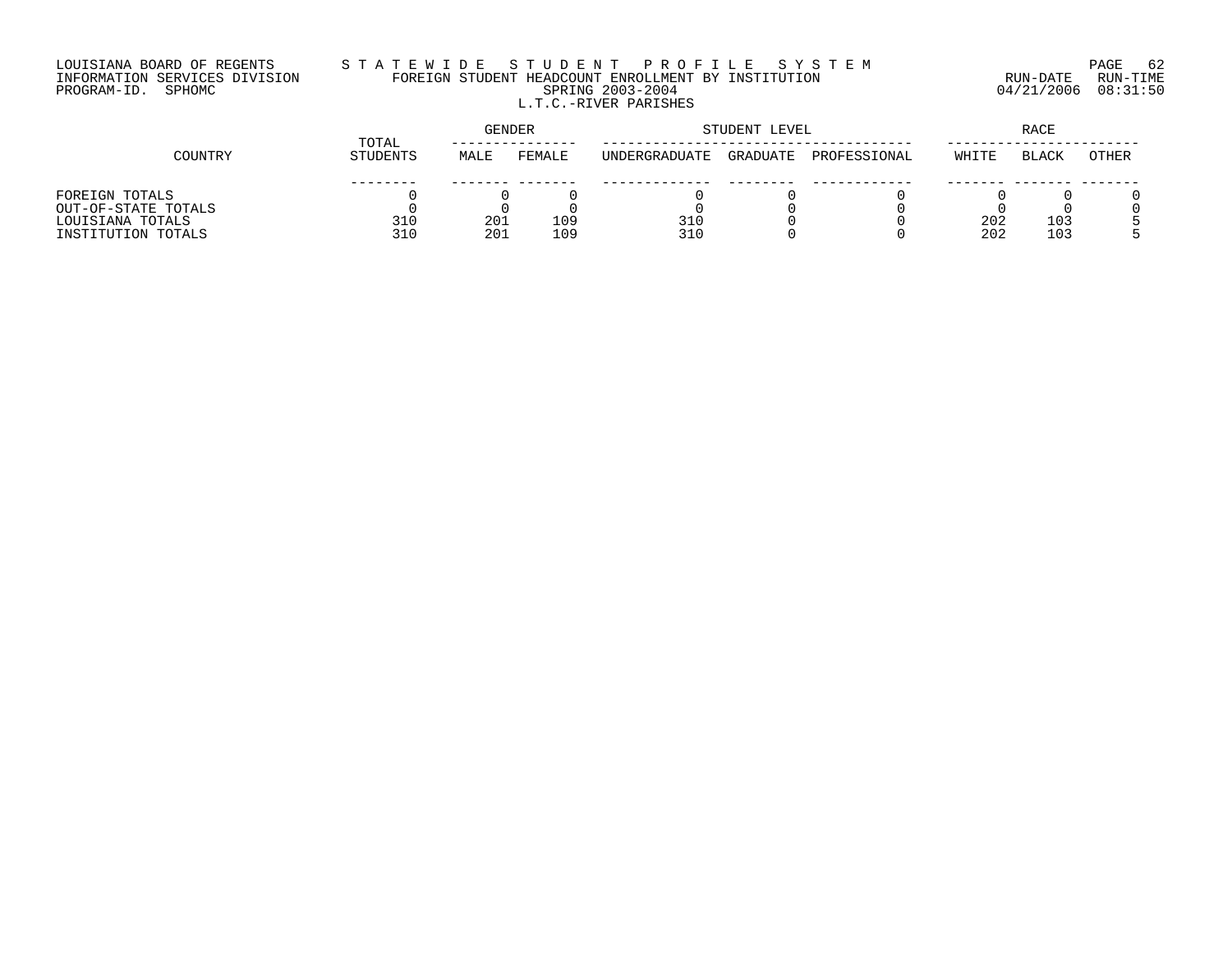## LOUISIANA BOARD OF REGENTS S T A T E W I D E S T U D E N T P R O F I L E S Y S T E M PAGE 63 INFORMATION SERVICES DIVISION FOREIGN STUDENT HEADCOUNT ENROLLMENT BY INSTITUTION RUN-DATE RUN-TIME PROGRAM-ID. SPHOMC SPRING 2003-2004 04/21/2006 08:31:50 L.T.C.-RUSTON

|                     | TOTAL    | GENDER |                |               | STUDENT LEVEL | RACE         |       |              |       |
|---------------------|----------|--------|----------------|---------------|---------------|--------------|-------|--------------|-------|
| COUNTRY             | STUDENTS | MALE   | FEMALE         | UNDERGRADUATE | GRADUATE      | PROFESSIONAL | WHITE | <b>BLACK</b> | OTHER |
|                     |          |        |                |               |               |              |       |              |       |
| FOREIGN TOTALS      |          |        |                |               |               |              |       |              |       |
| OUT-OF-STATE TOTALS |          |        |                |               |               |              |       |              |       |
| LOUISIANA TOTALS    | 161      | 64     | Q <sub>T</sub> | 161           |               |              |       | 79           |       |
| INSTITUTION TOTALS  | 161      | 64     | $\Omega$ 7     | 161           |               |              |       | 79           |       |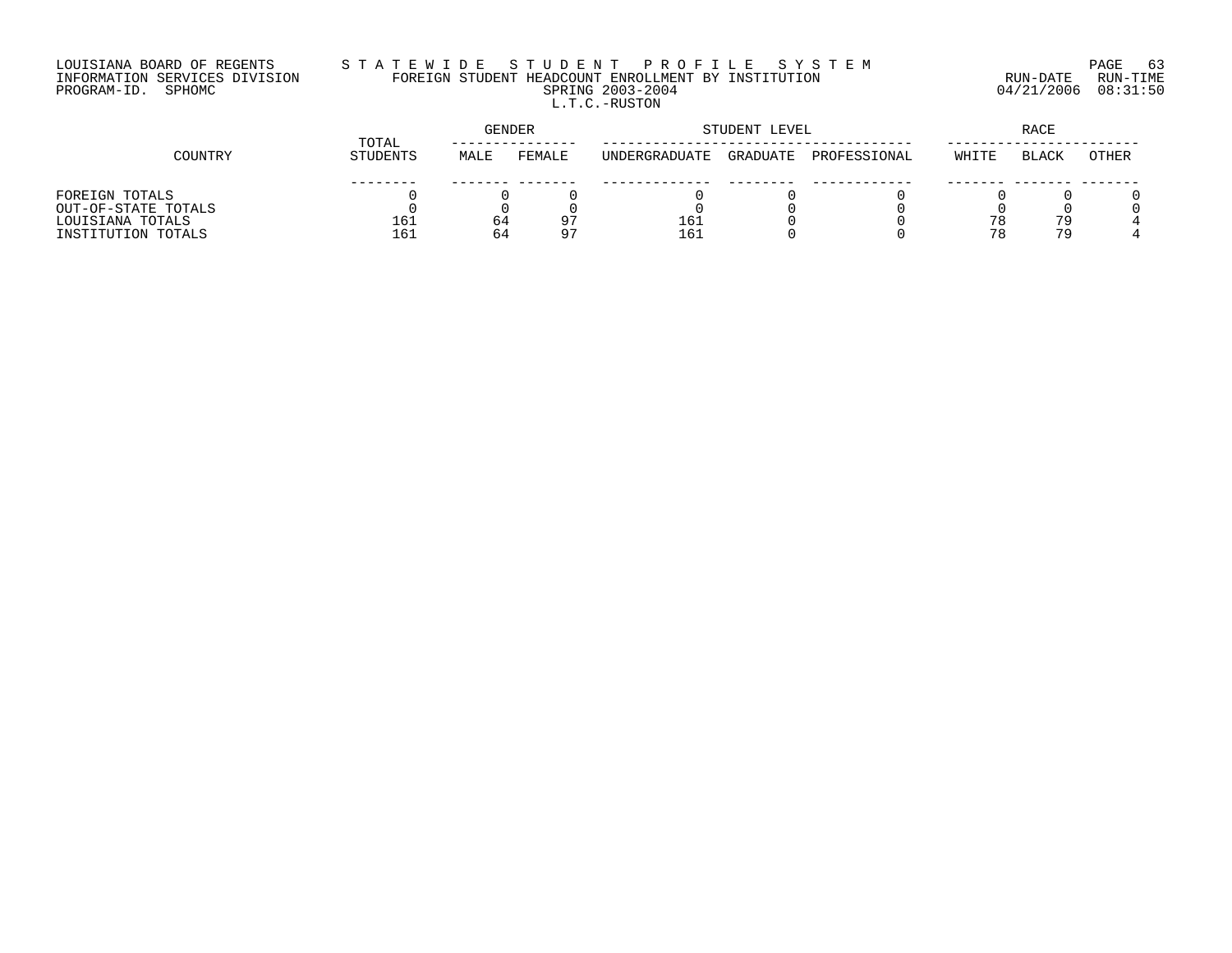## LOUISIANA BOARD OF REGENTS S T A T E W I D E S T U D E N T P R O F I L E S Y S T E M PAGE 64 INFORMATION SERVICES DIVISION FOREIGN STUDENT HEADCOUNT ENROLLMENT BY INSTITUTION RUN-DATE RUN-TIME PROGRAM-ID. SPHOMC SPRING 2003-2004 04/21/2006 08:31:50 L.T.C.-WEST JEFFERSON

|                     |          | <b>GENDER</b><br>TOTAL |        |               | STUDENT LEVEL |              |       |              |              |
|---------------------|----------|------------------------|--------|---------------|---------------|--------------|-------|--------------|--------------|
| COUNTRY             | STUDENTS | MALE                   | FEMALE | UNDERGRADUATE | GRADUATE      | PROFESSIONAL | WHITE | <b>BLACK</b> | <b>OTHER</b> |
|                     |          |                        |        |               |               |              |       |              |              |
| FOREIGN TOTALS      |          |                        |        |               |               |              |       |              |              |
| OUT-OF-STATE TOTALS |          |                        |        |               |               |              |       |              |              |
| LOUISIANA TOTALS    | 366      | 144                    | 222    | 366           |               |              | 68    | 266          | 32           |
| INSTITUTION TOTALS  | 367      | 145                    | 222    | 367           |               |              | 68    | 267          | 32           |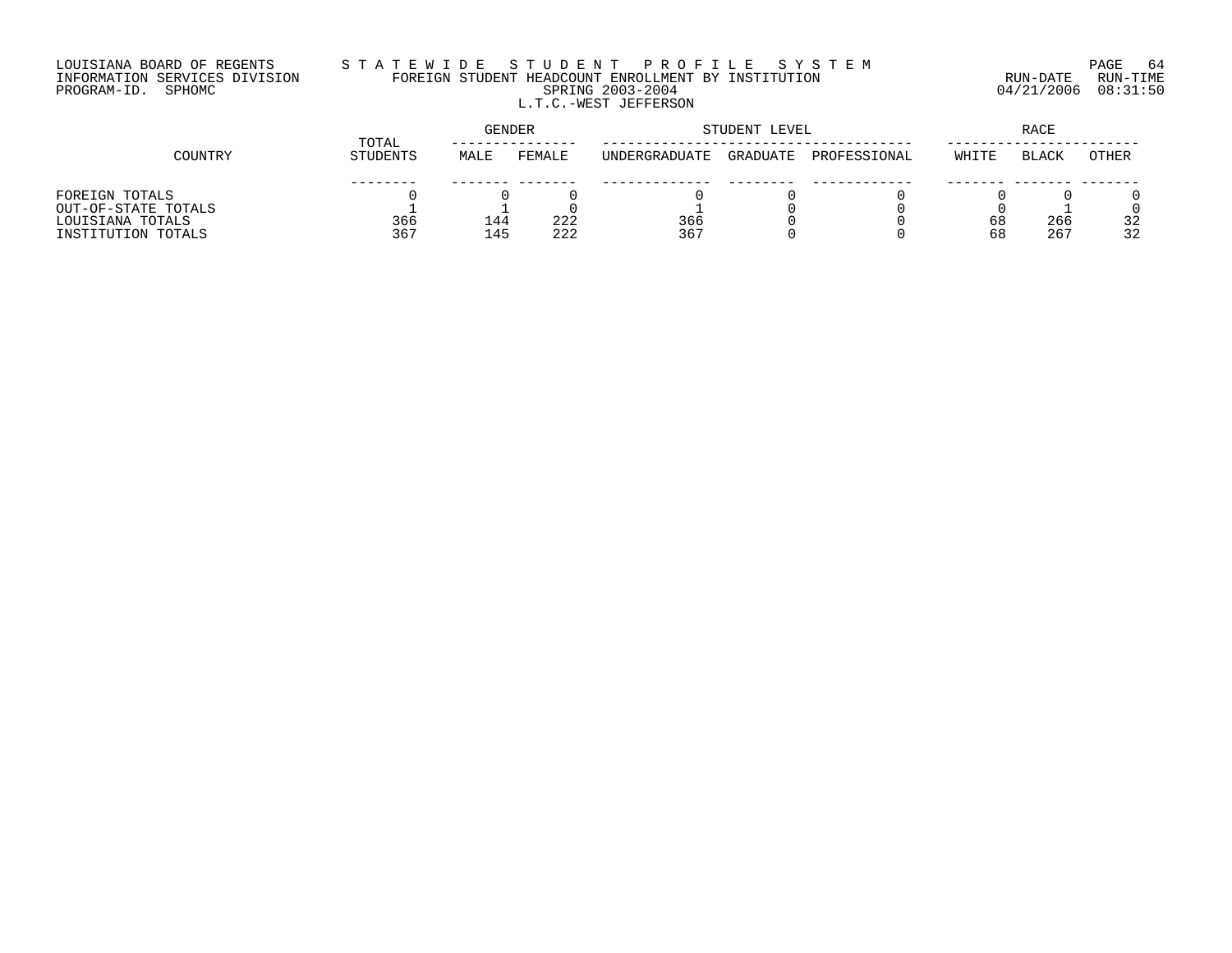# LOUISIANA BOARD OF REGENTS S T A T E W I D E S T U D E N T P R O F I L E S Y S T E M PAGE 65 INFORMATION SERVICES DIVISION FOREIGN STUDENT HEADCOUNT ENROLLMENT BY INSTITUTION RUN-DATE RUN-TIME PROGRAM-ID. SPHOMC SPRING 2003-2004 04/21/2006 08:31:50 L.T.C.-WESTSIDE

|                     | TOTAL    | GENDER |        |               | STUDENT LEVEL | RACE         |       |              |       |
|---------------------|----------|--------|--------|---------------|---------------|--------------|-------|--------------|-------|
| COUNTRY             | STUDENTS | MALE   | FEMALE | UNDERGRADUATE | GRADUATE      | PROFESSIONAL | WHITE | <b>BLACK</b> | OTHER |
|                     |          |        |        |               |               |              |       |              |       |
| FOREIGN TOTALS      |          |        |        |               |               |              |       |              |       |
| OUT-OF-STATE TOTALS |          |        |        |               |               |              |       |              |       |
| LOUISIANA TOTALS    | 161      | 29     | 132    | 161           |               |              | 45    | 116          |       |
| INSTITUTION TOTALS  | 161      | 29     | 132    | 161           |               |              |       | 116          |       |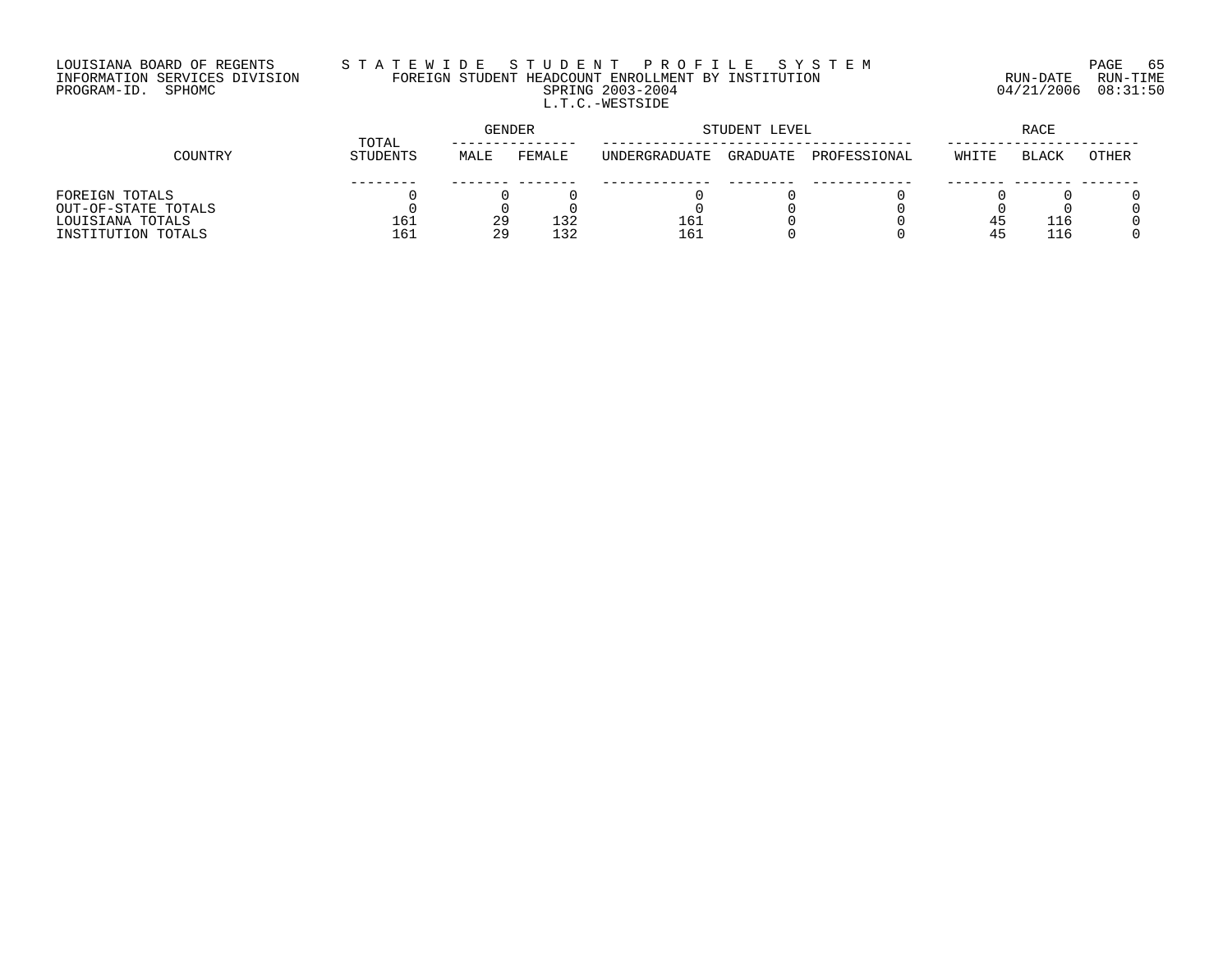# LOUISIANA BOARD OF REGENTS S T A T E W I D E S T U D E N T P R O F I L E S Y S T E M PAGE 66 INFORMATION SERVICES DIVISION FOREIGN STUDENT HEADCOUNT ENROLLMENT BY INSTITUTION RUN-DATE RUN-TIME PROGRAM-ID. SPHOMC SPRING 2003-2004 04/21/2006 08:31:50 L.T.C.-YOUNG MEMORIAL

|                                                                                 |                   | <b>GENDER</b>     |            | STUDENT LEVEL        | RACE     |              |                   |                  |                |
|---------------------------------------------------------------------------------|-------------------|-------------------|------------|----------------------|----------|--------------|-------------------|------------------|----------------|
| COUNTRY                                                                         | TOTAL<br>STUDENTS | MALE              | FEMALE     | <b>UNDERGRADUATE</b> | GRADUATE | PROFESSIONAL | WHITE             | BLACK            | <b>OTHER</b>   |
| LAOS                                                                            |                   |                   |            | ৴                    |          |              |                   |                  |                |
| FOREIGN TOTALS<br>OUT-OF-STATE TOTALS<br>LOUISIANA TOTALS<br>INSTITUTION TOTALS | 172<br>693<br>867 | 170<br>446<br>618 | 247<br>249 | 172<br>693<br>867    |          |              | 144<br>425<br>573 | 12<br>209<br>221 | 16<br>59<br>75 |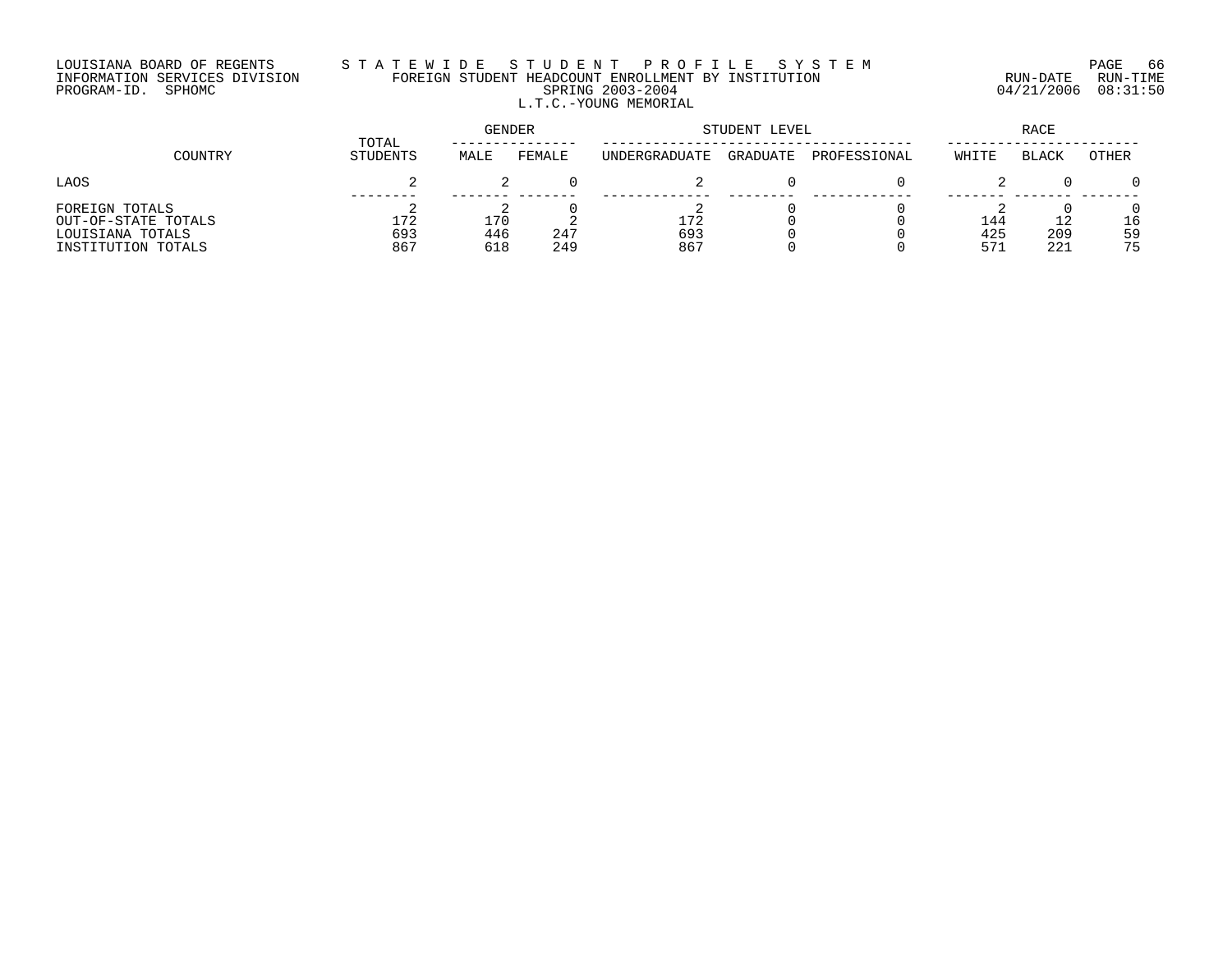## LOUISIANA BOARD OF REGENTS S T A T E W I D E S T U D E N T P R O F I L E S Y S T E M PAGE 67 INFORMATION SERVICES DIVISION FOREIGN STUDENT HEADCOUNT ENROLLMENT BY INSTITUTION RUN-DATE RUN-TIME PROGRAM-ID. SPHOMC SPRING 2003-2004 04/21/2006 08:31:50 L.T.C.-SABINE VALLEY

|                     | TOTAL           | <b>GENDER</b> |        | STUDENT LEVEL | <b>RACE</b> |              |       |              |       |
|---------------------|-----------------|---------------|--------|---------------|-------------|--------------|-------|--------------|-------|
| COUNTRY             | <b>STUDENTS</b> | MALE          | FEMALE | UNDERGRADUATE | GRADUATE    | PROFESSIONAL | WHITE | <b>BLACK</b> | OTHER |
|                     |                 |               |        |               |             |              |       |              |       |
| FOREIGN TOTALS      |                 |               |        |               |             |              |       |              |       |
| OUT-OF-STATE TOTALS |                 |               |        |               |             |              |       |              |       |
| LOUISIANA TOTALS    | 144             | 36            | 108    | 144           |             |              |       | 49           | 25    |
| INSTITUTION TOTALS  | 144             | 36            | 108    | 144           |             |              | 70    | 49           | 25    |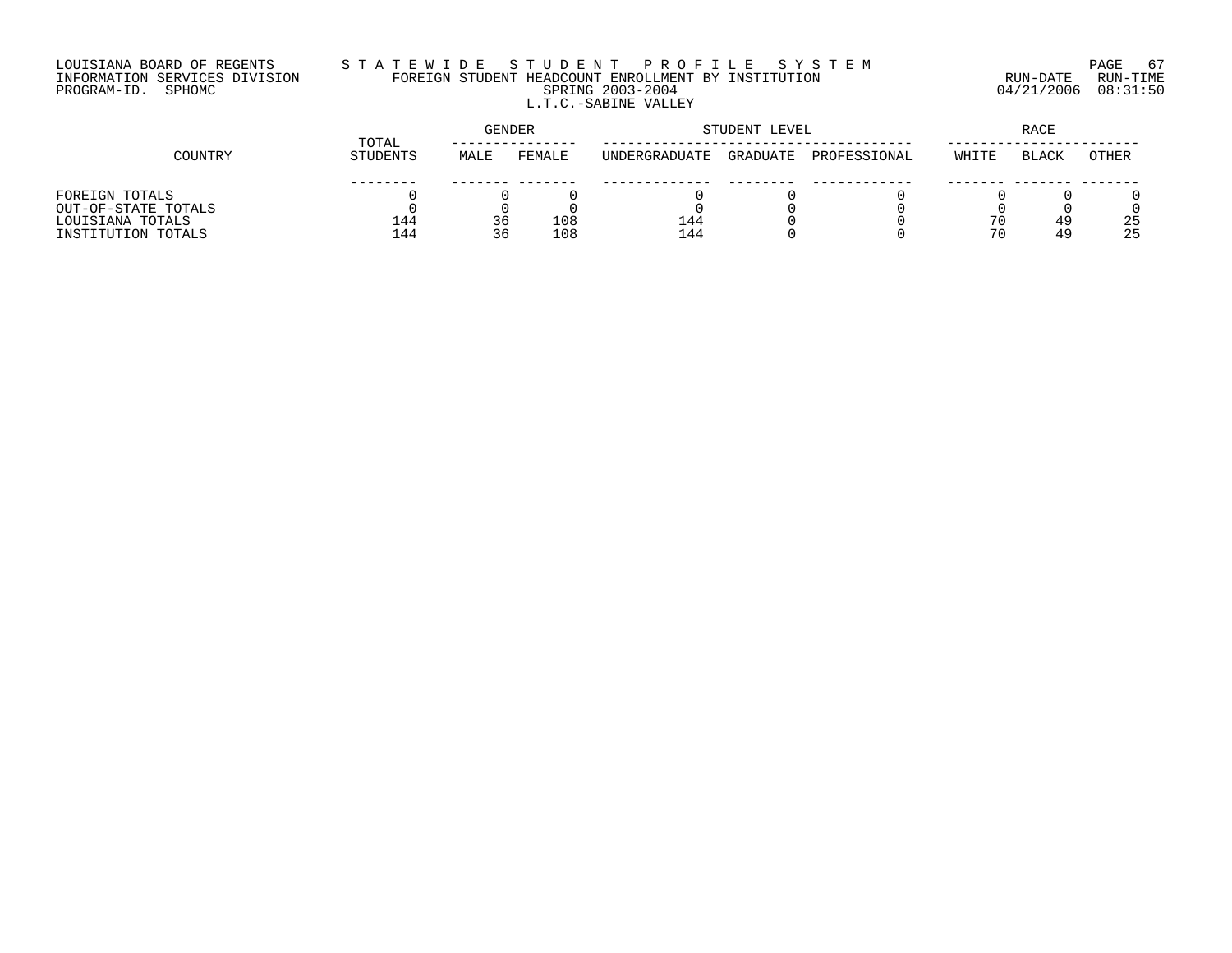## LOUISIANA BOARD OF REGENTS S T A T E W I D E S T U D E N T P R O F I L E S Y S T E M PAGE 68 INFORMATION SERVICES DIVISION FOREIGN STUDENT HEADCOUNT ENROLLMENT BY INSTITUTION RUN-DATE RUN-TIME PROGRAM-ID. SPHOMC SPRING 2003-2004 04/21/2006 08:31:50 L.T.C.-SHELBY JACKSON

|                     | TOTAL    |      | GENDER |                      | STUDENT LEVEL |              | RACE  |       |       |
|---------------------|----------|------|--------|----------------------|---------------|--------------|-------|-------|-------|
| COUNTRY             | STUDENTS | MALE | FEMALE | <b>INDERGRADUATE</b> | GRADUATE      | PROFESSIONAL | WHITE | BLACK | OTHER |
|                     |          |      |        |                      |               |              |       |       |       |
| FOREIGN TOTALS      |          |      |        |                      |               |              |       |       |       |
| OUT-OF-STATE TOTALS | 13       |      |        |                      |               |              |       |       |       |
| LOUISIANA TOTALS    | 137      | 65   | 72     | 137                  |               |              | 65    | 67    |       |
| INSTITUTION TOTALS  | 150      | 68   | 82     | 150                  |               |              | 66    | 78    |       |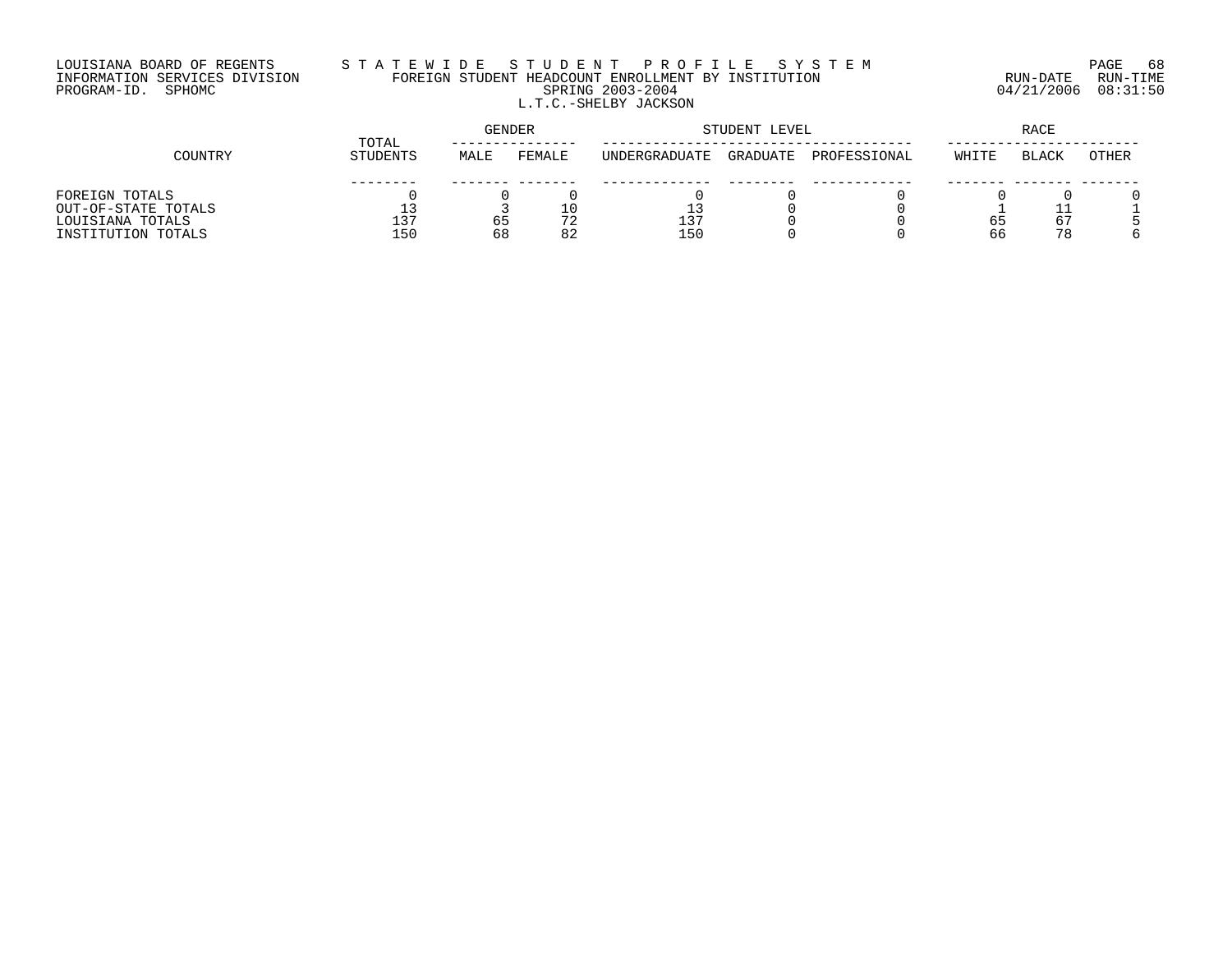#### LOUISIANA BOARD OF REGENTS S T A T E W I D E S T U D E N T P R O F I L E S Y S T E M PAGE 69 INFORMATION SERVICES DIVISION FOREIGN STUDENT HEADCOUNT ENROLLMENT BY INSTITUTION RUN-DATE RUN-TIME PROGRAM-ID. SPHOMC SPRING 2003-2004 04/21/2006 08:31:50 L.T.C.-SHREVEPORT BOSSIER

|                     | TOTAL    | <b>GENDER</b> |        |                      | STUDENT LEVEL | RACE         |       |              |       |
|---------------------|----------|---------------|--------|----------------------|---------------|--------------|-------|--------------|-------|
| COUNTRY             | STUDENTS | MALE          | FEMALE | <b>INDERGRADUATE</b> | GRADUATE      | PROFESSIONAL | WHITE | <b>BLACK</b> | OTHER |
|                     |          |               |        |                      |               |              |       |              |       |
| FOREIGN TOTALS      |          |               |        |                      |               |              |       |              |       |
| OUT-OF-STATE TOTALS |          |               |        |                      |               |              |       |              |       |
| LOUISIANA TOTALS    | 803      | 446           | 357    | 803                  |               |              | 349   | 403          | 51    |
| INSTITUTION TOTALS  | 805      | 446           | 359    | 805                  |               |              | 349   | 405          | 51    |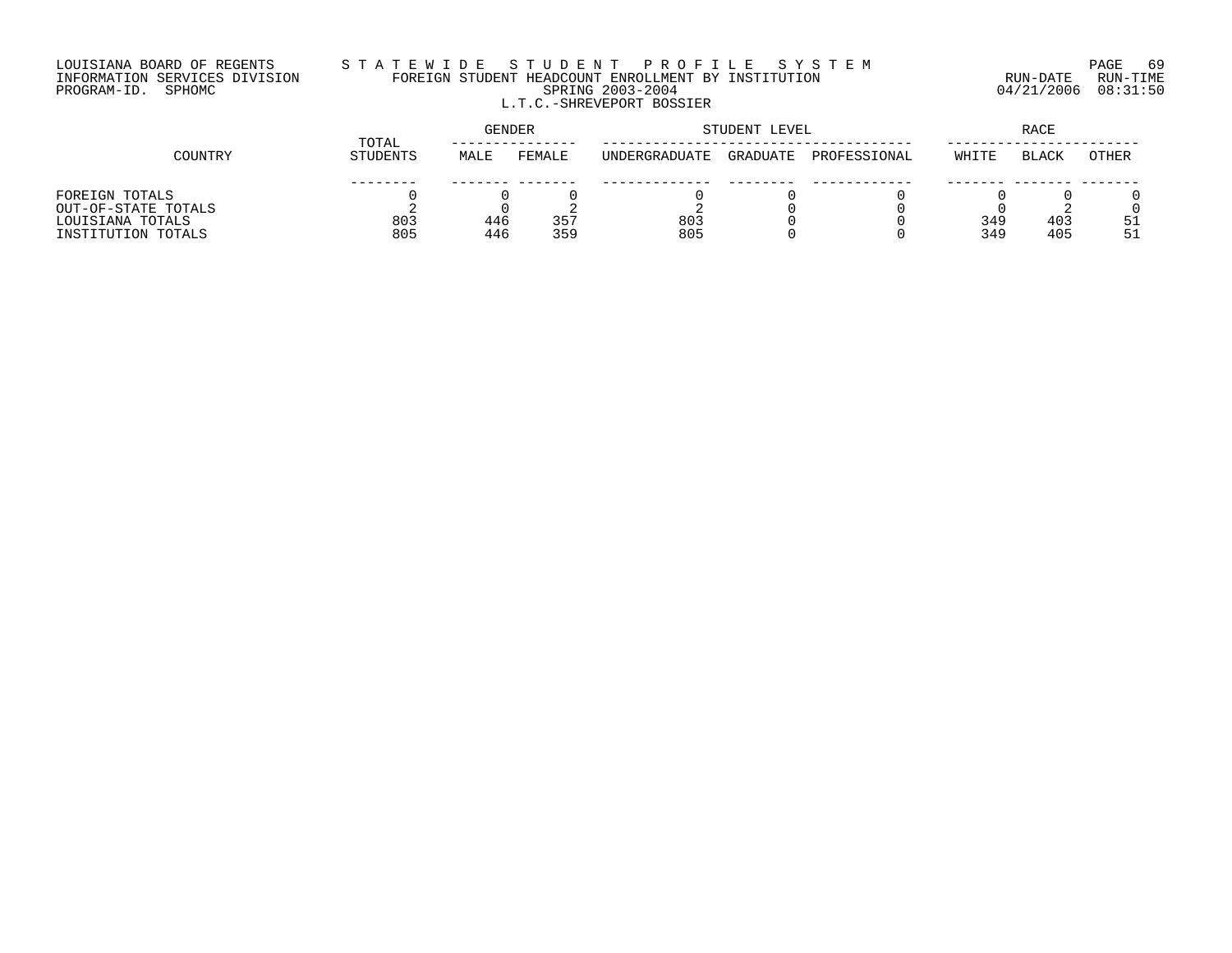# LOUISIANA BOARD OF REGENTS S T A T E W I D E S T U D E N T P R O F I L E S Y S T E M PAGE 70 INFORMATION SERVICES DIVISION FOREIGN STUDENT HEADCOUNT ENROLLMENT BY INSTITUTION RUN-DATE RUN-TIME PROGRAM-ID. SPHOMC SPRING 2003-2004 04/21/2006 08:31:50 L.T.C.-SIDNEY COLLIER

|                     | TOTAL    | <b>GENDER</b> |        |               | STUDENT LEVEL | RACE         |       |       |       |
|---------------------|----------|---------------|--------|---------------|---------------|--------------|-------|-------|-------|
| COUNTRY             | STUDENTS | MALE          | FEMALE | UNDERGRADUATE | GRADUATE      | PROFESSIONAL | WHITE | BLACK | OTHER |
|                     |          |               |        |               |               |              |       |       |       |
| FOREIGN TOTALS      |          |               |        |               |               |              |       |       |       |
| OUT-OF-STATE TOTALS |          |               |        |               |               |              |       |       |       |
| LOUISIANA TOTALS    | 340      | $13-$         | 203    | 340           |               |              |       | 338   |       |
| INSTITUTION TOTALS  | 340      | 137           | 203    | 340           |               |              |       | 338   |       |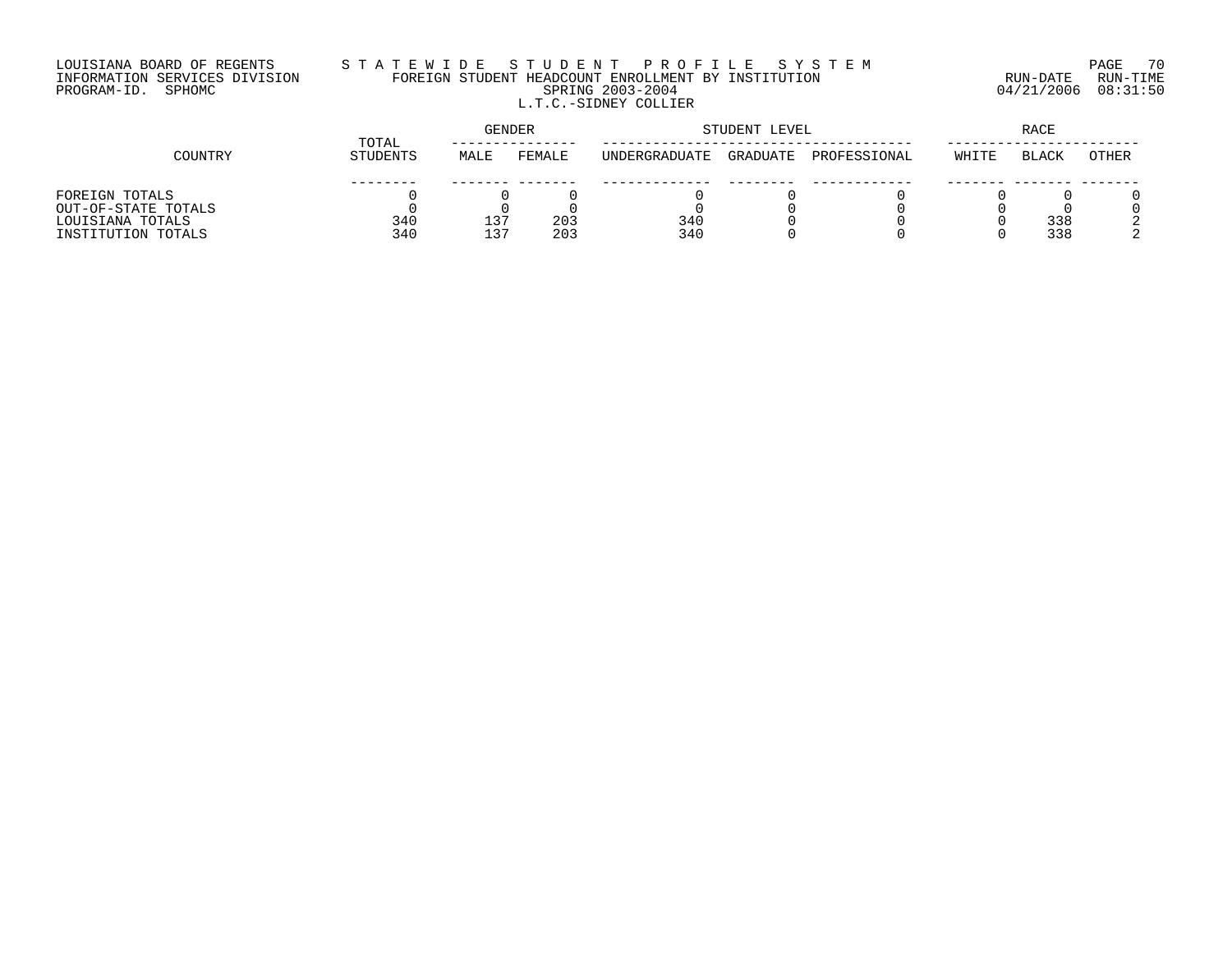## LOUISIANA BOARD OF REGENTS S T A T E W I D E S T U D E N T P R O F I L E S Y S T E M PAGE 71 INFORMATION SERVICES DIVISION FOREIGN STUDENT HEADCOUNT ENROLLMENT BY INSTITUTION RUN-DATE RUN-TIME PROGRAM-ID. SPHOMC SPRING 2003-2004 04/21/2006 08:31:50 L.T.C.-SLIDELL

|                     | TOTAL    |      | GENDER |               | STUDENT LEVEL |              |       |       |       |
|---------------------|----------|------|--------|---------------|---------------|--------------|-------|-------|-------|
| COUNTRY             | STUDENTS | MALE | FEMALE | UNDERGRADUATE | GRADUATE      | PROFESSIONAL | WHITE | BLACK | OTHER |
|                     |          |      |        |               |               |              |       |       |       |
| FOREIGN TOTALS      |          |      |        |               |               |              |       |       |       |
| OUT-OF-STATE TOTALS |          |      |        |               |               |              |       |       |       |
| LOUISIANA TOTALS    | 122      | 56   | 66     | 122           |               |              | 85    | 30    |       |
| INSTITUTION TOTALS  | 130      | 60   | 70     | 130           |               |              | 9 C   | 33    |       |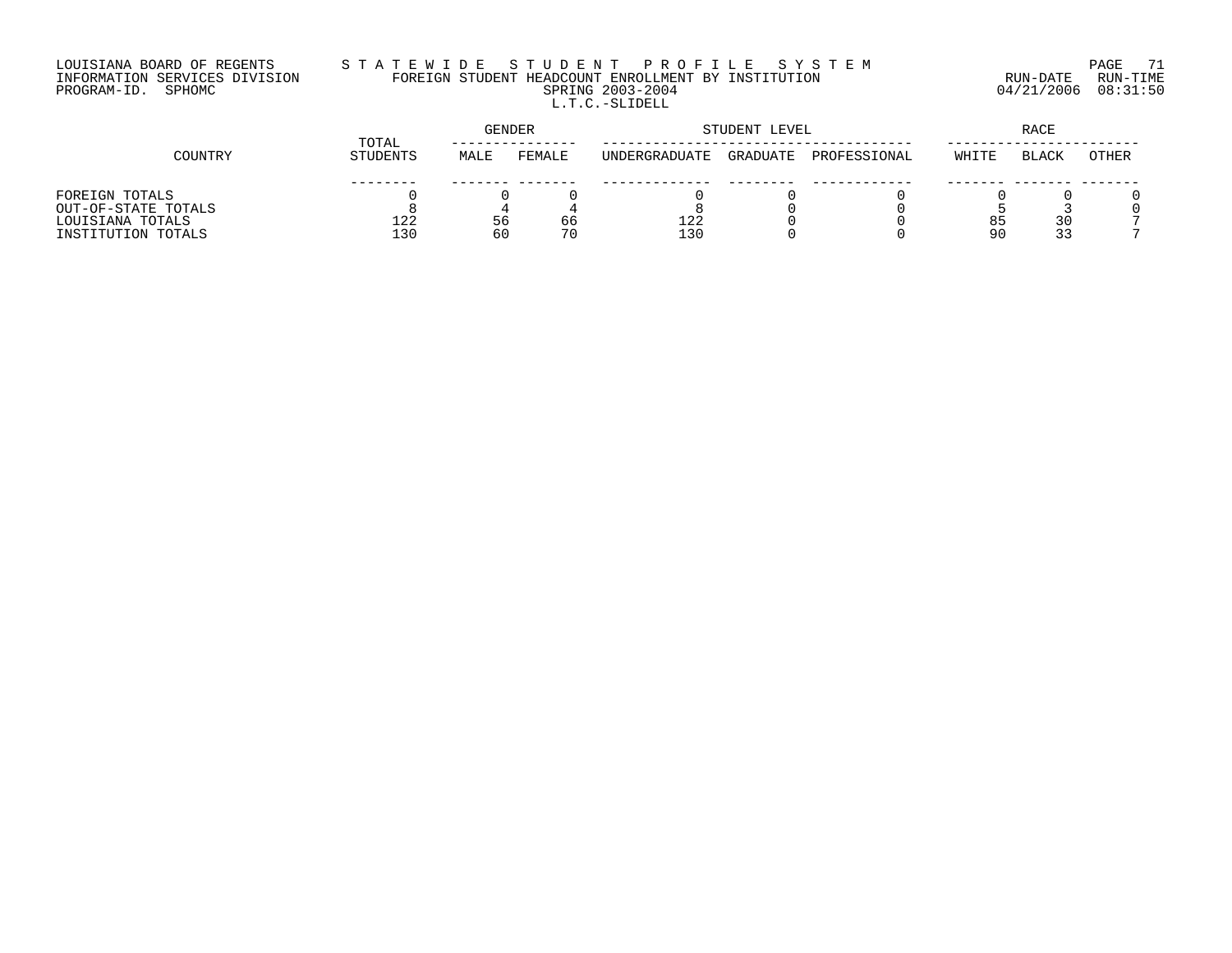#### LOUISIANA BOARD OF REGENTS S T A T E W I D E S T U D E N T P R O F I L E S Y S T E M PAGE 72 INFORMATION SERVICES DIVISION FOREIGN STUDENT HEADCOUNT ENROLLMENT BY INSTITUTION RUN-DATE RUN-TIME PROGRAM-ID. SPHOMC SPRING 2003-2004 04/21/2006 08:31:50 SOWELA

|                     | TOTAL    | GENDER |        |               | STUDENT LEVEL |              |       |              |              |
|---------------------|----------|--------|--------|---------------|---------------|--------------|-------|--------------|--------------|
| COUNTRY             | STUDENTS | MALE   | FEMALE | UNDERGRADUATE | GRADUATE      | PROFESSIONAL | WHITE | <b>BLACK</b> | <b>OTHER</b> |
|                     |          |        |        |               |               |              |       |              |              |
| FOREIGN TOTALS      |          |        |        |               |               |              |       |              |              |
| OUT-OF-STATE TOTALS |          |        |        |               |               |              |       |              |              |
| LOUISIANA TOTALS    | 1,568    | 985    | 583    | 1,568         |               |              | 1,083 | 386          | 99           |
| INSTITUTION TOTALS  | ⊥,568    | 985    | 583    | 1,568         |               |              | 1,083 | 386          | 99           |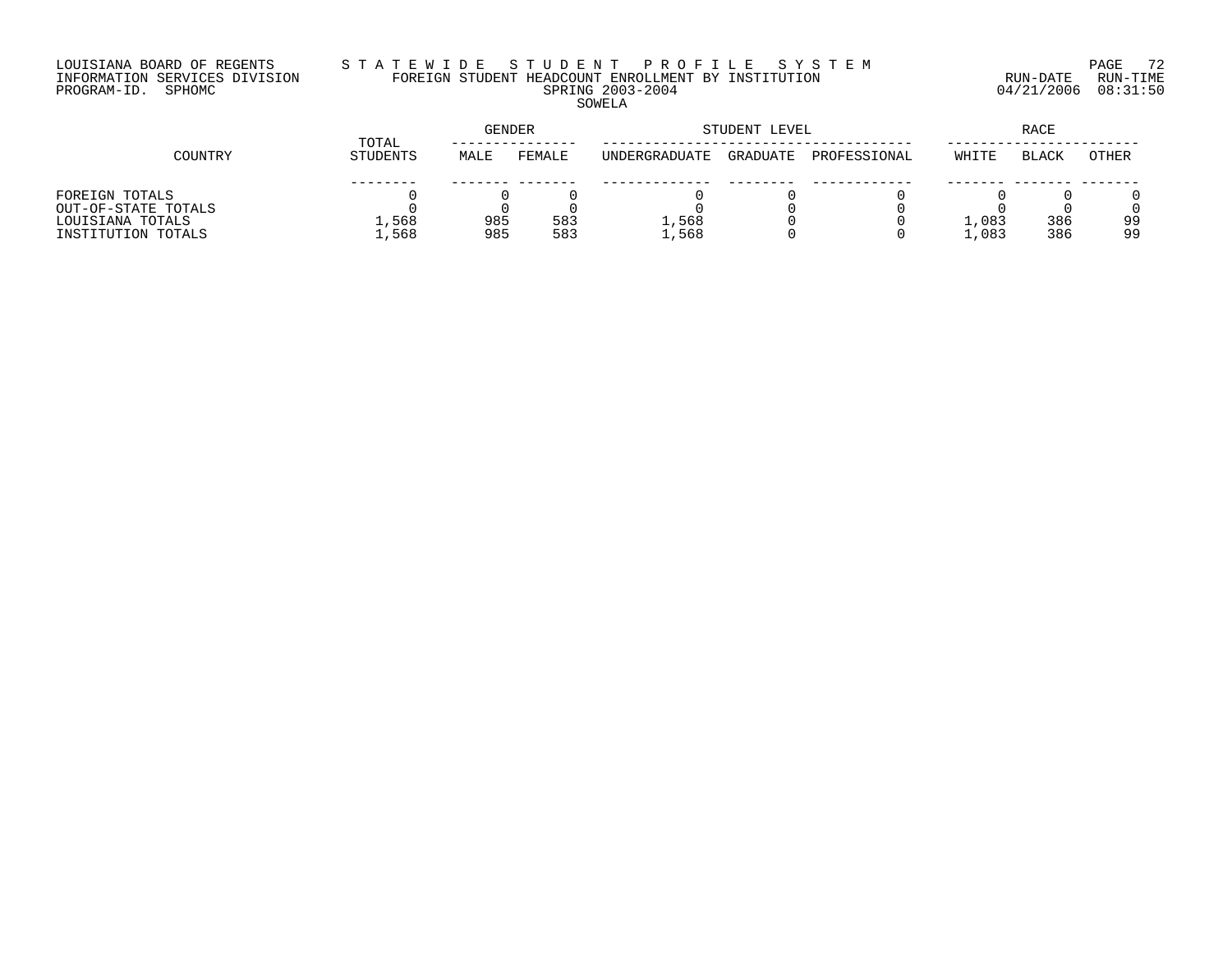# LOUISIANA BOARD OF REGENTS S T A T E W I D E S T U D E N T P R O F I L E S Y S T E M PAGE 73 INFORMATION SERVICES DIVISION FOREIGN STUDENT HEADCOUNT ENROLLMENT BY INSTITUTION RUN-DATE RUN-TIME PROGRAM-ID. SPHOMC SPRING 2003-2004 04/21/2006 08:31:50 L.T.C.-SULLIVAN

| COUNTRY             | TOTAL    | <b>GENDER</b> |        | STUDENT LEVEL | RACE     |              |       |              |       |
|---------------------|----------|---------------|--------|---------------|----------|--------------|-------|--------------|-------|
|                     | STUDENTS | MALE          | FEMALE | UNDERGRADUATE | GRADUATE | PROFESSIONAL | WHITE | <b>BLACK</b> | OTHER |
|                     |          |               |        |               |          |              |       |              |       |
| FOREIGN TOTALS      |          |               |        |               |          |              |       |              |       |
| OUT-OF-STATE TOTALS |          |               |        |               |          |              |       |              |       |
| LOUISIANA TOTALS    | 673      | 371           | 302    | 673           |          |              | 380   | 268          | 25    |
| INSTITUTION TOTALS  | 681      | 372           | 309    | 681           |          |              | 384   | 272          | 25    |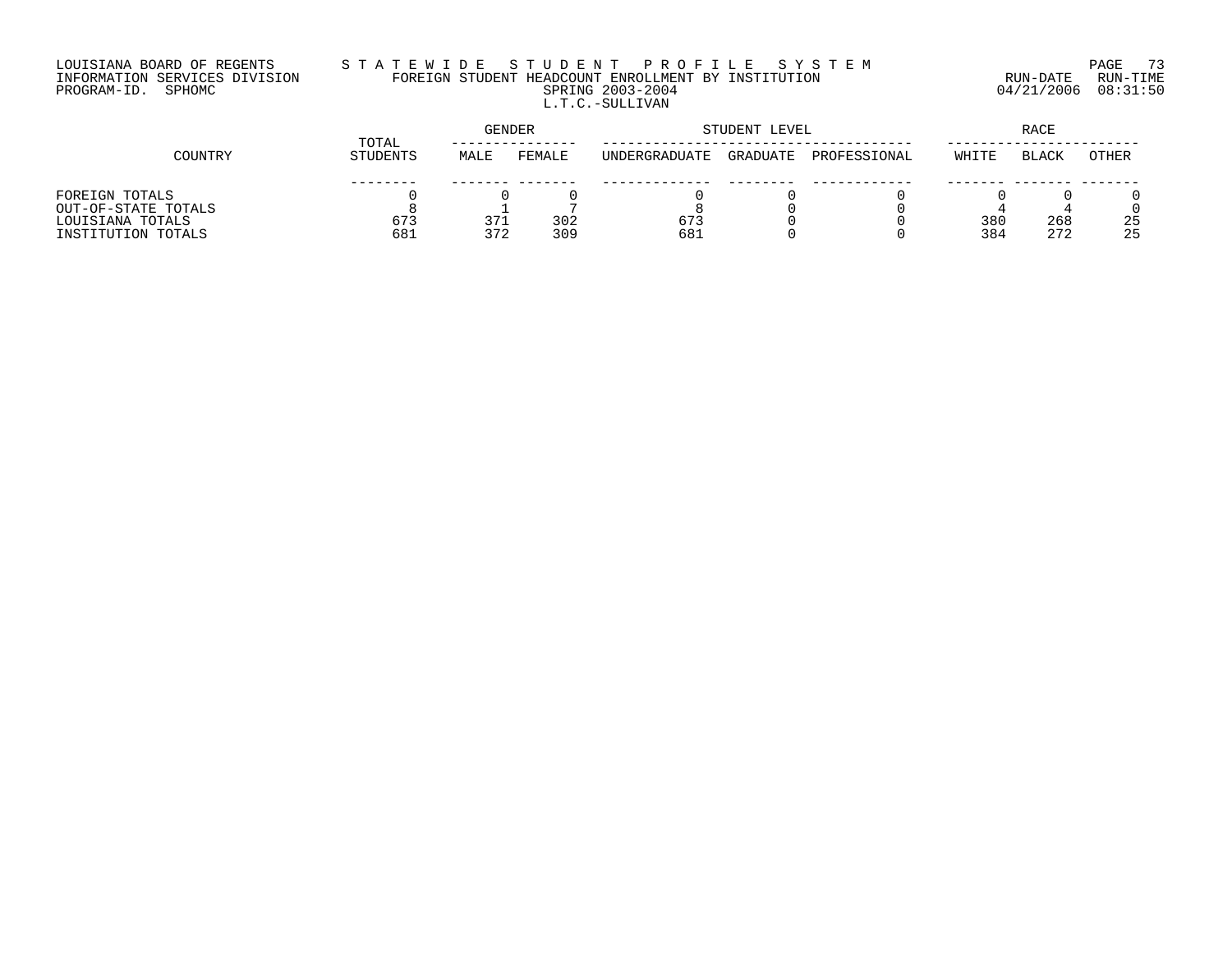# LOUISIANA BOARD OF REGENTS S T A T E W I D E S T U D E N T P R O F I L E S Y S T E M PAGE 74 INFORMATION SERVICES DIVISION FOREIGN STUDENT HEADCOUNT ENROLLMENT BY INSTITUTION RUN-DATE RUN-TIME PROGRAM-ID. SPHOMC SPRING 2003-2004 04/21/2006 08:31:50 L.T.C.-T.H. HARRIS

| COUNTRY             | TOTAL    | <b>GENDER</b> |        | STUDENT LEVEL | RACE     |              |       |              |       |
|---------------------|----------|---------------|--------|---------------|----------|--------------|-------|--------------|-------|
|                     | STUDENTS | MALE          | FEMALE | UNDERGRADUATE | GRADUATE | PROFESSIONAL | WHITE | <b>BLACK</b> | OTHER |
|                     |          |               |        |               |          |              |       |              |       |
| FOREIGN TOTALS      |          |               |        |               |          |              |       |              |       |
| OUT-OF-STATE TOTALS |          |               |        |               |          |              |       |              |       |
| LOUISIANA TOTALS    | 581      | 335           | 246    | 581           |          |              | 333   | 241          |       |
| INSTITUTION TOTALS  | 581      | 335           | 246    | 581           |          |              | 333   | 241          |       |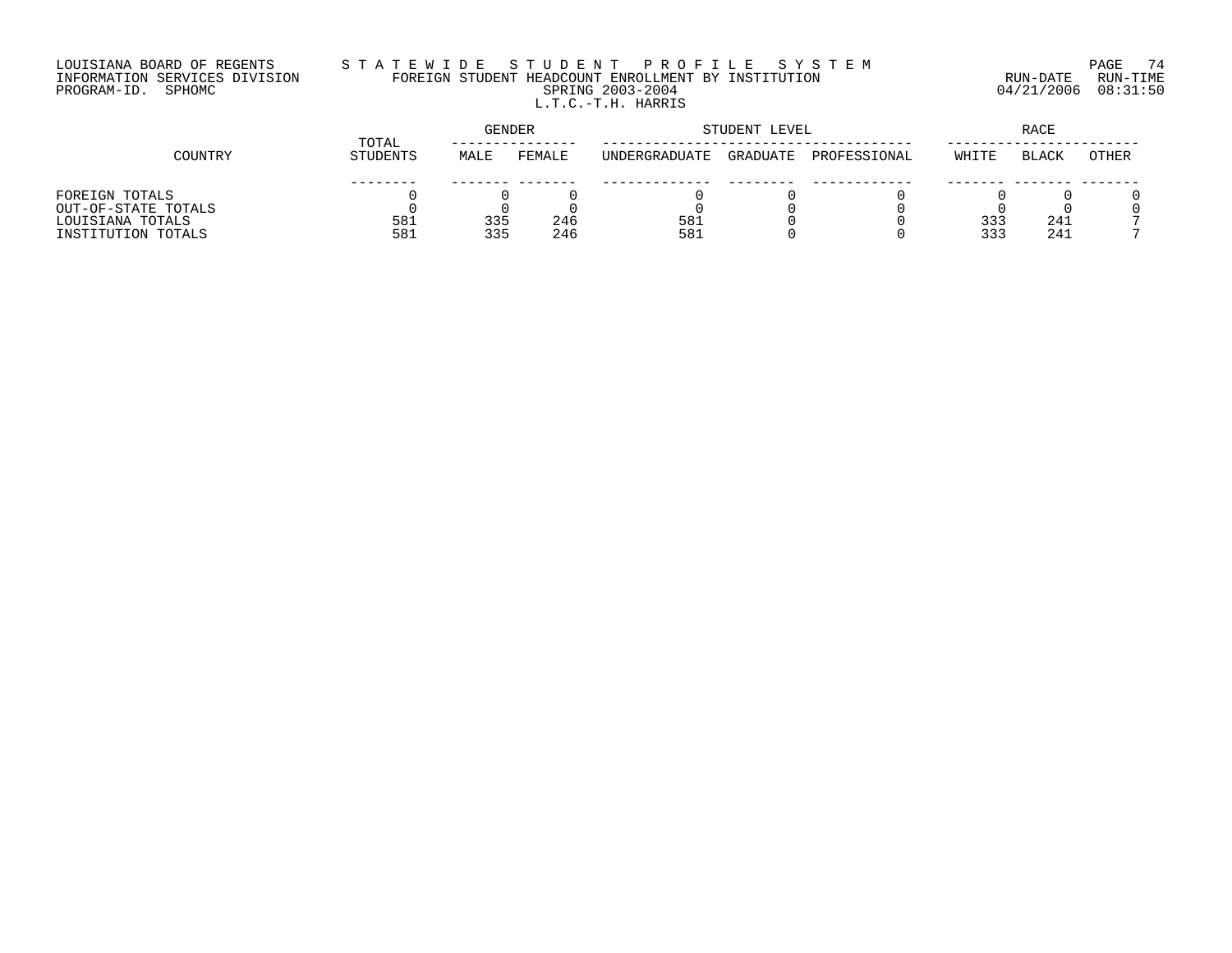## LOUISIANA BOARD OF REGENTS S T A T E W I D E S T U D E N T P R O F I L E S Y S T E M PAGE 75 INFORMATION SERVICES DIVISION FOREIGN STUDENT HEADCOUNT ENROLLMENT BY INSTITUTION RUN-DATE RUN-TIME PROGRAM-ID. SPHOMC SPRING 2003-2004 04/21/2006 08:31:50 L.T.C.-TALLULAH/M. SURLES

| COUNTRY             | TOTAL    | GENDER |        | STUDENT LEVEL | RACE     |              |       |              |       |
|---------------------|----------|--------|--------|---------------|----------|--------------|-------|--------------|-------|
|                     | STUDENTS | MALE   | FEMALE | UNDERGRADUATE | GRADUATE | PROFESSIONAL | WHITE | <b>BLACK</b> | OTHER |
|                     |          |        |        |               |          |              |       |              |       |
| FOREIGN TOTALS      |          |        |        |               |          |              |       |              |       |
| OUT-OF-STATE TOTALS |          |        |        |               |          |              |       |              |       |
| LOUISIANA TOTALS    | 407      | 165    | 242    | 407           |          |              | 135   | 265          |       |
| INSTITUTION TOTALS  | 412      | 168    | 244    | 412           |          |              | 136   | 267          |       |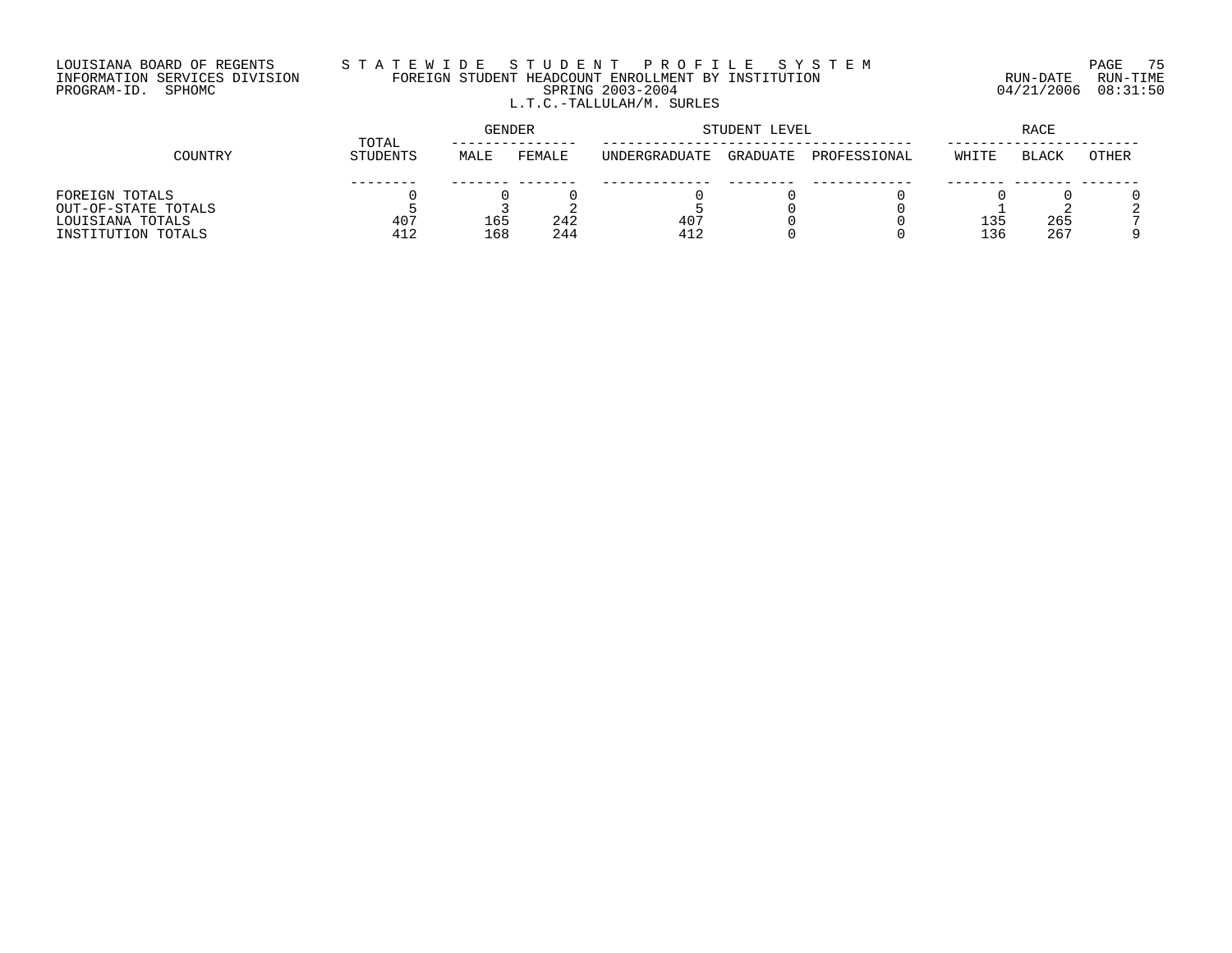# LOUISIANA BOARD OF REGENTS S T A T E W I D E S T U D E N T P R O F I L E S Y S T E M PAGE 76 INFORMATION SERVICES DIVISION FOREIGN STUDENT HEADCOUNT ENROLLMENT BY INSTITUTION RUN-DATE RUN-TIME PROGRAM-ID. SPHOMC SPRING 2003-2004 04/21/2006 08:31:50 L.T.C.-TECHE AREA

|                     | TOTAL           | <b>GENDER</b> |        | STUDENT LEVEL | <b>RACE</b> |              |       |              |       |
|---------------------|-----------------|---------------|--------|---------------|-------------|--------------|-------|--------------|-------|
| COUNTRY             | <b>STUDENTS</b> | MALE          | FEMALE | UNDERGRADUATE | GRADUATE    | PROFESSIONAL | WHITE | <b>BLACK</b> | OTHER |
|                     |                 |               |        |               |             |              |       |              |       |
| FOREIGN TOTALS      |                 |               |        |               |             |              |       |              |       |
| OUT-OF-STATE TOTALS |                 |               |        |               |             |              |       |              |       |
| LOUISIANA TOTALS    | 425             | 205           | 220    | 425           |             |              | 293   | 120          |       |
| INSTITUTION TOTALS  | 425             | 205           | 220    | 425           |             |              | 293   | 120          |       |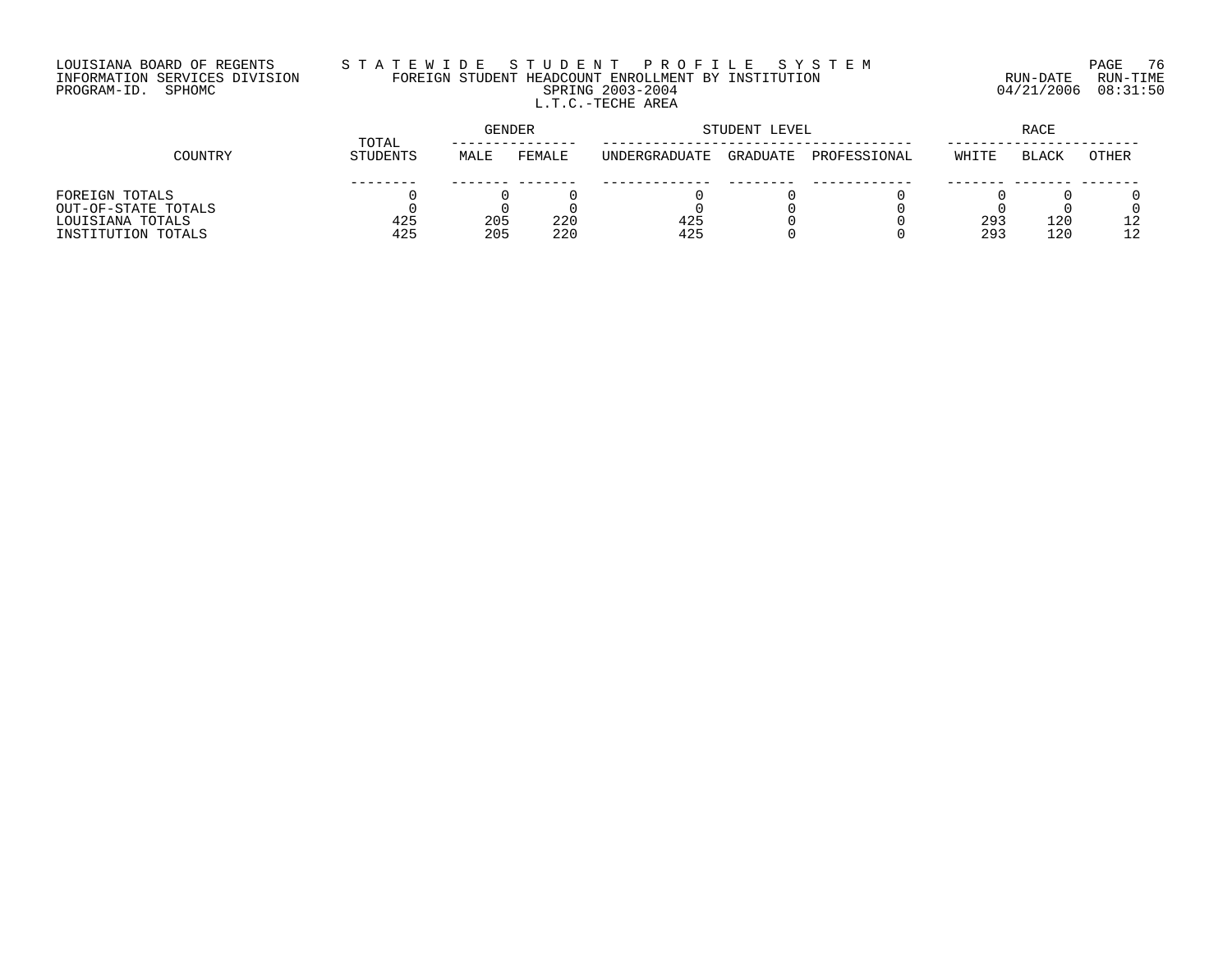### LOUISIANA BOARD OF REGENTS S T A T E W I D E S T U D E N T P R O F I L E S Y S T E M PAGE 77 INFORMATION SERVICES DIVISION FOREIGN STUDENT HEADCOUNT ENROLLMENT BY INSTITUTION RUN-DATE RUN-TIME PROGRAM-ID. SPHOMC SPRING 2003-2004 04/21/2006 08:31:50 PUBLIC INSTITUTIONAL TOTALS

|                          |                          |                               | GENDER              | STUDENT LEVEL     | RACE           |                |          |                      |                     |
|--------------------------|--------------------------|-------------------------------|---------------------|-------------------|----------------|----------------|----------|----------------------|---------------------|
| COUNTRY                  | TOTAL<br><b>STUDENTS</b> | MALE                          | FEMALE              | UNDERGRADUATE     | GRADUATE       | PROFESSIONAL   | WHITE    | <b>BLACK</b>         | OTHER               |
| ARUBA                    | 3                        | 2                             | 1                   | 3                 | 0              | $\mathbf 0$    | 0        | 0                    | 3                   |
| ANTIGUA AND BARBUDA      | 4                        | $\mathbf 0$                   | 4                   | 4                 | $\mathbf 0$    | $\overline{0}$ | 1        | $\mathbf 1$          | 2                   |
| AFGHANISTAN              |                          | $\mathbf 0$                   |                     | $\overline{1}$    | $\mathbf 0$    | $\Omega$       |          | $\mathbf 0$          |                     |
| ALGERIA                  |                          | 1                             |                     |                   | O              | $\Omega$       | $\Omega$ | $\Omega$             |                     |
| AZERBAIJAN               | 6                        | 4                             |                     |                   |                |                | $\Omega$ | $\Omega$             |                     |
| ALBANIA                  | 12                       | 5                             |                     |                   |                |                | 2        |                      |                     |
| ARMENIA                  | 6                        | 5                             |                     |                   | 5              |                |          | C                    |                     |
| <b>ANGOLA</b>            | 7                        | 3                             | 4                   | 5                 | 2              |                |          |                      |                     |
| ARGENTINA                | 36                       | 10                            | 26                  | 17                | 14             |                | 3        | 4                    | 29                  |
| AUSTRALIA                | 20                       | 12                            | 8                   | 17                | 3              |                |          | $\overline{0}$       | 20                  |
| AUSTRIA                  | 5                        | 2                             | 3                   | 3                 | 2              |                |          | $\Omega$             |                     |
| ANGUILLA                 |                          | 1                             | $\Omega$            | 1                 | O              |                |          | C                    |                     |
| <b>BAHRAIN</b>           |                          | 4                             |                     |                   |                |                |          | C                    |                     |
| <b>BARBADOS</b>          |                          | 2                             | $\mathbf{1}$        | 3                 | $\Omega$       |                | U        |                      | 2                   |
| <b>BELGIUM</b>           | 17                       | 4                             | 13                  | 6                 | 9              |                | 2        | $\Omega$             | 15                  |
| BAHAMAS, THE             | 28                       | 12                            | 16                  | 25                | 3              |                | $\Omega$ | $\mathbf{1}$         | 27                  |
| <b>BANGLADESH</b>        | 36                       | 28                            | 8                   | 13                | 23             |                |          | $\mathbf 0$          | 35                  |
| <b>BELIZE</b>            | 4                        | 2                             | 2                   | 4                 | $\mathbf 0$    |                | O        | $\Omega$             | $\overline{4}$      |
| BOSNIA AND HERZEGOVINA   | 19                       | 11                            | 8                   | q                 | 10             |                | U        | $\mathbf 0$          | 19                  |
| BOLIVIA                  | 12                       | 5                             |                     |                   | $\overline{4}$ |                |          | $\Omega$             | 12                  |
| <b>BURMA</b>             | $\overline{2}$           | $\mathbf 0$                   | $\overline{2}$      |                   | $\mathbf 1$    |                |          | $\cap$               | 2                   |
| <b>BENIN</b>             | $\overline{c}$           | 2                             | $\Omega$            | $\Omega$          | $\overline{2}$ |                |          | $\cap$               | 2                   |
| <b>BELARUS</b>           | 3                        | 2                             | $\mathbf{1}$        | $\mathbf{1}$      | $\overline{2}$ |                | U        | C                    | 3                   |
|                          | 53                       | 23                            | 30                  | 32                | 20             |                | $\Omega$ | 0                    | 53                  |
| BRAZIL<br>BULGARIA       | 40                       | 20                            | 20                  | 20                | 20             | U              | $\Omega$ | $\mathbf 0$          | 40                  |
|                          | 152                      | 75                            | 77                  | 116               | 36             | $\cap$         | 12       | 21                   | 119                 |
| CANADA                   | 2                        | 1                             | $\mathbf 1$         | 1                 | $\mathbf 1$    | U              | $\Omega$ | 0                    | 2                   |
| CHAD                     | 17                       |                               | 5                   | 8                 | 9              |                | $\Omega$ | $\mathbf 0$          | 17                  |
| SRI LANKA                | $\mathbf{1}$             | 12<br>$\mathbf{1}$            | $\Omega$            | $\mathbf{1}$      | $\Omega$       |                | U        | $\mathbf 0$          |                     |
| ZAIRE                    |                          |                               |                     |                   |                |                |          |                      |                     |
| CHINA                    | 510<br>9                 | 275<br>7                      | 235                 | 55<br>4           | 455            |                | $\Omega$ | $\mathbf 0$          | 509<br>9            |
| CHILE                    |                          |                               | 2                   | 29                | 5              |                | $\Omega$ | 0<br>7               |                     |
| CAMEROON                 | 31                       | 13                            | 18                  |                   | 1              |                |          |                      | 24                  |
| COLOMBIA                 | 79                       | 41                            | 38                  | 51                | 27<br>7        |                | $\Omega$ | 2                    | 76                  |
| COSTA RICA               | 19                       | 9                             | 10                  | 11                | $\mathbf{1}$   | $\cap$         | 2        | $\mathbf 0$          | 19                  |
| CENTRAL AFRICAN REPUBLIC | 4                        | 2                             | $\overline{2}$      | 3<br>$\mathbf{1}$ |                | U              | $\Omega$ | $\Omega$             | 2                   |
| <b>CUBA</b>              | $\mathbf{1}$             | $\mathbf 1$                   | $\Omega$            |                   | $\Omega$       |                | $\Omega$ | $\Omega$<br>$\Omega$ | $\mathbf{1}$        |
| <b>CYPRUS</b>            | 47                       | 27                            | 20                  | 36                | 11             |                |          |                      | 47                  |
| DENMARK                  | 3<br>$\overline{2}$      | 1                             | 2<br>$\overline{2}$ | 2                 | $\mathbf{1}$   | U              |          | $\Omega$             | 3<br>$\overline{2}$ |
| DOMINICA                 |                          | $\mathbf 0$<br>$\overline{4}$ | 7                   | 2                 | $\mathbf 0$    |                | U        | 0                    |                     |
| DOMINICAN REPUBLIC       | 11                       |                               |                     | 9                 | 2              |                | U        | $\mathbf 0$          | 11                  |
| <b>ECUADOR</b>           | 26<br>17                 | 16                            | 10                  | 18                | 8              |                | U        | $\mathbf 0$          | 26                  |
| EGYPT                    |                          | 16                            | $\mathbf{1}$        | 4                 | 13             |                |          | $\Omega$             | 17                  |
| IRELAND                  | 6                        | 5                             | $\mathbf{1}$        | 6                 | $\Omega$       |                |          | $\Omega$             | 6                   |
| EQUATORIAL GUINEA        |                          | $\mathbf 0$                   | $\mathbf{1}$        | 1                 | $\Omega$       |                |          | $\bigcap$            |                     |
| ESTONIA                  |                          | 1                             | 2                   | 3                 |                |                | U        | C                    | 3                   |
| ERITREA                  | 2                        | 2                             | $\mathbf 0$         | 0                 |                |                | U        | $\Omega$             | 2                   |
| EL SALVADOR              | 25                       | 11                            | 14                  | 22                |                |                |          | $\Omega$             | 25                  |
| <b>ETHIOPIA</b>          | 16                       | 11                            | 5                   | 8                 |                |                |          | $\Omega$             | 16                  |
| CZECH REPUBLIC           | 7                        | 2                             | 5                   | 5                 | 2              |                | $\cap$   | $\Omega$             |                     |
| FINLAND                  | $\overline{4}$           | $\mathbf{1}$                  | $\mathbf{z}$        |                   | $\mathbf{1}$   | $\cap$         | $\cap$   | $\Omega$             | $\overline{4}$      |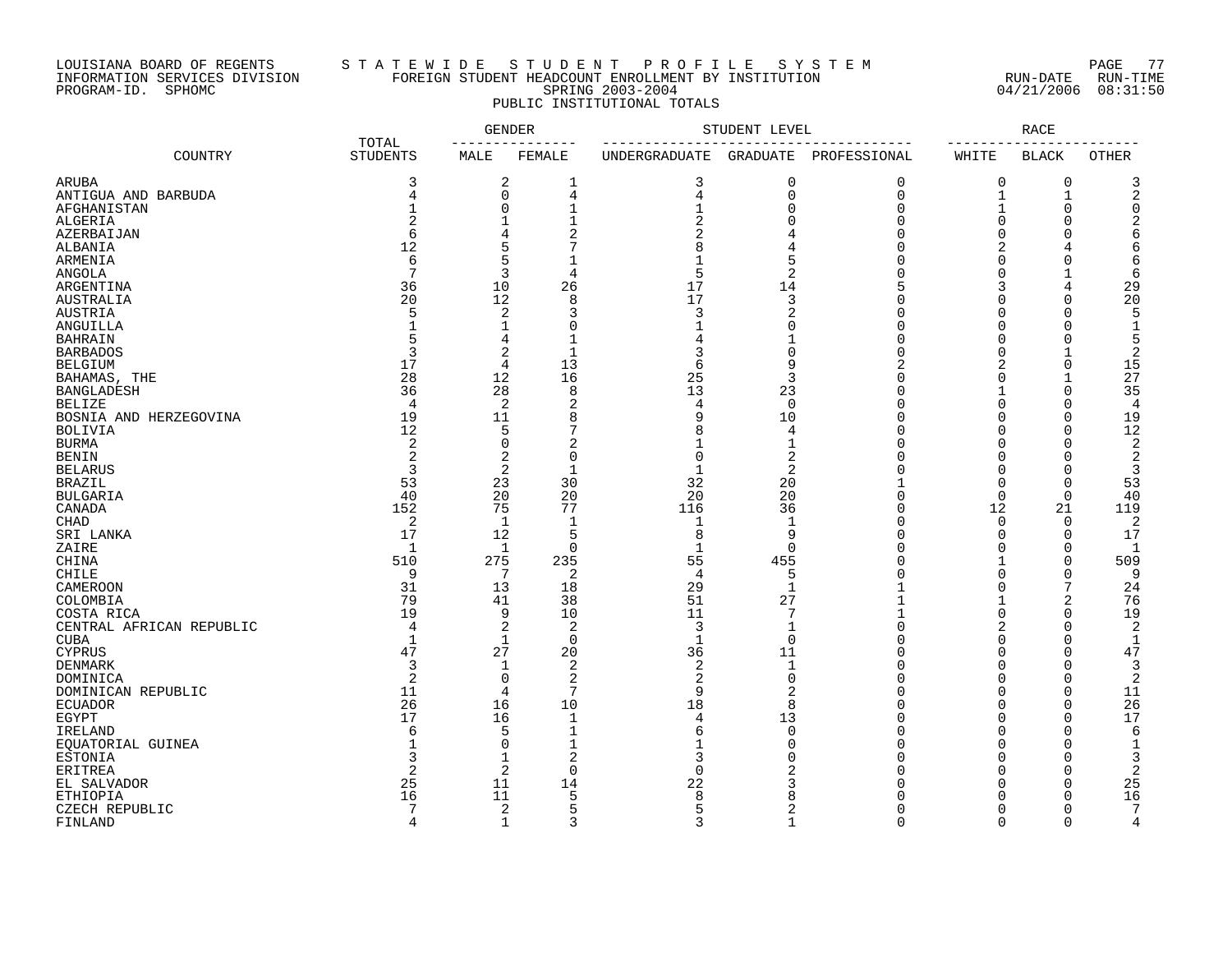### LOUISIANA BOARD OF REGENTS S T A T E W I D E S T U D E N T P R O F I L E S Y S T E M PAGE 78 INFORMATION SERVICES DIVISION FOREIGN STUDENT HEADCOUNT ENROLLMENT BY INSTITUTION RUN-DATE RUN-TIME PROGRAM-ID. SPHOMC SPRING 2003-2004 04/21/2006 08:31:50 PUBLIC INSTITUTIONAL TOTALS

|                                     |                          |                            | <b>GENDER</b>       | STUDENT LEVEL        | <b>RACE</b>    |              |                            |                       |                |
|-------------------------------------|--------------------------|----------------------------|---------------------|----------------------|----------------|--------------|----------------------------|-----------------------|----------------|
| COUNTRY                             | TOTAL<br><b>STUDENTS</b> | MALE                       | FEMALE              | <b>UNDERGRADUATE</b> | GRADUATE       | PROFESSIONAL | WHITE                      | <b>BLACK</b>          | <b>OTHER</b>   |
| FRANCE                              | 68                       | 32                         | 36                  | 38                   | 28             | 2            | $\mathbf 0$                | $\mathbf 0$           | 68             |
| GAMBIA, THE                         | 24                       | 10                         | 14                  | 23                   | $\mathbf 0$    | $\mathbf 1$  | 1                          | 17                    | 6              |
| <b>GABON</b>                        | $\mathbf{1}$             | $\mathbf{1}$               | $\mathbf 0$         | $\mathbf{1}$         | $\mathbf 0$    | $\Omega$     | $\mathbf 0$                | $\mathbf 0$           |                |
| GEORGIA                             | $7\phantom{.0}$          | 3                          | 4                   | 2                    | 5              | $\Omega$     | $\Omega$                   | $\Omega$              | 7              |
| <b>GHANA</b>                        | 24                       | 15                         | 9                   | 10                   | 14             | U            | $\Omega$                   | $\bigcap$             | 24             |
| <b>GRENADA</b>                      | $\overline{2}$           | $\mathbf 0$                | $\overline{2}$      | $\overline{2}$       | $\overline{0}$ | U            | $\Omega$                   | $\Omega$              | $\overline{c}$ |
| <b>GERMANY</b>                      | 38                       | 21                         | 17                  | 24                   | 14             | U            | 3                          | $\Omega$              | 35             |
| <b>GREECE</b>                       | $\mathbf{1}$             | $\mathbf{1}$               | $\mathbf 0$         | $\mathbf{1}$         | $\mathbf 0$    | Ω            | $\Omega$                   | $\Omega$              | 1              |
| <b>GUATEMALA</b>                    | 20                       | 14                         | 6                   | 10                   | 10             | U            | $\Omega$                   | $\cup$                | 20             |
| <b>GUINEA</b>                       | 2                        | 2                          | $\Omega$            | $\mathbf 0$          | $\overline{2}$ | Ω            | $\Omega$                   | $\bigcap$             | 2              |
| <b>GUYANA</b>                       | $\mathbf 1$              | $\mathbf 0$                | $\mathbf{1}$        | $\mathbf{1}$         | 0              | U            | $\Omega$                   | $\Omega$              | $\mathbf{1}$   |
| HAITI                               | 17                       | 5                          | 12                  | 15                   | 2              | Λ            | $\Omega$                   | O                     | 17             |
| HONG KONG                           | $7\phantom{.0}$          | 3                          | $\overline{4}$      | 6                    | $\mathbf{1}$   |              | $\Omega$                   | $\Omega$              | 7              |
| HONDURAS                            | 79                       | 39                         | 40                  | 63                   | 16             | Ω            | $\Omega$                   | $\Omega$              | 79             |
| CROATIA                             | 13                       | 4                          | 9                   | 6                    | 7              |              | $\Omega$                   | $\Omega$              | 13             |
| <b>HUNGARY</b>                      | $\overline{4}$           | $\overline{\mathbf{c}}$    | $\overline{2}$      | 3                    | $\mathbf{1}$   | O            | $\Omega$                   | $\mathbf 0$           | 4              |
| <b>ICELAND</b>                      | 7                        | 6                          | $\mathbf{1}$        | 5                    | 2              | U            | $\Omega$                   | $\cup$                | 7              |
| INDONESIA                           | 34                       | 23                         | 11                  | 15                   | 19             | Ω            | $\Omega$                   | $\Omega$              | 34             |
| INDIA                               | 1,208                    | 905                        | 303                 | 81                   | 1,125          | 2            | 5                          | $\overline{4}$        | 1,199          |
| IRAN                                | 13                       | 10                         | 3                   | 6                    | 7              |              | $\Omega$                   | $\Omega$              | 13             |
| <b>ISRAEL</b>                       | 6                        | 4                          | $\overline{2}$      | 5                    | $\mathbf{1}$   | Ω            | $\Omega$                   | $\Omega$              | 6              |
| <b>ITALY</b>                        | 8                        | 7                          |                     | 6                    |                |              | $\Omega$                   | C                     | 8              |
| COTE D'IVOIRE (IVORY COAST)         |                          | $\mathbf 1$                | $\Omega$            | $\Omega$             |                |              | $\Omega$                   | C                     | 1              |
| IRAQ                                | $\mathbf 1$              | $\mathbf{1}$               | $\mathbf 0$         | $\mathbf{1}$         | $\Omega$       |              | $\Omega$                   | C                     |                |
| <b>JAPAN</b>                        | 63                       | 25                         | 38                  | 44                   | 19             |              | $\cap$                     | $\Omega$              | 63             |
| JAMAICA                             | 44                       | 23                         | 21                  | 23                   | 21             |              | $\Omega$                   | 3                     | 41             |
| <b>JORDAN</b>                       | 18                       | 15                         | 3                   | 5                    | 13             | Λ            |                            | $\Omega$              | 17             |
| KENYA                               | 46                       | 31                         | 15                  | 19                   | 27             |              | $\Omega$                   | 2                     | 44             |
| KYRGYZSTAN                          | 3                        | $\mathbf 0$                | 3                   | $\mathbf{1}$         | 2              | Ω            | $\Omega$                   | $\Omega$              | 3              |
| KOREA, DEMOCRATIC PEOPLE'S REPUBLIC | 3                        | $\mathbf{1}$               | $\overline{2}$      | $\overline{2}$       | $\mathbf{1}$   | $\cap$       | $\Omega$                   | $\Omega$              | 3              |
| KOREA, REPUBLIC OF                  | 117                      | 76                         | 41                  | 48                   | 69             | O            | $\overline{2}$             | $\overline{1}$        | 114            |
| KUWAIT                              | 47                       | 42                         | 5                   | 46                   | -1             | Ω            | $\Omega$                   | $\mathbf 0$           | 47             |
| KAZAKHSTAN                          | 6                        | 6                          | $\Omega$            | 2                    | $\overline{4}$ |              | $\Omega$                   | $\bigcap$             | 6              |
| LAOS                                | $\overline{2}$           | $\overline{2}$             | $\Omega$            | $\overline{2}$       | U              | Λ<br>Ω       | $\overline{2}$<br>$\Omega$ | $\Omega$              | $\Omega$       |
| LEBANON                             | 24                       | 21                         | 3<br>$\overline{2}$ | 18                   | 6<br>$\Omega$  | Ω            | $\Omega$                   | $\bigcap$<br>$\Omega$ | 24             |
| LATVIA                              | $\overline{2}$<br>2      | $\mathbf 0$<br>$\mathbf 0$ | 2                   | 2                    |                |              | 1                          | C                     | 2<br>1         |
| LITHUANIA                           | 2                        | $\Omega$                   | $\overline{c}$      |                      |                |              | $\Omega$                   | C                     | $\overline{2}$ |
| LIBERIA<br>SLOVAKIA                 | $\overline{2}$           | $\mathbf{1}$               | $\mathbf{1}$        | $\mathbf{1}$         | $\mathbf{1}$   | U            | $\Omega$                   | $\bigcap$             | 2              |
| LIBYA                               | $\mathbf{1}$             | $\mathbf{1}$               | $\Omega$            | $\Omega$             | $\overline{1}$ | $\Omega$     | $\Omega$                   | $\bigcap$             | $\mathbf{1}$   |
| MADAGASCAR                          | $\overline{4}$           | 2                          | 2                   | 2                    | $\overline{2}$ | 0            | $\overline{2}$             | C                     | 2              |
| MOLDOVA                             | 13                       | 6                          | 7                   | 6                    | 5              | 2            | $\Omega$                   | 3                     | 10             |
| MONGOLIA                            | $\overline{c}$           | $\overline{2}$             | $\Omega$            | 2                    | U              | U            | $\Omega$                   | $\Omega$              | 2              |
| MALAWI                              | 3                        | 3                          | $\Omega$            | 3                    |                | Ω            | $\mathbf{1}$               | 2                     | $\mathbf 0$    |
| MACEDONIA                           |                          | $\mathbf{1}$               |                     | 2                    | ∩              | Ω            | $\Omega$                   | $\Omega$              | 2              |
| MALI                                |                          | 5                          |                     | 5                    |                |              | $\Omega$                   | 2                     | 5              |
| MONACO                              | 2                        | $\mathbf 1$                | -1                  | 2                    | U              |              | 2                          | $\Omega$              | $\mathbf 0$    |
| MOROCCO                             | 15                       | 10                         | 5                   | 10                   | 5              |              |                            | 2                     | 12             |
| MAURITIUS                           | 11                       | 4                          | 7                   | 9                    | 2              | U            | $\Omega$                   | $\Omega$              | 11             |
| MAURITANIA                          | 3                        | 2                          | $\overline{1}$      | $\mathbf{1}$         | $\overline{2}$ | $\cap$       | $\Omega$                   | $\Omega$              | 3              |
|                                     |                          |                            |                     |                      |                |              |                            |                       |                |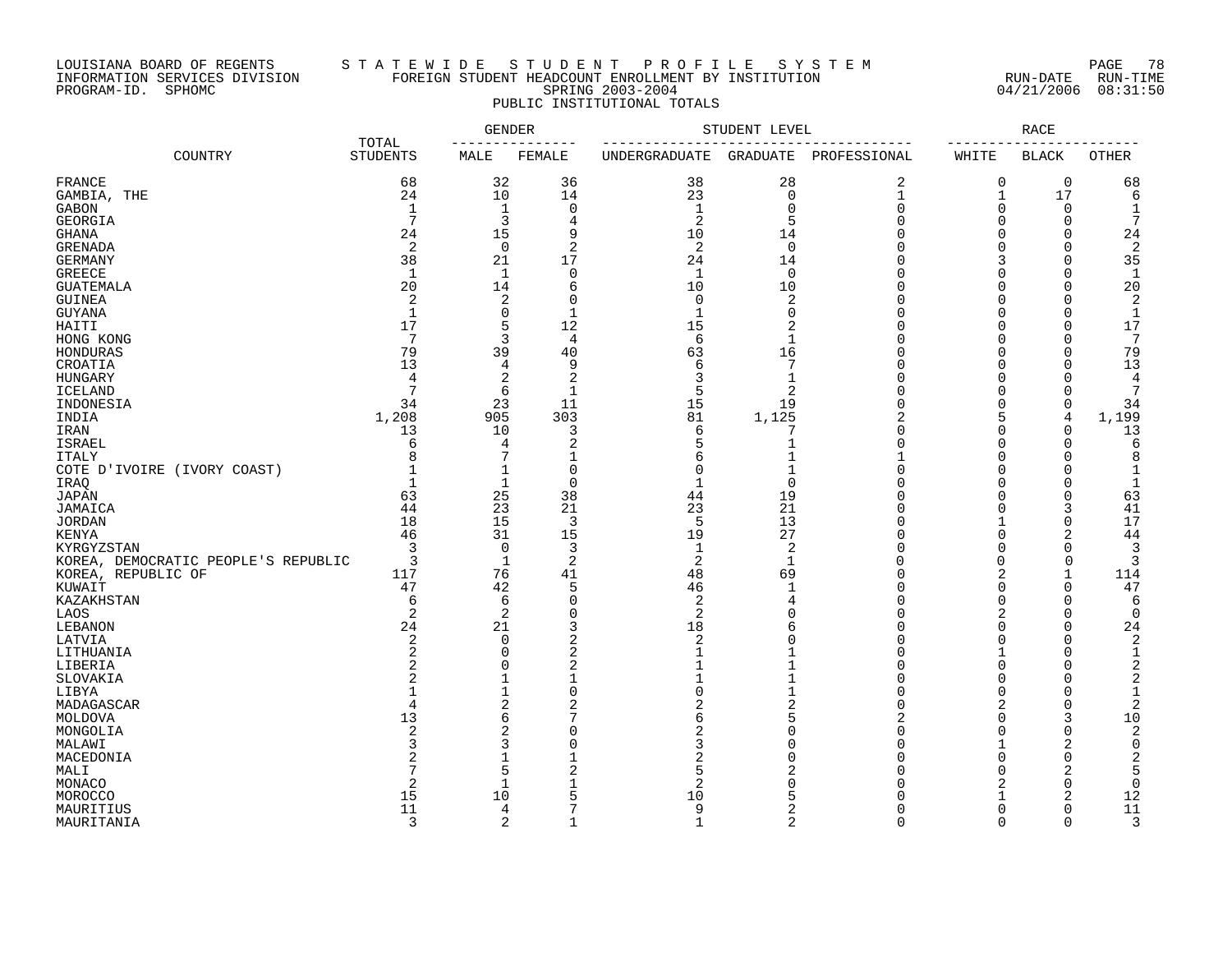### LOUISIANA BOARD OF REGENTS S T A T E W I D E S T U D E N T P R O F I L E S Y S T E M PAGE 79 INFORMATION SERVICES DIVISION FOREIGN STUDENT HEADCOUNT ENROLLMENT BY INSTITUTION RUN-DATE RUN-TIME PROGRAM-ID. SPHOMC SPRING 2003-2004 04/21/2006 08:31:50 PUBLIC INSTITUTIONAL TOTALS

|                          |                          |                | <b>GENDER</b>  | STUDENT LEVEL  | <b>RACE</b>    |              |              |              |                |
|--------------------------|--------------------------|----------------|----------------|----------------|----------------|--------------|--------------|--------------|----------------|
| COUNTRY                  | TOTAL<br><b>STUDENTS</b> | MALE           | FEMALE         | UNDERGRADUATE  | GRADUATE       | PROFESSIONAL | WHITE        | <b>BLACK</b> | <b>OTHER</b>   |
| MALTA                    | 1                        | 0              | 1              | 1              | 0              | 0            | 1            | 0            | 0              |
| OMAN                     | 7                        | 5              | $\overline{2}$ | 5              | $\overline{2}$ | $\mathbf 0$  | 0            | $\mathbf 0$  | 7              |
| MEXICO                   | 56                       | 24             | 32             | 36             | 20             | $\Omega$     | $\Omega$     | $\Omega$     | 56             |
| MALAYSIA                 | 49                       | 36             | 13             | 28             | 21             | $\Omega$     | $\Omega$     | $\Omega$     | 49             |
| NEW CALEDONIA            | $\mathbf{1}$             | 0              | 1              | $\Omega$       | $\mathbf{1}$   |              |              | ∩            | $\Omega$       |
| NIUE                     |                          | 0              | 1              | ∩              | 1              |              |              | ∩            | ∩              |
| NIGER                    | 3                        | 1              | $\overline{2}$ | $\overline{c}$ |                |              | $\Omega$     | $\cap$       |                |
| NIGERIA                  | 114                      | 78             | 36             | 89             | 24             |              | $\Omega$     | 14           | 100            |
| NETHERLANDS              | 9                        | 3              | 6              |                | 2              | U            | $\Omega$     | $\Omega$     | 9              |
| NORWAY                   | 6                        | $\overline{2}$ | 4              |                | $\overline{2}$ |              | $\Omega$     | $\cap$       | 6              |
| NEPAL                    | 29                       | 21             | 8              | 18             | 11             |              | $\cap$       | ∩            | 29             |
| SURINAME                 | $\overline{2}$           | 1              |                | $\Omega$       | 2              |              |              | ∩            | 2              |
| NICARAGUA                | 14                       | 8              | 6              | 14             | $\Omega$       |              | $\Omega$     | $\Omega$     | 14             |
| NEW ZEALAND              | 10                       | 0              | 10             | 10             | $\Omega$       | U            | $\Omega$     | $\cap$       | 10             |
|                          | 5                        | $\mathbf{1}$   | 4              | 5              | $\Omega$       |              | $\Omega$     | 4            | $\mathbf{1}$   |
| PARAGUAY                 | 15                       | 6              | 9              | 9              | 6              | U            | $\Omega$     | $\Omega$     | 15             |
| PERU                     | 41                       | 32             | q              |                | 13             | U            | $\Omega$     | $\Omega$     |                |
| PAKISTAN                 |                          |                |                | 28             |                |              |              |              | 41             |
| POLAND                   | 11                       | 8              | 3              | 6              | 5              | U            | $\Omega$     | $\Omega$     | 11             |
| PANAMA                   | 11                       | 5              | 6              |                | 4              | $\cap$       | $\Omega$     | $\mathbf 1$  | 10             |
| PORTUGAL                 | $\overline{2}$           | 2              | O              | O              |                |              | $\Omega$     | $\Omega$     | 2              |
| GUINEA-BISSAU            | $\mathbf{1}$             | 0              | 1              | ∩              |                |              | $\Omega$     | $\cap$       | 1              |
| QATAR                    | 2                        | 2              | $\mathbf 0$    | 2              | $\Omega$       | U            | $\Omega$     | $\Omega$     | $\overline{c}$ |
| ROMANIA                  | 55                       | 23             | 32             | 15             | 38             |              | $\Omega$     | $\Omega$     | 55             |
| PHILIPPINES              | 14                       | 8              | 6              | 3              | 11             |              | $\Omega$     | $\Omega$     | 14             |
| PUERTO RICO              | $\mathbf{1}$             | 1              | $\mathbf 0$    | 1              | $\overline{0}$ |              | <sup>0</sup> | $\cap$       | -1             |
| RUSSIA                   | 21                       | 11             | 10             | 11             | 10             | U            | $\Omega$     | $\Omega$     | 21             |
| RWANDA                   | 2                        | $\mathbf 0$    | $\overline{2}$ | $\overline{2}$ | $\Omega$       |              | $\cap$       | $\cap$       | $\overline{2}$ |
| SAUDI ARABIA             | 34                       | 33             | $\mathbf{1}$   | 31             | З              |              |              | $\Omega$     | 34             |
| ST. KITTS AND NEVIS      | 5                        | 2              | 3              | 5              | O              |              |              | 3            | -1             |
| SOUTH AFRICA             | 21                       | 10             | 11             | 16             |                |              | $\cap$       | ∩            | 21             |
| SENEGAL                  | 4                        | 3              | $\mathbf 1$    | $\overline{c}$ |                |              | $\Omega$     | ∩            | 4              |
| SLOVENIA                 | 3                        | 1              | 2              |                |                |              | <sup>0</sup> |              | 3              |
| SIERRA LEONE             |                          | 3              |                |                |                |              | $\Omega$     |              |                |
| SINGAPORE                | 4                        | 3              |                |                | $\sqrt{ }$     |              |              | $\cap$       |                |
| SPAIN                    | 11                       | 5              | 6              |                | 5              |              | $\Omega$     | $\Omega$     | 11             |
| SERBIA                   | 6                        | 5              |                |                | 2              |              | $\Omega$     | $\Omega$     | 6              |
| ST. LUCIA                | $\overline{c}$           | $\mathbf 1$    |                | 2              | $\sqrt{ }$     |              | $\Omega$     | ∩            | $\overline{c}$ |
| <b>SUDAN</b>             | $\overline{2}$           | $\overline{2}$ | $\Omega$       |                |                |              | $\cap$       | $\cap$       | $\overline{c}$ |
| <b>SWEDEN</b>            | 20                       | 11             | g              | 17             | 3              |              | $\Omega$     | $\Omega$     | 20             |
|                          | 8                        |                |                | 6              | $\overline{2}$ | U            |              | $\Omega$     | 7              |
| SYRIA                    |                          | 5              | 5              |                |                |              | $\Omega$     | $\Omega$     |                |
| SWITZERLAND              | 13                       | 8              | $\mathbf{1}$   | 2              | 11             | $\cap$       | $\Omega$     |              | 13             |
| UNITED ARAB EMIRATES     | 23                       | 22             |                | 21             | $\sqrt{2}$     |              |              | $\mathbf 0$  | 23             |
| TRINIDAD AND TOBAGO      | 20                       | 6              | 14             | 13             | 7              | $\cap$       | $\Omega$     | 5            | 15             |
| THAILAND                 | 22                       | 9              | 13             | 2              | 20             |              | $\Omega$     | $\Omega$     | 22             |
| TURKS AND CAICOS ISLANDS |                          | 0              | $\mathbf{1}$   |                | $\Omega$       |              | $\Omega$     | $\Omega$     | -1             |
| TONGA                    |                          | 3              | $\mathbf 0$    |                |                |              | $\Omega$     | 2            |                |
| <b>TOGO</b>              |                          | $\Omega$       | $\overline{2}$ |                |                |              |              | ∩            |                |
| SAO TOME AND PRINCIPE    |                          | $\Omega$       |                |                |                |              | <sup>0</sup> |              |                |
| TUNISIA                  | 4                        | 3              | 1              |                | 3              |              | $\Omega$     | $\Omega$     | 4              |
| TURKEY                   | 63                       | 45             | 18             | 18             | 45             | $\cap$       | $\Omega$     | $\Omega$     | 63             |